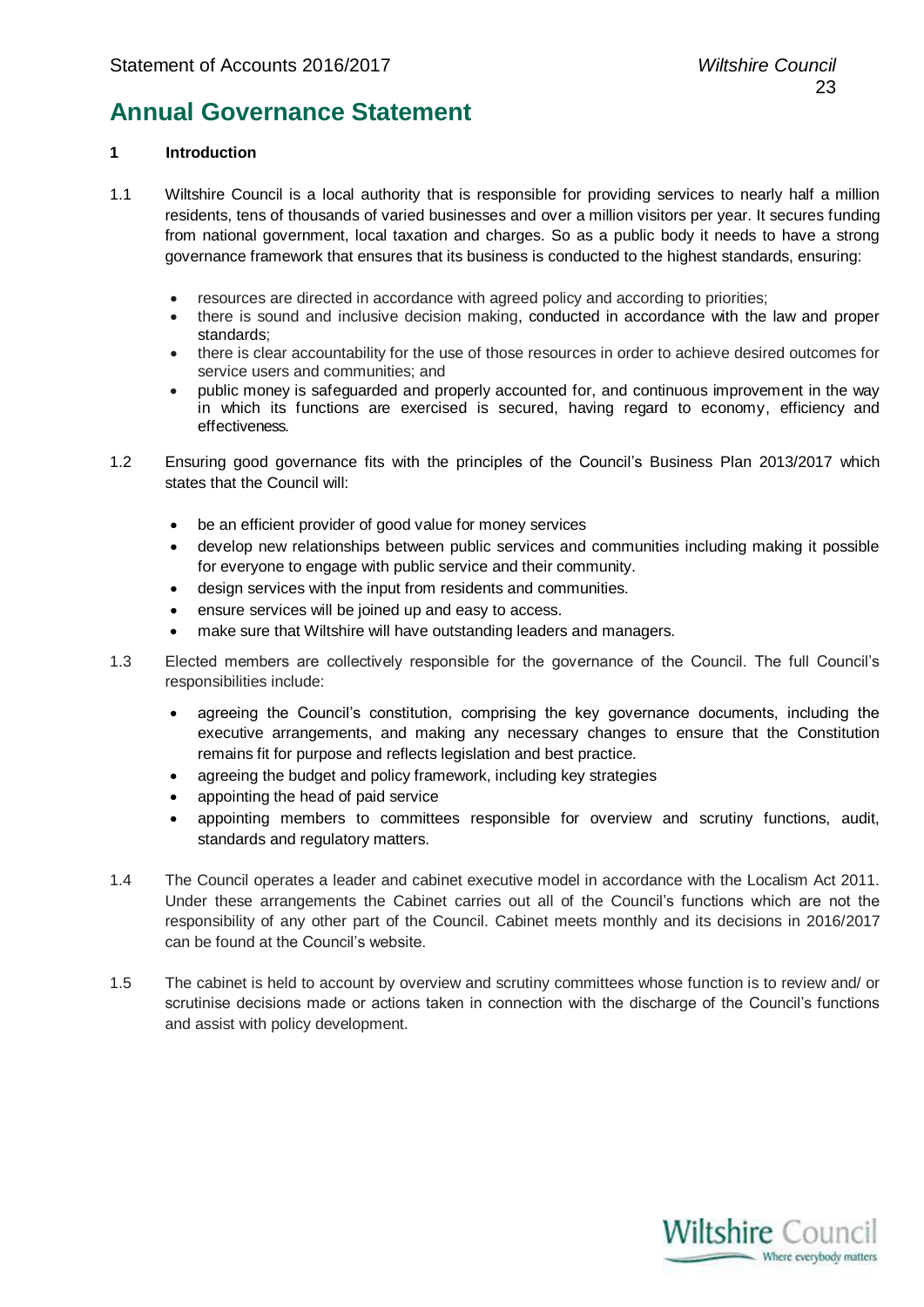24

1.6 The political structure of the Council is shown below:



- 1.7 The governance framework comprises the systems and processes, and culture and values, by which the Council is directed and controlled and the activities through which the Council accounts to, engages with and leads the community. It enables the Council to monitor the achievement of its strategic objectives and to consider whether those objectives have led to the delivery of appropriate, cost effective services.
- 1.8 The assurance framework and the system of internal controls are significant parts of that framework. They are designed to manage risk to a reasonable level. They cannot eliminate all risk of failure to achieve policies, aims and objectives and can therefore only provide reasonable and not absolute assurance of effectiveness. The assurance framework and the system of internal controls are based on an ongoing process that is designed to:
	- a. identify and prioritise the risks to the achievement of the Council's policies, aims and objectives;
	- b. evaluate the likelihood of those risks being realised;
	- c. assess the impact of the risks if they are realised;
	- d. manage the risks efficiently, effectively and economically.
- 1.9 The assurance framework also provides a mechanism for monitoring and implementing a system of continuous governance improvement. The governance framework has been in place at the Council for the year ended 31 March 2017 and up to the date of approval of the Statement of Accounts for 2016/2017.
- 1.10 As part of ensuring the highest standards are set and maintained the Council regularly reviews its governance arrangements. This statement reflects how Wiltshire Council has met those standards in 2016/2017 and ongoing actions it is taking to maintain and improve its governance arrangements. Evidence of how we have assessed ourselves in line with good practice set out by the Chartered Institute of Public Finance and Accountancy (CIPFA) in its publication 'Delivering good governance', has been grouped into six sections:

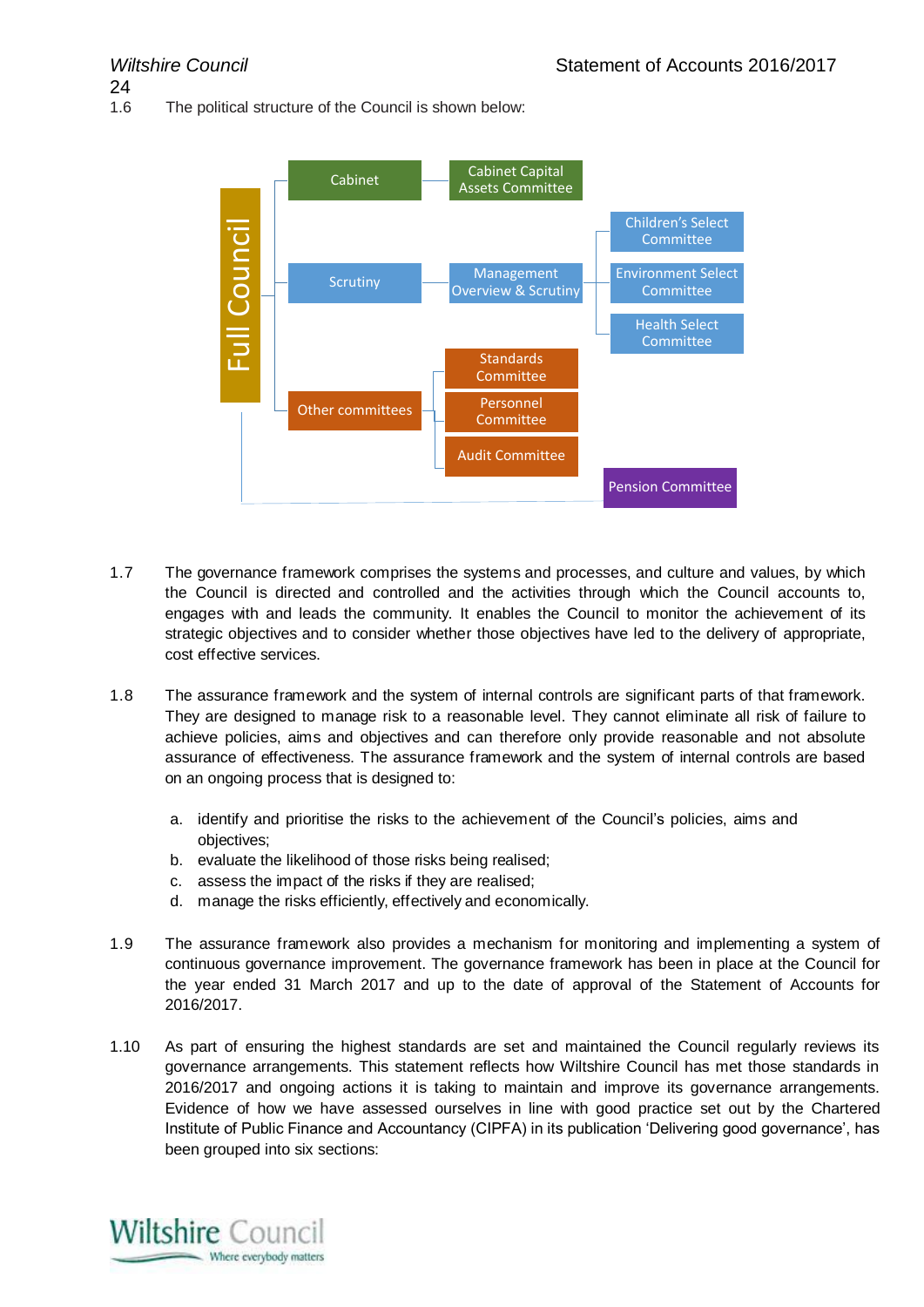- 25
- 1. Behaving with integrity, demonstrating strong commitment to ethical values, and representing the rule of law.
- 2. Ensuring openness, transparency and comprehensive stakeholder engagement delivering accountability
- 3. Defining outcomes in terms of sustainable economic, social and environmental benefits
- 4. Determining the interventions necessary to optimise the achievement of intended outcomes
- 5. Developing capacity, including the capacity of the Council's leadership and the individuals within it
- 6. Managing risks and performance through robust internal controls and strong public financial management.
- 1.11 The following sections set out how Wiltshire Council delivers good governance, how it performed in that role in 2016/2017 and what it is doing to continually improve its arrangements.

### **2. Behaving with integrity, demonstrating strong commitment to ethical values, and representing the rule of law.**

- 2.1 The Council's Constitution provides the framework within which the Council operates. It sets out how decisions are made and the procedures which must be followed to ensure that these are efficient, effective, transparent and accountable. The Constitution is reviewed on an ongoing basis. In 2016/2017 there were specific reviews of Financial Regulations, Procurement Rules, Council procedure rules and public participation at meetings of the Council. These were assessed by the Standards Committee and approved by Full Council. This practice ensures that the Constitution remains fit for purpose and is updated for national and local changes in circumstances.
- 2.2 The Constitution includes at Part 13 the Members' Code of Conduct, which makes clear the obligation of elected members in promoting and maintaining high standards of conduct and ensuring the principles of public life (selflessness, integrity, objectivity, accountability, openness, honesty and leadership) are adhered to. Pecuniary and non-pecuniary interests are registered and published on the web site in accordance with the requirements of the Code of Conduct and the underlying legislation. There is a process for dealing with complaints under the code of conduct for unitary, parish, town and city councillors in Wiltshire. This process and its application is set by the Council and reviewed regularly by the Council's Standards Committee. Minutes from the meetings of this Committee can be found on the Council's website.
- 2.3 The Council has a policy and register of interests, gifts and hospitality for staff. This is also reviewed regularly by the Council's Monitoring Officer. The registers are available for public scrutiny.
- 2.4 There is a strong culture operating in the Council of acting to the highest standards. This is rooted in the behaviours expected of councillors and staff, and upheld by the senior leaders. Where any resident feels the Council has not acted properly the Council has a corporate complaints procedure. If residents are not satisfied with the response to their complaint they may complain to the Local Government Ombudsman.
- 2.5 The Council publishes and promotes both a code of conduct for its staff and a behaviours Framework that details what is expected of all employees. The behaviours framework forms a key part of the appraisal system to promote ethical awareness amongst the Council's staff. A staff survey undertaken during 2016/2017 has identified that the Council needs to give further priority to ensuring that all staff have appraisals.
- 2.6 The Council has provided a comprehensive induction programme for newly elected councillors in May 2017, including training on the decision making framework, standards of conduct, safeguarding, overview and scrutiny and the discharge of regulatory functions. Further training will be provided on an ongoing basis as the Council operates a protocol for Councillor-Officer Relations to ensure the respective roles of councillors and officers are fully understood. Joint communications are used (The

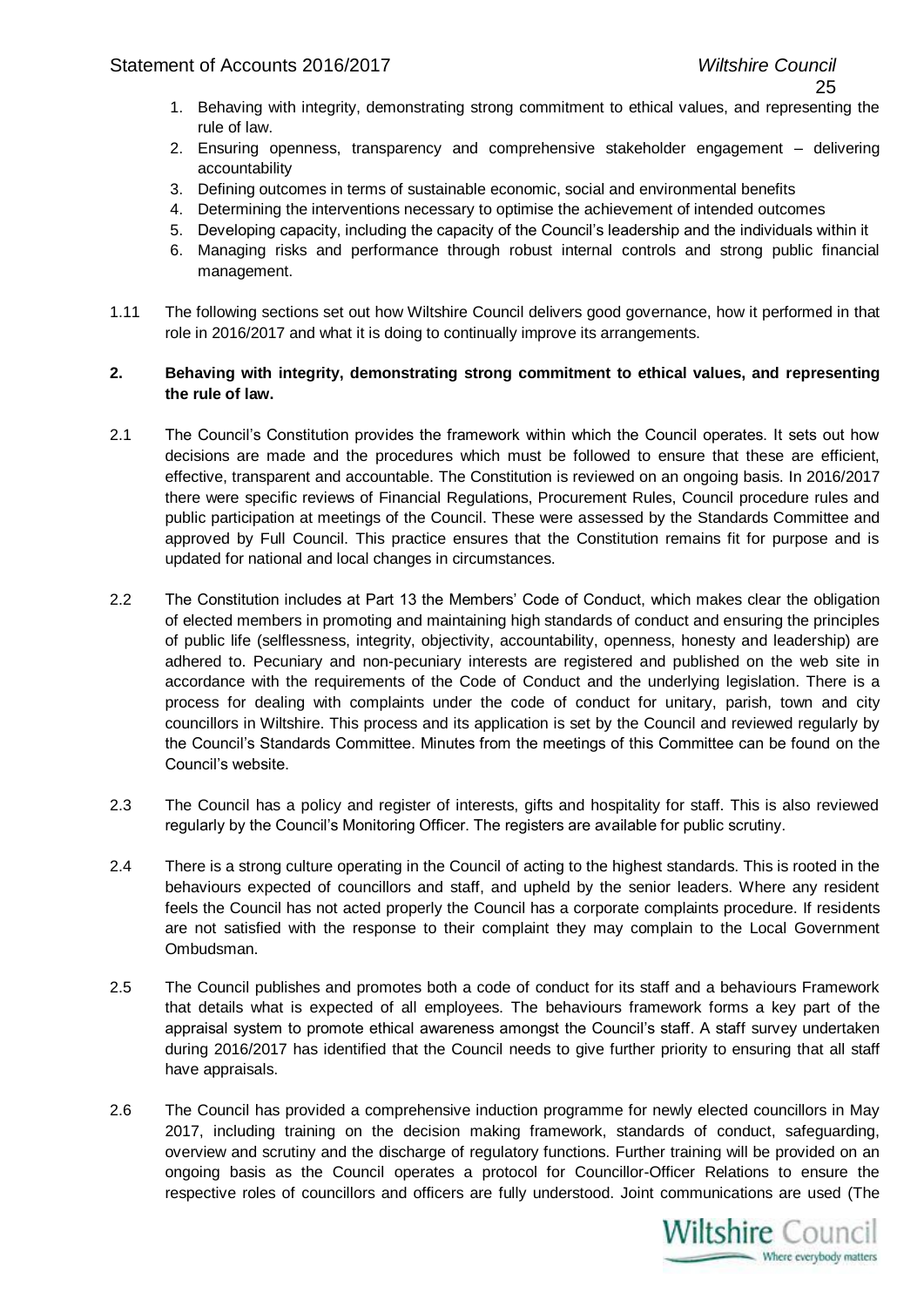Wire and Elected Wire) to ensure that officers and councillors have the same understanding of projects, plans and issues. These measures ensure that elected members have every opportunity to use their expertise.

- 2.7 The Council has established recruitment policies to ensure that appointments to the Council are fair and ethical and meet the requirements of equalities legislation and take account of the need to ensure diversity. Any applicant who has identified themselves as disabled and who meets the essential requirements of the person specification will be automatically shortlisted. This 'double tick' policy is part of the Council's wider Equality and Diversity Policy that ensures all appropriate decisions are taken with issues of equalities in mind.
- 2.8 Ethical considerations are also evident in the Council's Procurement Strategy where Social Value is a key feature. The Strategy describes a voluntary charter for suppliers asking for a commitment to local employment, skills, training and environmental issues (Procuring Social Value Tool Kit).
- 2.9 The Council operates an Anti-Fraud and Corruption Policy which operates as part of the governance framework to ensure the Council operates within the law. During 2016/2017 a number of allegations of fraud were reported, investigated and 100% of those were successful prosecuted. During 2016/2017 the Corporate Fraud Team was disbanded and responsibilities divided between a number of teams, with Internal Audit taking on a greater role.
- 2.10 The Council is reviewing its policies on Anti-Fraud and Corruption, Whistleblowing, Complaints and other Human Resources Policies to ensure that these are clear to staff and work effectively together.
- 2.11 The Council has independent external auditors (KPMG LLP) and the South West Audit Partnership Limited (SWAP) who provide an internal audit function. SWAP's interim quarterly reports were considered during 2016/2017 by the Council's Audit Committee. No significant governance issues were raised.
- 2.12 The Council appoints an Independent Remuneration Panel when required to advise and make recommendations to the Council on the setting of member allowances in accordance with the Local Authorities (Member Allowances) (England) Regulations 2003.
- 2.13 The Council is responsible for a number of partnerships, including:
	- the Health and Well-being Board, a committee of the council with a strategic leadership role in promoting integrated working between the council and the NHS;
	- the Wiltshire Police and Crime Panel reviews and scrutinises decisions of the Police and Crime Commissioner. The Panel is a joint committee with Swindon Borough Council;
	- The Council is the lead Authority for the Swindon and Wiltshire Local Enterprise Partnership (SWLEP). The governance and assurance frameworks underpinning the SWLEP were reviewed during 2016/2017 by officers, internal Audit and DCLG and updated to reflect further guidance from central Government. The governance arrangements were found to be operating effectively and were commended by DCLG.
- 2.14 The Council is the Administrator for the Wiltshire Pension Fund, and the Pension Committee exercises its responsibilities in relation to investment management where it sets investment policy and appoints and monitors external investment managers. The Council has established a Local Pension Board whose purpose is to assist the Council as Administrator for the Wiltshire Pension Fund and ensure the efficient and effective governance of the pension scheme.

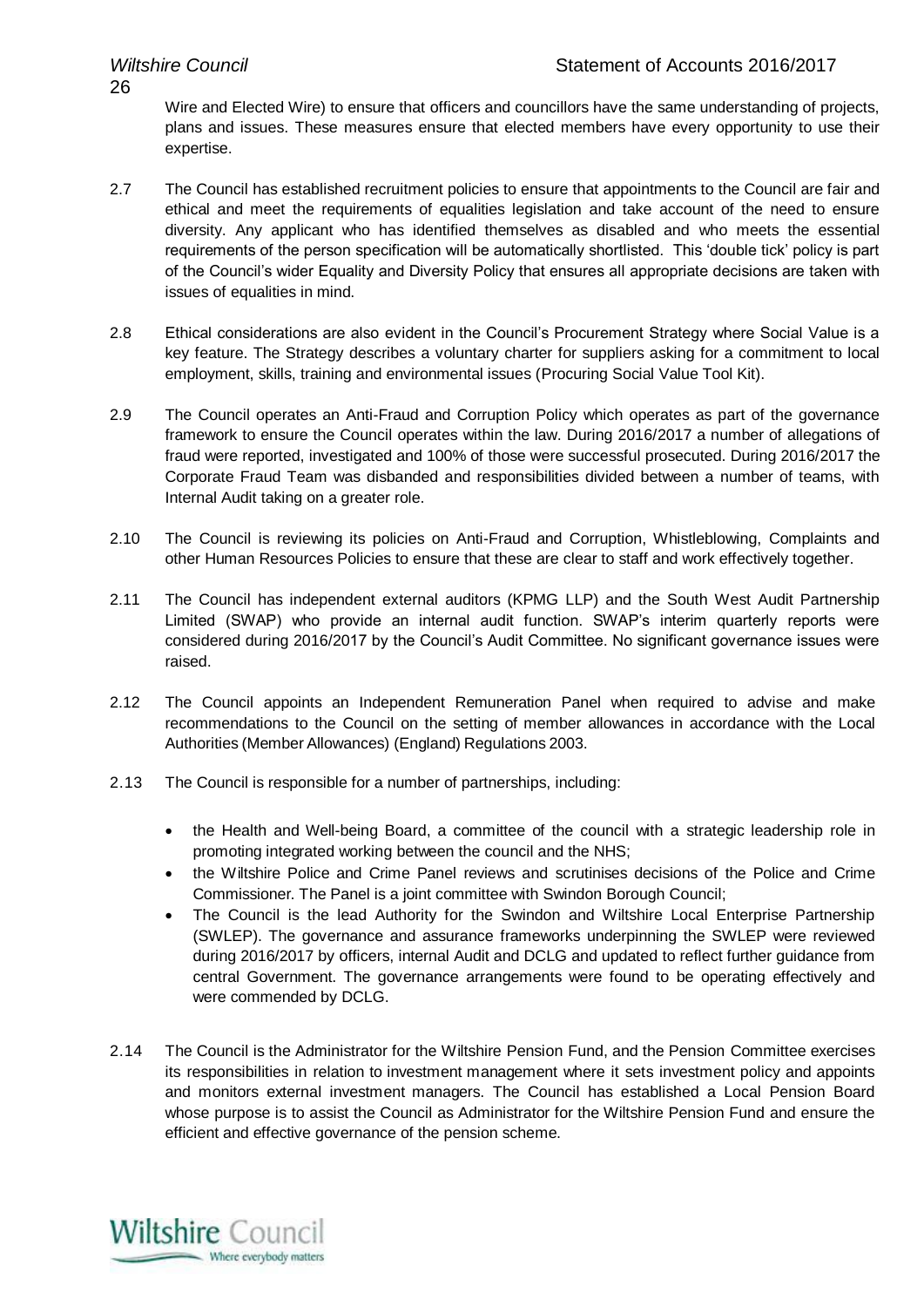### **3. Ensuring Openness, Transparency and Comprehensive Stakeholder Engagement – delivering Accountability**

- 3.1 The Constitution sets out the legal and constitutional framework for good decision making, including the principles of decision making, schemes of delegation, recording of decisions and access to information relating to decisions. All Council, Cabinet and Committee report templates include a section on legal and financial considerations. These can be seen in all decisions made, see for example reports available to the public made by Cabinet during 2016/2017.
- 3.2 The Council publishes a Forward Work Plan once a month giving details of all matters anticipated to be considered by the Cabinet over the following 4 months, including items which constitute a key decision.
- 3.3 The Council has established 18 area committees known as Area Boards. Each area board exercises local decision making under powers delegated by the Leader.
- 3.4 The Council's overview and scrutiny arrangements consist of an Overview and Scrutiny Management Committee supported by 3 select committees:
	- Health (including the NHS, public health and adult social care)
	- Environment (including highways, waste and transportation)
	- Children (including education, vulnerable children, youth services and early years)
- 3.5 The management committee co-ordinates the work of the select committees and also covers internal services such as finance, performance, staffing and business planning. Most overview and scrutiny work is done by small groups of elected members who meet to review single issues in detail. Interested parties are often invited to contribute to this work. The group then produces a report presenting their findings and recommendations to the cabinet and others as necessary on how the issue or service could be improved. During 2016/2017 59% of Cabinet decisions received Overview and Scrutiny input.
- 3.6 Rapid scrutiny exercises provide the opportunity to be able to react more readily to issues as they emerge**.**
- 3.7 Scrutiny member representatives can also be appointed to boards of major projects to provide challenge. Partners and contractors also contribute to the scrutiny process.
- 3.8 These arrangements serve to hold the Cabinet, its Committees, individual Cabinet Members and officers to public account for their executive policies, decisions and actions and serves to make sure that decisions are taken based on sound evidence and are in the best interests of the people of Wiltshire.
- 3.9 In 2016/2017 Scrutiny Committees consider a wide range of subjects and produced an Annual Report to the Overview and Select Management Committee on its work. In addition the Council carried out several public consultations whose feedback was reported to Cabinet as part of informing their decision making, including:
	- Local Bus routes
	- Council Tax Reduction Scheme

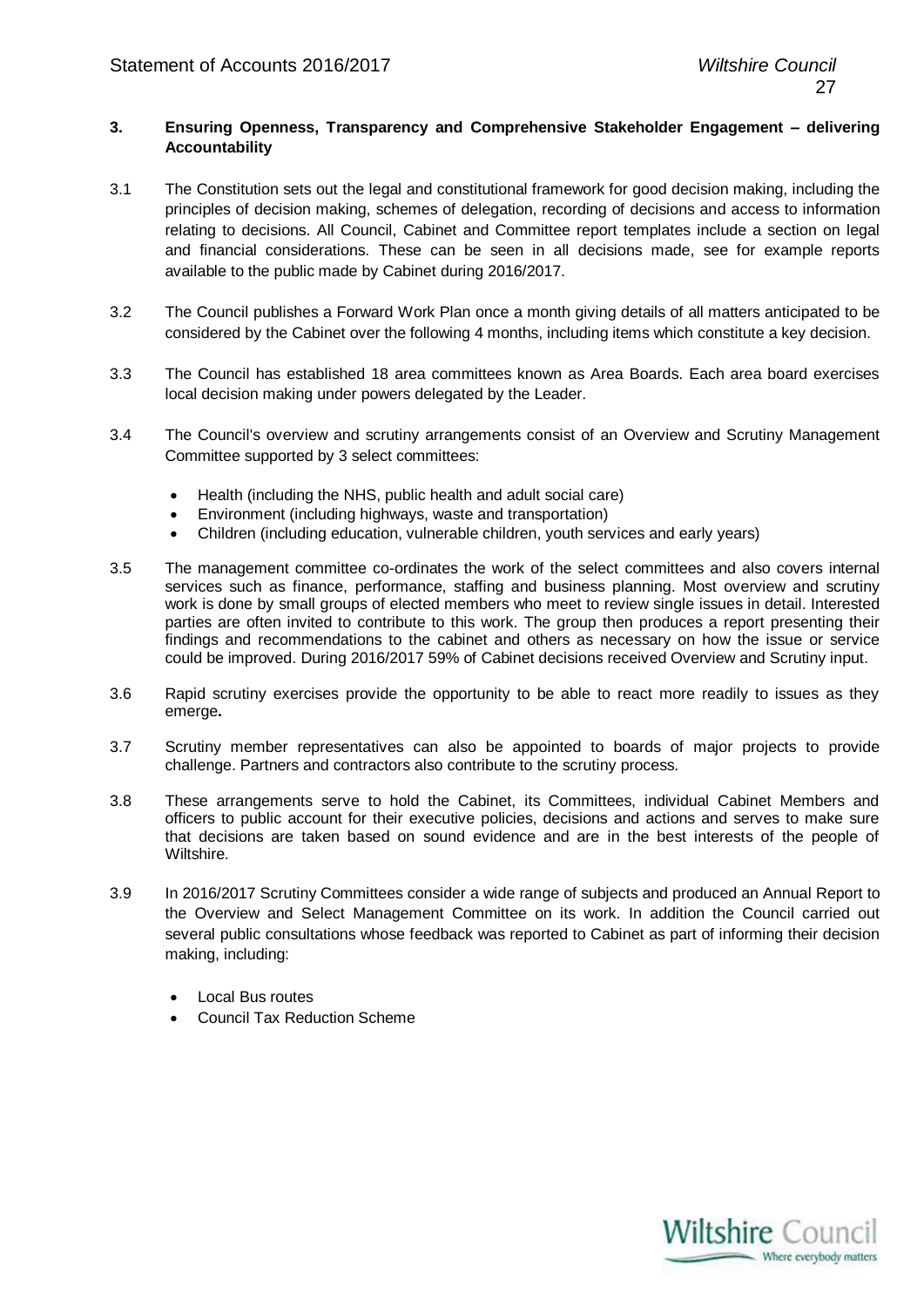- 3.10 The Council consults appropriately in line with its consultation policy and legal requirements in order to inform its decision making. Consultation also takes place with the Council's partners in particular partnerships such as the Health and Wellbeing Board, Wiltshire Assembly and the Swindon and Wiltshire Local Enterprise Partnership to enable more effective partnership communication and consultation.
- 3.11 There has been no resident's survey undertaken in Wiltshire for a number of years. The Council is aware a number of other local authorities and partners undertake such an exercise, and it will consider the need and format going forward as part of its assessment of its governance arrangements in 2017/2018.
- 3.12 The Council makes available a range of important information on its website including its strategic aims and ambitions in its published Business Plan. Further information is available on request and through the Council's arrangements for dealing with requests under Freedom of Information legislation. In 2016/2017 there were 1532 FOI requests, with 87.5% being responded to within the statutory deadline.

### **4. Defining Outcomes in terms of Sustainable Economic, Social and Environmental Benefits**

- 4.1 Wiltshire Council has operated a four year planning cycle in line with its electoral cycle, as such 2016/2017 was the final year of the Council's Business Plan. However, in July 2017 the Council approved its Business Plan for 2017 – 2027. It continues to build on and extend the vision, goals and achievements from the previous business plans and has been prepared to reflect both the significant external challenges and changes that the council will have over the coming years as well as the changes to the way the council will have to operate to manage these challenges.
- 4.2 Part of the building of communities involves capital developments of buildings, highways and other such infrastructure. The Council sets out a four year Capital Programme tied into its Business Plan. During 2016/2017 well-being centres were completed at Five Rivers in Salisbury and Tisbury, as well as hub sites in Malmesbury and Calne. This strategy is aimed at bringing communities together in one location to enable them to connect, seek services and take on more responsibility. In addition, the Council signed an agreement with Salisbury City Council to devolve certain assets in return for them taking over key services. This strategy is seen as a key strand of the future delivery of the Council's business. The Council's decision making framework has ensured that all of these decisions are reported through either Cabinet or the Cabinet Capital Assets Committee.
- 4.3 The Council's directorates and services plan their activity around these outcomes and review those plans on an annual basis. The performance against the Business Plan is reported every quarter to Cabinet and the final outturn for 2016/2017 was on the same agenda as the Annual Governance Statement.
- 4.4 The actions arising from the Business and Service Plans must all comply with key procedures, including following the Council's procedures on project management; procurement; consultation and risk management. Regular reports are taken to senior management and councillors via the Corporate Leadership Team (CLT) and appropriate regular councillor meetings, for example Audit Committee.
- 4.5 Wiltshire communities are engaged with the delivery of the long-term aims of the Council through Local Area Boards. These Boards prioritise the Council's ambitions within local areas and help direct resources. The reach of the Local Area Boards extends beyond the physical meetings through the work of Community Engagement Managers and the virtual network *Our Community Matters*. In 2016/2017 there were 113 Area Board meetings, and all minutes and actions form these meetings are publically available. Area Boards have been essential in delivering improvements in youth development, health initiatives such as rights of way and walk to school. The Council has also started initiatives such as the Legacy programme and the Big Pledge to improve the connectivity and health of its communities. More

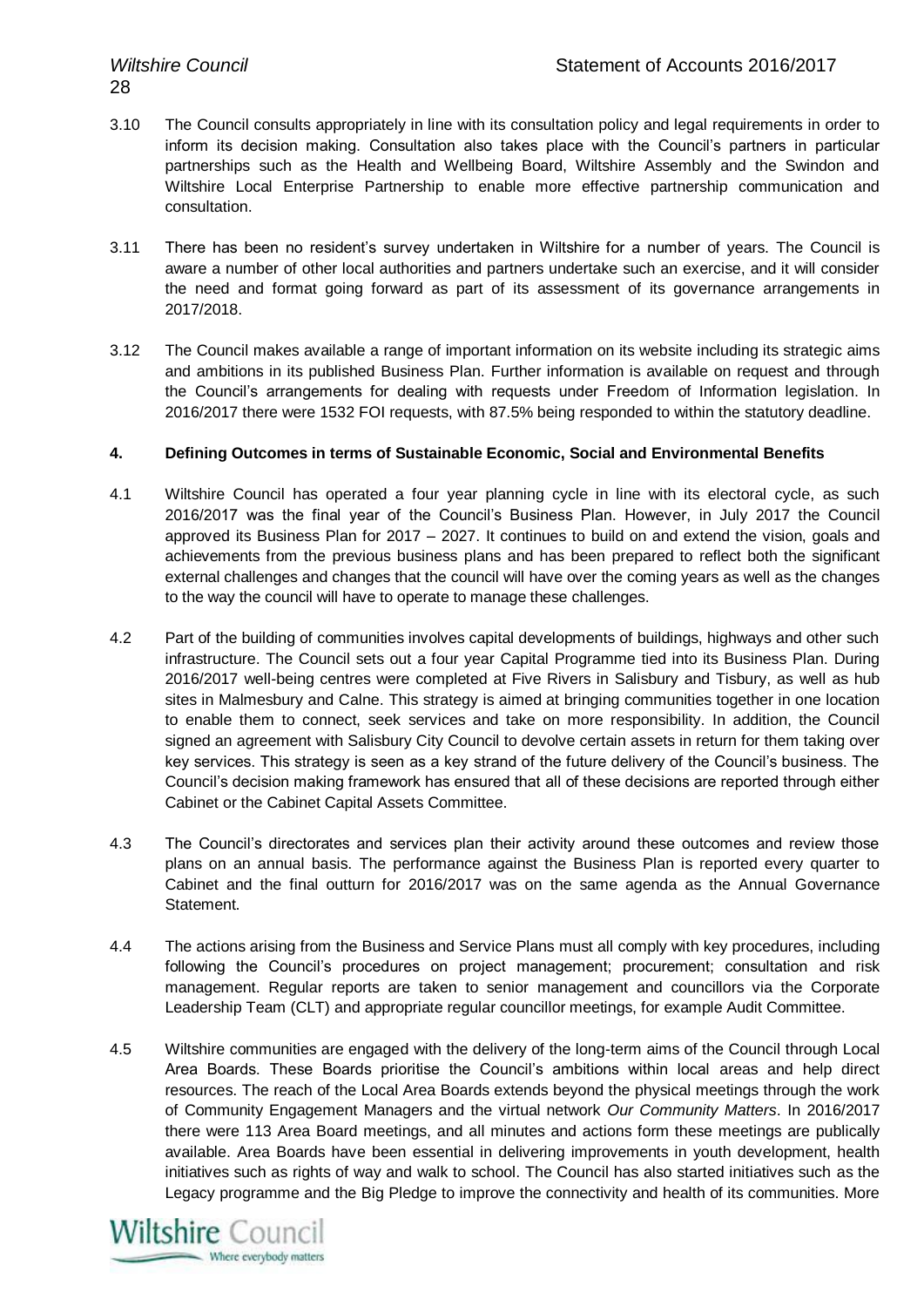decision making and funding is now devolved at local area level. In addition to the funding grants and Highways (CATG) and youth activities, there is also funding for older people's champions and health and wellbeing projects

- 4.6 The Council receives reports on the combined economic, social and environmental impacts of its policies in the form of various reports including the Joint Strategic Needs Assessment (JSNA), and the Annual Statement of Accounts, as well as regular performance and financial updates to Cabinet.
- 4.7 A key issue to address as part of the 2015/2016 Annual Governance Statement was to continue to have a relentless focus on safeguarding improvement in Children's Services. An internal Improvement Board chaired by a Corporate Director in her statutory role of Director of Children's Services (DCS) has continued to be in place during 2016/2017. In 2016 the Council and partner agencies were subject to a Joint Targeted Area Inspection focussing on Domestic Abuse and the judgement on the Council by OFSTED on the delivery of Safeguarding was very positive. The Council continues to engage in annual peer reviews through its membership of the South West Associations of Directors of Childrens Services and safeguarding maintains a high profile with a continuous drive to improve services, utilising improvement plans and a robust Quality Assurance Framework.

### **5. Determining the Interventions necessary to optimise the achievement of intended outcomes**

- 5.1 In 2016/2017 the Council refreshed its Medium Term Financial Plan as part of a four year financial settlement with the Department for Communities and Local Government (DCLG). As part of that and in setting the 2016/2017 budget the Council has several key Programmes of activity it is managing to improve the outcomes of its residents, these have included the Campus Programme, with Five Rivers, Tisbury, Calne and Malmesbury all opening in 2016/2017. The Campus programme has been the subject of various reports and programme management updates during 2016/2017, and its financial progress reported to the Cabinet Capital Assets Committee.
- 5.2 Oversight of corporate projects is undertaken by the Corporate Leadership team, supported with advice from Finance, Legal HR and Procurement Teams. The Corporate Directorate includes the Programme Office which manages projects and programmes on behalf of the Council and provides reports to the Council on ongoing work. During 2016/2017 the majority of projects were delivered or progressed according to schedule. Monthly reports were provided to CLT with appropriate actions taken.
- 5.3 As part of the financial settlement for 2017/2018 additional Adult Social Care grant was awarded. As such a Programme of works was established in 2016/2017 with a project plan to deliver transformational change in social and health care within Wiltshire. Health partners are actively engaged in this Programme through the Health and Well Being Board.
- 5.4 Regular Performance and financial updates are reported to senior officers and councillors, including scrutiny through the Finance and Performance Task Group which is a task group established by the Overview and Scrutiny Management Committee.

### **6. Developing capacity, including the capacity of the Council's leadership and the individuals within it**

- 6.1 In order to deliver the council's priorities within a strong governance framework the Council requires a workforce that is appropriately skilled and qualified. Because of the shifting requirements of local government and the changing demands put on the Council it's essential that the capacity of the Council's workforce is reviewed and updated.
- 6.2 The Council takes an organisation wide approach to staff improvement and has, in the last year, updated its People Strategy. The new strategy focuses on attracting the best people to work for the Council and engaging, developing and retaining existing staff.

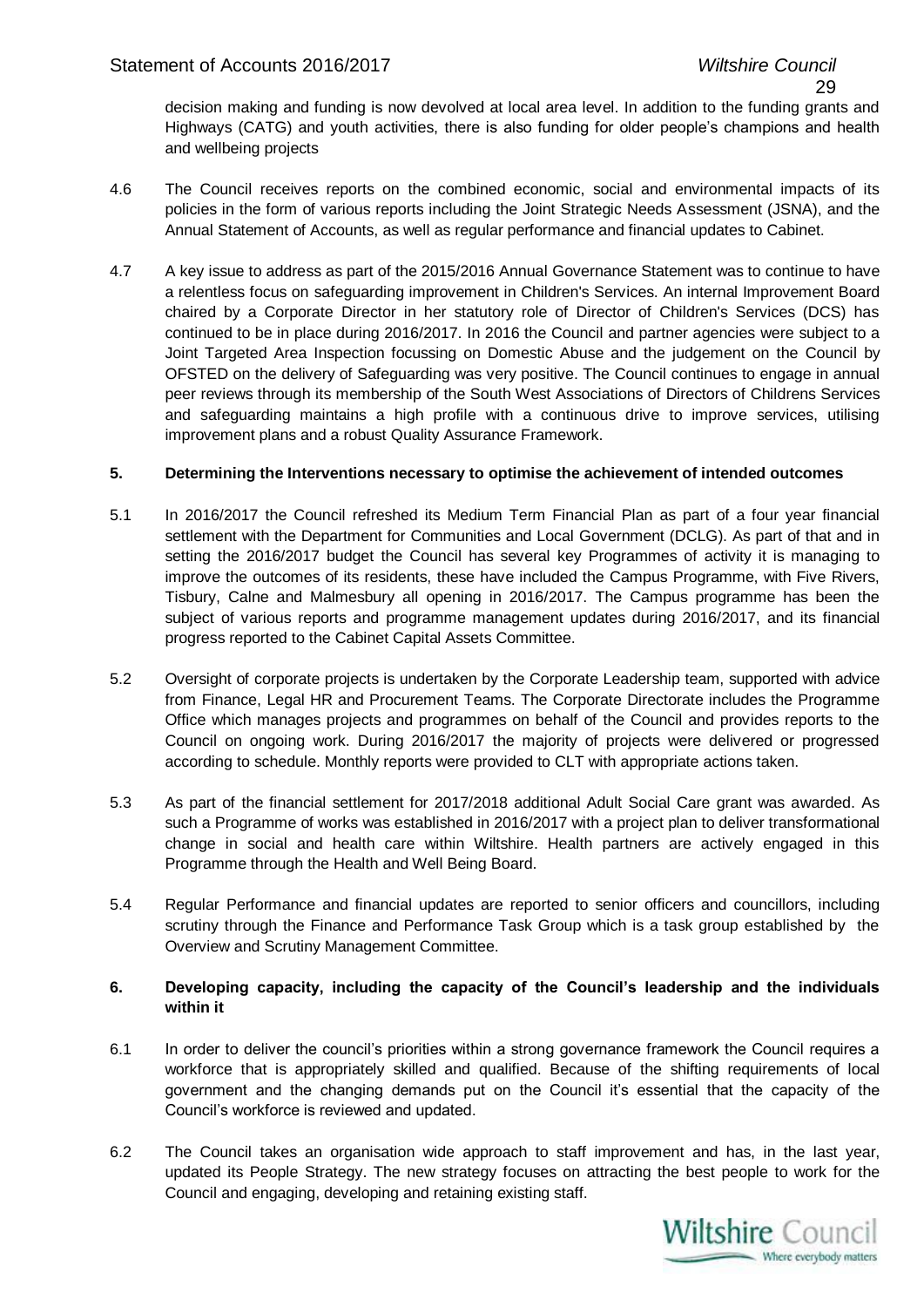- 6.3 The Council looks for good practice from other areas and other authorities in order to help improve its leadership and delivery. The Council also makes use of external reviews of its practice in order to deliver better outcomes. In 2016/2017 four key peer reviews were undertaken, and all were made public:
	- Military Civil Integration
	- Adult Social Care
	- Ofsted review of Domestic Abuse
	- **Highways**
- 6.4 In March 2015 the Information Commissioner's Office (ICO) carried out a voluntary audit of the Council's information governance arrangements. As reported in last year's AGS this was a key area for the Council to address. Actions have been taken and a detailed update was taken to the Audit Committee, which identified that significant improvement had and continued to be taken and made in this area.
- 6.5 Working in partnerships is increasingly important to the Council and is used as an additional method of improving and growing the skills base for delivering the Council's objectives.

### **7. Managing risks and performance through robust internal controls and strong public financial management**

- 7.1 Performance management is a key component of the Council's approach to achieving its stated outcomes. Part of this process involves identifying and, where appropriate, mitigating risks, ensuring that performance and risk management processes are in place throughout the organisation with additional rigorous processes to ensure sound financial management. Performance management follows the standard planning cycle (plan, do review, revise) and allows the organisation to know what it wants to achieve, how it's going to achieve, whether it's achieving and what more could be done to achieve. Performance reports are a regular part of the Council's business. In addition to cabinet performance reports the Council updates a Citizens' Dashboard with useful statistics about Wiltshire for easy public consumption.
- 7.2 Financial reporting is currently undertaken separately, although reported on the same agenda as performance, this is an area for improvement in 2017/2018. During 2016/2017 there were three budget monitoring updates to councillors, and eight to senior officers. These identified potential overspends, and appropriate action was taken. This raised the risk of the Council's financial position in its Corporate Risk Register however, effective management meant that a small surplus was delivered by year end. The Council also undertook robust scrutiny of the 2017/2018 budget and this was set at Full Council in February 2017.
- 7.3 The Council's Risk Strategy risk management is monitored at various levels in the organisation including by the Cabinet on a quarterly basis. Managing risks is the responsibility of services who define the risks related to their service areas and assign individuals to be responsible for their management. All services risks are scored on the same basis and some service risks are elevated, through a set policy, onto the corporate risk register which is published and reviewed quarterly. Service risks that are high scoring or appear on, or are referenced on, the strategic risk register require a greater level of mitigating action planning with those actions assigned a time scale and an owner. The Council recognises that in order to make successful changes some risk must be undertaken. Therefore, some risks are accepted.

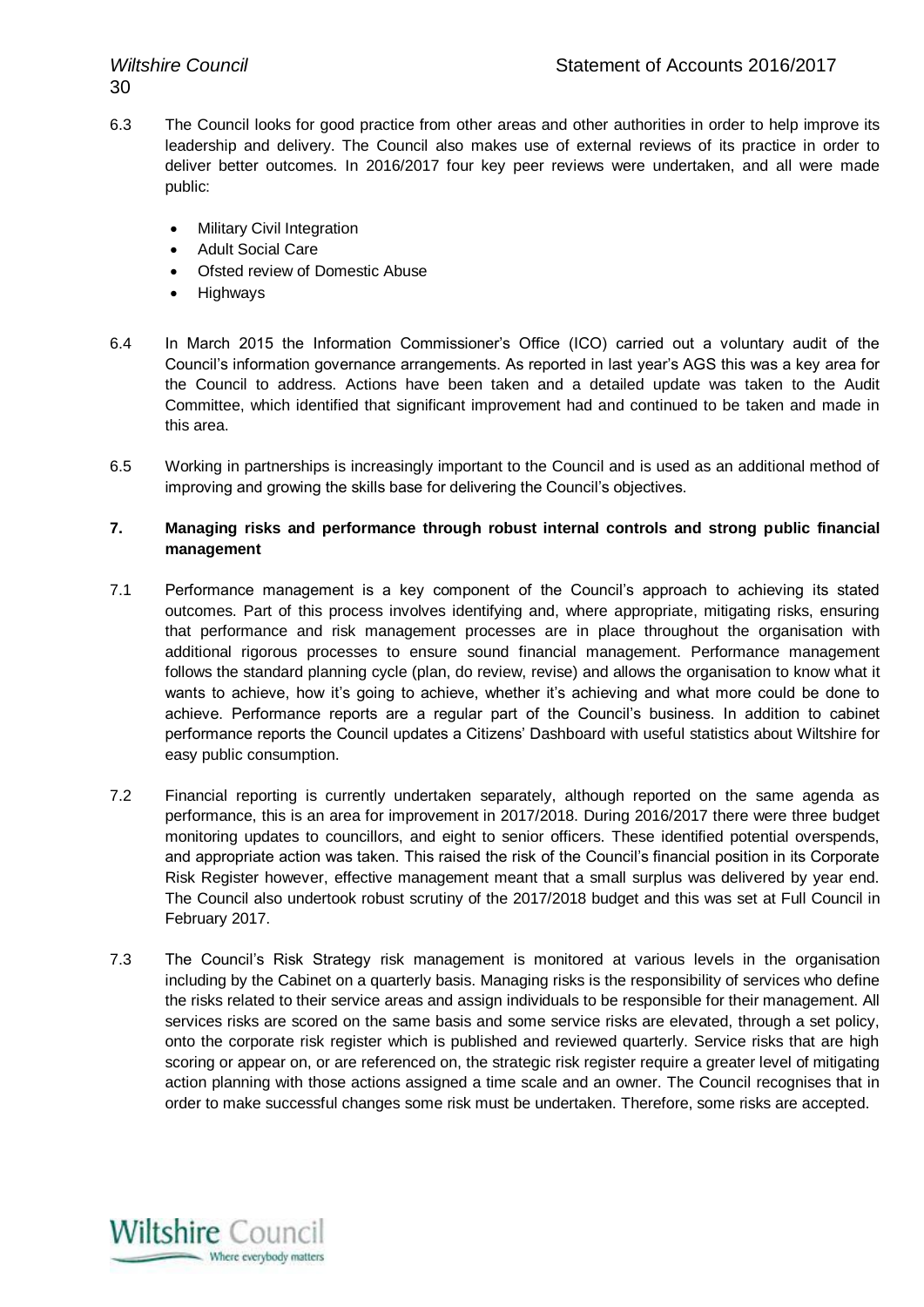### Statement of Accounts 2016/2017 *Wiltshire Council*

31

7.4 The Council's risk management arrangements are reviewed by the Audit Committee. In 2016/2017 the main changes were:



Changes in Residual Scores of Strategic Risks June 2015 to March 2017

- 7.5 Wiltshire's section 151 Officer or Chief Finance Officer has a statutory duty to ensure that the Council has a strong financial control environment, including an effective and independent Internal Audit function. During 2016/2017 Internal Audit undertook 66 reviews and reported its findings, including any significant risks to Audit Committee. Of the recommendations made only 3% were classed as a higher risk requiring immediate action. Reporting also has included action to follow up implementation. The Audit Committee raised concerns regarding the timeliness of finalising audits and this is an area that remains under review with expected improvement in 2017/2018. Overall the Chief Internal Auditor assessed the Council's control environment as 'adequate' with no significant issues raised. The Council's External Auditors have also not raised any significant matters during 2016/2017. We have sought to advise KPMG at all times and sought their views on a number of occasions before taking key decisions.
- 7.6 The section 151 Officer's role as set out in both statute and defined by the CIPFA framework has been in place throughout 2017/2018. No issues have been raised and there has been full compliance with that framework.

### **8. Areas for Improvement**

- 8.1 The Council has identified a number of areas where further improvements to can be made to strengthen its governance framework. Work will be undertaken over the next twelve months to review the following areas:
	- Changes to the appraisal system that identify specific targets for completion for individuals linked to the council's Business Plan through service and team plans. Such a system will be able to provide a

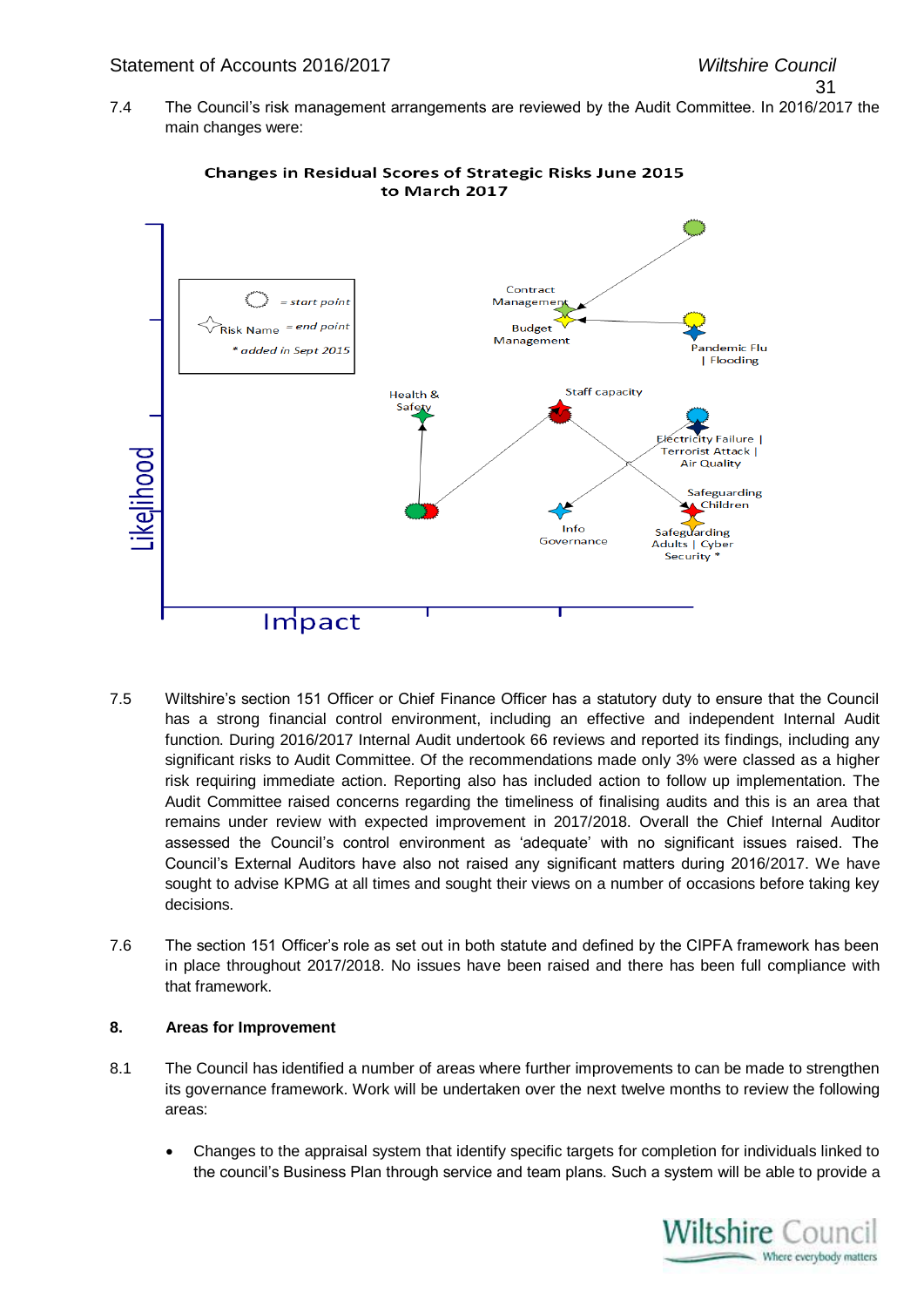link to the work being done to achieve stated aims and a corporate level understanding of progress against the desired outcomes.

- Revisions will be made to the Council's Behaviours Framework that will build on the lessons learnt in the last four years.
- Further training for elected members to improve understanding of the need for efficient and effective decision making, promoting, openness and transparency
- There will be a review of the inter-relationship between key polices to improve clarity and consistency of processes including: Anti-Fraud and Corruption, Whistle Blowing, and some staff policies, such as Registering interests, gifts and hospitality.
- How the Council collects general feedback from individuals and communities to assess improvements in approach.
- Reporting of finance and performance management, will be combined with a key focus on links between the use of resources and the outcomes being achieved.
- 8.2 The governance of the Council will continue to be monitored by Cabinet, other councillor committees and the Council's Corporate Leadership Team. That will include the areas to address identified above.

Scotter Bybioon

Councillor Baroness Scott of Bybrook OBE Leader of the Council

Palle 1

Dr Carlton Brand Corporate Director

lady Colfry

Carolyn Godfrey Corporate Director

26 July 2017

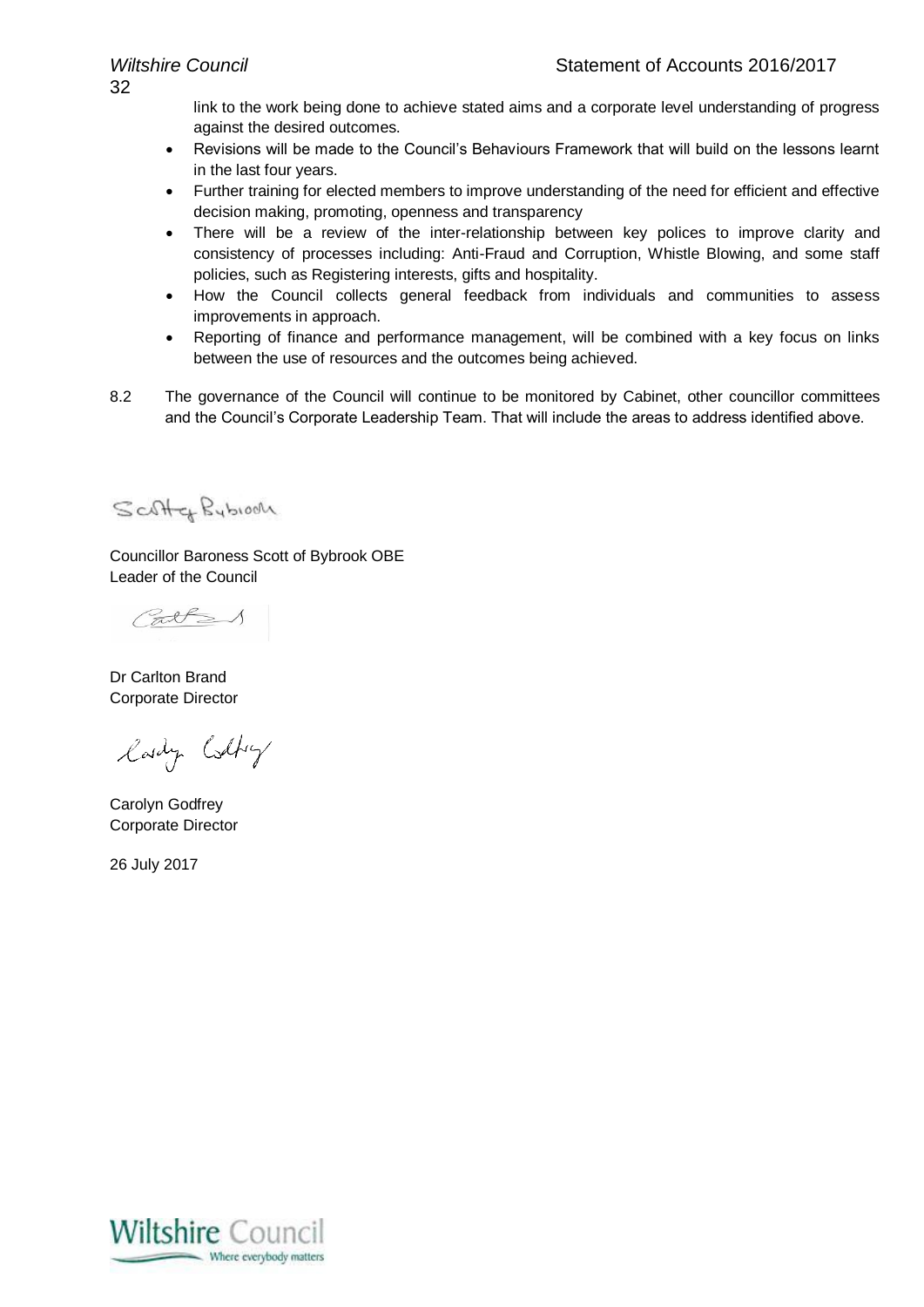## **Statements to the Accounts**

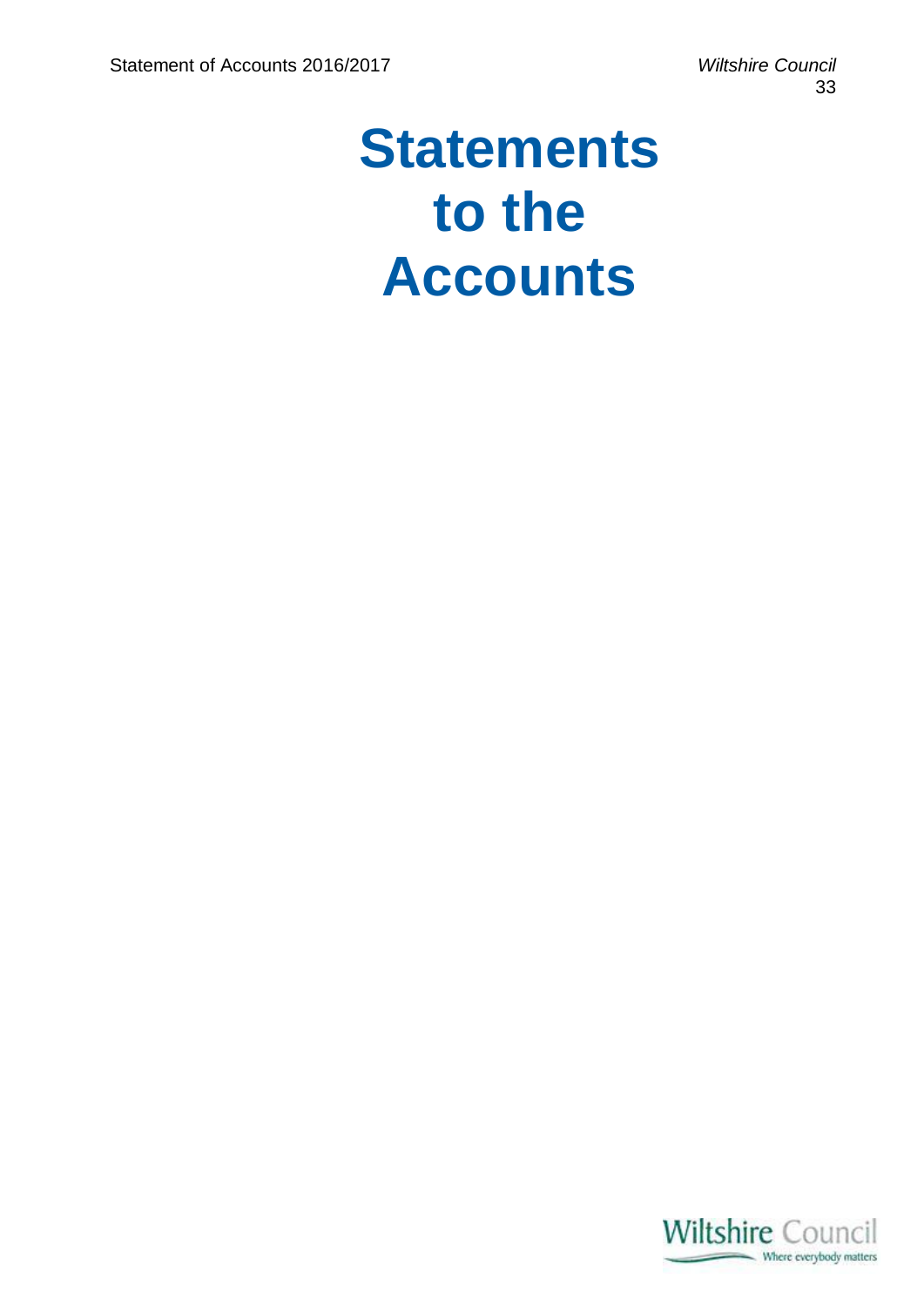### *Wiltshire Council* Statement of Accounts 2016/2017 34 **The Statement of Responsibilities for the Statement of Accounts**

### **The Council's Responsibilities**

The Council is required to:

- Arrange for the proper administration of its financial affairs and to secure that one of its officers has the responsibility for the management of those affairs. In this Council, that officer is the Chief Finance Officer;
- Secure economic, efficient and effective use of its resources and to safeguard its assets:
- Approve the Statement of Accounts.

### **The Chief Finance Officer's Responsibilities**

The Chief Finance Officer is responsible for the preparation of the Council's Statement of Accounts. This has, under the CIPFA Code of Practice on Local Authority Accounting in Great Britain (the Code of Practice), to present a true and fair view of the financial position of the Council at the accounting date and its income and expenditure for the year to 31 March 2017.

In preparing this Statement of Accounts, the Chief Finance Officer has:

- selected appropriate accounting policies and applied them consistently;
- made reasonable and prudent judgements and estimates;
- complied with the Code of Practice.

The Chief Financial Officer has also:

- kept proper, up to date accounting records;
- taken reasonable steps to prevent and detect fraud and other irregularities.

### **The Statement of the Chief Finance Officer**

The required financial statements have been prepared in accordance with the accounting policies.

I certify that the Statement of Accounts presents a true and fair view of the financial position of Wiltshire Council at 31 March 2017 and the income and expenditure for the year ended 31 March 2017.

M. And

**Michael Hudson** Associate Director, Finance (Chief Finance Officer/Section 151 Officer) Wiltshire Council

 $\sqrt{t}$ 

**Cllr Richard Britton** Chairman, Audit Committee

26 July 2017

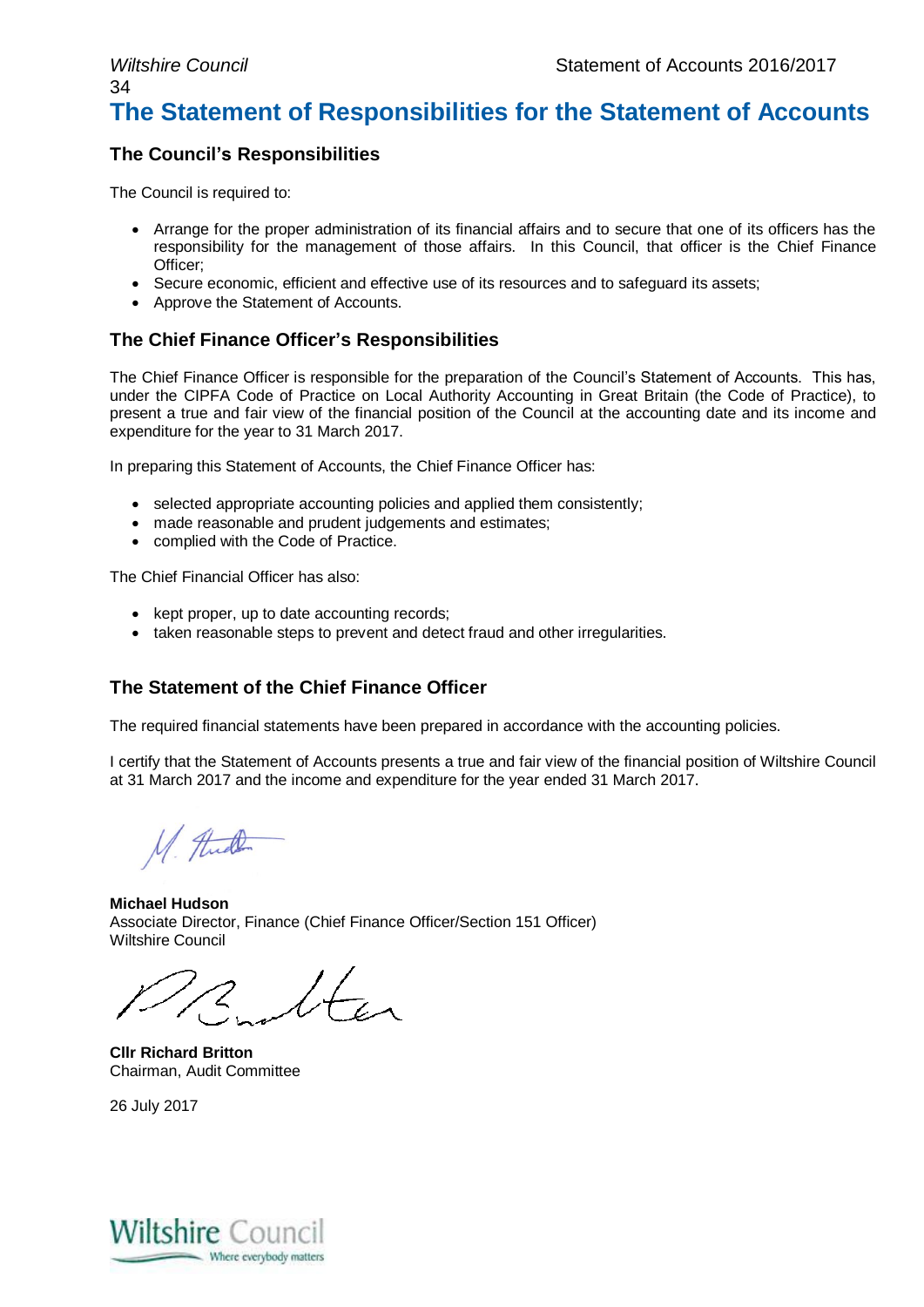### **Independent Auditor's Report to the Members of Wiltshire Council**

We have audited the financial statements of Wiltshire Council for the year ended 31 March 2017 on pages 39 to 102 and pages 112 to 134. The financial reporting framework that has been applied in their preparation is applicable law and the CIPFA/LASAAC Code of Practice on Local Authority Accounting in the United Kingdom 2016/17.

This report is made solely to the members of the Authority, as a body, in accordance with Part 5 of the Local Audit and Accountability Act 2014. Our audit work has been undertaken so that we might state to the members of the Authority, as a body, those matters we are required to state to them in an auditor's report and for no other purpose. To the fullest extent permitted by law, we do not accept or assume responsibility to anyone other than the members of the Authority, as a body, for our audit work, for this report, or for the opinions we have formed.

### **Respective responsibilities of the Chief Financial Officer and auditor**

As explained more fully in the Statement of the Chief Financial Officer's Responsibilities, the Chief Financial Officer is responsible for the preparation of the Statement of Accounts, which includes the financial statements, in accordance with proper practices as set out in the CIPFA/LASAAC Code of Practice on Local Authority Accounting in the United Kingdom, and for being satisfied that the financial statements give a true and fair view. Our responsibility is to audit, and express an opinion on, the financial statements in accordance with applicable law and International Standards on Auditing (UK and Ireland). Those standards require us to comply with the Auditing Practices Board's Ethical Standards for Auditors.

### **Scope of the audit of the financial statements**

An audit involves obtaining evidence about the amounts and disclosures in the financial statements sufficient to give reasonable assurance that the financial statements are free from material misstatement, whether caused by fraud or error. This includes an assessment of whether the accounting policies are appropriate to the Authority's circumstances and have been consistently applied and adequately disclosed; the reasonableness of significant accounting estimates made by the Chief Financial Officer; and the overall presentation of the financial statements.

In addition, we read all the financial and non-financial information in the Narrative Statement and the Annual Report to identify material inconsistencies with the audited financial statements and to identify any information that is apparently materially incorrect based on, or materially inconsistent with, the knowledge acquired by us in the course of performing the audit. If we become aware of any apparent material misstatements or inconsistencies we consider the implications for our report.

### **Opinion on financial statements**

In our opinion the financial statements:

- give a true and fair view of the financial position of the Authority as at 31 March 2017 and of the Authority's expenditure and income for the year then ended;
- give a true and fair view of the financial transactions of the Pension Fund during the year ended 31 March 2017 and the amount and disposition of the Fund's assets and liabilities as at 31 March 2017 other than liabilities to pay pensions and other benefits after the end of the scheme year; and
- have been properly prepared in accordance with the CIPFA/LASAAC Code of Practice on Local Authority Accounting in the United Kingdom 2016/17.

### **Matters on which we are required to report by exception**

The Code of Audit Practice requires us to report to you if:

 the Annual Governance Statement set out on pages 23 to 32 does not reflect compliance with 'Delivering Good Governance in Local Government: a Framework' (CIPFA/SOLACE 2016 Edition)

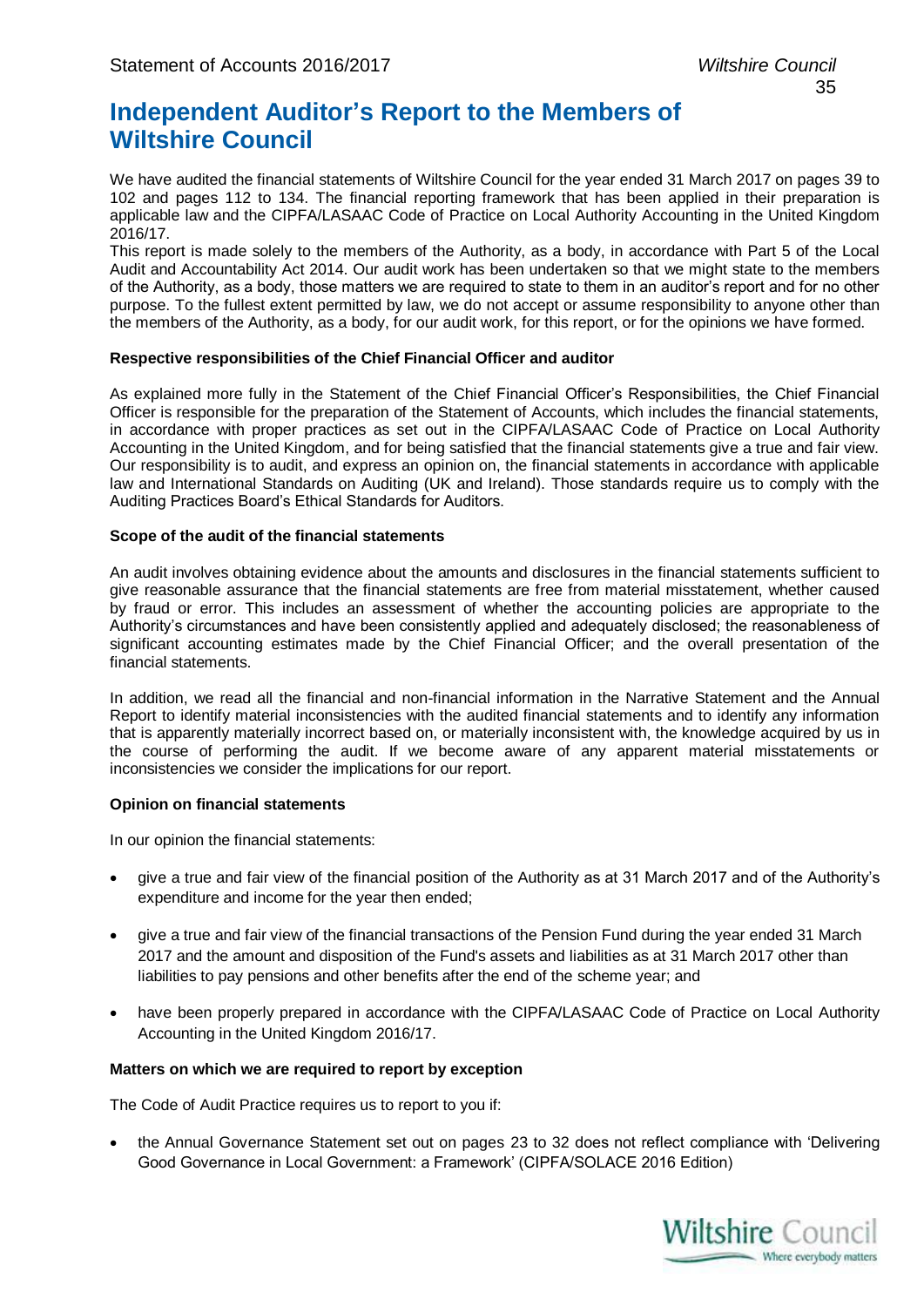- the information given in the Narrative Statement and the content of the Annual Report for the financial year for which the financial statements are prepared is not consistent with the financial statements; or
- any matters have been reported in the public interest under Section 24 of the Local Audit and Accountability Act 2014 in the course of, or at the conclusion of, the audit; or
- any recommendations have been made under Section 24 of the Local Audit and Accountability Act 2014; or
- any other special powers of the auditor have been exercised under the Local Audit and Accountability Act 2014.

We have nothing to report in respect of these matters.

### **Conclusion on Wiltshire Council's arrangements for securing economy, efficiency and effectiveness in its use of resources**

### **Authority's responsibilities**

The Authority is responsible for putting in place proper arrangements to secure economy, efficiency and effectiveness in its use of resources, to ensure proper stewardship and governance, and to review regularly the adequacy and effectiveness of these arrangements.

### **Auditor's responsibilities**

We are required under Section 20(1) (c) of the Local Audit and Accountability Act 2014 to satisfy ourselves that the Authority has made proper arrangements for securing economy, efficiency and effectiveness in its use of resources. The Code of Audit Practice issued by the Comptroller and Auditor General (C&AG) requires us to report to you our conclusion relating to proper arrangements.

We report if significant matters have come to our attention which prevent us from concluding that the Authority has put in place proper arrangements for securing economy, efficiency and effectiveness in its use of resources. We are not required to consider, nor have we considered, whether all aspects of the Authority's arrangements for securing economy, efficiency and effectiveness in its use of resources are operating effectively.

### **Scope of the review of arrangements for securing economy, efficiency and effectiveness in the use of resources**

We have undertaken our review in accordance with the Code of Audit Practice, having regard to the guidance on the specified criterion issued by C&AG in November 2016, as to whether Wiltshire Council had proper arrangements to ensure it took properly informed decisions and deployed resources to achieve planned and sustainable outcomes for taxpayers and local people. The C&AG determined this criterion as that necessary for us to consider under the Code of Audit Practice in satisfying ourselves whether Wiltshire Council put in place proper arrangements for securing economy, efficiency and effectiveness in its use of resources for the year ended 31 March 2017.

We planned our work in accordance with the Code of Audit Practice. Based on our risk assessment, we undertook such work as we considered necessary to form a view on whether, in all significant respects, Wiltshire Council had put in place proper arrangements to secure economy, efficiency and effectiveness in its use of resources.

### **Conclusion**

On the basis of our work, having regard to the guidance issued by the C&AG in November 2016, we are satisfied that, in all significant respects, Wiltshire Council put in place proper arrangements to secure economy, efficiency and effectiveness in its use of resources for the year ended 31 March 2017. **Certificate** 

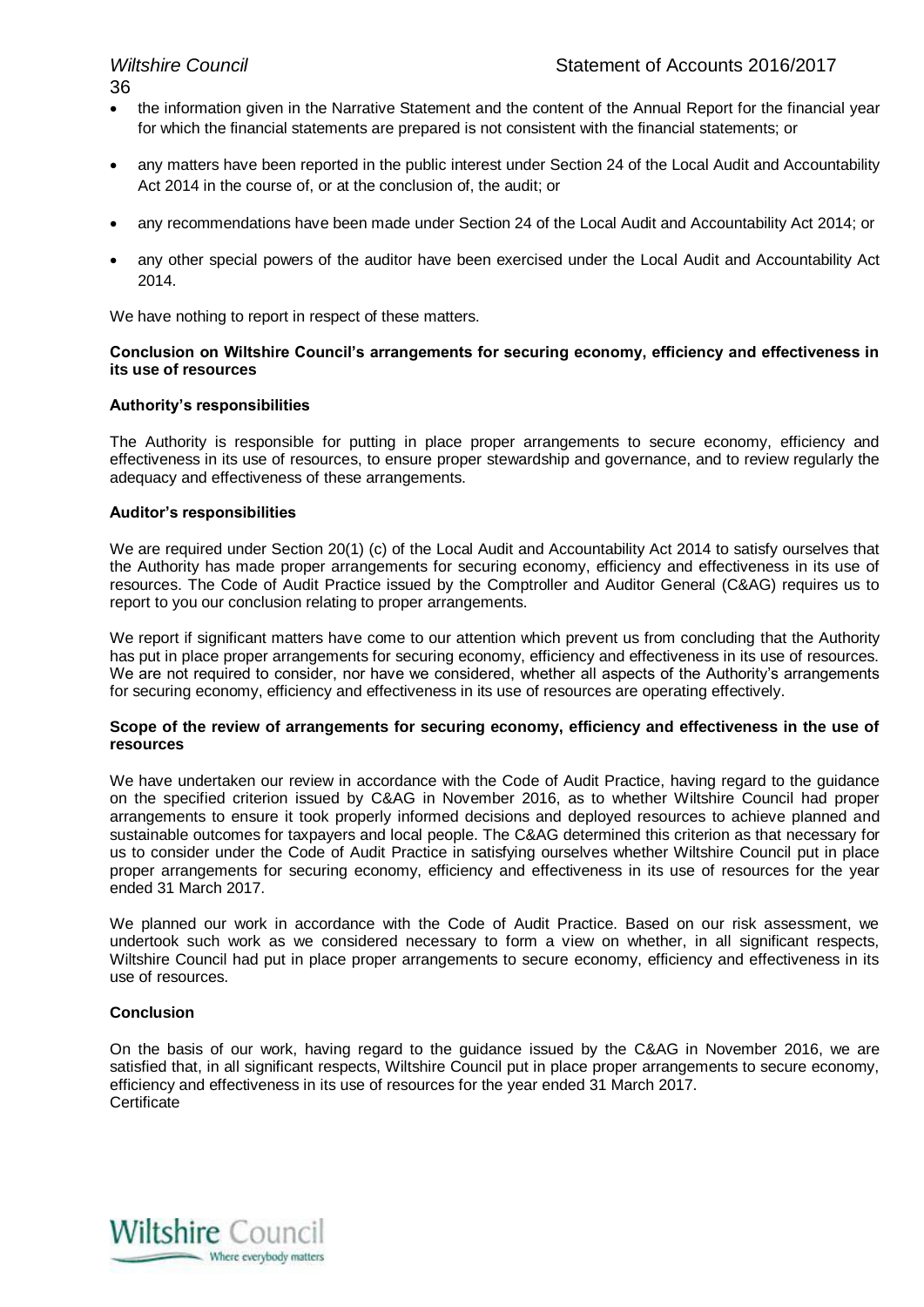### **Delay in certification of completion of the audit**

### **Due to work on the WGA Return not being completed by the 26 July 2017**

We cannot formally conclude the audit and issue an audit certificate until we have completed the work necessary to issue our assurance statement in respect of the Authority's Whole of Government Accounts consolidation pack. We are satisfied that this work does not have a material effect on the financial statements or on our value for money conclusion.

### **Due to the Pension Fund Annual Report not being prepared by 26 July 2017**

Furthermore, we are required to give an opinion on the consistency of the financial statements of the pension fund included in the Pension Fund Annual Report of Wiltshire Pension Fund with the pension fund accounts included in the financial statements of Wiltshire Council. The Local Government Pension Scheme (Administration) Regulations 2008 require authorities to publish the Pension Fund Annual Report by 1 December following the end of the relevant financial year. As the authority has not yet prepared the Pension Fund Annual Report we have not issued our report on the financial statements included in the Pension Fund Annual Report. Until we have done so, we are unable to certify that we have completed the audit of the accounts in accordance with the requirements of the Local Audit and Accountability Act 2014 and the Code of Audit Practice.

Doc Clare

**Darren Gilbert For and on behalf of KPMG LLP, Statutory Auditor** *Chartered Accountants* 66 Queen Square Bristol BS1 4BE 26 July 2017

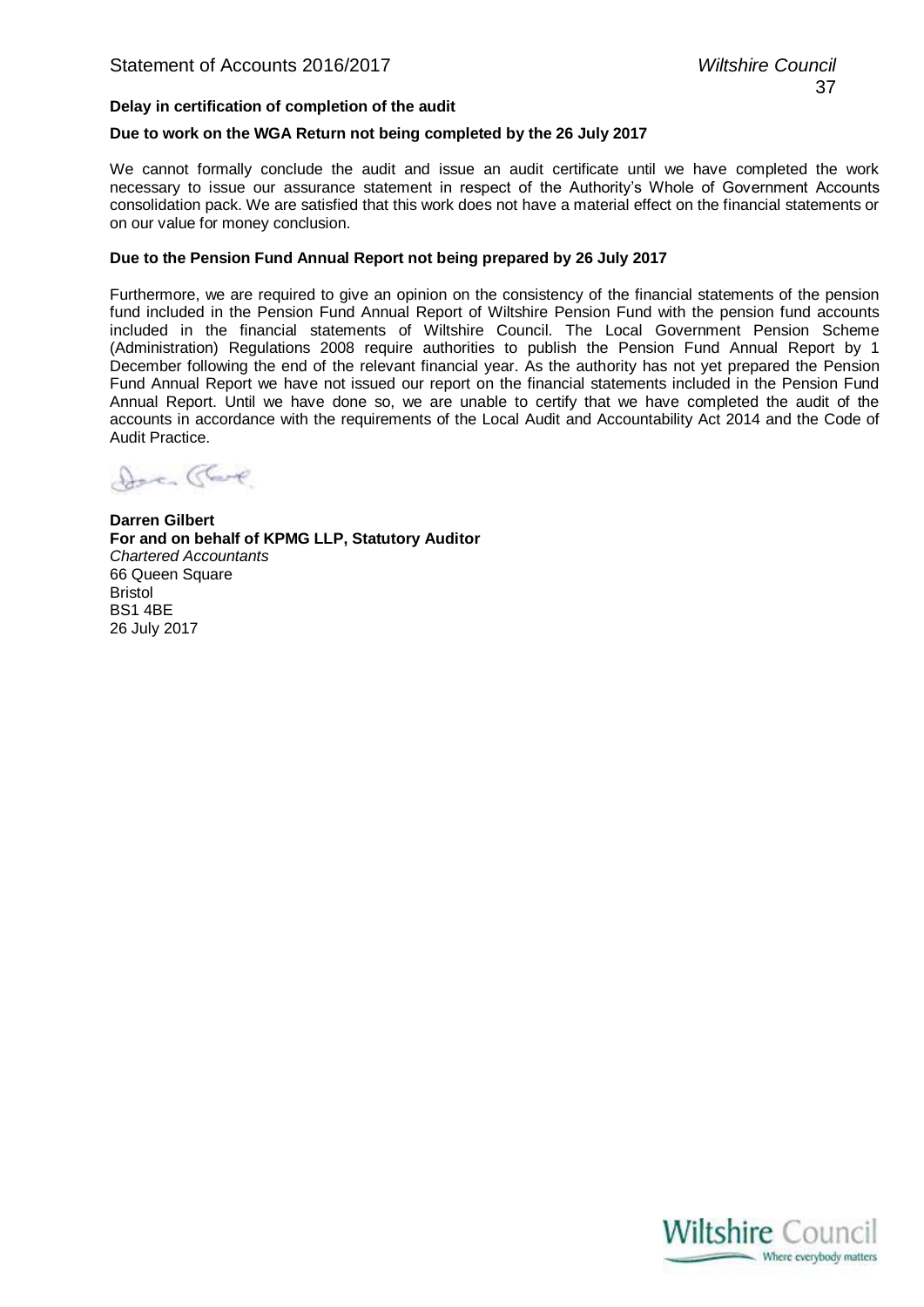# **KEY FINANCIAL STATEMENTS**

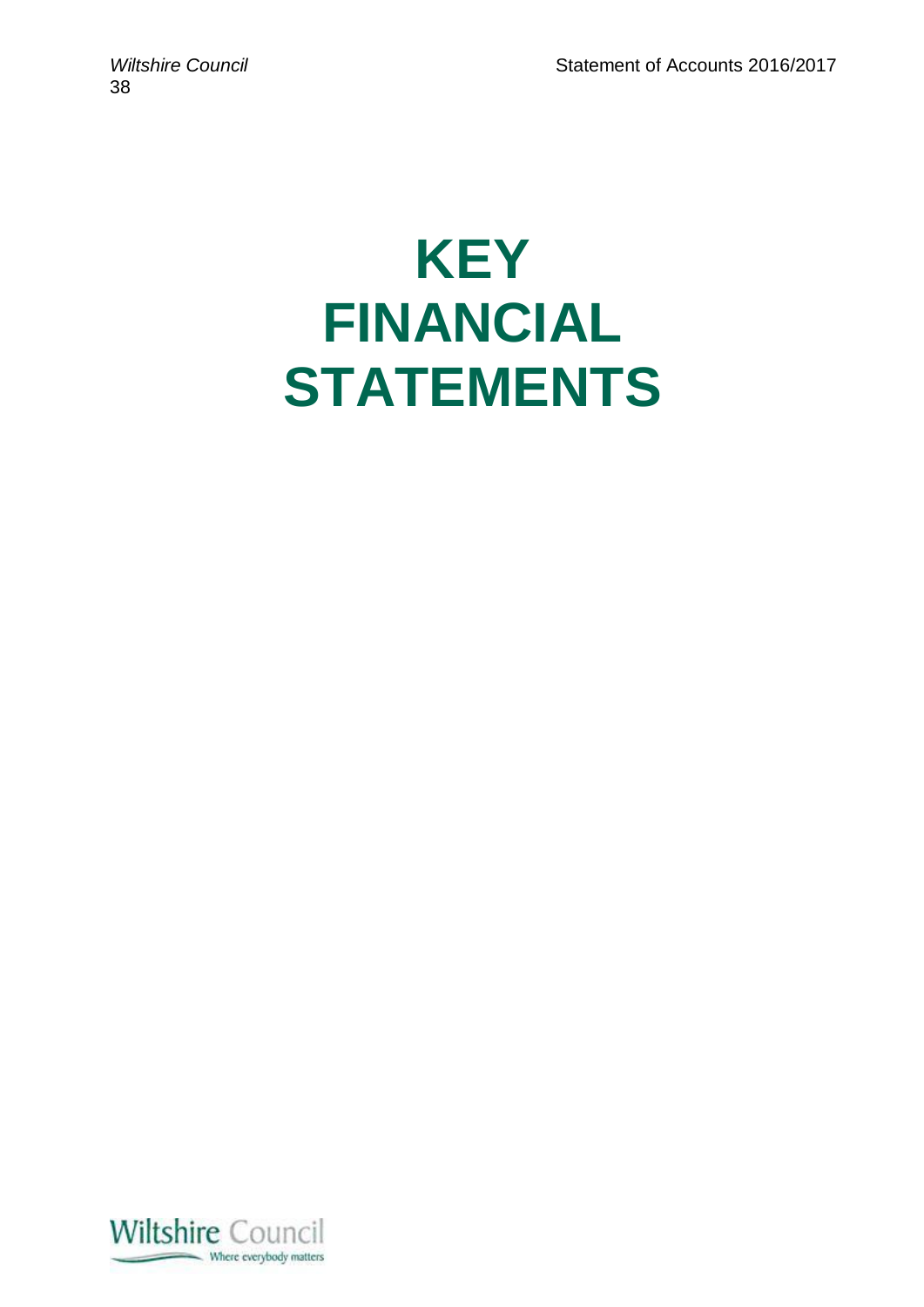### **Comprehensive Income and Expenditure Statement**

This account shows expenditure on and income from the Council's day to day activities. Expenditure includes salaries, wages, service and depreciation charges. It gives the cost of the main services provided by the Council. This statement is shown in a statutory format. Details about how this ties back to the Council's regular budget monitoring reporting is shown in the Expenditure and Funding analysis Statement.

|                                                                             |             | 2016/2017  |                    |             | 2015/2016 (restated) |             |
|-----------------------------------------------------------------------------|-------------|------------|--------------------|-------------|----------------------|-------------|
|                                                                             |             |            | <b>Net</b>         |             |                      | <b>Net</b>  |
|                                                                             | Expenditure | Income     | <b>Expenditure</b> | Expenditure | Income               | Expenditure |
| <b>General Fund Services</b>                                                | £000        | £000       | £000               | £000        | £000                 | £000        |
|                                                                             |             |            |                    |             |                      |             |
| <b>Adult Social Care Operations</b>                                         | 150,779     | (26, 605)  | 124,174            | 153,946     | (24, 560)            | 129,386     |
| Adult Care Commissioning & Housing                                          | 42,204      | (29, 254)  | 12,950             | 36,490      | (29, 036)            | 7,454       |
| Public Health & Public Protection                                           | 40,389      | (25, 425)  | 14,964             | 29,813      | (22, 466)            | 7,347       |
| <b>Operational Children's Services</b>                                      | 93,594      | (34, 834)  | 58,760             | 90,384      | (32,072)             | 58,312      |
| Commissioning, Performance & School Effectiveness                           | 229,709     | (203, 742) | 25,967             | 249,877     | (211, 312)           | 38,565      |
| Economy & Planning                                                          | 10,404      | (6,669)    | 3,735              | 21,828      | (7, 175)             | 14,653      |
| Highways & Transport                                                        | 54,208      | (13, 852)  | 40,356             | 53,815      | (14, 880)            | 38,935      |
| Waste & Environment                                                         | 45,048      | (7, 350)   | 37,698             | 46,764      | (5,959)              | 40,805      |
| Communities & Communications                                                | 9,941       | (1,748)    | 8,193              | 12,323      | (1,531)              | 10,792      |
| Corporate Function, Procurement & Programme Office                          | 10,204      | (3,825)    | 6,379              | 8,269       | (2,510)              | 5,759       |
| Finance                                                                     | 129,367     | (126, 692) | 2,675              | 132,798     | (129, 203)           | 3,595       |
| Legal & Governance                                                          | 6,214       | (3, 109)   | 3,105              | 6,205       | (2,827)              | 3,378       |
| People & Business Services                                                  | 41,058      | (10, 391)  | 30,667             | 47,488      | (11, 335)            | 36,153      |
| Corporate Directors                                                         | 3,001       | (126)      | 2,875              | 3,054       | (130)                | 2,924       |
| Corporate                                                                   | 9,192       | (1, 725)   | 7,467              | 6,513       | (1,651)              | 4,862       |
| Housing Revenue Account (HRA)                                               | 23,925      | (25, 799)  | (1, 874)           | 21,994      | (26, 174)            | (4, 180)    |
|                                                                             |             |            |                    |             |                      |             |
| <b>Net Cost of Service</b>                                                  | 899,237     | (521, 146) | 378,091            | 921,561     | (522, 821)           | 398,740     |
|                                                                             |             |            |                    |             |                      |             |
| Other operating Expenditure                                                 |             | Note 3     | 23,892             |             |                      | 39,761      |
| Financing and Investment Income and Expenditure                             |             | Note 4     | 30,550             |             |                      | 31,917      |
| Taxation and non-specific grant income                                      |             | Note 5     | (428, 971)         |             |                      | (410, 775)  |
|                                                                             |             |            |                    |             |                      |             |
| (Surplus)/ Deficit on Provision of Services                                 |             |            | 3,562              |             |                      | 59,643      |
| (Surplus) or deficit on revaluation of Property, Plant and Equipment Assets |             |            | (66, 469)          |             |                      | (22, 523)   |
| Actuarial (gains)/losses on pension assets / liabilities                    |             |            | 53,805             |             |                      | (92, 878)   |
|                                                                             |             |            |                    |             |                      |             |
| Other Comprehensive Income and Expenditure                                  |             |            | (12, 664)          |             |                      | (115, 401)  |
|                                                                             |             |            |                    |             |                      |             |
| <b>Total Comprehensive Income and Expenditure</b>                           |             |            | (9, 102)           |             |                      | (55, 758)   |

The Council has restated its 2015/2016 Comprehensive Income and Expenditure Statement following the change in requirements in the CIPFA Code of Practice on Local Authority Accounting 2016/2017. Further details are included in note 53.

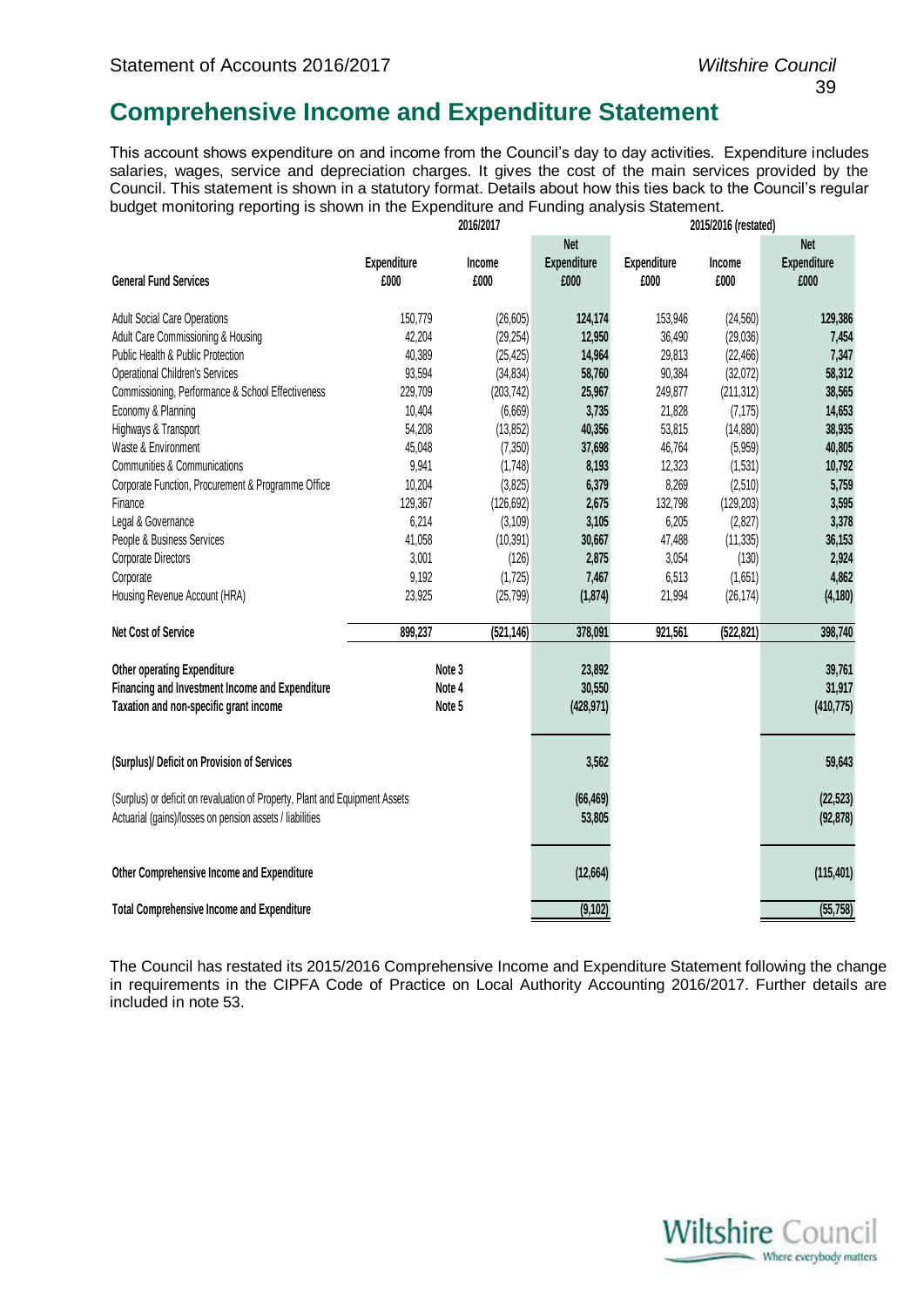### *Wiltshire Council* Matement of Accounts 2016/2017 40 **Movement in Reserves Statement**

The Council keeps a number of reserves in the balance sheet. Some are required to be held for statutory reasons, some are needed to comply with proper accounting practice, and others have been set up voluntarily to earmark resources for future spending plans.

|                                                                                            | General<br><b>Fund</b><br><b>Balance</b><br>£000 | <b>Housing</b><br>Revenue<br>Account<br>£000 | Capital<br><b>Receipts</b><br>Reserve<br>£000 | Major<br><b>Repairs</b><br>Reserve<br>£000 | Capital<br>Grants<br><b>Unapplied</b><br>£000 | <b>Total</b><br><b>Usable</b><br><b>Reserves</b><br>£000 | Unusable<br><b>Reserves</b><br>(Restated)<br>£000 | <b>Total</b><br><b>Authority</b><br><b>Reserves</b><br>£000 |
|--------------------------------------------------------------------------------------------|--------------------------------------------------|----------------------------------------------|-----------------------------------------------|--------------------------------------------|-----------------------------------------------|----------------------------------------------------------|---------------------------------------------------|-------------------------------------------------------------|
| Balance at 1 April 2015                                                                    | (39, 984)                                        | (18, 162)                                    | (6, 235)                                      | (10, 956)                                  | (33, 181)                                     | (108, 518)                                               | 94,314                                            | (14, 204)                                                   |
| Movement in reserves during 2015/2016<br><b>Total Comprehensive Income and Expenditure</b> | 61,200                                           | (1, 557)                                     | 0                                             | 0                                          | $\mathbf{0}$                                  | 59,643                                                   | (115, 401)                                        | (55, 758)                                                   |
| Adjustments between accounting basis<br>& funding basis under regulations                  | (59, 799)                                        | (760)                                        | (7,630)                                       | 1,841                                      | 6,564                                         | (59, 784)                                                | 59,784                                            | $\Omega$                                                    |
| Net (Increase)/Decrease before Transfers                                                   | 1,401                                            | (2, 317)                                     | (7,630)                                       | 1,841                                      | 6,564                                         | (141)                                                    | (55, 617)                                         | (55, 758)                                                   |
| Balance at 31 March 2016 carried forward                                                   | (38, 583)                                        | (20, 479)                                    | (13, 865)                                     | (9, 115)                                   | (26, 617)                                     | (108, 659)                                               | 38,697                                            | (69, 962)                                                   |
| Movement in reserves during 2016/2017<br><b>Total Comprehensive Income and Expenditure</b> | (1,800)                                          | 5,362                                        | 0                                             | 0                                          | 0                                             | 3,562                                                    | (12,664)                                          | (9, 102)                                                    |
| Adjustments between accounting basis<br>& funding basis under regulations                  | (2,996)                                          | (8,053)                                      | 4,143                                         | 7,933                                      | (8, 173)                                      | (7, 146)                                                 | 7,146                                             | $\Omega$                                                    |
| Net (Increase)/Decrease before Transfers                                                   | (4,796)                                          | (2,691)                                      | 4,143                                         | 7,933                                      | (8, 173)                                      | (3, 584)                                                 | (5, 518)                                          | (9, 102)                                                    |
| Balance at 31 March 2017 carried forward                                                   | (43,379)                                         | (23, 170)                                    | (9, 722)                                      | (1, 182)                                   | (34,790)                                      | (112, 243)                                               | 33,179                                            | (79,064)                                                    |

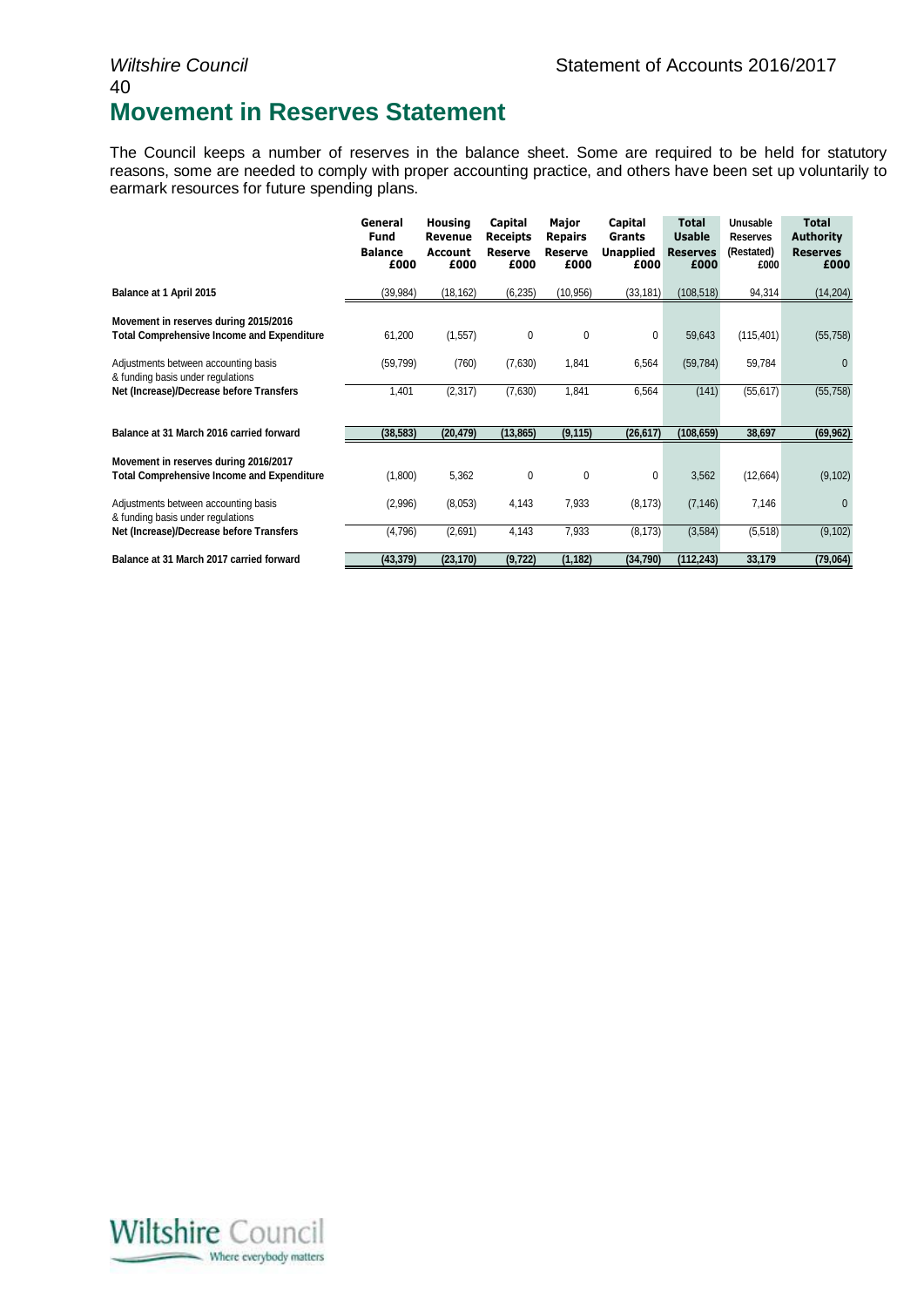### **Balance Sheet**

This statement summarises the Council's assets and liabilities at 31 March for the years 2017 and 2016.

|                                                         | <b>NOTES</b> | 31 March 2017           |             | 31 March 2016           |
|---------------------------------------------------------|--------------|-------------------------|-------------|-------------------------|
|                                                         |              | £000                    | £000        | £000                    |
| <b>Property, Plant and Equipment</b>                    | 14           |                         |             |                         |
| <b>Council Dwellings &amp; Garages</b>                  |              | 256,922                 |             | 218,323                 |
| Other Land and Buildings                                |              | 359,027                 |             | 364,279                 |
| Vehicles, Plant, Furniture and Equipment                |              | 57,127                  |             | 54,733                  |
| Infrastructure                                          |              | 357,060                 |             | 311,206                 |
| <b>Community Assets</b>                                 |              | 7,944                   |             | 6,695                   |
| <b>Assets Under Construction</b>                        |              | 39,204                  |             | 61,572                  |
| Surplus Assets Not Held for Sale                        |              | 6,490                   |             | 12,110                  |
|                                                         |              |                         | 1,083,774   | 1,028,918               |
| <b>Investment Properties</b>                            | 23           | 22,952                  |             | 25,143                  |
| <b>Intangible Assets</b>                                | 24           | 988                     |             | 3,167                   |
| <b>Assets Held for Sale</b>                             | 25           | 8,750                   |             | 1,567                   |
| <b>Long Term Debtors</b>                                |              | 2,830                   | 35,520      | 3,142                   |
| <b>Long Term Assets</b>                                 |              |                         | 1,119,294   | 1,061,937               |
|                                                         |              |                         |             |                         |
| <b>Current Assets</b>                                   |              |                         |             |                         |
| <b>Short Term Investments</b>                           |              | 56,791                  |             | 22,538                  |
| Inventories                                             |              | 1,255                   |             | 980                     |
| <b>Short Term Debtors</b>                               | 26           | 58,680                  |             | 63,045                  |
| Cash and Cash Equivalents                               | 27           | 14,004                  |             | 19,485                  |
| <b>Current Assets</b>                                   |              |                         | 130,730     | 106,048                 |
|                                                         |              |                         |             |                         |
| <b>Current Liabilities</b>                              |              |                         |             |                         |
| <b>Short Term Creditors</b><br>Short Term Borrowing     | 28<br>30     | (96, 216)<br>(14, 683)  |             | (83, 236)<br>(36, 685)  |
| Short Term PFI Creditors                                | 22           | (2, 411)                |             | (2,272)                 |
| Provisions                                              | 29           | (4, 495)                |             | (4, 160)                |
|                                                         |              |                         |             |                         |
| <b>Current Liabilities</b>                              |              |                         | (117, 805)  | (126, 353)              |
|                                                         |              |                         |             |                         |
| <b>Long Term Liabilities</b><br>Long Term PFI Creditors | 22           |                         |             |                         |
| Long Term Borrowing                                     | 30           | (51, 343)<br>(327, 859) |             | (54, 230)<br>(337, 848) |
| Other Long Term Liabilities                             |              | (3, 742)                |             | (1,632)                 |
| Pension Fund Liability                                  | 38           | (612, 791)              |             | (543, 446)              |
| <b>Planning Deposits</b>                                |              | (57, 420)               |             | (34, 514)               |
| <b>Long Term Liabilities</b>                            |              |                         | (1,053,155) | (971, 670)              |
|                                                         |              |                         |             |                         |
| <b>Net Assets</b>                                       |              |                         | 79,064      | 69,962                  |
| <b>Financed by</b>                                      |              |                         |             |                         |
| <b>Usable Reserves</b>                                  | 31           |                         | (112, 243)  | (108, 659)              |
|                                                         |              |                         |             |                         |
| <b>Unusable Reserves</b>                                | 35           |                         | 33,179      | 38,697                  |
|                                                         |              |                         |             |                         |
| <b>Total Reserves</b>                                   |              |                         | (79,064)    | (69, 962)               |

M. And

*Michael Hudson*  Associate Director, Finance (Section 151 Officer) 26 July 2017

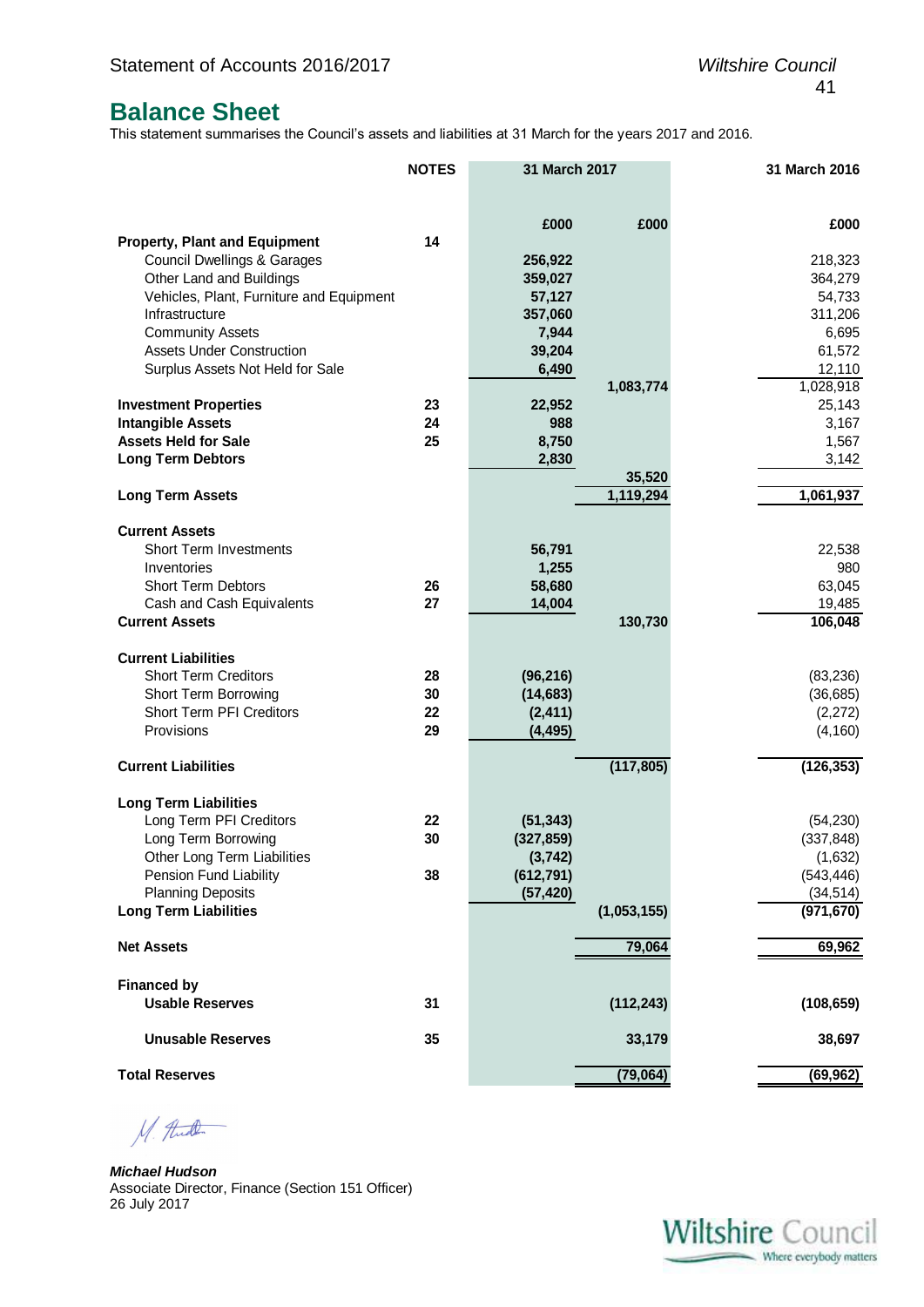## 42 **Cashflow Statement**

This consolidated statement summarises the movement of cash between the Council and third parties for both capital and revenue purposes.

|                                                                                                                                          | <b>NOTES</b> | 2016/2017<br>£000 | 2015/2016<br>£000    |
|------------------------------------------------------------------------------------------------------------------------------------------|--------------|-------------------|----------------------|
| Net (surplus) or deficit on the provision of services                                                                                    |              | 3,562             | 59,643               |
| Adjustments to net surplus or deficit on the provision of services<br>for non-cash movements                                             |              | (49, 586)         | (26, 527)            |
| Adjustments for items included in the net surplus or deficit on<br>the provision of services that are investing and financing activities | 39           | (12, 361)         | (12, 246)            |
| Net cash flows from Operating Activities                                                                                                 |              | (58, 385)         | 20,870               |
| <b>Investing Activities</b><br><b>Financing Activities</b>                                                                               | 40<br>41     | 31,875<br>31,991  | (5,697)<br>(20, 437) |
| Net decrease or (increase) in cash and cash equivalents                                                                                  |              | 5,481             | (5, 264)             |
| Cash and cash equivalents at the beginning of the reporting period<br>Cash and cash equivalents at the end of the reporting period       |              | 19,485<br>14,004  | 14,221<br>19,485     |

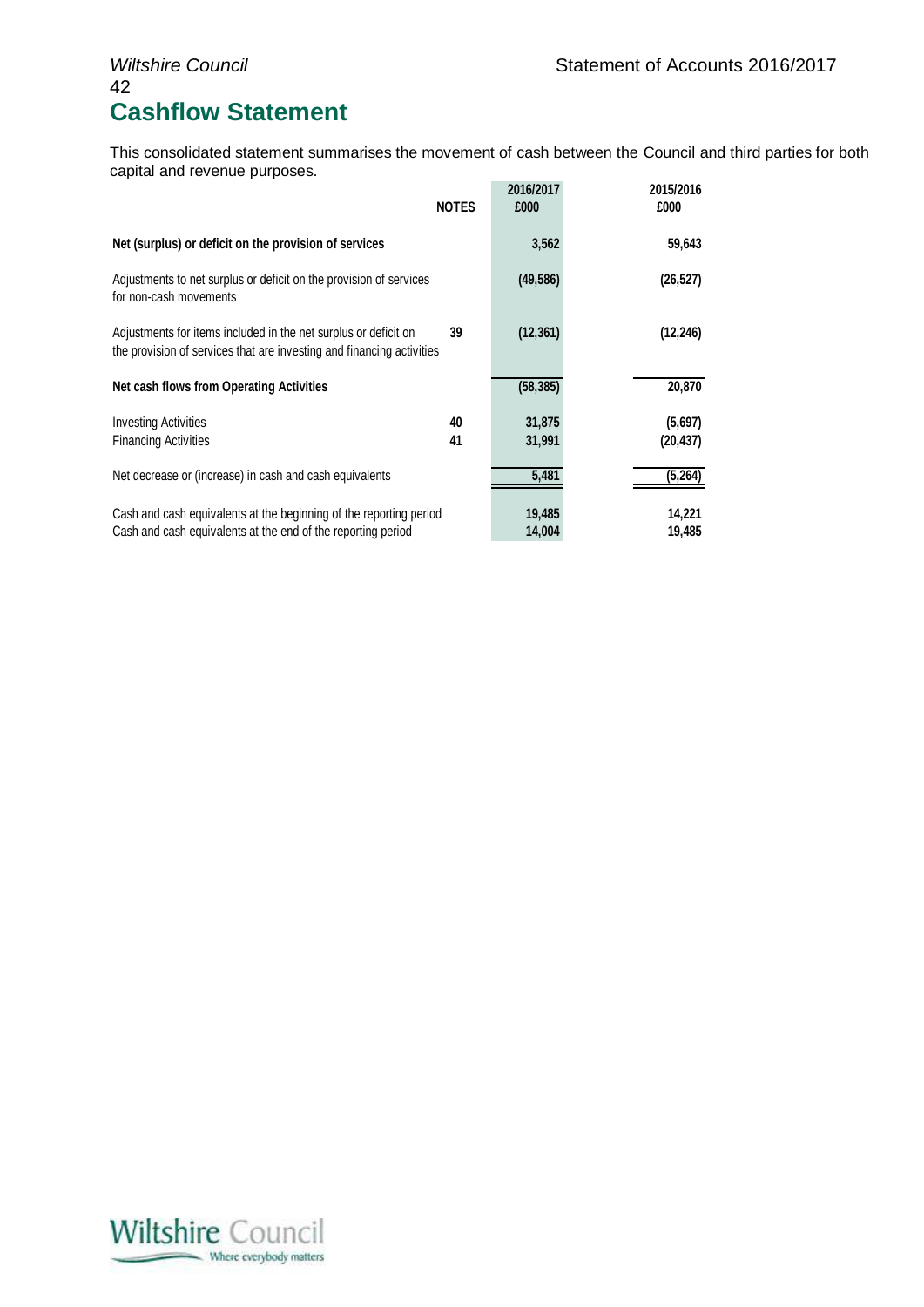### **Expenditure & Funding Analysis Statement**

This analysis shows how annual expenditure is used and funded from annual resources (government grants, rents, council tax and business rates) by the Council in comparison with the economic resources consumed or earned by the Council in accordance with generally accepted accounting practice. It shows how the expenditure is allocated for decision making purposes between the Council's services. Income and expenditure is shown more fully in the Comprehensive Income & Expenditure statement.

|                                            |                        | 2016/2017                     |                        |                        | 2015/2016                     |                        |
|--------------------------------------------|------------------------|-------------------------------|------------------------|------------------------|-------------------------------|------------------------|
|                                            |                        |                               | <b>Net Expenditure</b> |                        |                               | <b>Net Expenditure</b> |
|                                            | <b>Net Expenditure</b> | <b>Adjustments</b>            | in the                 | <b>Net Expenditure</b> | <b>Adjustments</b>            | in the                 |
|                                            |                        | Chargeable to between Funding | Comprehensive          |                        | Chargeable to between Funding | Comprehensive          |
|                                            | the General            | and Accounting                | Income &               | the General            | and Accounting                | Income &               |
|                                            | Fund & HRA             | <b>Basis</b>                  | <b>Expensive</b>       | Fund & HRA             | <b>Basis</b>                  | <b>Expensive</b>       |
|                                            | <b>Balances</b>        | (see note 13)                 | <b>Statement</b>       | <b>Balances</b>        | (see note 13)                 | <b>Statement</b>       |
| <b>General Fund Services</b>               | £000                   | £000                          | £000                   | £000                   | £000                          | £000                   |
| <b>Adult Social Care Operations</b>        | 123,471                | 703                           | 124,174                | 128,951                | 435                           | 129,386                |
| Adult Care Commissioning & Housing         | 10,204                 | 2,746                         | 12,950                 | 5,850                  | 1,604                         | 7,454                  |
| Public Health & Public Protection          | 2,262                  | 12,702                        | 14,964                 | 4,277                  | 3,070                         | 7,347                  |
| <b>Operational Children's Services</b>     | 57,588                 | 1,172                         | 58,760                 | 55,461                 | 2,851                         | 58,312                 |
| Commissioning, Performance & School        |                        |                               |                        |                        |                               |                        |
| Effectiveness                              | 9,837                  | 16,130                        | 25,967                 | 12,899                 | 25,666                        | 38,565                 |
| Economy & Planning                         | 3,992                  | (257)                         | 3,735                  | 4,382                  | 10,271                        | 14,653                 |
| Highways & Transport                       | 28,061                 | 12,295                        | 40,356                 | 25,790                 | 13,145                        | 38,935                 |
| Waste & Environment                        | 35,637                 | 2,061                         | 37,698                 | 38,274                 | 2,531                         | 40,805                 |
| Communities & Communications               | 7,137                  | 1,056                         | 8,193                  | 8,197                  | 2,595                         | 10,792                 |
| Corporate Function, Procurement &          |                        |                               |                        |                        |                               |                        |
| Programme Office                           | 6,552                  | (173)                         | 6,379                  | 5,648                  | 111                           | 5,759                  |
| Finance                                    | 2,880                  | (205)                         | 2,675                  | 2,956                  | 639                           | 3,595                  |
| Legal & Governance                         | 3,156                  | (51)                          | 3,105                  | 3,336                  | 42                            | 3,378                  |
| People & Business Services                 | 25,914                 | 4,753                         | 30,667                 | 28,637                 | 7,516                         | 36,153                 |
| <b>Corporate Directors</b>                 | 2,897                  | (22)                          | 2,875                  | 2,927                  | (3)                           | 2,924                  |
| Corporate                                  | (6, 331)               | 13,798                        | 7,467                  | (10, 468)              | 15,330                        | 4,862                  |
| <b>Net Cost of Service General Fund</b>    | 313,257                | 66,708                        | 379,965                | 317,117                | 85,803                        | 402,920                |
|                                            |                        |                               |                        |                        |                               |                        |
| Housing Revenue Account (HRA)              | (2,691)                | 817                           | (1, 874)               | (2,317)                | (1,863)                       | (4, 180)               |
| <b>Transfer to Earmarked Reserves</b>      | (4, 468)               | 4,468                         | 0                      | 1,460                  | (1,460)                       | O                      |
|                                            |                        |                               |                        |                        |                               |                        |
| <b>Net Cost of Service</b>                 | 306,098                | 71,993                        | 378,091                | 316,260                | 82,480                        | 398,740                |
| <b>Other operating Expenditure</b>         | $\overline{0}$         | 23,892                        | 23,892                 | $\overline{0}$         | 39,761                        | 39,761                 |
| Financing and Investment Income and        |                        |                               |                        |                        |                               |                        |
| <b>Expenditure</b>                         | $\Omega$               | 30,550                        | 30,550                 | $\Omega$               | 31,917                        | 31,917                 |
| Taxation and non-specific grant income     | (313,585)              | (115, 386)                    | (428, 971)             | (317, 176)             | (93, 599)                     | (410, 775)             |
|                                            |                        |                               |                        |                        |                               |                        |
| (Surplus)/ Deficit                         | (7, 487)               | 11.049                        | 3,562                  | (916)                  | 60.559                        | 59.643                 |
|                                            |                        |                               |                        |                        |                               |                        |
| <b>Balance Summary</b>                     |                        |                               |                        |                        |                               |                        |
| Opening General Fund & HRA Balance at 31   |                        |                               |                        |                        |                               |                        |
| March                                      | (59,062)               |                               |                        | (58, 146)              |                               |                        |
| Add (Surplus) on General Fund & HRA        |                        |                               |                        |                        |                               |                        |
| <b>Balances in Year</b>                    | (7, 487)               |                               |                        | (916)                  |                               |                        |
| Closing General Fund and HRA Balance at 31 |                        |                               |                        |                        |                               |                        |
| March                                      | (66, 549)              |                               |                        | (59,062)               |                               |                        |
|                                            |                        |                               |                        |                        |                               |                        |
|                                            |                        |                               |                        |                        |                               |                        |
|                                            |                        | <b>Earmarked</b>              |                        |                        |                               |                        |
|                                            |                        |                               | <b>HRA</b>             |                        |                               |                        |
| Analysed between type of balance           | <b>General Fund</b>    | <b>Reserves</b>               |                        | <b>Total Balances</b>  |                               |                        |
| Ononing Polongo of 1 April 2015            | (42.47)                | 127027                        | (40, 40)               | (50.4AC)               |                               |                        |

| Opening Balance at 1 April 2015          |
|------------------------------------------|
| Add (Surplus)/ Deficit in year 2015/2016 |
| Closing Balance at 31 March 2016         |
| Add (Surplus) in year                    |
| Closing balances at 31 March 2017        |

| Analysed between type of balance         | General Fund | <b>Reserves</b> | пка       | Total Dalances |
|------------------------------------------|--------------|-----------------|-----------|----------------|
| Opening Balance at 1 April 2015          | (12.147)     | (27, 837)       | (18, 162) | (58, 146)      |
| Add (Surplus)/ Deficit in year 2015/2016 | (59)         | 1.460           | (2,317)   | (916)          |
| Closing Balance at 31 March 2016         | (12, 206)    | (26, 377)       | (20, 479) | (59,062)       |
| Add (Surplus) in year                    | (328)        | (4.468)         | (2.691)   | (7,487)        |
| Closing balances at 31 March 2017        | (12.534)     | (30, 845)       | (23, 170) | (66, 549)      |
|                                          |              |                 |           |                |

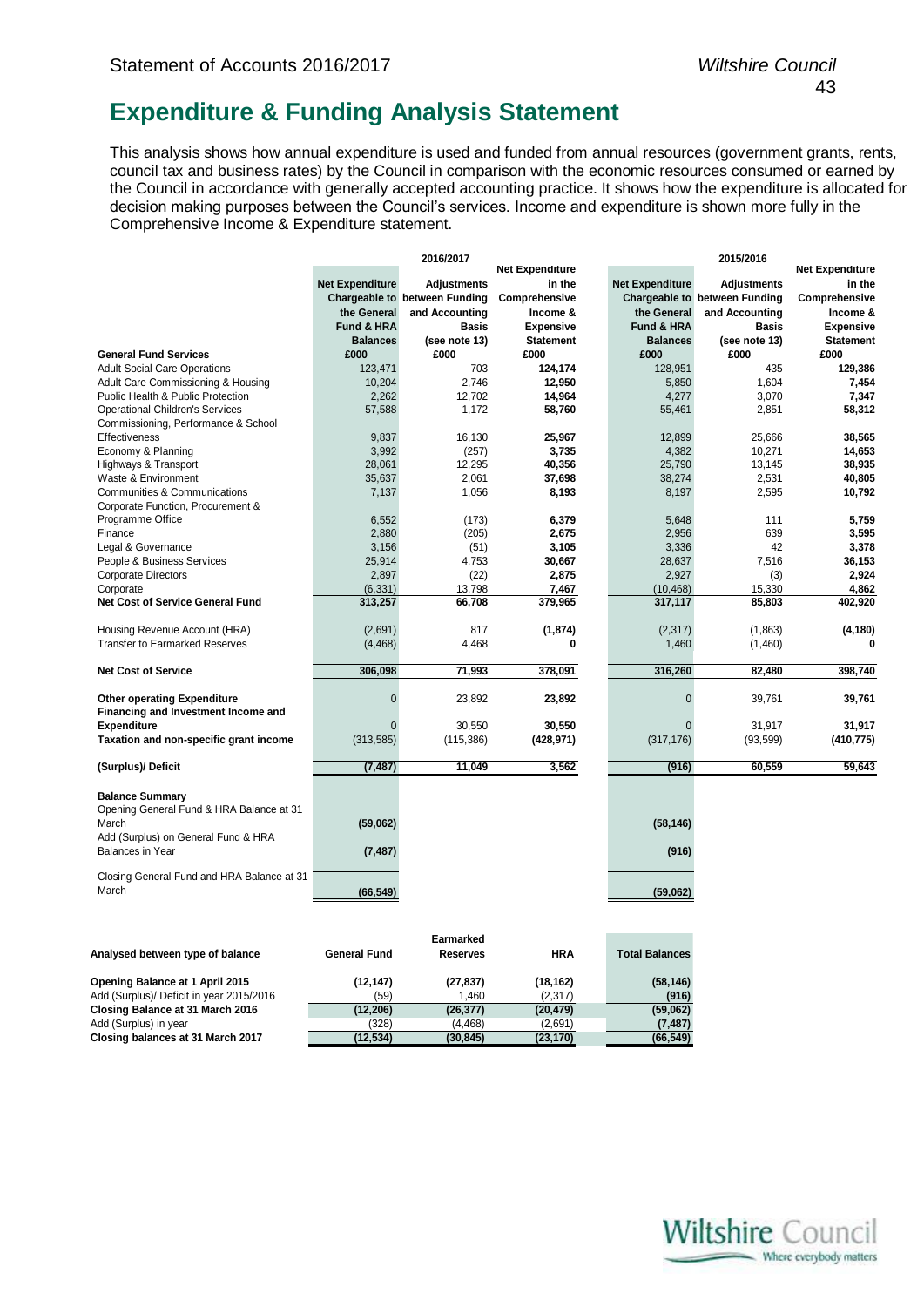### *Wiltshire Council* Statement of Accounts 2016/2017 44 **Notes to the Core Financial Statements**

### **Introduction to the Explanatory Notes**

The Statement of Accounts summarises the Council's transactions for the 2016/2017 financial year and its position at the year-end of 31 March 2017. The Statement of Accounts have been prepared in accordance with the Code of Practice on Local Authority Accounting in the United Kingdom 2016/2017 and the accounting policies are set out in the Notes to the Accounts Annex 1. For ease of reference, the notes to the core financial statement are grouped in functional areas. In order to streamline the Statement of Accounts and make them more user friendly, a number of notes have been removed this year from previous years, as allowed by the code of practice. These are all nonmaterial notes so do not affect the information presented.

### **NOTES TO THE COMPREHENSIVE INCOME AND EXPENDITURE STATEMENT**

### **Note 1 Revenue outturn**

In respect of net revenue outturn, the Council's 2016/2017 General Fund revised budget and actual spending figures were as below:

|                                            | Original<br><b>Budget</b><br>£m | Revised<br><b>Budget</b><br>£m | <b>Actual</b><br>£m | <b>Difference</b><br>£m |
|--------------------------------------------|---------------------------------|--------------------------------|---------------------|-------------------------|
| Total General Fund (a)                     | 313.585                         | 313.585                        | 313.257             | (0.328)                 |
|                                            |                                 |                                |                     |                         |
| Funded by:                                 |                                 |                                |                     |                         |
| Draw from General Fund reserves            |                                 |                                |                     | 0.000                   |
| Formula Grant including Council Tax Freeze | (34.726)                        | (34.726)                       | (34.726)            | 0.000                   |
| <b>Business Rates Retained</b>             | (54.135)                        | (54.135)                       | (52.680)            | 1.455                   |
| <b>Collection Fund Transfer</b>            | (220.402)                       | (220.402)                      | (220.401)           | 0.001                   |
| Social Care Levy                           | (4.322)                         | (4.322)                        | (4.322)             | 0.000                   |
| Collection Fund (Surplus)/Deficit Ctax     | 0.000                           | 0.000                          | (5.054)             | (5.054)                 |
| Collection Fund (Surplus)/Deficit NNDR     | 0.000                           | 0.000                          | 3.598               | 3.598                   |
| Total Funding (b)                          | (313.585)                       | (313.585)                      | (313.585)           | (0.000)                 |
| Movement on General Fund $(a) + (b)$       | 0.000                           | 0.000                          | (0.328)             | (0.328)                 |

The overall underspend against the revised 2016/2017 budget was £0.328 million. More details about the Council's revenue spending on services are given, with notes, in the Comprehensive Income & Expenditure Statement and subsequent notes. The overall movement on the General Fund is a £0.328 million return to reserves.

#### **Note 1b Expenditure and Income Analysed by Nature**

|                                            | 2016/2017  | 2015/2016  |
|--------------------------------------------|------------|------------|
|                                            | £000       | £000       |
| <b>Expenditure</b>                         |            |            |
| Services expenses                          | 846,182    | 855,638    |
| Depreciation, amortisation and impairment  | 72,737     | 86,384     |
| Interest payments                          | 12,869     | 13,196     |
| Precept and levies                         | 15,416     | 14,206     |
| Loss on disposal of assets                 | 7,727      | 24,765     |
| <b>Total Expenditure</b>                   | 954,931    | 994,189    |
| <b>Income</b>                              |            |            |
| Fees, charges and other service income     | (521, 146) | (522, 821) |
| Interest and investment income             | (508)      | (950)      |
| Income from Council Tax and Business Rates | (298, 178) | (277, 271) |
| Government Grants and contributions        | (75, 118)  | (90, 157)  |
| Other grants and contributions             | (55, 675)  | (43,347)   |
| <b>Total Income</b>                        | (950, 625) | (934,546)  |
| Deficit on the Provision of Services       | 4,306      | 59,643     |

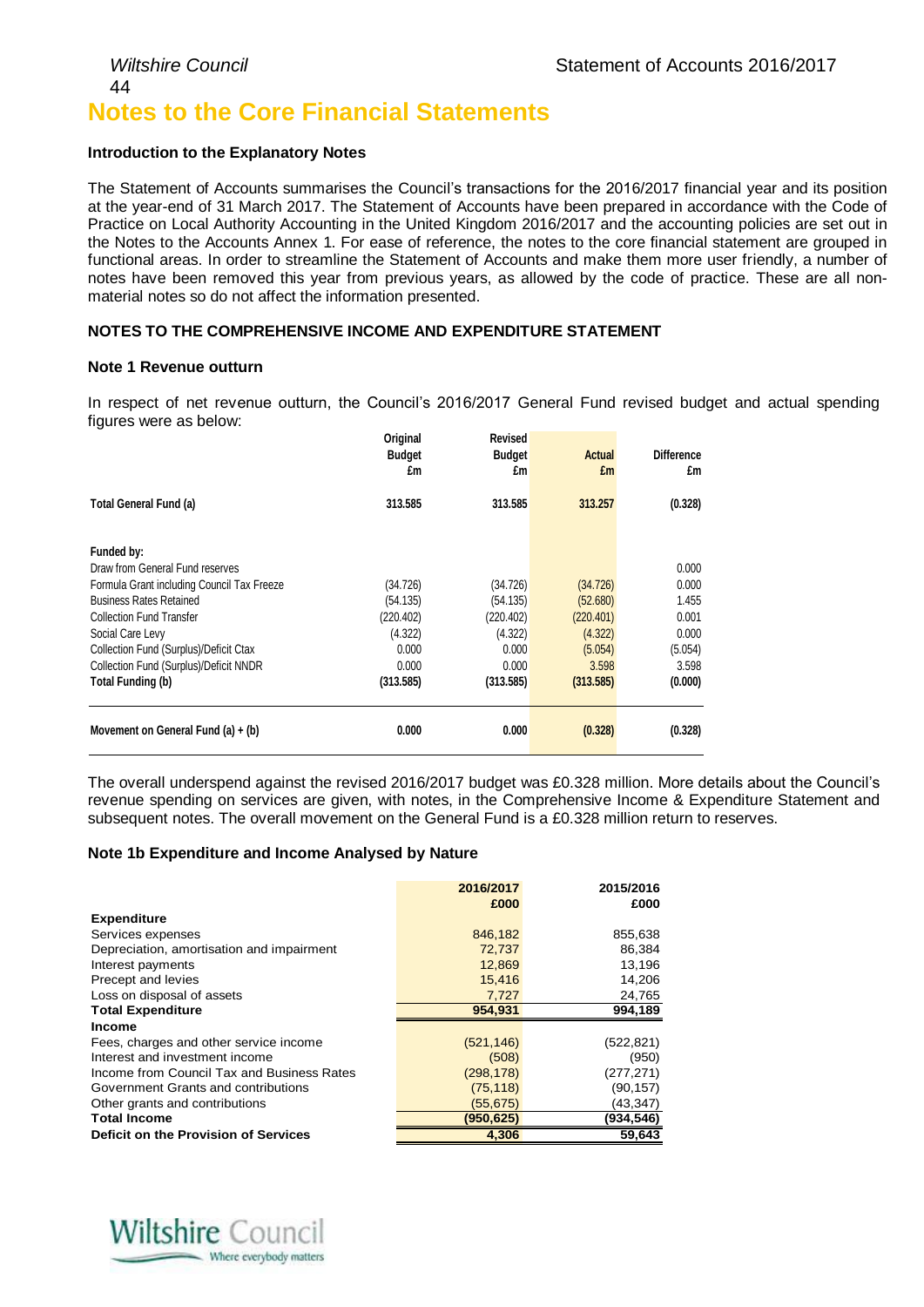### **Note 2 Exceptional items**

There are no exceptional items in the accounts for either 2016/2017 or 2015/2016.

### **Note 3 Other Operating Expenditure**

|                                                          | 2016/2017 | 2015/2016 |
|----------------------------------------------------------|-----------|-----------|
|                                                          | £000      | £000      |
|                                                          |           |           |
| Parish council precepts                                  | 15,416    | 14,206    |
| Payments to the Government Housing Capital Receipts Pool | 749       | 790       |
| (Gains)/losses on the disposal of non-current assets     | 7.727     | 24.765    |
|                                                          |           |           |
| Total                                                    | 23,892    | 39,761    |

### **Note 4 Financing and Investment Income and Expenditure**

|                                                              | 2016/2017 | 2015/2016 |
|--------------------------------------------------------------|-----------|-----------|
|                                                              | £000      | £000      |
|                                                              |           |           |
| Interest payable and similar charges                         | 12,869    | 13,196    |
| Interest and investment income                               | (508)     | (950)     |
| Pension Interest Costs and expected return on pension assets | 18,933    | 19.671    |
| Movements in the market value of Investment Properties       | (744)     |           |
| Total                                                        | 30,550    | 31,917    |

### **Note 5 Taxation and Non Specific Grant Income**

The Council raises the following income in respect of Council Tax, Non Domestic Rae (NDR) and General Government Grants which are not attributable to specific services.

|                                            | 2016/2017  | 2015/2016  |
|--------------------------------------------|------------|------------|
|                                            | £000       | £000       |
| Council Tax Transfer                       | (224, 723) | (208, 843) |
| <b>Collection Fund Surplus</b>             | (5,054)    | (4,647)    |
| Parish Council Precepts                    | (15, 416)  | (14, 206)  |
| Adjustment for statutory requirments       | (3,903)    | 189        |
| <b>Council Tax Income</b>                  | (249,096)  | (227, 507) |
| <b>General Government Grants</b>           | (40, 392)  | (36,064)   |
| Formula Grant including Council Tax Freeze | (34, 726)  | (54,093)   |
| <b>Business Rates Retention Scheme</b>     | (49,082)   | (49,764)   |
| Capital grants and contributions           | (55, 675)  | (43,347)   |
| Total                                      | (428, 971) | (410,775)  |

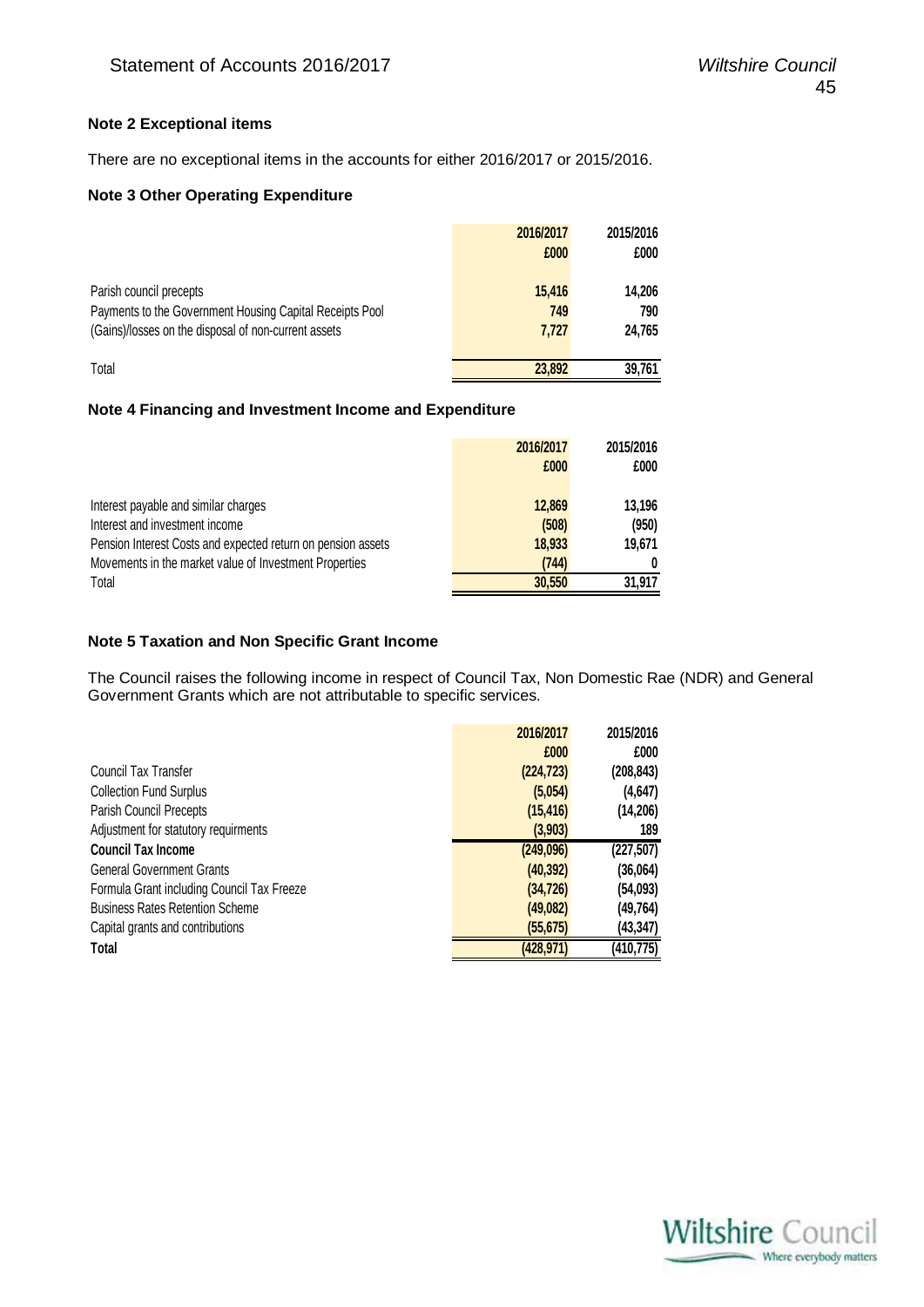### 46 **Note 6 Grant Income**

The Council credited the following grants, contributions and donations to the Comprehensive Income and Expenditure Statement in 2016/2017:

|                                                           | 2016/2017<br>£000 | 2015/2016<br>£000 |
|-----------------------------------------------------------|-------------------|-------------------|
| <b>Credited to Taxation and Non Specific Grant Income</b> |                   |                   |
| <b>General Government Grants</b>                          | (40, 392)         | (36,064)          |
| Formula Grant including Council Tax Freeze                | (34,726)          | (54,093)          |
| <b>Business Rates Retention Scheme</b>                    | (49,082)          | (49,764)          |
| Total                                                     | (124, 200)        | (139, 921)        |
| <b>Credited to Services</b>                               |                   |                   |
| Dedicated Schools Grant                                   | (178, 448)        | (181, 292)        |
| <b>Public Health Grant</b>                                | (18, 269)         | (16, 108)         |
| <b>Pupil Premium Grant</b>                                | (8,325)           | (8,621)           |
| Learning & Skills Council                                 | (1,651)           | (1,949)           |
| Universal Infant Free School Meals                        | (4,592)           | (4,714)           |
| PFI                                                       | (7, 541)          | (7, 541)          |
| Housing Benefit & Council Tax Admin Grant                 | (1,789)           | (2,006)           |
| <b>Other Grants</b>                                       | (22,013)          | (28, 176)         |
| <b>Other Contributions</b>                                | (1, 411)          | (854)             |
| Donations                                                 | (912)             | (874)             |
| Total                                                     | (244, 951)        | (252, 135)        |
|                                                           |                   |                   |
| <b>Total Grants, Contributions &amp; Donations</b>        | (369,151)         | (392,056)         |

The Council has received a number of grants, contributions and donations that have yet to be recognised as income as they have conditions attached to them that will require the monies to be repaid. The balances at the year-end are as follows:

|                                           | 2016/2017 | 2015/2016 |
|-------------------------------------------|-----------|-----------|
| <b>Revenue Grants Receipts in Advance</b> | £000      | £000      |
| <b>MOD Education Support Fund</b>         |           | (485)     |
| <b>Other Grants</b>                       | (11)      | (159)     |
| Total                                     | (11)      | (644)     |

### **Note 7 Dedicated Schools Grant**

The Council's expenditure on schools is funded primarily by grant monies provided by the Department for Education, the Dedicated Schools Grant (DSG). An element of DSG is recouped by the Department to fund academy schools in the Council's area. DSG is ringfenced and can only be applied to meet expenditure properly included in the Schools Budget, as defined in the School Finance (England) Regulations 2013. The Schools Budget includes elements for a range of educational services provided on a Council-wide basis and for the Individual Schools Budget, which is divided into a budget share for each maintained school.

Details of the deployment of DSG receivable for 2016/2017 are as follows:

|                                                   | Central<br><b>Expenditure</b> | Individual<br><b>Schools Budget</b> | 2016/2017<br><b>Total</b> | 2015/2016<br>Total |
|---------------------------------------------------|-------------------------------|-------------------------------------|---------------------------|--------------------|
|                                                   | £000                          | £000                                | £000                      | £000               |
| Final DSG for 2016/2017 before academy recoupment |                               |                                     | (317, 290)                | (312,998)          |
| Academy figure recouped for 2016/2017             |                               |                                     | 138,842                   | 131,706            |
| Total DSG after academy recoupment for 2015/2016  |                               |                                     | (178, 448)                | (181,292)          |
| Brought forward from 2015/2016                    |                               |                                     | (591)                     | (1,490)            |
| Agreed initial budget distribution in 2016/2017   | (57,176)                      | (121, 863)                          | (179, 039)                | (182, 782)         |
| In Year Adjustments                               | 38                            | 0                                   | 38                        | (268)              |
| Final budgeted distribution for 2016/2017         | (57, 138)                     | (121, 863)                          | (179,001)                 | (183,050)          |
| Less actual central expenditure                   | 56.555                        | 0                                   | 56,555                    | 55.089             |
| Less actual ISB deployed to schools               | 0                             | 121.863                             | 121.863                   | 127,370            |
| Carry forward to 2017/2018                        | (583)                         | 0                                   | (583)                     | (591)              |

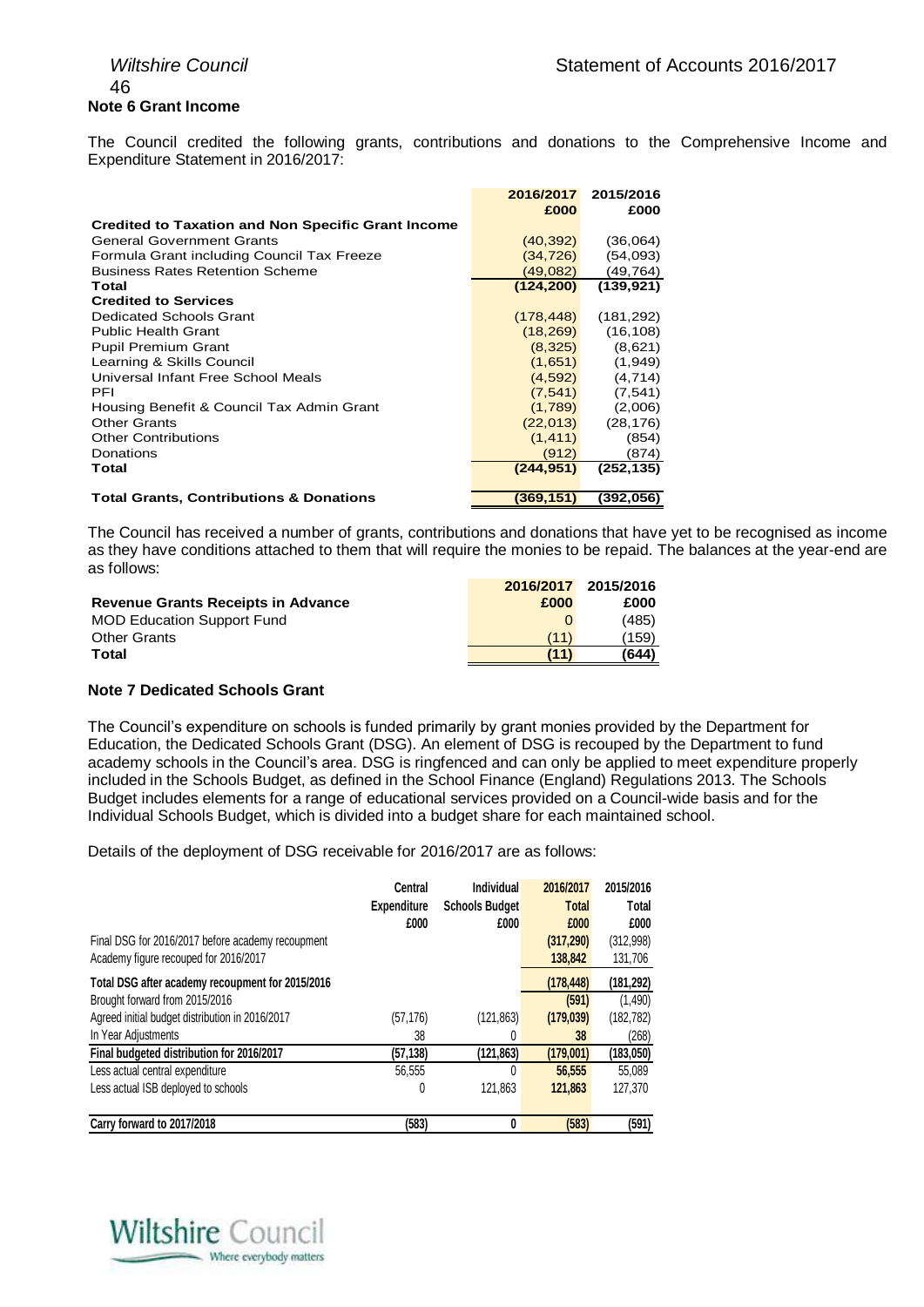### **Note 8 Pooled Budgets**

#### **Partnerships Schemes under S31 Health Act**

#### **Joint Procurement Arrangement**

Joint arrangements are in place to provide savings associated with having a joint procurement arrangement with a major equipment provider and the resultant efficiencies and economies of scale for Health and Social Care Services (Children's and Adult's Social Care Services) in the use of aids and adaptations.

Although this is a joint arrangement it is not a pooled budget with each party (Wiltshire Clinical Commissioning Group (CCG), Adult Care operations and Children and Families) being financially responsible for the funding of equipment costs associated with their client group.

The budget is administered by Wiltshire Council (previously Wiltshire County Council) on behalf of the Wiltshire CCG (previously Wiltshire Primary Care Trust).

In 2016/2017 Wiltshire Council had expenditure of £1.729 million (£1.821 million in 2015/2016) and Wiltshire CCG had expenditure of £4.298 million (£4.178 million in 2015/2016). The total joint arrangement spend was £6.027 million (£5.999 million in 2015/2016).

#### **Better Care Fund**

The Better Care Fund (BCF) is a programme spanning both the NHS and local government. It was created to improve the lives of some of the most vulnerable people in our society, placing them at the centre of their care and support, and providing them with 'wraparound' fully integrated health and social care, resulting in an improved experience and better quality of life.

Wiltshire Council and Wiltshire CCG have entered into a formal arrangement from 1 April 2015 to deliver services via the Better Care Fund. The expenditure via the Better Care Fund was as follows:

|                                             | 2016/2017<br>£000 | 2015/2016<br>£000 |
|---------------------------------------------|-------------------|-------------------|
| Self Care, Self Support                     | 1,614             | 1,567             |
| Intermediate Care                           | 12,215            | 8,504             |
| Access, rapid response 7 day working        | 3.751             | 4,334             |
| Care Bill                                   | 2,500             | 2,500             |
| <b>Protecting Social Care</b>               | 9,183             | 9,226             |
| Invest in Engagement with Heathwatch        | 100               | 100               |
| Scheme Management                           | 328               | 282               |
| Social Care Capital                         | 2,551             | 2,433             |
| Workforce and bought forward schemes        | 26                | 969               |
| Total Expenditure before return to partners | 32,268            | 29,915            |
| <b>Return to Partners CCG</b>               | 320               | 1,600             |
| <b>Return to Partners Wiltshire Council</b> | 320               | 400               |
| <b>Total Schemes</b>                        | 32,908            | 31.915            |

This was funded from income and grants as follows:

|                                                     | 2016/2017 | 2015/2016 |
|-----------------------------------------------------|-----------|-----------|
|                                                     | £000      | £000      |
| Wiltshire CCG BCF Contribution - Paid to Pool       | (20, 785) | (21, 618) |
| Wiltshire CCG BCF Contribution - Retained by CCG    | (7, 163)  | (5, 455)  |
| Wiltshire Council BCF Contribution                  | (1,833)   | (1,833)   |
| Wiltshire Council Adult Care contribution to carers | (576)     | (576)     |
| <b>Disabled Facilities Grant</b>                    | (2,551)   | (1, 418)  |
| Social Care Capital                                 |           | (1,015)   |
|                                                     |           |           |
| <b>Total Income and Grants</b>                      | (32,908)  | (31, 915) |

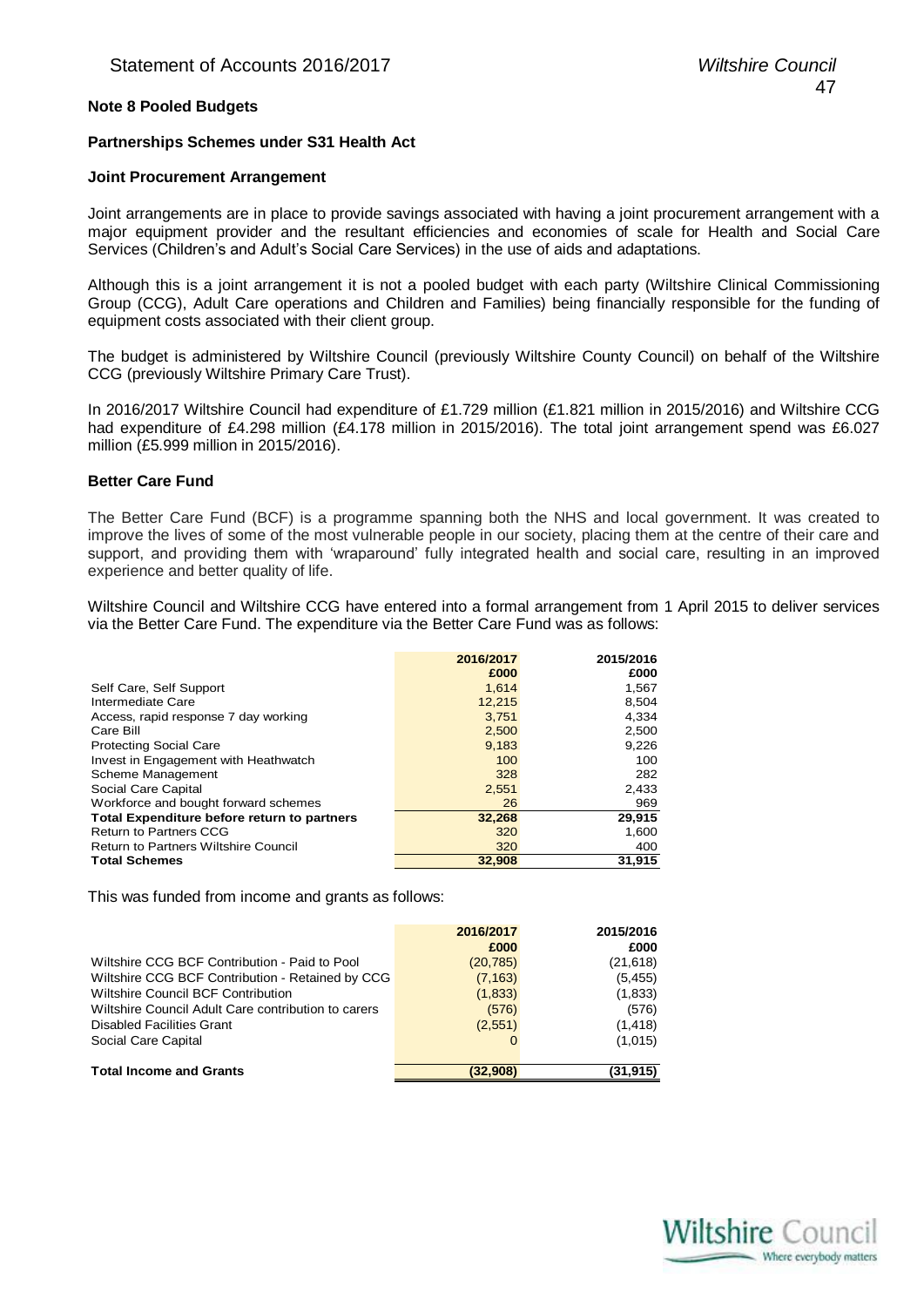### 48 **Note 9 Members' Allowances**

The Council paid the following amounts to members of the council during the year.

|              | 2016/2017 | 2015/2016 |
|--------------|-----------|-----------|
|              | £000      | £000      |
| Allowances   | 1,837     | 1,856     |
| Expenses     | 73        | 82        |
| <b>Total</b> | 1,910     | 1,938     |

### **Note 10 Officers' Remuneration**

The Council is required to disclose the number of employees who received taxable remuneration from Wiltshire Council in excess of £50,000 for the year. These figures include Wiltshire Council employees as well as teaching and non-teaching employees employed directly by Wiltshire Council Schools. This table is based on full remuneration and not just salary.

|                 | 2016/2017               | 2015/2016            |
|-----------------|-------------------------|----------------------|
| Remuneration    |                         |                      |
| <b>Band</b>     | <b>No. Employees</b>    | <b>No. Employees</b> |
| £               |                         |                      |
| 50,000-54,999   | 103                     | 95                   |
| 55,000-59,999   | 84                      | 85                   |
| 60,000-64,999   | 57                      | 51                   |
| 65.000-69,999   | 17                      | 17                   |
| 70,000-74,999   | 15                      | 13                   |
| 75,000-79,999   | $\overline{\mathbf{4}}$ | 5                    |
| 80.000-84.999   | 3                       | 2                    |
| 85,000-89,999   | 3                       | 3                    |
| 90,000-94,999   | $\mathbf{1}$            | $\mathbf{z}$         |
| 95,000-99,999   | 5                       | 4                    |
| 100,000-104,999 | 8                       | 8                    |
| 105,000-109,999 | $\mathbf{1}$            | 2                    |
| 110.000-114.999 | $\Omega$                | O                    |
| 115,000-119,999 | $\Omega$                | O                    |
| 120,000-124,999 | $\Omega$                | O                    |
| 125,000-129,999 | $\mathbf{1}$            | O                    |
| 130,000-134,999 | $\Omega$                | 1                    |
| 135,000-139,999 | $\Omega$                | 1                    |
| 140.000-144.999 | $\Omega$                | O                    |
| 145,000-149,999 | $\mathbf{1}$            | 3                    |
| 150,000-154,999 | $\mathbf{1}$            | O                    |
| 155,000-159,999 | $\Omega$                | O                    |
| 160,000-164,999 | O                       | O                    |
| 165,000-169,999 | $\Omega$                | O                    |
| 170,000-174,999 | $\Omega$                | O                    |
| 175,000-179,999 | $\mathbf{1}$            | $\Omega$             |
| <b>TOTAL</b>    | 305                     | 292                  |

#### **Notes:**

Officers' remuneration includes compensation for loss of office (redundancy).

**2016/2017 Remuneration for Senior Employees - Salary is £150,000 or more per year** (Included in Officer's Remuneration Bandings)

No officers had a salary in excess of £150,000 during 2016/2017.

**2015/2016 Remuneration for Senior Employees - Salary is £150,000 or more per year** (Included in Officer's Remuneration Bandings)

No officers had a salary in excess of £150,000 during 2015/2016.

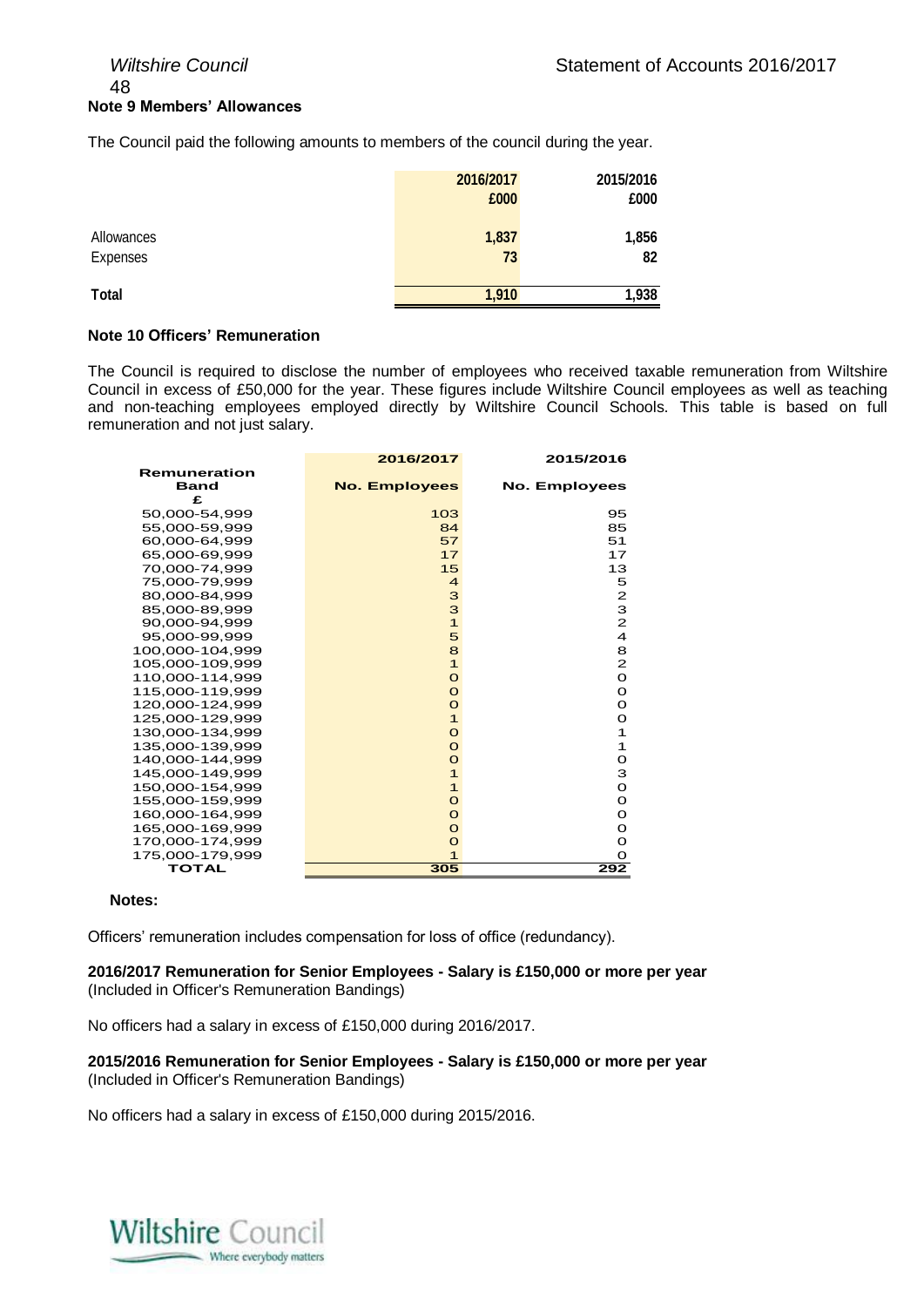### 49

**Remuneration for Senior Employees - Salary is less than £150,000 but equal to or more than £50,000 per year** (Included in Officer's Remuneration Bandings)

| 2016/2017<br>Post Holder                                               | <b>Salary</b><br>(including<br>fees and<br>allowances) | <b>Bonuses</b> | <b>Expense</b> | Allowances Compensation | <b>Benefits in</b><br>Kind | Total<br><b>Remuneration</b><br>excluding<br>pension<br>contributions<br>2016/2017 | <b>Employers Pension</b><br><b>Contributions</b> | Total<br><b>Remuneration</b><br>including<br>pension<br>contributions<br>2016/2017 |
|------------------------------------------------------------------------|--------------------------------------------------------|----------------|----------------|-------------------------|----------------------------|------------------------------------------------------------------------------------|--------------------------------------------------|------------------------------------------------------------------------------------|
|                                                                        | £                                                      | £              | £              | £                       | £                          |                                                                                    | f                                                | £                                                                                  |
| Corporate Director A (subnote A)                                       | 149,767                                                | $\pmb{0}$      | 1,068          | 0                       | 0                          | 150,835                                                                            | 26,958                                           | 177,793                                                                            |
| Corporate Director B (subnote A and B)                                 | 141,129                                                | $\pmb{0}$      | 710            | 37,067                  | 0                          | 178,906                                                                            | 10,601                                           | 189,507                                                                            |
| Corporate Director C (subnote A and C)                                 | 149,767                                                | $\pmb{0}$      | 0              | 0                       | 0                          | 149,767                                                                            | 26,958                                           | 176,725                                                                            |
| Associate Director Finance - s151 Officer                              | 104,761                                                | 0              | 86             | 0                       | 0                          | 104,847                                                                            | 18,857                                           | 123,704                                                                            |
| <b>Associate Director Legal and Governance</b><br>- Monitoring Officer | 101,513                                                | $\pmb{0}$      | 0              | 0                       | 0                          | 101,513                                                                            | 18,272                                           | 119,785                                                                            |
|                                                                        | 646,937                                                | 0              | 1,864          | 37,067                  | 0                          | 685,868                                                                            | 101,646                                          | 787,514                                                                            |

|                                                                        |             |                |                |                         |             | Total               |                          | Total         |
|------------------------------------------------------------------------|-------------|----------------|----------------|-------------------------|-------------|---------------------|--------------------------|---------------|
|                                                                        |             |                |                |                         |             | <b>Remuneration</b> |                          | Remuneration  |
|                                                                        | Salary      |                |                |                         |             | excluding           |                          | including     |
|                                                                        | (including  |                |                |                         |             | pension             |                          | pension       |
| 2015/2016                                                              | fees and    |                | <b>Expense</b> |                         | Benefits in | contributions       | <b>Employers Pension</b> | contributions |
| Post Holder                                                            | allowances) | <b>Bonuses</b> |                | Allowances Compensation | Kind        | 2015/2016           | <b>Contributions</b>     | 2015/2016     |
|                                                                        | £           | £              | £              | £                       | £           |                     | £                        | £             |
| Corporate Director A (subnote A)                                       | 148,271     | 0              | 1,604          | $\pmb{0}$               | 0           | 149,875             | 25,206                   | 175,081       |
| Corporate Director B (subnote A and B)                                 | 148,271     | 0              | 1,662          | $\pmb{0}$               | 0           | 149,933             | 21,203                   | 171,136       |
| Corporate Director C (subnote A and C)                                 | 148,271     | 0              | 0              | $\pmb{0}$               | 0           | 148,271             | 25,206                   | 173,477       |
| Associate Director Finance - s151 Officer                              | 103,711     | 0              | 0              | $\pmb{0}$               | 0           | 103,711             | 17,631                   | 121,342       |
| <b>Associate Director Legal and Governance</b><br>- Monitoring Officer | 100,501     | 0              | $\pmb{0}$      | $\pmb{0}$               | $\pmb{0}$   | 100,501             | 17,085                   | 117,586       |
|                                                                        | 649,025     | 0              | 3,266          | 0                       | 0           | 652,291             | 106,331                  | 758,622       |

#### **Subnote A:**

As of November 2013, the statutory role of Head of Paid service is discharged between the Corporate Directors on a rotational basis.

### **Subnote B:**

Corporate Director B is designated as the Director of Public Health and the Director of Adult Social Services for Wiltshire Council, both of which are required statutory roles. Corporate Director B left employment of the council on 30 September 2016. The annualised salary for the post was £148,271.

### **Subnote C:**

Corporate Director C is designated as the Director of Children's Services which is a required statutory role.

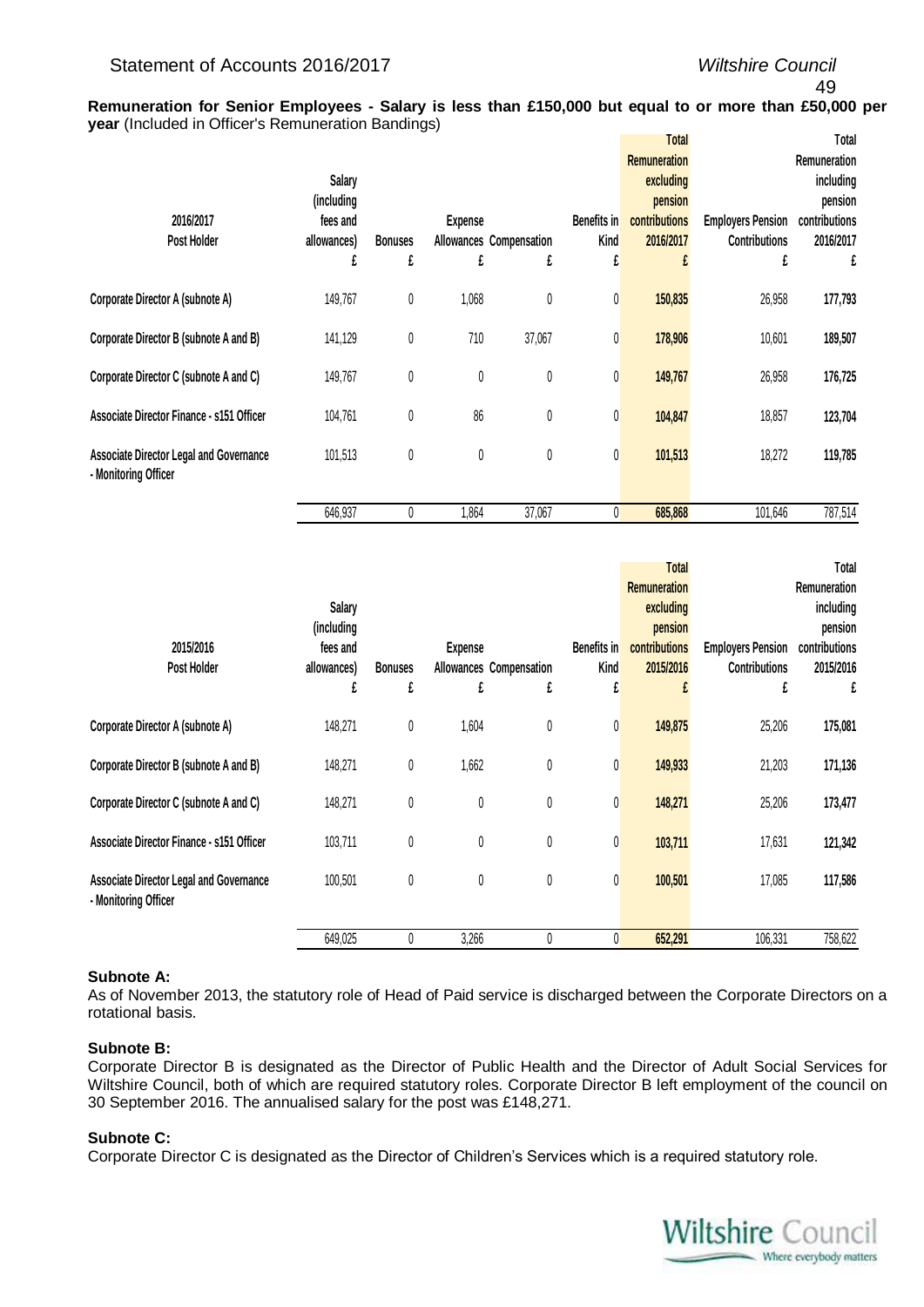### 50 **Exit Packages**

Exit packages include all benefits provide in relation to the termination of employment. These include redundancy payments, pay in lieu of notice and pension strain. The numbers of exit packages with total cost per band and total cost of the compulsory and other redundancies are set out in the table below:

| <b>Exit Package Cost Band Number of Compulsory</b> |           |                     | Number of Other |                          |           |                              | <b>Total Number of Exit</b> |                |  | <b>Total Cost of Exit</b> |
|----------------------------------------------------|-----------|---------------------|-----------------|--------------------------|-----------|------------------------------|-----------------------------|----------------|--|---------------------------|
| (including special payments)                       |           | <b>Redundancies</b> |                 | <b>Departures Agreed</b> |           | <b>Packages by Cost Band</b> | Packages in Each Band       |                |  |                           |
|                                                    | 2015/2016 | 2016/2017           | 2015/2016       | 2016/2017                | 2015/2016 | 2016/2017                    | 2015/2016                   | 2016/2017      |  |                           |
|                                                    |           |                     |                 |                          |           |                              |                             | £              |  |                           |
| $0 - 20.000$                                       | 19        | 4                   | 176             | 167                      | 195       | 171                          | 1.212.038                   | 1,396,159      |  |                           |
| 20,001-40,000                                      | 2         |                     | 35              | 45                       | 37        | 45                           | 1,106,323                   | 1,243,028      |  |                           |
| 40,001-60,000                                      | 0         |                     | 11              | 5                        | 11        | 5                            | 495.893                     | 253,825        |  |                           |
| 60,001-80,000                                      | 0         |                     | 3               |                          | 3         | 0                            | 215,197                     | $\mathbf{0}$   |  |                           |
| 80,001-100,000                                     | 0         |                     |                 | 0                        |           | $\mathbf{0}$                 | 97,946                      | $\overline{0}$ |  |                           |
|                                                    |           |                     |                 |                          |           |                              |                             |                |  |                           |
| Total                                              | 21        |                     | 226             | 217                      | 247       | 221                          | 3,127,397                   | 2,893,012      |  |                           |

In 2016/2017 there were 76 exit package relating to schools, with a value of £573.950.

### **Note 11 External Audit Fees**

Wiltshire Council incurred the following fees in respect of external audit and statutory inspection with KPMG, in accordance with the Local Audit & Accountability Act 2014.

|                                                                                  | 2016/2017<br>£000 | 2015/2016<br>£000 |
|----------------------------------------------------------------------------------|-------------------|-------------------|
| Fees payable for external audit services carried out by the appointed<br>auditor | 167               | 167               |
| Fees payable for the certification of grant claims and returns                   | 32                | 27                |
| Total                                                                            | 199               | 194               |

### **Note 12 Related Parties**

The Council is required to disclose material transactions with related parties. Related parties are persons or entities that are related to Wiltshire Council. A related party transaction is a transfer of resources or obligations between a reporting entity (Wiltshire Council) and a related party, regardless of whether a price is charged. Related party transactions exclude transactions with any other entity that is a related party solely because of its economic dependence on the authority or the government of which it forms part.

**UK Central Government** has significant influence over the general operations of the Council. It is responsible for providing the statutory framework, within which the Council operates, provides the majority of its funding in the form of grants and prescribes the terms of many of the transactions that the Council has with other parties (e.g. council tax bills, housing benefits). Details of Grant receipts are shown in Note 6.

**Members of the Council** have direct control over the Council's financial and operating policies. The total of Members' Allowances paid in 2016/2017 is shown in note 9. If a Member declares an interest in a transaction which involves the Council, these transactions are recorded in the Register of Members' Interests, open to public inspection at County Hall, Trowbridge. The register has been reviewed and Members have not disclosed any material transactions with related parties.

**Officers –** under the requirements of the Local Government Act 2000, the Council has developed a Code of Conduct for officers and established a Register of Officers interests. This Register of interests has been reviewed and no material transactions have been discovered.

**Wiltshire Pension fund** – In 2016/2017 the Council charged the fund £1.430 million (£1.174 million in 2015/2016) for expenses incurred in administering the fund.

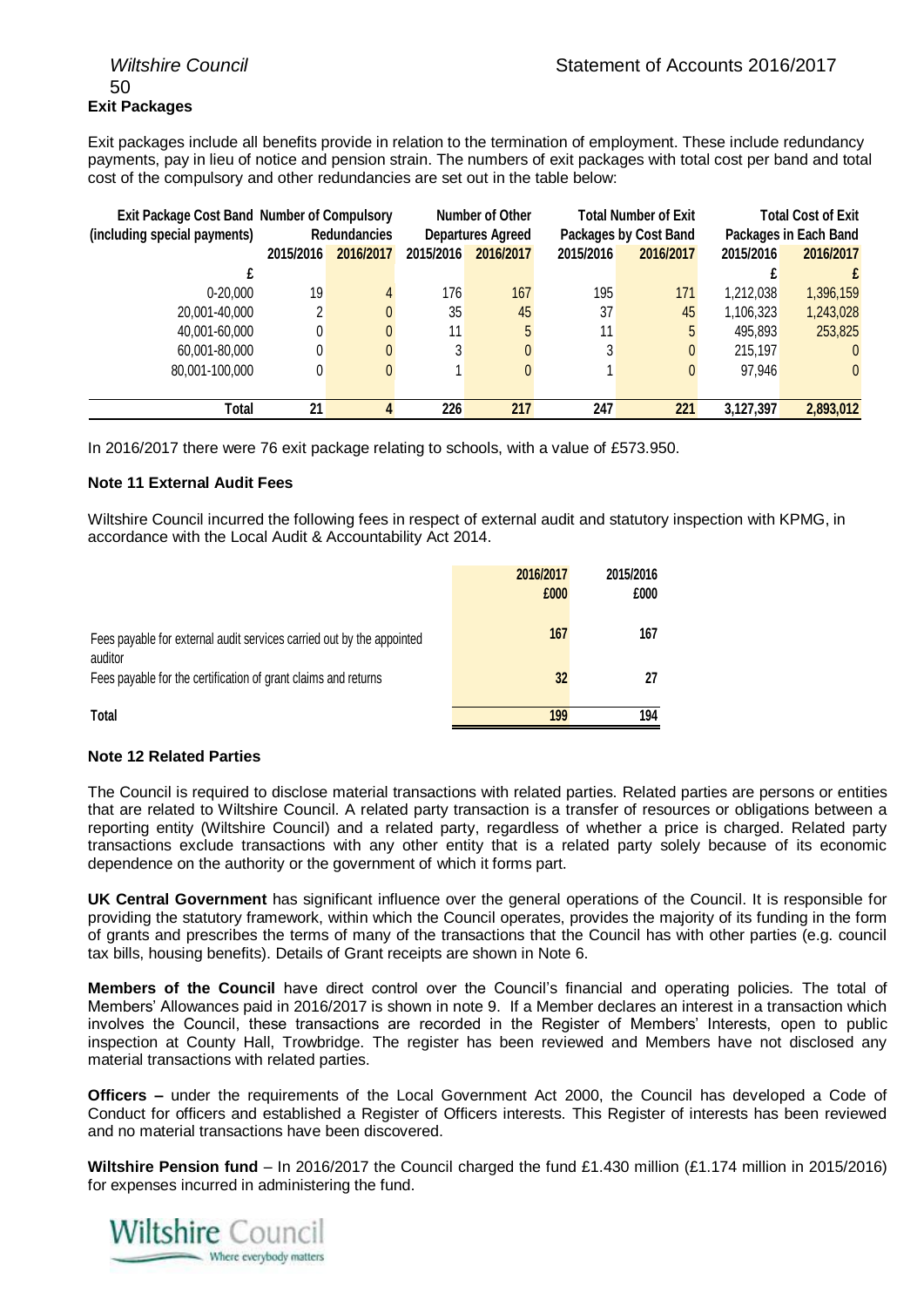### **Note 13 Note to the Funding Analysis**

Adjustments to General Fund to add Expenditure or Income not Chargeable to taxations or rents and remove items which are only chargeable under statute

|                                        | 2015/2016              |                    |                    |                    |  |  |
|----------------------------------------|------------------------|--------------------|--------------------|--------------------|--|--|
|                                        | <b>Adjustments for</b> | Net change for     |                    |                    |  |  |
|                                        | Capital                | the Pension        | Other              | <b>Total</b>       |  |  |
|                                        | <b>Purposes</b>        | <b>Adjustments</b> | <b>Differences</b> | <b>Adjustments</b> |  |  |
|                                        | (Note 13a)             | (Note 13b)         | (Note 13c)         |                    |  |  |
| <b>General Fund Services</b>           | £000                   | £000               | £000               | £000               |  |  |
| <b>Adult Social Care Operations</b>    | 529                    | (93)               | (1)                | 435                |  |  |
| Adult Care Commissioning & Housing     | 2.720                  | (20)               | (1,096)            | 1,604              |  |  |
| Public Health & Public Protection      | 3,126                  | (56)               | Ω                  | 3,070              |  |  |
| <b>Operational Children's Services</b> | 2,946                  | (133)              | 38                 | 2,851              |  |  |
| Commissioning, Performance & School    |                        |                    |                    |                    |  |  |
| Effectiveness                          | 28,380                 | (143)              | (2,571)            | 25,666             |  |  |
| Economy & Planning                     | 10,310                 | (48)               | 9                  | 10,271             |  |  |
| Highways & Transport                   | 13,183                 | (40)               | 2                  | 13,145             |  |  |
| Waste & Environment                    | 2,578                  | (37)               | (10)               | 2,531              |  |  |
| Communities & Communications           | 2,638                  | (40)               | (3)                | 2,595              |  |  |
| Corporate Function, Procurement &      |                        |                    |                    |                    |  |  |
| Programme Office                       | 135                    | (26)               | 2                  | 111                |  |  |
| Finance                                | O                      | (37)               | 676                | 639                |  |  |
| Legal & Governance                     | 52                     | (21)               | 11                 | 42                 |  |  |
| People & Business Services             | 7,975                  | (84)               | (375)              | 7,516              |  |  |
| <b>Corporate Directors</b>             | o                      | (4)                |                    | (3)                |  |  |
| Corporate                              | O                      | 258                | 13,612             | 13,870             |  |  |
| Housing Revenue Account (HRA)          | 11,812                 | (12)               | (13,663)           | (1, 863)           |  |  |
| <b>Net Cost of Service</b>             | 86,384                 | (536)              | (3, 368)           | 82,480             |  |  |
|                                        |                        |                    |                    |                    |  |  |
| Other operating Expenditure            | 24,765                 | 0                  | 14,996             | 39,761             |  |  |
| Financing and Investment Income and    |                        |                    |                    |                    |  |  |
| Expenditure                            | 0                      | 19,671             | 12,246             | 31,917             |  |  |
| Taxation and non-specific grant income | Ω                      | Ω                  | (93,599)           | (93, 599)          |  |  |
| (Surplus)/ Deficit                     | 111,149                | 19,135             | (69, 725)          | 60,559             |  |  |

|                                              |                            | 2016/2017                     |                    |                    |
|----------------------------------------------|----------------------------|-------------------------------|--------------------|--------------------|
|                                              | <b>Adjustments for</b>     | Net change for<br>the Pension | Other              | <b>Total</b>       |
|                                              | Capital<br><b>Purposes</b> | <b>Adjustments</b>            | <b>Differences</b> | <b>Adjustments</b> |
|                                              | (Note 13a)                 | (Note 13b)                    | (Note 13c)         |                    |
| <b>General Fund Services</b>                 | £000                       | £000                          | £000               | £000               |
| <b>Adult Social Care Operations</b>          | 1,155                      | (427)                         | (25)               | 703                |
| Adult Care Commissioning & Housing           | 4,024                      | (127)                         | (1, 151)           | 2,746              |
| <b>Public Health &amp; Public Protection</b> | 13,003                     | (304)                         | 3                  | 12,702             |
| <b>Operational Children's Services</b>       | 1,860                      | (693)                         | 5                  | 1,172              |
| Commissioning, Performance & School          |                            |                               |                    |                    |
| Effectiveness                                | 16,529                     | (669)                         | 270                | 16,130             |
| Economy & Planning                           | (18)                       | (235)                         | (4)                | (257)              |
| Highways & Transport                         | 12,492                     | (194)                         | (3)                | 12,295             |
| Waste & Environment                          | 2,251                      | (188)                         | (2)                | 2,061              |
| <b>Communities &amp; Communications</b>      | 1,251                      | (189)                         | (6)                | 1,056              |
| Corporate Function, Procurement &            |                            |                               |                    |                    |
| Programme Office                             | 0                          | (185)                         | 12                 | (173)              |
| Finance                                      | 0                          | (187)                         | (18)               | (205)              |
| Legal & Governance                           | 60                         | (104)                         | (7)                | (51)               |
| People & Business Services                   | 5,558                      | (388)                         | (417)              | 4,753              |
| <b>Corporate Directors</b>                   | 0                          | (18)                          | (4)                | (22)               |
| Corporate                                    | $\Omega$                   | 616                           | 17,650             | 18,266             |
| Housing Revenue Account (HRA)                | 14,572                     | (74)                          | (13,681)           | 817                |
| <b>Net Cost of Service</b>                   | 72,737                     | (3,366)                       | 2,622              | 71,993             |
|                                              |                            |                               |                    |                    |
| Other operating Expenditure                  | 7,727                      | 0                             | 16,165             | 23,892             |
| Financing and Investment Income and          |                            |                               |                    |                    |
| Expenditure                                  | (744)                      | 18,933                        | 12,361             | 30,550             |
| Taxation and non-specific grant income       | Ω                          | 0                             | (115, 386)         | (115,386)          |
| (Surplus)/ Deficit                           | 79,720                     | 15,567                        | (84, 238)          | 11,049             |

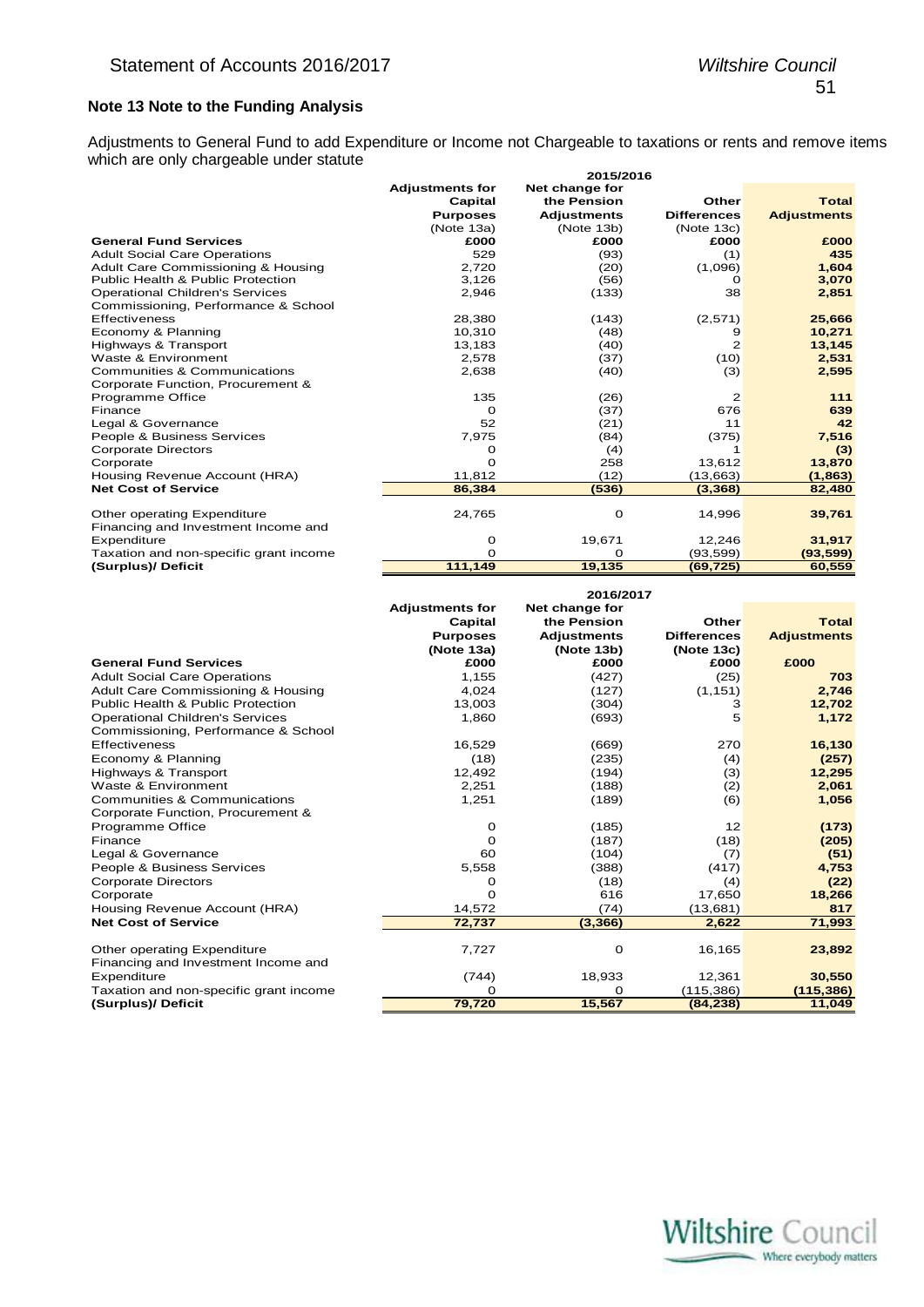### **Note 13a Adjustments for Capital Funding and Expenditure Purposes**

These adjustments are made to the General Fund Balances to meet the requirements of generally accepted accounting practises. For services, this column includes adjustments for deprecation, impairment and revenue funded by capital. In other operating expenditure this adjusts for capital disposals with a transfer of income on disposal of assets and the amounts written off for those assets.

### **Note 13b Net changes for the removal of pension contributions and the addition of pension (IAS19) related expenditure and income**

Net changes for the removal of pension contribution and the addition of IAS 19 Employee Benefits pension related expenditure and income. For services this represents the removal of the employer pension contributions made by the authority as permitted by statute and the replacement with current services costs and past service costs.

#### **Note 13c Other Differences**

Other differences between the amounts debits/ credited to the Comprehensive Income and Expenditure Statement and amounts payable/receivable to be recognised under statute. These include adjustment for accumulated absences, PFI service charges and items reported to members but not included in statutory net cost of service (e.g. general government grants, movement on reserves and interest).

#### **Note 13d Adjustments between accounting basis and funding basis under regulations**

This note details the adjustments that are made to the total comprehensive income and expenditure recognised by the Council in the year in accordance with proper accounting practice to the resources that are specified by statutory provisions as being available to the Council to meet future capital and revenue expenditure.

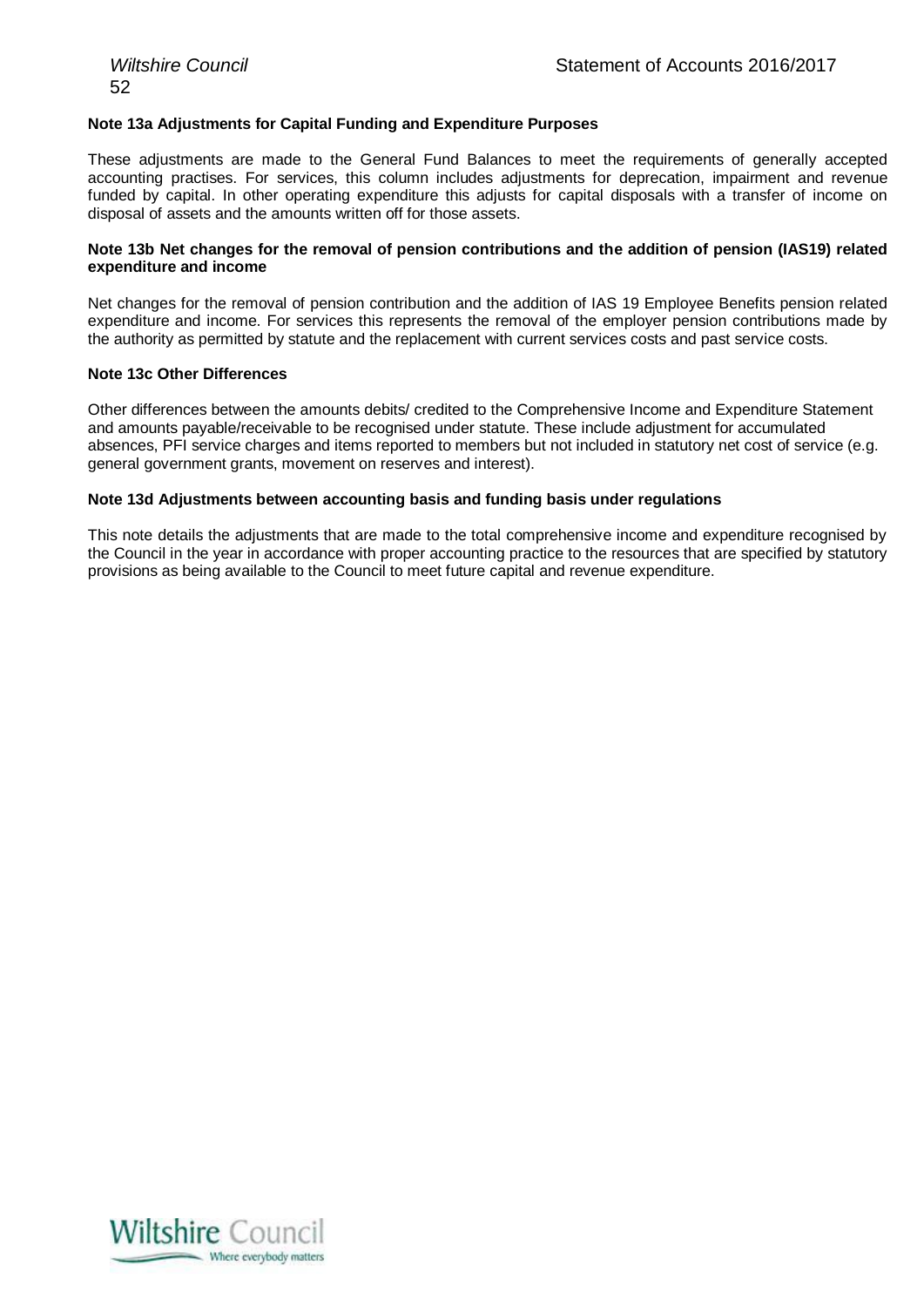### Statement of Accounts 20 1 6/201

| Reserve 2016/2017                                                                                                                           | General<br><b>Fund</b><br><b>Balance</b> | <b>Housing</b><br>Revenue<br>Account | Capital<br><b>Receipts</b><br><b>Reserve</b> | Major<br><b>Repairs</b><br><b>Reserve</b> | Capital<br>Grants<br><b>Unapplied</b> | <b>Total</b><br><b>Unusable</b><br><b>Reserves</b> |
|---------------------------------------------------------------------------------------------------------------------------------------------|------------------------------------------|--------------------------------------|----------------------------------------------|-------------------------------------------|---------------------------------------|----------------------------------------------------|
| <b>Adjustments primarily involving the Capital Adjustment Account</b>                                                                       | £000                                     | £000                                 | £000                                         | £000                                      | £000                                  | £000                                               |
| Reversal of items debited or credited to the Comprehensive Income                                                                           |                                          |                                      |                                              |                                           |                                       |                                                    |
| and Expenditure Statement                                                                                                                   |                                          |                                      |                                              |                                           |                                       |                                                    |
| Charges for depreciation of non-current assets                                                                                              | (25, 436)                                | (14, 572)                            |                                              |                                           |                                       | 40,008                                             |
| Charges for impairment/ revaluations of plant, property and equipment                                                                       | (10, 306)                                |                                      |                                              |                                           |                                       | 10,306                                             |
| Movements in the market value of Investment Properties                                                                                      | 744                                      |                                      |                                              |                                           |                                       | (744)                                              |
| Amortisation of intangible assets                                                                                                           | (2, 288)                                 |                                      |                                              |                                           |                                       | 2,288                                              |
| Movements in the market value on Assets Held for Sale                                                                                       | 0                                        |                                      |                                              |                                           |                                       | $\theta$                                           |
| Revenue expenditure funded from capital under statute                                                                                       | (20, 136)                                |                                      |                                              |                                           |                                       | 20,136                                             |
| Amounts of non-current assets written off on disposal or sale as part of                                                                    |                                          |                                      |                                              |                                           |                                       |                                                    |
| the gain/loss on disposal to the Comprehensive Income and Expenditure                                                                       | (4,016)                                  | (3,711)                              | (9, 105)                                     |                                           |                                       | 16,832                                             |
| <b>Statement</b><br>Insertion of items not debited or credited to the Comprehensive                                                         |                                          |                                      |                                              |                                           |                                       |                                                    |
| <b>Income and Expenditure Statement:</b>                                                                                                    |                                          |                                      |                                              |                                           |                                       |                                                    |
| Statutory provision for the financing of capital investment                                                                                 | 16,006                                   |                                      |                                              |                                           |                                       | (16,006)                                           |
| Capital expenditure charged against the General Fund and HRA balances                                                                       |                                          | 3,975                                |                                              |                                           |                                       | (3, 975)                                           |
| <b>Adjustments primarily involving the Capital Grants Unapplied</b>                                                                         |                                          |                                      |                                              |                                           |                                       |                                                    |
| <b>Account:</b>                                                                                                                             |                                          |                                      |                                              |                                           |                                       |                                                    |
| Capital grants and contributions unapplied credited to the Comprehensive                                                                    |                                          |                                      |                                              |                                           |                                       |                                                    |
| Income and Expenditure Statement and Expenditure Statement                                                                                  | 55,676                                   |                                      |                                              |                                           | (55, 676)                             | $\mathbf{0}$                                       |
| Application of grants to capital financing transferred to the Capital                                                                       |                                          |                                      |                                              |                                           |                                       |                                                    |
| Adjustment Account<br>Adjustments primarily involving the Capital Receipts Reserve:                                                         |                                          |                                      |                                              |                                           | 47,503                                | (47, 503)                                          |
| Use of the Capital Receipts Reserve to finance new capital expenditure                                                                      |                                          |                                      | 12,684                                       |                                           |                                       |                                                    |
| Reserve to finance the payments to the Government capital receipts pool                                                                     | (749)                                    |                                      | 749                                          |                                           |                                       | (12, 684)                                          |
| <b>Adjustments primarily involving the Deferred Capital Receipts</b>                                                                        |                                          |                                      |                                              |                                           |                                       | $\mathbf{0}$                                       |
| <b>Reserve</b>                                                                                                                              |                                          |                                      |                                              |                                           |                                       |                                                    |
| Transfer of deferred sale proceeds credited as part of the gain/loss on                                                                     |                                          |                                      |                                              |                                           |                                       |                                                    |
| disposal to the Comprehensive Income and Expenditure Statement                                                                              | 353                                      |                                      | (185)                                        |                                           |                                       | (168)                                              |
| <b>Adjustment primarily involving the Major Repairs Reserve</b>                                                                             |                                          |                                      |                                              |                                           |                                       |                                                    |
| Reversal of Major Repairs Allowance credited to the HRA                                                                                     |                                          | 6,187                                |                                              | 8,385                                     |                                       | (14, 572)                                          |
| Use of the Major Repairs Reserve to finance new capital expenditure and                                                                     |                                          |                                      |                                              |                                           |                                       |                                                    |
| depreciation                                                                                                                                |                                          |                                      |                                              | (452)                                     |                                       | 452                                                |
| <b>Adjustment primarily involving the Financial Instruments</b><br><b>Adjustments Account:</b>                                              |                                          |                                      |                                              |                                           |                                       |                                                    |
| Amount by which finance costs charged to the Comprehensive Income                                                                           |                                          |                                      |                                              |                                           |                                       |                                                    |
| and Expenditure Statement are different from finance costs chargeable in                                                                    |                                          |                                      |                                              |                                           |                                       |                                                    |
| the year in accordance with statutory requirements                                                                                          | 1                                        |                                      |                                              |                                           |                                       | (1)                                                |
| <b>Adjustments primarily involving the Pensions Reserve</b>                                                                                 |                                          |                                      |                                              |                                           |                                       |                                                    |
| Reversal of items relating to retirement benefits debited or credited to the                                                                |                                          |                                      |                                              |                                           |                                       |                                                    |
| Comprehensive Income and Expenditure Statement (see Note 61)                                                                                | (19, 548)                                |                                      |                                              |                                           |                                       | 19,548                                             |
| Employer's pensions contributions and direct payments to pensioners<br>payable in the year                                                  |                                          | 74                                   |                                              |                                           |                                       |                                                    |
| <b>Adjustments primarily involving the Collection Fund Adjustment</b>                                                                       | 3,934                                    |                                      |                                              |                                           |                                       | (4,008)                                            |
| <b>Account:</b>                                                                                                                             |                                          |                                      |                                              |                                           |                                       |                                                    |
| Amount by which council tax income credited to the Comprehensive                                                                            |                                          |                                      |                                              |                                           |                                       |                                                    |
| Income and Expenditure Statement is different from council tax income                                                                       |                                          |                                      |                                              |                                           |                                       |                                                    |
| calculated for the year in accordance with statutory requirements<br>Amount by which non-domestic rate income credited to the               | (2, 431)                                 |                                      |                                              |                                           |                                       | 2,431                                              |
| Comprehensive Income and Expenditure Statement is different from non-                                                                       |                                          |                                      |                                              |                                           |                                       |                                                    |
| domestic rates income calculated for the year in accordance with statutory                                                                  |                                          |                                      |                                              |                                           |                                       |                                                    |
| requirements                                                                                                                                | 6,334                                    |                                      |                                              |                                           |                                       | (6, 334)                                           |
| <b>Adjustment primarily involving the Accumulated Absences Account</b><br>Amount by which officer remuneration charged to the Comprehensive |                                          |                                      |                                              |                                           |                                       | $\mathbf{0}$                                       |
| Income and Expenditure Statement on an accruals basis is different from                                                                     |                                          |                                      |                                              |                                           |                                       |                                                    |
| remuneration chargeable in the year in accordance with statutory                                                                            |                                          |                                      |                                              |                                           |                                       |                                                    |
| requirements                                                                                                                                | (1, 134)                                 | (6)                                  |                                              |                                           |                                       | 1,140                                              |
| <b>Total Adjustments</b>                                                                                                                    | (2,996)                                  | (8,053)                              | 4,143                                        | 7,933                                     | (8, 173)                              | 7,146                                              |

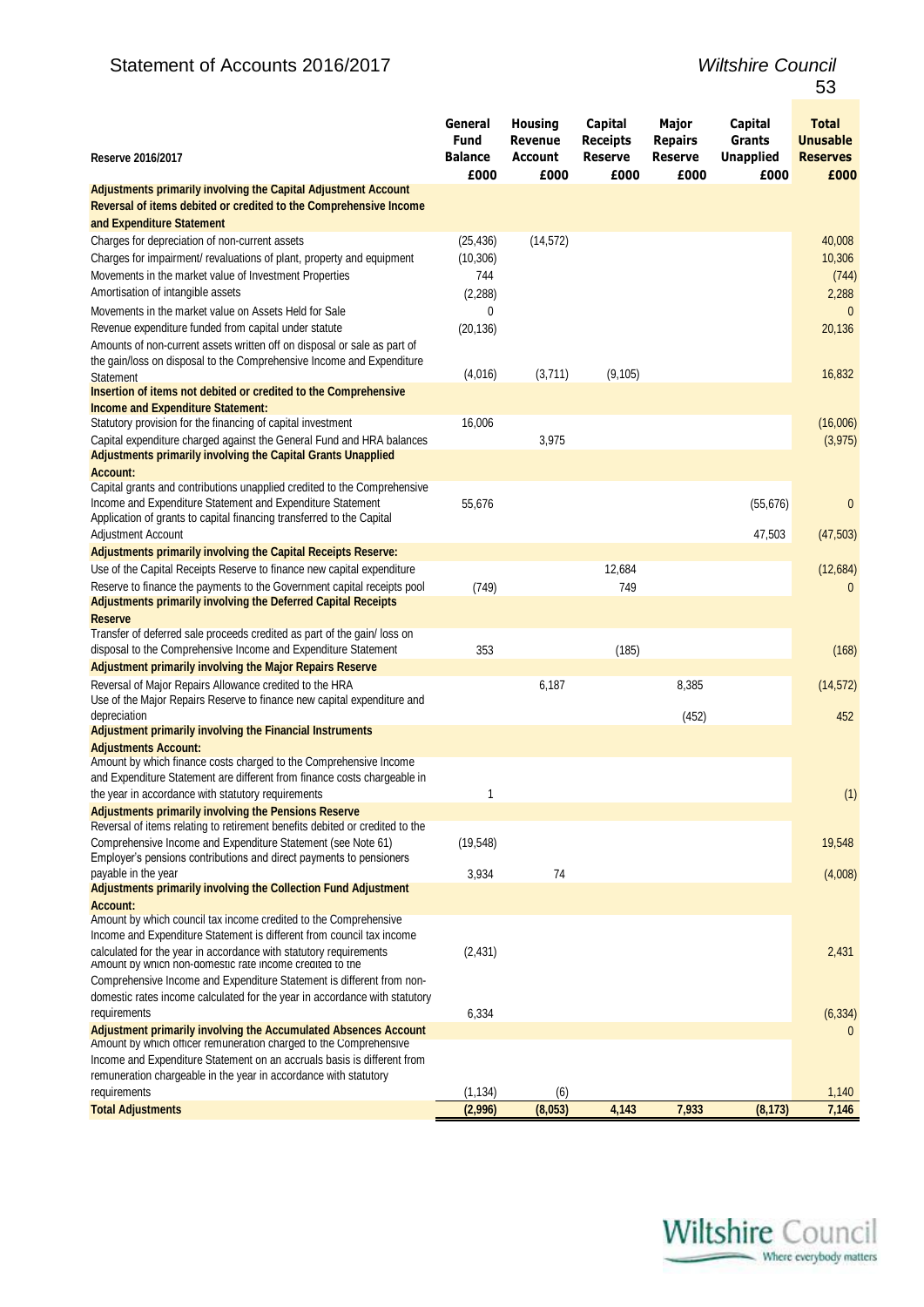| Reserve 2015/2016                                                                                                                                                                                                         | General<br>Fund<br><b>Balance</b> | <b>Housing</b><br>Revenue<br><b>Account</b> | Capital<br><b>Receipts</b><br><b>Reserve</b> | Major<br><b>Repairs</b><br><b>Reserve</b> | Capital<br>Grants<br><b>Unapplied</b> | <b>Total</b><br><b>Unusable</b><br><b>Reserves</b> |
|---------------------------------------------------------------------------------------------------------------------------------------------------------------------------------------------------------------------------|-----------------------------------|---------------------------------------------|----------------------------------------------|-------------------------------------------|---------------------------------------|----------------------------------------------------|
| <b>Adjustments primarily involving the Capital Adjustment Account</b>                                                                                                                                                     | £000                              | £000                                        | £000                                         | £000                                      | £000                                  | £000                                               |
| Reversal of items debited or credited to the Comprehensive Income                                                                                                                                                         |                                   |                                             |                                              |                                           |                                       |                                                    |
| and Expenditure Statement<br>Charges for depreciation of non-current assets<br>Charges for impairment/ revaluations of plant, property and equipment                                                                      | (29, 538)<br>(12, 408)            | (11, 812)                                   |                                              |                                           |                                       | 41,350<br>12,408                                   |
| Charges for impairment/ revaluations of investment properties<br>Movements in the market value of Investment Properties                                                                                                   | (1,883)<br>393                    |                                             |                                              |                                           |                                       | 1,883<br>(393)                                     |
| Amortisation of intangible assets                                                                                                                                                                                         | (1,596)                           |                                             |                                              |                                           |                                       | 1,596                                              |
| Movements in the market value on Assets Held for Sale<br>Revenue expenditure funded from capital under statute                                                                                                            | (40)<br>(29, 501)                 |                                             |                                              |                                           |                                       | 40<br>29,501                                       |
| Amounts of non-current assets written off on disposal or sale as part of                                                                                                                                                  |                                   |                                             |                                              |                                           |                                       |                                                    |
| the gain/loss on disposal to the Comprehensive Income and Expenditure<br>Statement                                                                                                                                        | (25, 649)                         | 885                                         | (19, 303)                                    |                                           |                                       | 44,067                                             |
| Insertion of items not debited or credited to the Comprehensive                                                                                                                                                           |                                   |                                             |                                              |                                           |                                       |                                                    |
| <b>Income and Expenditure Statement:</b><br>Statutory provision for the financing of capital investment                                                                                                                   | 15,051                            |                                             |                                              |                                           |                                       | (15,051)                                           |
| Capital expenditure charged against the General Fund and HRA balances<br><b>Adjustments primarily involving the Capital Grants Unapplied</b>                                                                              |                                   | 3,975                                       |                                              |                                           |                                       | (3, 975)                                           |
| <b>Account:</b><br>Capital grants and contributions unapplied credited to the Comprehensive                                                                                                                               |                                   |                                             |                                              |                                           |                                       |                                                    |
| Income and Expenditure Statement and Expenditure Statement<br>Application of grants to capital financing transferred to the Capital                                                                                       | 43,347                            |                                             |                                              |                                           | (43, 347)                             | $\mathbf{0}$                                       |
| Adjustment Account                                                                                                                                                                                                        |                                   |                                             |                                              |                                           | 49,911                                | (49, 911)                                          |
| <b>Adjustments primarily involving the Capital Receipts Reserve:</b>                                                                                                                                                      |                                   |                                             |                                              |                                           |                                       |                                                    |
| Use of the Capital Receipts Reserve to finance new capital expenditure<br>Reserve to finance the payments to the Government capital receipts pool<br><b>Adjustments primarily involving the Deferred Capital Receipts</b> | (790)                             |                                             | 11,086<br>790                                |                                           |                                       | (11,086)<br>$\mathbf{0}$                           |
| <b>Reserve</b>                                                                                                                                                                                                            |                                   |                                             |                                              |                                           |                                       |                                                    |
| Transfer of deferred sale proceeds credited as part of the gain/loss on<br>disposal to the Comprehensive Income and Expenditure Statement                                                                                 | 319                               |                                             | (203)                                        |                                           |                                       | (116)                                              |
| <b>Adjustment primarily involving the Major Repairs Reserve</b>                                                                                                                                                           |                                   |                                             |                                              |                                           |                                       |                                                    |
| Reversal of Major Repairs Allowance credited to the HRA<br>Use of the Major Repairs Reserve to finance new capital expenditure and                                                                                        |                                   | 6,187                                       |                                              | 5,625                                     |                                       | (11, 812)                                          |
| depreciation<br><b>Adjustment primarily involving the Financial Instruments</b>                                                                                                                                           |                                   |                                             |                                              | (3,784)                                   |                                       | 3,784                                              |
| <b>Adjustments Account:</b><br>Amount by which finance costs charged to the Comprehensive Income                                                                                                                          |                                   |                                             |                                              |                                           |                                       |                                                    |
| and Expenditure Statement are different from finance costs chargeable in                                                                                                                                                  |                                   |                                             |                                              |                                           |                                       |                                                    |
| the year in accordance with statutory requirements<br><b>Adjustments primarily involving the Pensions Reserve</b>                                                                                                         | 0                                 |                                             |                                              |                                           |                                       | $\mathbf{0}$                                       |
| Reversal of items relating to retirement benefits debited or credited to the<br>Comprehensive Income and Expenditure Statement (see Note 61)                                                                              | (51, 114)                         |                                             |                                              |                                           |                                       | 51,114                                             |
| Employer's pensions contributions and direct payments to pensioners<br>payable in the year                                                                                                                                | 31,967                            | 12                                          |                                              |                                           |                                       | (31, 979)                                          |
| <b>Adjustments primarily involving the Collection Fund Adjustment</b><br><b>Account:</b>                                                                                                                                  |                                   |                                             |                                              |                                           |                                       |                                                    |
| Amount by which council tax income credited to the Comprehensive<br>Income and Expenditure Statement is different from council tax income<br>calculated for the year in accordance with statutory requirements            | (188)                             |                                             |                                              |                                           |                                       | 188                                                |
| Amount by which non-domestic rate income credited to the<br>Comprehensive Income and Expenditure Statement is different from non-                                                                                         |                                   |                                             |                                              |                                           |                                       |                                                    |
| domestic rates income calculated for the year in accordance with statutory<br>requirements                                                                                                                                | 172                               |                                             |                                              |                                           |                                       | (172)                                              |
| <b>Adjustment primarily involving the Accumulated Absences Account</b>                                                                                                                                                    |                                   |                                             |                                              |                                           |                                       | $\mathbf{0}$                                       |
| Amount by which officer remuneration charged to the Comprehensive<br>Income and Expenditure Statement on an accruals basis is different from<br>remuneration chargeable in the year in accordance with statutory          |                                   |                                             |                                              |                                           |                                       |                                                    |
| requirements                                                                                                                                                                                                              | 1,659                             | (7)                                         |                                              |                                           |                                       | (1,652)                                            |
| <b>Total Adjustments</b>                                                                                                                                                                                                  | (59, 799)                         | (760)                                       | (7,630)                                      | 1,841                                     | 6,564                                 | 59,784                                             |

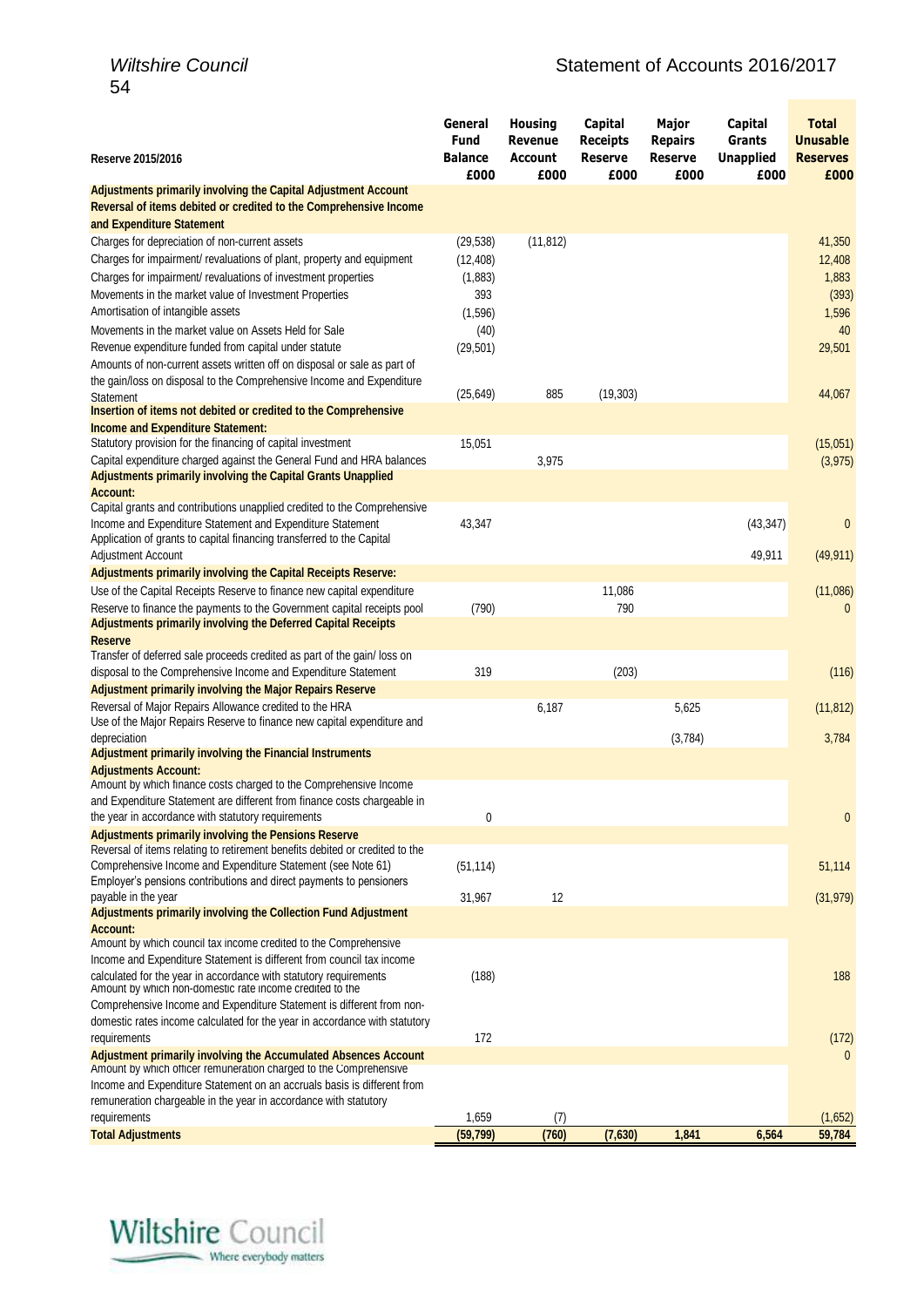### **BALANCE SHEET NOTES RELATING TO CAPITAL**

### **Note 14 Property, Plant and Equipment (PPE)**

|                                                                                                | <b>Council</b><br><b>Dwellings</b><br>& Garages | Other Land &<br><b>Buildings</b> | Vehicles,<br><b>Plant and</b><br><b>Equipment</b> | Infra-<br>structure | <b>Community</b><br><b>Assets</b> | <b>Assets</b><br>under<br><b>Construction</b> | <b>Surplus</b><br><b>Assets</b> | <b>Total</b><br>Property,<br>and Plant & | PFI<br>included in<br><b>PPE</b> |
|------------------------------------------------------------------------------------------------|-------------------------------------------------|----------------------------------|---------------------------------------------------|---------------------|-----------------------------------|-----------------------------------------------|---------------------------------|------------------------------------------|----------------------------------|
|                                                                                                | inc land<br>£000                                | £000                             | £000                                              | £000                | £000                              | £000                                          | £000                            | <b>Equipment</b><br>£000                 | £000                             |
| <b>Cost or Valuation</b>                                                                       |                                                 |                                  |                                                   |                     |                                   |                                               |                                 |                                          |                                  |
| Opening Balance 1 April 2016                                                                   | 320,777                                         | 678,556                          | 180,390                                           | 376,274             | 7,627                             | 76,288                                        | 16,114                          | 1,656,026                                | 85,623                           |
| Additions                                                                                      | 4,180                                           | 6,519                            | 10,054                                            | 18,864              |                                   | 20,070                                        |                                 | 59,687                                   | 29                               |
| Derecognisation - Disposals<br>Derecognisation - Other                                         | (2, 172)                                        | (5,855)<br>(5, 159)              | (522)<br>(743)                                    |                     | (981)                             |                                               | (3,553)                         | (13,083)<br>(5,902)                      |                                  |
| Revaluation increases recognised<br>in the Revaluation Reserve                                 | 42,554                                          | 19,550                           | 8,749                                             |                     | 2,380                             |                                               | 1,228                           | 74,461                                   | 5,612                            |
| Revaluation decreases recognised<br>in the Revaluation Reserve                                 |                                                 | (10, 950)                        | (69)                                              |                     | (144)                             |                                               | (87)                            | (11, 250)                                | (656)                            |
| Category Adjustments                                                                           |                                                 | 8,969                            | 1,943                                             | 33,399              |                                   | (42, 438)                                     | (5, 341)                        | (3, 468)                                 |                                  |
| At 31 March 2017                                                                               | 365,339                                         | 691,630                          | 199,802                                           | 428,537             | 8,882                             | 53,920                                        | 8,361                           | 1,756,471                                | 90,608                           |
| <b>Depreciation and Impairments</b>                                                            |                                                 |                                  |                                                   |                     |                                   |                                               |                                 |                                          |                                  |
| Opening Balance 1 April 2016                                                                   | (102, 454)                                      | (314, 277)                       | (125, 657)                                        | (65,068)            | (932)                             | (14, 716)                                     | (4,004)                         | (627, 108)                               | (24, 453)                        |
| Depreciation<br>Accumulated depreciation written back on<br>derecognition of assets            | (5,963)                                         | (10,640)<br>1,749                | (16, 649)<br>496                                  | (6, 409)            |                                   |                                               | (205)<br>2,338                  | (39, 866)<br>4,583                       | (1,788)                          |
| Revaluation losses/Impairment recognised<br>in the surplus/deficit on provision<br>of services |                                                 | (9, 435)                         | (865)                                             |                     | (6)                               |                                               |                                 | (10, 306)                                |                                  |
| At 31 March 2017                                                                               | (108, 417)                                      | (332, 603)                       | (142, 675)                                        | (71, 477)           | (938)                             | (14, 716)                                     | (1, 871)                        | (672, 697)                               | (26, 241)                        |
| Net Book Value at 31 March 2017                                                                | 256,922                                         | 359,027                          | 57,127                                            | 357,060             | 7,944                             | 39,204                                        | 6,490                           | 1,083,774                                | 64,367                           |
| Net Book Value at 31 March 2016                                                                | 218,323                                         | 364,279                          | 54,733                                            | 311,206             | 6,695                             | 61,572                                        | 12,110                          | 1,028,918                                | 61,170                           |

#### **Note 15 Information about Depreciation Methodologies**

All depreciation applied is on a straight line basis using the following standard useful lives, unless the useful economic life is reviewed downwards by the external valuer;

- Council Dwellings. These are depreciated over a useful life of 30 years;
- Other Land and Buildings, Garages and Buildings are depreciated over a useful life of 50 years with the remaining useful life given by the valuers. Land is not depreciated;
- Vehicles, Plant etc. These are depreciated over a standard period of 5 years. The only exception being services of buildings which are depreciated on the remaining useful life given by the valuers;
- Community Assets, Assets under Construction and Non Operational Assets. These are not depreciated.
- Infrastructure. These are depreciated over a useful life of 60 years.

The total depreciation charged to tangible Property Plant and Equipment fixed assets for 2016/2017 is £39,866,601. (£41,013,482 in 2015/2016)

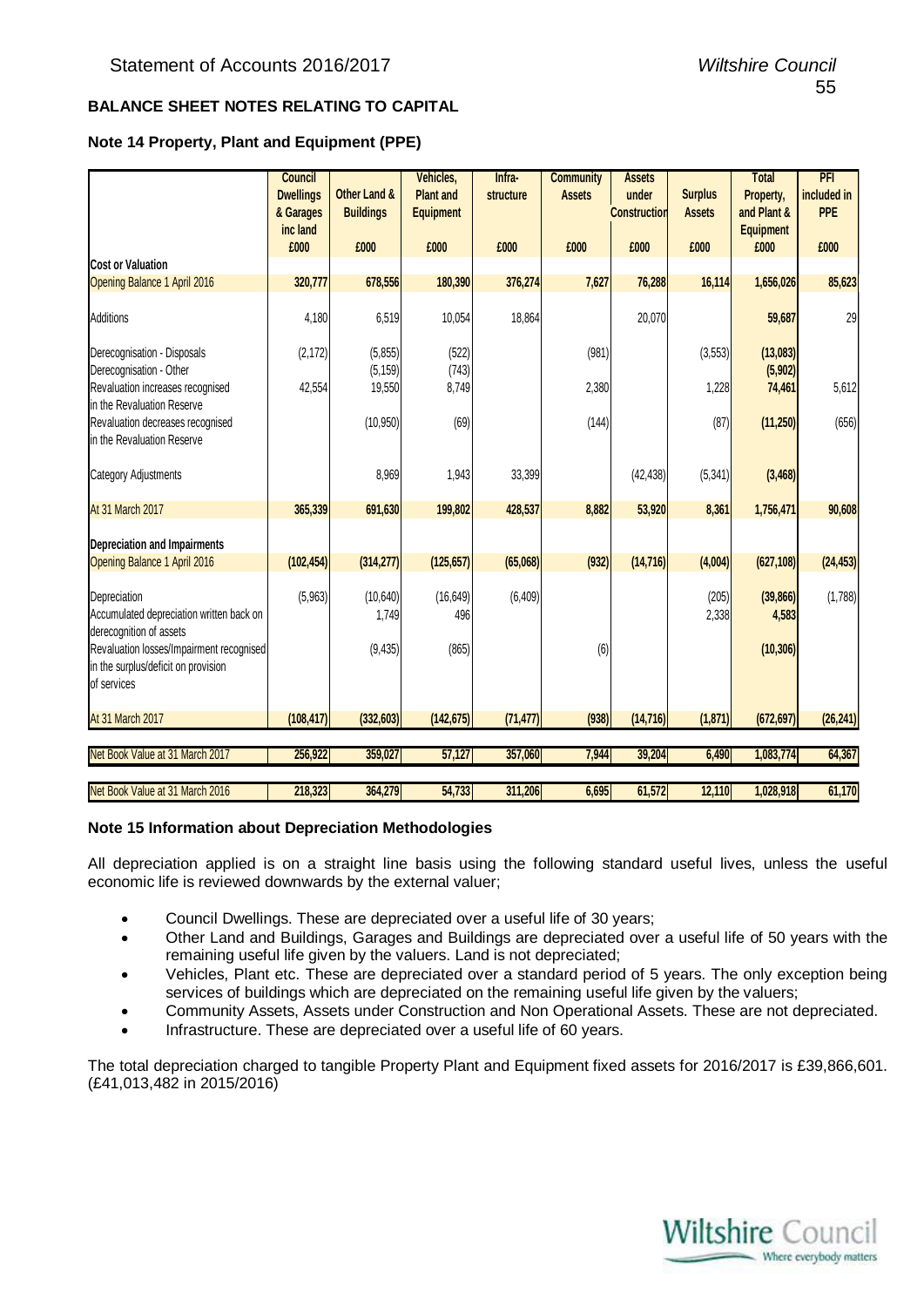### 56 **Note 16 Capital Expenditure and Capital Financing**

Below is the financing of the year's capital expenditure on fixed assets and revenue expenditure funded from capital under statute. This shows the Council's overall capital financing requirement for General Fund and HRA – the underlying amount of borrowing the Council has incurred on its capital investment.

|                                                                                                   | <b>31 March 2017</b> |           | (Revised)      | 31 March 2016 31 March 2016<br>(Reported) |
|---------------------------------------------------------------------------------------------------|----------------------|-----------|----------------|-------------------------------------------|
|                                                                                                   | £000                 | £000      | £000           | £000                                      |
| <b>Opening Capital Financing Requirement (see below)</b>                                          |                      | 551,625   | 524,896        | 489,488                                   |
| <b>Capital Investment</b>                                                                         |                      |           |                |                                           |
| Plant Property & equipment Assets                                                                 | 59,659               |           | 84,502         | 84,502                                    |
| Plant Property & equipment PFI Assets                                                             | 29                   |           | 120            | 120                                       |
| <b>Investment Properties</b>                                                                      | 94                   |           | 143            | 143                                       |
| Intangible assets                                                                                 | 109                  |           | 580            | 580                                       |
| Assets Held for Sale                                                                              | 0                    |           | $\overline{2}$ | 2                                         |
| Revenue Expenditure Funded from Capital under Statute                                             | 20,136               |           | 29,501         | 29,501                                    |
|                                                                                                   |                      | 80,027    | 114,848        | 114,848                                   |
| <b>Sources of Finance</b>                                                                         |                      |           |                |                                           |
| <b>Government Grants</b>                                                                          | (47, 503)            |           | (49, 911)      | (49, 911)                                 |
| <b>Major Repairs Reserve</b>                                                                      | (14, 120)            |           | (8,028)        | (8,028)                                   |
| <b>Capital Receipts</b>                                                                           | (12,685)             |           | (11,087)       | (11,087)                                  |
| Assets purchased through Revenue (inc HRA)                                                        | (3,975)              |           | (3,975)        | (3, 975)                                  |
| Repayment of capital long term assets                                                             | (67)                 |           | (67)           | 0                                         |
| Minimum Revenue Provision                                                                         | (13, 278)            |           | (12, 493)      | (12, 493)                                 |
| <b>Voluntary Revenue Provision</b>                                                                | (247)                |           | (228)          | (228)                                     |
| Minimum Revenue Provision - PFI Schemes                                                           | (2, 481)             |           | (2,330)        | (2, 330)                                  |
|                                                                                                   |                      | (94, 356) | (88,119)       | (88,052)                                  |
| <b>Closing Capital Financing Requirement</b>                                                      |                      | 537,296   | 551,625        | 516,284                                   |
|                                                                                                   |                      |           |                |                                           |
| <b>Explanation of Movements in the Year</b><br>Increase / (decrease) in underlying need to borrow |                      | (14, 329) | 26,729         | 26,796                                    |
| Increase / (decrease) in Capital Financing Requirement                                            |                      | (14, 329) | 26,729         | 26,796                                    |
|                                                                                                   |                      |           |                |                                           |

During the year a full review of the Council's Capital Funding Requirement was undertaken. This identified some items included in the reported figures that upon review it was felt would be clearer if they were not shown in the overall Capital Financing Requirement, although they are part of the underlying borrowing requirement. The adjustments are show below. Please note this is a presentational change only and does not affect the Council's overall requirement to borrow.

|                                                                                                        | £000    |
|--------------------------------------------------------------------------------------------------------|---------|
| <b>Opening Capital Financing Requirement as at 1 April 2015</b><br>(As reported in 2015/2016 Accounts) | 489,488 |
| Add back PFI liability (in underlying borrowing requirement)                                           | 24.403  |
| Add back adjustment A (in underlying borrowing requirement)                                            | 9.439   |
| <b>Other Amendments</b>                                                                                | 1.566   |
| Revised Opening Capital Financing Requirement as at 1 April 2015                                       | 524.896 |

### **Note 17 Fixed Asset Valuation**

Assets classified as Land & Buildings, excluding County Farms, are revalued as part of the Council's rolling programme for the revaluation of fixed assets. The valuations are carried out by an external valuer, GVA Grimley, Chartered Surveyors.

County Farms were most recently revalued in 2013/2014 by a qualified internal valuer.

The basis for valuation is set out in the statement of accounting policies.

The assets revalued during 2016/2017 include Secondary & Special Schools and Car Parks as well as the Investment Estate, Surplus Assets Not Held for Sale and any new assets acquired during 2016/2017 or significantly altered. All other assets will be revalued over the coming years as part of the rolling programme but have been

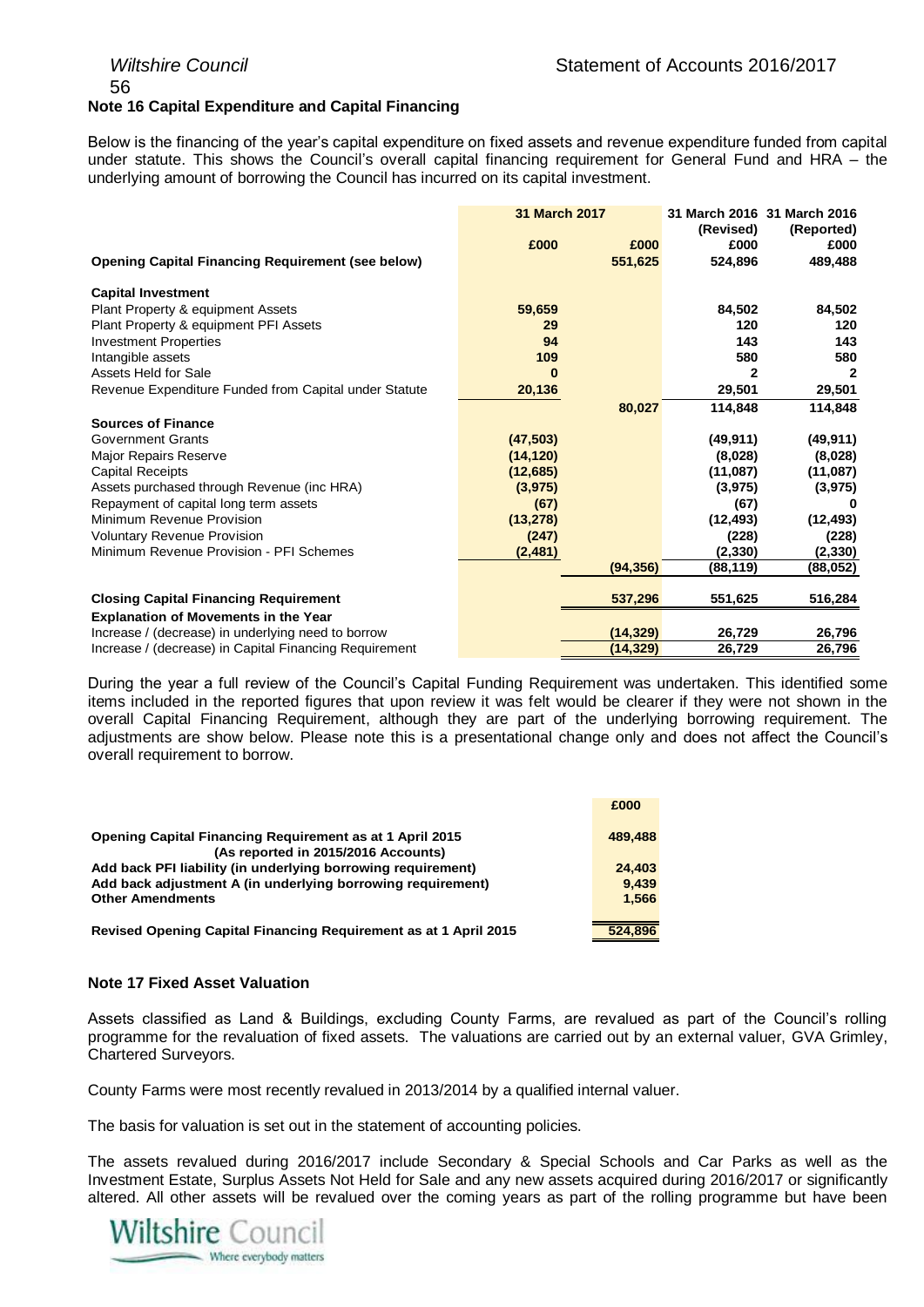### 57

revalued within the maximum 5 year rolling programme as dictated in the code of practice. The Council is not aware of any material change in the value of the remaining assets that were not revalued in 2016/2017.

The following table shows the split of the certified valuations for Property plant and equipment across the financial years:

|                                                          | <b>Council</b><br><b>Dwellings</b><br>& Garages<br>inc land | Other Land &<br><b>Buildings</b> | Vehicles,<br><b>Plant and</b><br><b>Equipment</b> | Infra-<br>structure | <b>Community</b><br><b>Assets</b> | <b>Assets</b><br>under<br><b>Construction</b> | <b>Surplus</b><br><b>Assets</b> | Total<br>Property,<br>and Plant &<br><b>Equipment</b> |
|----------------------------------------------------------|-------------------------------------------------------------|----------------------------------|---------------------------------------------------|---------------------|-----------------------------------|-----------------------------------------------|---------------------------------|-------------------------------------------------------|
|                                                          | £000                                                        | £000                             | £000                                              | £000                | £000                              | £000                                          | £000                            | £000                                                  |
| Valued at historical cost<br>Valued at current value in: |                                                             | 6,861                            | 9,087                                             | 357,060             | 1,006                             | 39,204                                        |                                 | 413,218                                               |
| 2016/2017<br>2015/2016                                   | 256,922                                                     | 170,398<br>68,749                | 30,740<br>7,390                                   |                     | 6,822                             |                                               | 6,490                           | 471,372<br>76,139                                     |
| 2014/2015<br>2013/2014                                   |                                                             | 97,247<br>15,772                 | 9,910                                             |                     | 35<br>81                          |                                               |                                 | 107,192<br>15,853                                     |
| Book Value at 31 March 2016                              | 256,922                                                     | 359,027                          | 57,127                                            | 357,060             | 7,944                             | 39,204                                        | 6,490                           | 1,083,774                                             |

### **Schools Assets**

During the 2016/2017 financial year a total of 10 schools have become Academy schools so their assets have been removed from the balance sheet. This is shown as a derecognition in the note for Property plant and equipment above. The Council does not recognise Academy, Voluntary Controlled and Voluntary Aided schools in its accounts.

### **Components and effect on depreciation**

The Council complies with the IFRS requirement to componentise its property assets. Components have been applied to material items in PPE in accordance with the IFRS Code of practice.

All assets with a value over £2 million de-minimis value have been split into the following components and disclosed in the balance sheet and fixed assets notes;

- Structure the fabric of the building
- Services e.g. Lifts and other electrical or other services
- Fittings internal fittings, Kitchens, doors etc
- Externals landscaping, car parking etc

In addition all the remaining useful lives are reassessed by the external valuers. This means that services are shown separately from the structure within the plant and equipment, and services typically have a considerably shorter remaining useful life than the structure of the building.

### **Note 18 Revaluation and Impairment Losses**

As part of the valuation process, reductions in the value of our assets (where there have previously not been upward valuations) are charged as downwards revaluation losses charged to Property, Plant and Equipment. These are detailed by asset class in note 14.

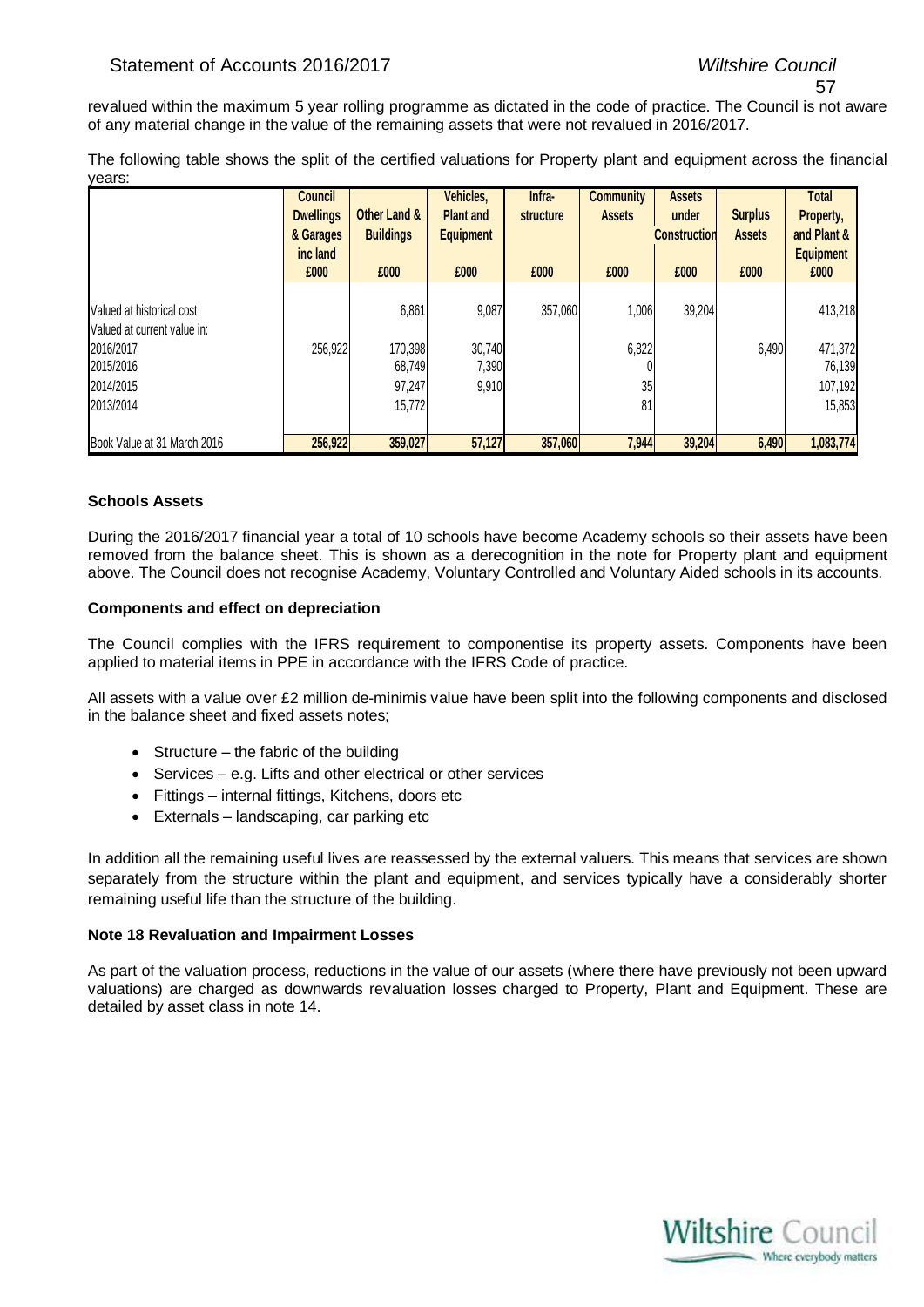### 58 **Note 19 Construction Contracts**

The Council is not constructing any assets on behalf of other bodies. Below is a list of some of the larger project areas that are currently being undertaken by contractors building assets for the council. The figures below give the outstanding remaining costs of the contracts/agreements.

|                                          | As at 31 March | As at 31 March |
|------------------------------------------|----------------|----------------|
|                                          | 2017           | 2016           |
| <b>Description</b>                       | £000           | £000           |
| Campus and operational delivery schemes  | 1.477          | 7,380          |
| Highways                                 | 19,973         | 20,797         |
| Other School construction projects       | 7,077          | 2,704          |
| HRA - Refurbishment of Council Stock     | 3,672          | 1,242          |
| Buildings Repair & Maintenance Programme | 931            | 483            |
| Housing                                  | 8,150          | 6,483          |
| Economy                                  | 265            | 1,115          |
| Local Growth Fund Schemes                | 5,783          | 0              |
| Total                                    | 47,328         | 40,204         |

### **Note 20 Heritage Assets**

Heritage assets are assets that are held by the Council principally for their contribution to knowledge and/ culture. Typical examples of Heritage assets would include works of art, statues, archaeological sites, military or scientific equipment. Wiltshire Council does not have extensive museum collections as most of the museums in the county are owned by other bodies. Therefore the Council does not have a significant collection of art or other antiquities that need to be disclosed on the balance sheet with a value. These assets can be disclosed in a note to the accounts if the cost of obtaining a valuation exceeds the benefit to the users of the accounts.

These principal items that have been identified as heritage assets by Wiltshire Council are:

### **White horse near Westbury**

 The White Horse in Westbury, a chalk cutting in the hill above Westbury has been in existence for over three hundred years and is owned and maintained by the Council and is kept for historical purposes. As it is not possible to remove or sell the asset a value has not been obtained. As it is such a specialised asset it would not be possible or relevant to put a value on this asset. Therefore this asset has been disclosed in this note only.

### **East Grafton Wilton Windmill**

 This windmill, built in 1821, is held for historic purposes being managed by the Wilton Windmill Society. As a specialised grade II listed building with a major need for ongoing repairs it is felt that it would have minimal value and the cost of obtaining the valuation would far exceed the benefit to the users. Therefore this asset has been disclosed in this note only.

### **Village Lock ups**

 Village lock-ups are historic buildings that were used for the temporary detention of people in England and Wales. A typical village lock-up is a small structure with a single door and a narrow slit window or opening. A number of these lock ups remain in various towns across Wiltshire. Many of these are owned and maintained by Wiltshire Council and so remain part of the Heritage Assets of the County. No formal valuation has been obtained for these sites as the costs of obtaining one would outweigh the benefits of doing so, and it is felt that they would not have any material value due to their size, condition and specialisation.

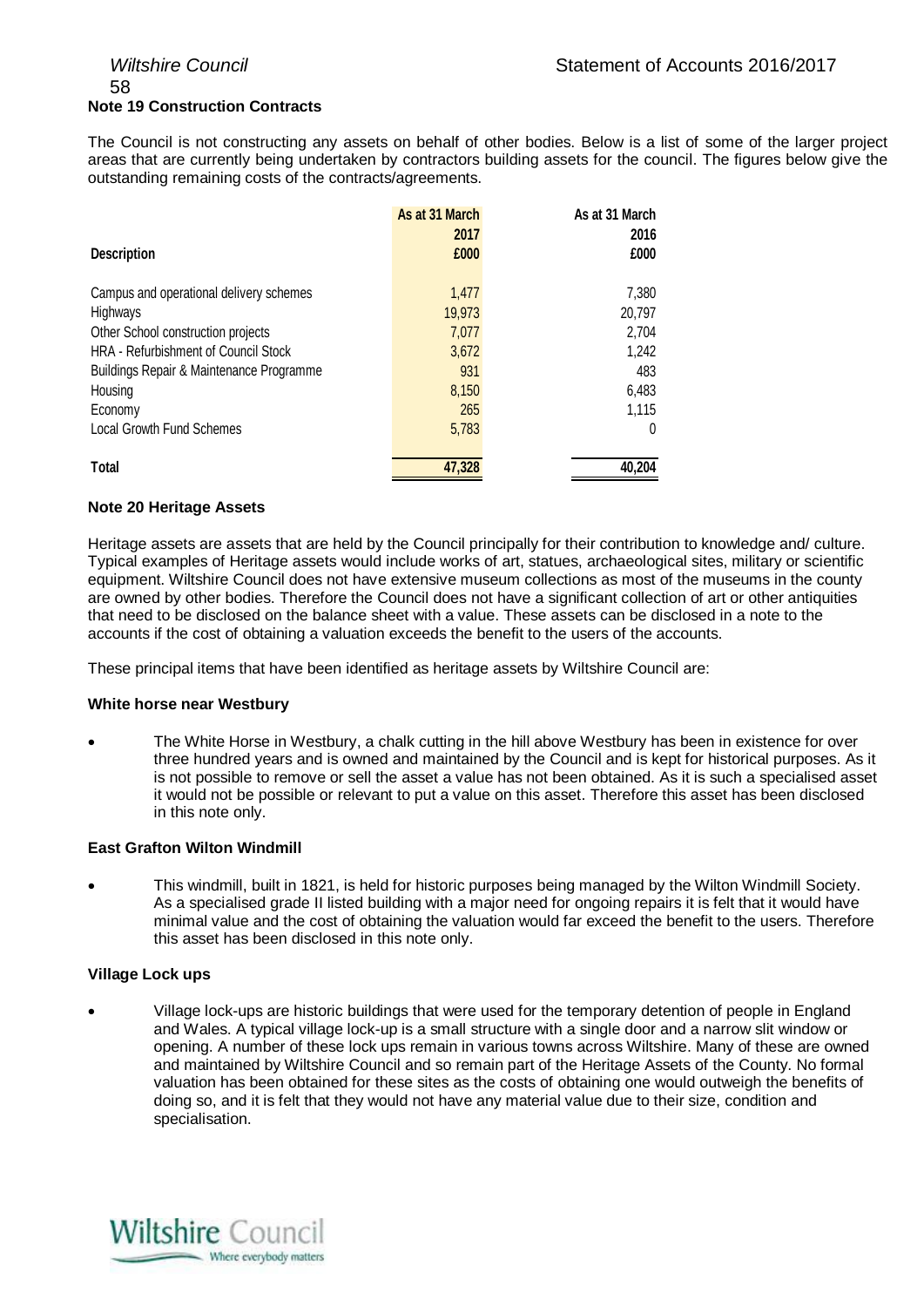#### **County Hall Members Rooms Art**

 There is a small collection of items formally held in the Members' rooms at County Hall. These include various portraits and landscapes, as well as a stuffed Bustard in a stand. These are not on public display but are kept for artistic reasons. These have been valued for insurance purposes in the past with values individually not exceeding £1,500 per item. The total value of these items is not material, nor is there a benefit to the user of the accounts in obtaining updated valuations. Therefore these items have been disclosed in this note only.

#### **Other items of Historical Interest**

 There are a small number of other art works in the council including; a modern art piece (the Leaf) in Bourne Hill Salisbury, a newly commissioned giant painted Bustard (named Custard) held outside the new Library in Trowbridge; various statues in parks and open spaces across the county. In addition there are various collections such as the Local Collections at Salisbury, the Savernake Collection, Arundell of Wardour collection amongst others. These items have been investigated and it is felt the cost of obtaining valuations far exceeds the benefit to the users in all these cases. Therefore these items are disclosed in this note only.

#### **Note 21 Leases**

#### **Finance leases**

A finance lease is a lease that transfers substantially all the risks and rewards of ownership of an asset to the lessee. The Council had no finance leases in 2016/2017.

#### **Operating leases**

An operating lease is a lease that is not a finance lease (see above) and includes vehicles and other equipment particularly in schools. Rentals paid in respect of operating leases and future obligations for operating leases are listed below:

| Operating Lease payments in 2016/2017          | 2016/2017<br>£000 |
|------------------------------------------------|-------------------|
| Plant, vehicles and equipment                  | 27                |
| Operating lease payments due in future years   | 2016/2017         |
|                                                | £000              |
| Amount due in 2017/2018                        | 27                |
| Amounts due in between 2018/2019 and 2022/2023 | 26                |
| Amounts due after 2023/2024                    |                   |
|                                                | 53                |
| Asset Class                                    |                   |
| Plant, vehicles and equipment                  | 53                |

#### **Leases held as investments**

The Council does not receive income from finance leases or hire purchase contracts and has not acquired any assets for the purpose of letting under finance leases.

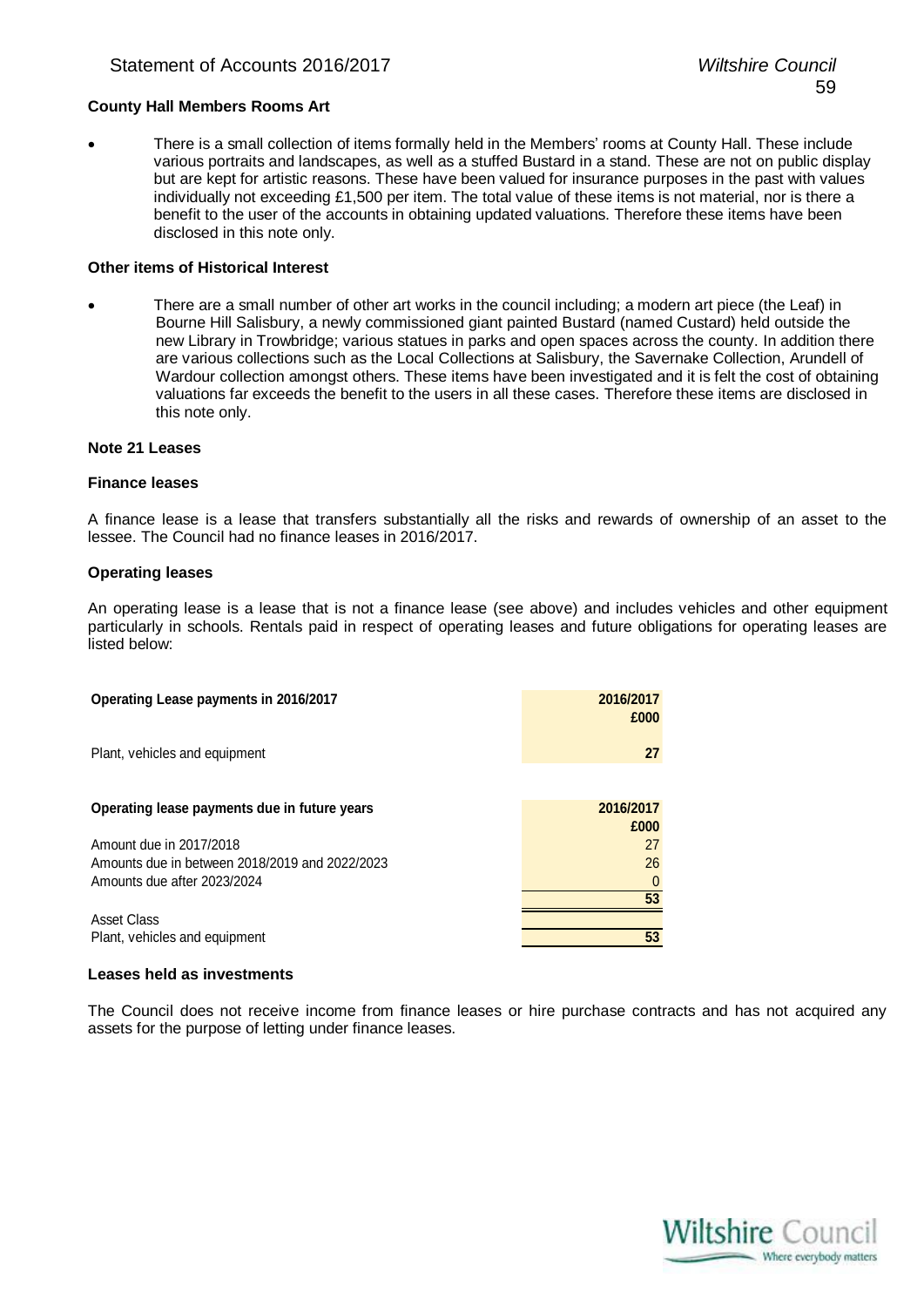60

#### **Note 22 Private Financing Initiatives (PFI) and similar Contracts**

The total amount held in Private Financing Initiative and similar contracts is as follows:

|                                                                                             | <b>North Wilts</b><br><b>Schools PFI</b><br>£000 | <b>Monkton Park</b><br><b>Modified PFI</b><br>£000 | £000               | <b>Total Long</b><br><b>Housing PFI term contracts</b><br>£000 |
|---------------------------------------------------------------------------------------------|--------------------------------------------------|----------------------------------------------------|--------------------|----------------------------------------------------------------|
| Balance outstanding at 1 April 2016                                                         | (27, 373)                                        | (6,747)                                            | (22, 382)          | (56, 502)                                                      |
| Payments during the year to reduce capital liability<br>Liability outstanding 31 March 2017 | 900<br>(26, 473)                                 | 678<br>(6,069)                                     | 1.169<br>(21, 213) | 2,747<br>(53, 755)                                             |
| Split                                                                                       |                                                  |                                                    |                    |                                                                |
| Due within 1 year                                                                           | (972)                                            | (439)                                              | (1,000)            | (2, 411)                                                       |
| Due in over 1 year                                                                          | (25,501)                                         | (5,630)                                            | (20,213)           | (51, 344)                                                      |
| Liability outstanding 31 March 2017                                                         | (26, 473)                                        | (6,069)                                            | (21, 213)          | (53, 755)                                                      |

This year, the PFI contracts have been split between due within one year and due in over one year.

#### **North Wiltshire Schools PFI & Additional 6th Form Units.**

Wiltshire Council has a Private Finance Initiative (PFI) for three secondary schools with White Horse Education Partnership (WHEP). WHEP are responsible for maintaining and operating the facilities for 30 years from when the first school became operational (March 2002). These are included in the non-current assets in the balance sheet with an associated liability.

The funding for the annual PFI payment comes from the Council's own resources and a special government grant called a PFI credit which is credited to the revenue account in the year that they are received.

The future estimated payments the Council will make under the contract are as follows:

|                    |           |                 |                | 2016/2017    | 2015/2016    |
|--------------------|-----------|-----------------|----------------|--------------|--------------|
|                    | Liability | <b>Interest</b> | <b>Service</b> | <b>Total</b> | <b>Total</b> |
|                    |           |                 | charges        |              |              |
| Period             | £000      | £000            | £000           | £000         | £000         |
| Within 1 years     | (972)     | (1,652)         | (3,310)        | (5,934)      | (5, 856)     |
| Within 2-5 years   | (4,730)   | (5, 772)        | (14,088)       | (24, 590)    | (24, 260)    |
| Within 6-10 years  | (8,378)   | (4, 763)        | (19,685)       | (32, 826)    | (32, 363)    |
| Within 11-15 years | (12, 393) | (1, 227)        | (21, 463)      | (35,083)     | (34, 907)    |
| Within 16-20 years | $\Omega$  | $\Omega$        | $\Omega$       | 0            | (6, 887)     |
| Total              | (26, 473) | (13, 414)       | (58, 546)      | (98, 433)    | (104, 273)   |

#### **Monkton Park Offices Modified PFI Scheme**

North Wiltshire District Council entered into a long-term contract for the provision and management of Monkton Park offices. This contract is for a period of 25 years from the year 2000. The full PFI contract was modified in January 2011. Therefore only the loan associated with the capital and interest cost of building Monkton Park still has to be repaid. This is repaid directly to the Bank rather than to the former PFI joint vehicle.

The expenditure payable from 12 January 2011 onwards is the amount required for capital and interest only.

The availability charge payments required for the remaining years for the contract are set out below: the figures are significantly lower compared to the previous year because, as explained above, the extent of the PFI contract is now more limited as the Facilities management elements of the contract have been terminated.

|                          |           |                 | 2016/2017    | 2015/2016 |
|--------------------------|-----------|-----------------|--------------|-----------|
|                          | Liability | <b>Interest</b> | <b>Total</b> | Total     |
| Period                   | £000      | £000            | £000         | £000      |
| Within 1 years           | (439)     | (1,017)         | (1, 456)     | (1,406)   |
| Within 2-5 years         | (2,060)   | (4,291)         | (6, 351)     | (6, 221)  |
| Within 6-10 years        | (3,405)   | (5,866)         | (9,271)      | (9,059)   |
| Within 11-15 years       | O         | $\Omega$        | 0            | (2,006)   |
| <b>Main Scheme Total</b> | (5,904)   | (11,174)        | (17,078)     | (18,692)  |
| <b>Equalisation Fund</b> | (165)     |                 | (165)        | (432)     |
| Total                    | (6,069)   | (11,174)        | (17, 243)    | (19,124)  |

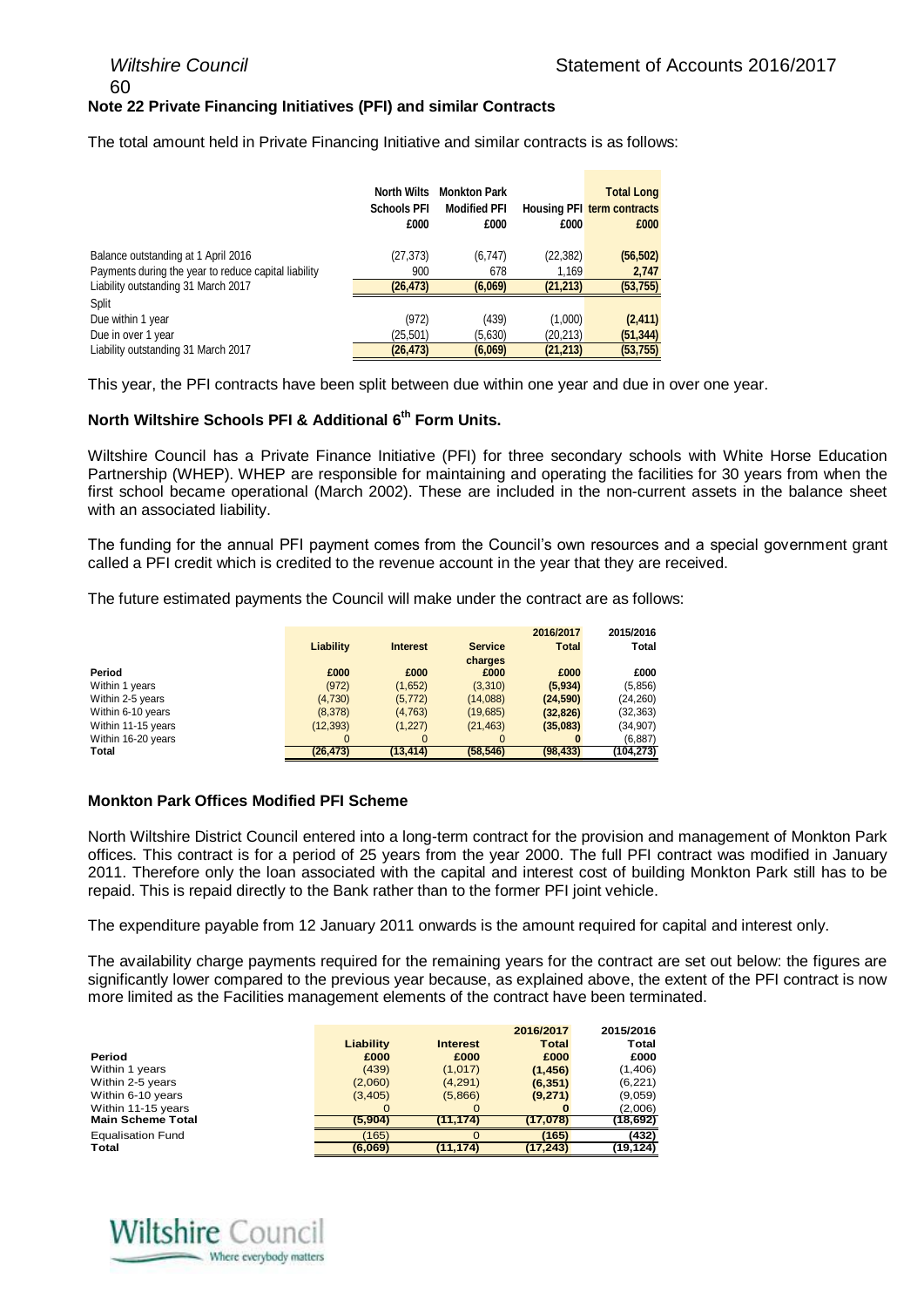#### **Housing PFI Scheme**

A total of 242 units have been built since 2012/2013 under a housing PFI scheme at sites across the county. These are included in the non-current assets in the balance sheet with an associated liability.

Payments are made to the PFI contractors as monthly unitary payments. These payments are commitments and can vary subject to indexation, reductions for performance and availability failures. The funding of the unitary payment will come from a government grant (the PFI credits referred to above), as well as a Council contribution.

The future estimated payments the Council will make under the contract are as follows:

|                    |           |                 | 2016/2017    | 2015/2016    |
|--------------------|-----------|-----------------|--------------|--------------|
|                    | Liability | <b>Interest</b> | <b>Total</b> | <b>Total</b> |
| Period             | £000      | £000            | £000         | £000         |
| Within 1 years     | (1,000)   | (1,242)         | (2, 242)     | (2, 298)     |
| Within 2-5 years   | (4,293)   | (4, 172)        | (8, 465)     | (8,677)      |
| Within 6-10 years  | (5,854)   | (3,687)         | (9, 541)     | (9,779)      |
| Within 11-15 years | (7,035)   | (1, 477)        | (8, 512)     | (8, 722)     |
| Within 16-20 years | (3,031)   | (65)            | (3,096)      | (4,904)      |
| Total              | (21, 213) | (10, 643)       | (31, 856)    | (34, 380)    |

#### **Note 23 Investment Property**

Investment Properties are assets that are held solely to earn rentals or for capital appreciation. The following items of income and expense have been accounted for in relation to running the investment property estate. These items are shown in the Financing and Investment Income and Expenditure line in the Comprehensive Income and Expenditure Statement.

| 2016/2017 | 2015/2016 |
|-----------|-----------|
| £000      | £000      |
|           |           |
| (2, 722)  | (2,637)   |
| 392       | 383       |
|           |           |
| (2, 330)  | 2.254     |
|           |           |

There are no restrictions on the Council's ability to realise the value inherent in its investment property or on the Council's right to the remittance of income and the proceeds of disposal. The Council has no contractual obligations to purchase, construct or develop investment property or for repairs, maintenance or enhancement.

The following table summarises the movement in the fair value of investment properties over the year:

|                                                   | 2016/2017 | 2015/2016 |
|---------------------------------------------------|-----------|-----------|
|                                                   | £000      | £000      |
| Balance at start of the year                      | 25,143    | 27,990    |
| Additions: Subsequent expenditure                 | 94        | 143       |
| <b>Disposals</b>                                  | (1, 482)  | (615)     |
| Gains from fair value adjustments                 | 2,362     | 343       |
| Losses from fair value adjustments                | (347)     | (10)      |
| Impairments losses                                | (1,271)   | (1,883)   |
| Transfers (to)/from Property, Plant and Equipment | (1, 547)  | (825)     |
| Balance at end of the year                        | 22,952    | 25,143    |

#### **Note 24 Intangible Assets**

The Council accounts for its software as intangible assets, to the extent that the software is not an integral part of a particular IT system and accounted for as part of the hardware item of Property, Plant and Equipment. Intangible assets include both purchased licenses and internally generated software.

All software is given a finite useful life, based on assessments of the period that the software is expected to be of use to the Council. The useful lives assigned to the major software suites used by the Council along with the carrying amounts are:

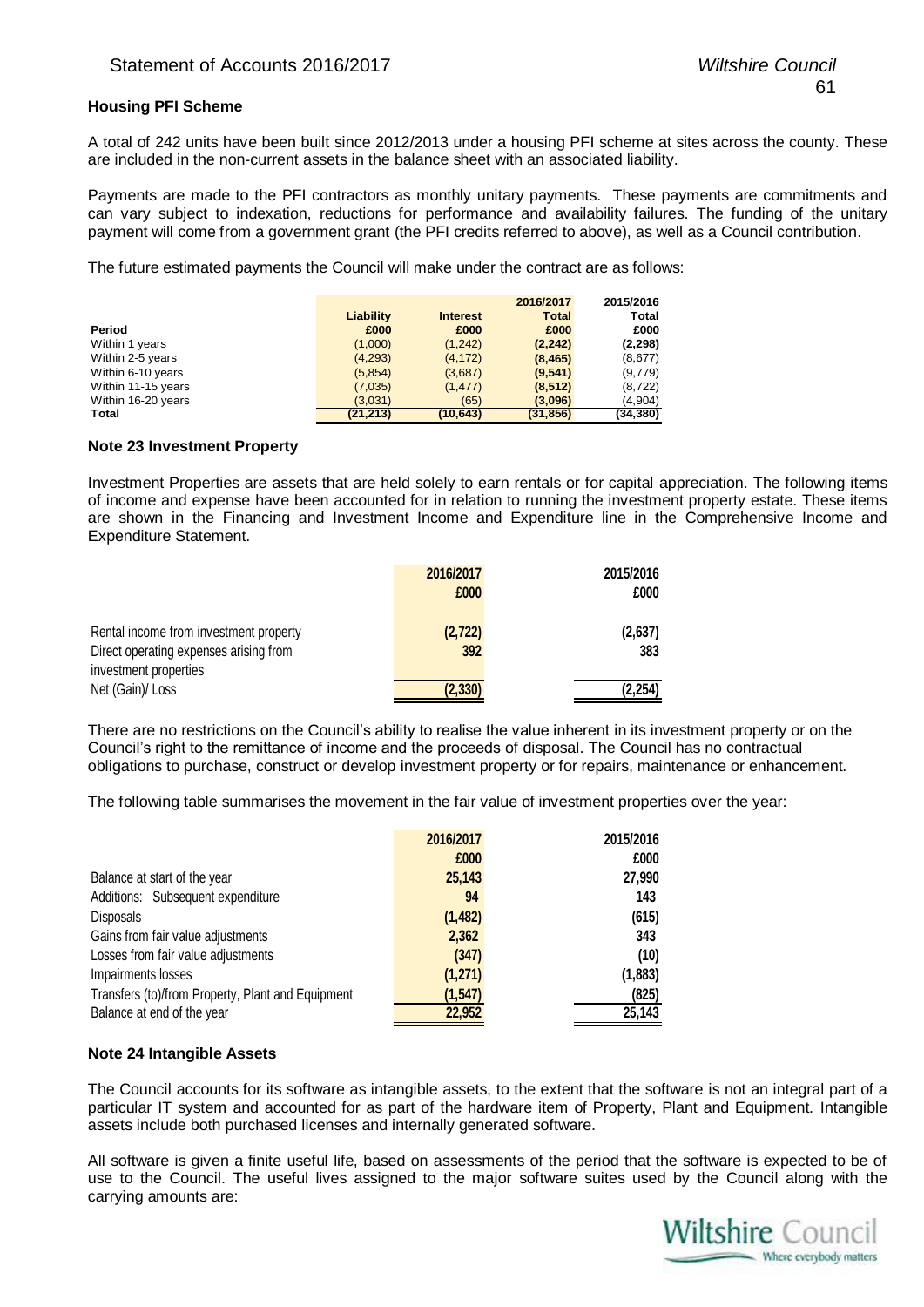|                                           | <b>Carrying amount</b> | Remaining                   |               |
|-------------------------------------------|------------------------|-----------------------------|---------------|
|                                           |                        | 31 March 2017 31 March 2016 |               |
|                                           | £000                   | £000                        | Period        |
| SAP Finance/HR/Payroll system in sourcing | $\mathbf{0}$           | 1.232                       | 0 years       |
| Workplace transformation IT software      | 0                      | 458                         | 0 years       |
| <b>Planning System</b>                    | 410                    | 625                         | 2 years       |
| Other items of software                   | 578                    | 852                         | $1 - 5$ years |
| Total                                     | 988                    | 3,167                       |               |

The carrying amount of intangible assets is amortised on a straight-line basis. The amortisation of £2.288 million charged to revenue in 2016/2017 was charged to the IT Administration cost centre and then absorbed as an overhead across all the service headings in the Net Expenditure of Services. It is not possible to quantify exactly how much of the amortisation is attributable to each service heading.

All amortisation applied to Intangible assets is on a straight line basis over 5 years.

|                                                                                                                      | 2016/2017<br><b>Purchased</b><br><b>Software</b><br><b>Licences</b><br>£000 | 2015/2016<br>Purchased<br><b>Software</b><br>Licences<br>£000 |
|----------------------------------------------------------------------------------------------------------------------|-----------------------------------------------------------------------------|---------------------------------------------------------------|
| Gross carrying amounts                                                                                               | 21,644                                                                      | 20,063                                                        |
| Accumulated amortisation                                                                                             | (18, 477)                                                                   | (16, 881)                                                     |
| Net Carrying amount                                                                                                  | 3,167                                                                       | 3,182                                                         |
| Additions:<br>Purchases<br>Amortisation for the period<br>Category Adjustments<br>Net carrying amount at end of year | 109<br>(2, 288)<br>988                                                      | 580<br>(1,596)<br>1001<br>3,167                               |
| Comprising:                                                                                                          |                                                                             |                                                               |
| Gross carrying amounts                                                                                               | 21,753                                                                      | 21,644                                                        |
| Accumulated amortisation                                                                                             | (20, 765)                                                                   | (18,477)                                                      |
|                                                                                                                      | 988                                                                         | 3,167                                                         |

#### **Note 25 Assets Held for Sale**

The Council held the following amounts as assets held for sale as at 31 March 2017. The definition of an asset held for sale is one that is readily available for sale, the planned sale will occur within 12 months and that the property is being actively marketed.

|                                          | 2016/2017 | 2015/2016 |
|------------------------------------------|-----------|-----------|
|                                          | £000      | £000      |
|                                          |           |           |
| Balance at start of the year             | 1,567     | 15,023    |
| Assets newly classified as held for sale | 5,015     | (54)      |
| Depreciation                             | (142)     | (375)     |
| Assets Sold                              | (949)     | (13, 027) |
| <b>Revaluations</b>                      | 3,259     | Ü         |
| Balance at end of the year               | 8,750     | 1,567     |

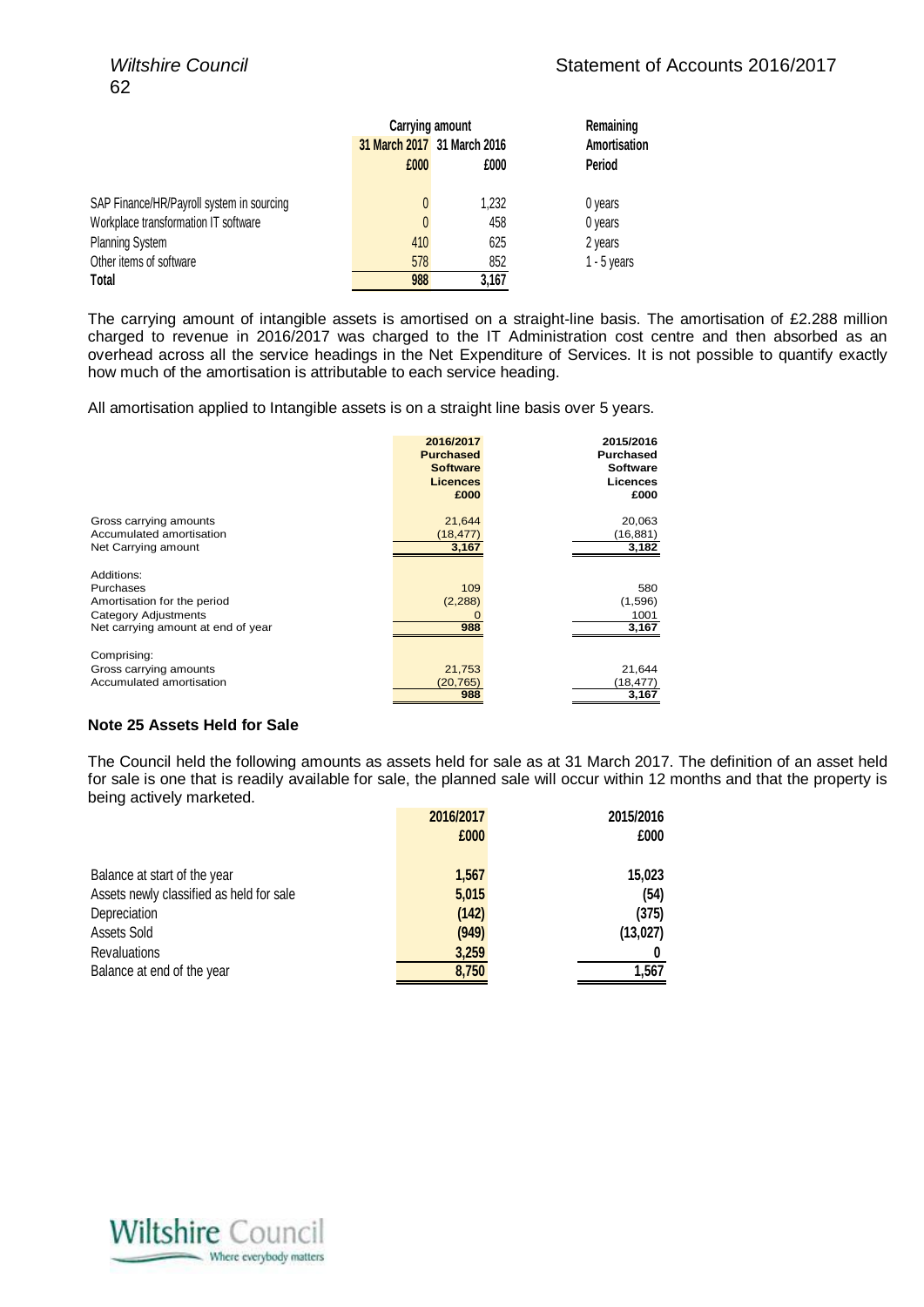#### **OTHER NOTES TO BALANCE SHEET**

#### **Note 26 Short Term Debtors**

These represent sums owed to the Council for supplies and services provided before 31 March 2017 but not received at that date.

|                                          | 2016/2017 | 2015/2016 |
|------------------------------------------|-----------|-----------|
|                                          | £000      | £000      |
| <b>Other Local Authorities</b>           | 1,827     | 5,751     |
| <b>Government Departments</b>            | 9,362     | 10,351    |
| <b>NHS Bodies</b>                        | 2,529     | 4,023     |
| <b>Business Rates and Local Taxation</b> | 12,492    | 12,136    |
| Tenants                                  | 1,221     | 1,270     |
| <b>Sundry Debtors</b>                    | 35,800    | 34,514    |
| Payments in Advance                      | 6,202     | 5,670     |
| <b>Total Debtors</b>                     | 69,433    | 73,715    |
| Less: provision for bad debts            |           |           |
| <b>General Fund debtors</b>              | (6, 846)  | (6, 582)  |
| <b>Housing Rent arrears</b>              | (1,084)   | (1,075)   |
| Council Tax arrears                      | (2, 505)  | (2,655)   |
| <b>NDR Arrears</b>                       | (318)     | (358)     |
| <b>Total Bad Debt provisions</b>         | (10, 753) | (10, 670) |
| <b>Net Debtors</b>                       | 58,680    | 63,045    |

#### **Note 27 Cash and Cash Equivalent**

This consists of the bank accounts of locally managed schools and the rest of the council's cash and bank accounts.

|                        | 2016/2017 | 2015/2016 |
|------------------------|-----------|-----------|
|                        | £000      | £000      |
| Cash & Bank            | (309)     | 2.917     |
| Schools' bank accounts | 14.313    | 16,568    |
|                        | 14.004    | 19.485    |

#### **Note 28 Short Term Creditors**

These represent sums owed by the Council for supplies and services received before 31 March 2017 but not paid for at that date, or provisions created in accordance with the accounting policies.

| 2016/2017 | 2015/2016 |
|-----------|-----------|
| £000      | £000      |
| (3, 437)  | (3,667)   |
| (8, 459)  | (6,638)   |
| (3,001)   | (2, 422)  |
|           | (44)      |
| (62, 504) | (56,486)  |
| (12, 525) | (8,828)   |
| (6, 290)  | (5,151)   |
| (96,216)  | (83,236)  |
|           |           |

#### **Note 29 Provisions**

Provisions are required for any liabilities of uncertain timing or amount that have been incurred. These should be recognised where the council has a present obligation as a result of a past event, that it is probable (i.e. the event is more likely than not to occur) a transfer of economic benefits will be required to settle the obligation and a reliable estimate can be made. If these conditions are not met no provision should be recognised. Amounts set aside for purposes falling outside the definition of provisions should be considered as earmarked reserves.

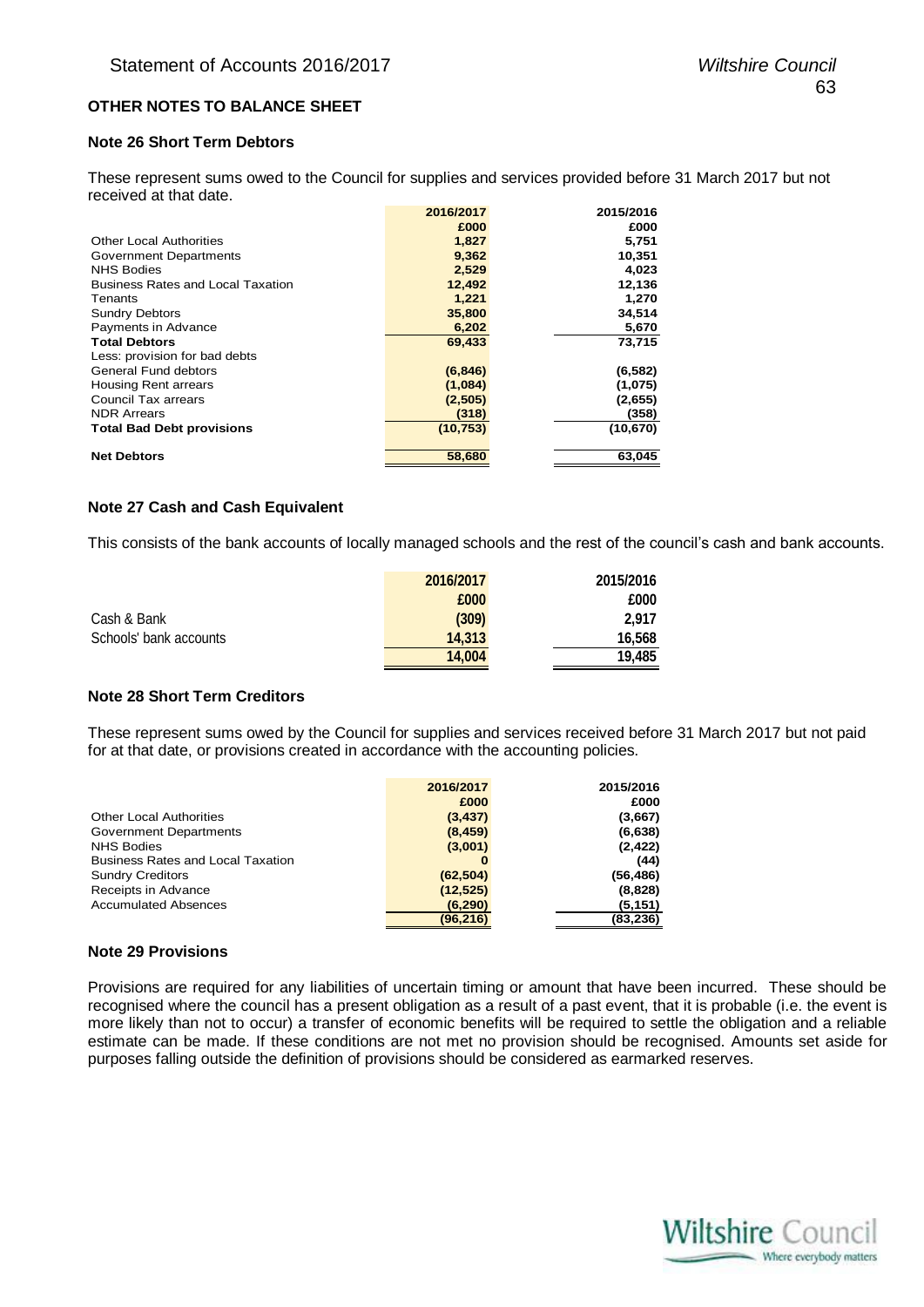|                                         | Legal Claims Insurance |          | <b>Business Rate Retention Termination</b> |      | Land                    | Other   | <b>Total</b> |
|-----------------------------------------|------------------------|----------|--------------------------------------------|------|-------------------------|---------|--------------|
|                                         |                        | Claims   | <b>Scheme Appeals</b>                      |      | <b>Benefits Charges</b> |         |              |
|                                         | £000                   | £000     | £000                                       | £000 | £000                    | £000    | £000         |
| <b>Balance at 1 April 2016</b>          | (1,022)                | (1, 117) | (1,748)                                    | (84) | (146)                   | (43)    | (4, 160)     |
| Additional provisions made in 2015/2016 | (40)                   | (549)    | (1,882)                                    | (56) |                         | (1.014) | (3, 541)     |
| Amounts Used in 2016/2017               | 203                    | 208      | 1.748                                      | 84   | 84                      |         | 2.327        |
| Unused amounts reversed in 2016/2017    | 377                    | 397      |                                            |      | 62                      | 43      | 879          |
| Balance at 31 March 2017                | (482)                  | (1,061)  | (1,882)                                    | (56) |                         | (1,014) | (4, 495)     |

#### **Legal Claims**

The Council has made provisions in respect of legal claims which may become payable by the Council depending on the outcome of a small number of individual cases totalling £0.482 million. In order not to prejudice seriously the Council's position in these cases any further information has been withheld from this publication. It is currently expected that all of these claims will be settled during the 2017/2018 financial year.

#### **Insurance Claims**

An insurance provision is accounted for when it is probable that a cost will be incurred and a reliable estimate of the cost can be made. The insurance provision for 2016/2017 is made up of 20 claims totalling £1.061 million. The 20 claims consisted of a mixture of Public and Employers Liability claims and own Property claims.

The Council self insures, with the Council meeting the first £0.100 million of each employers and public liability claim and between £0.100 million and £0.250 million for own property claims. It is currently expected that all of these claims will be settled during 2017/2018.

Insurance claims where liability has yet to be established are detailed in the Contingent Liability note 47.

#### **Termination Benefits**

As at 31 March 2017 the Council made a total provision of £0.056 million in respect of termination benefits, relating to redundancy costs for 5 employees. It is expected that all cases will be resolved during the first half of the 2017/2018 financial year.

#### **Land Charges**

The Council previously held a provision in respect of personal search fees. This provision was settled during 2016/2017 so is no longer required.

#### **Business Rate Retention Scheme Appeals**

The Council is required to make provision for the costs associated with refunding business ratepayers with regard to current and prior year appeals against the rateable values of their properties on the rating list. The Council has estimated the total value of this provision to be £3.840 million as at 31 March 2017. This liability however, is shared between Wiltshire Council (49%), Central Government (50%) and Wiltshire and Swindon Fire Authority (1%). The Council's share of this provision is therefore £1.882 million.

#### **Other Provisions**

All other provisions are expected to be used during 2017/2018.

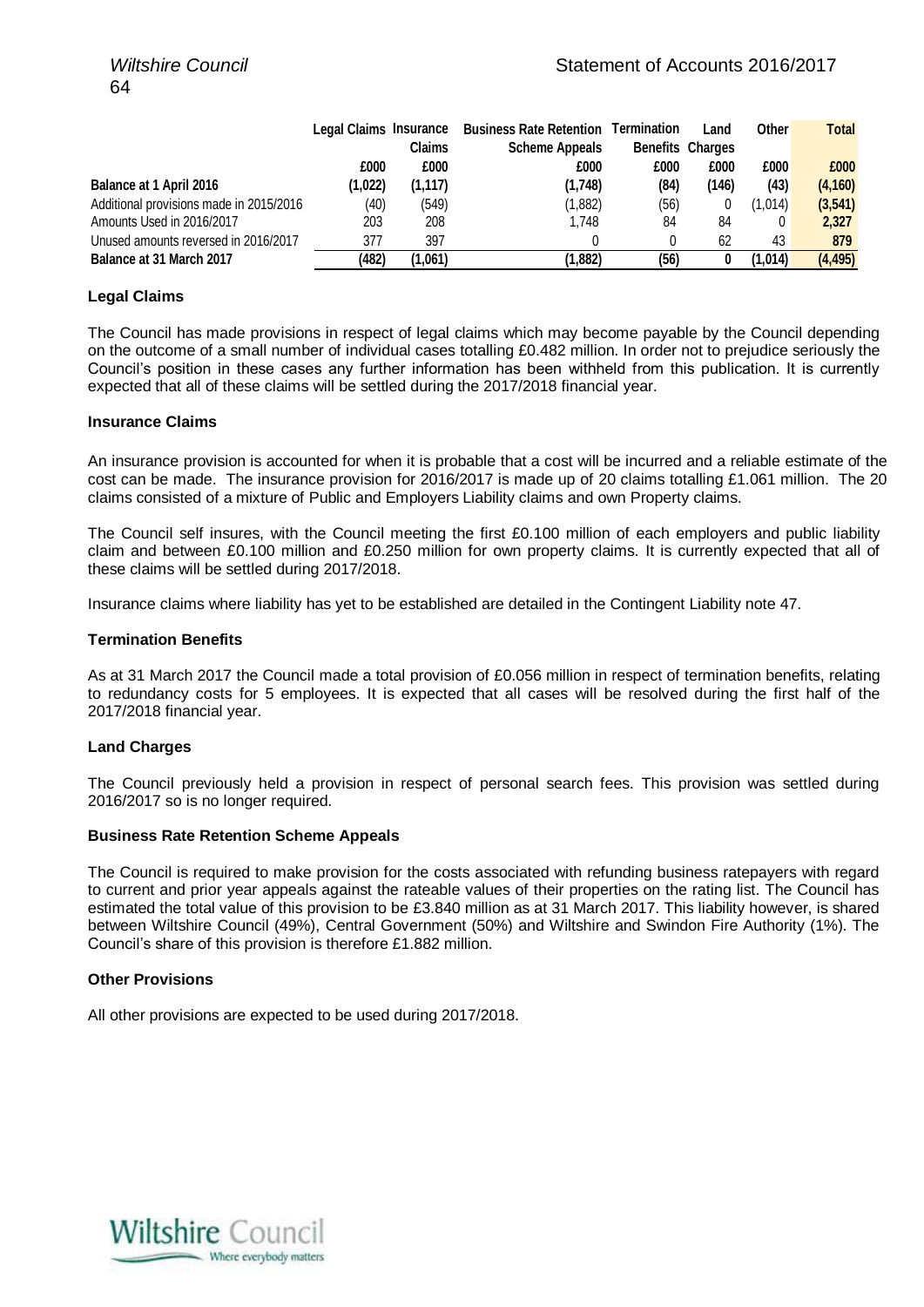#### **Note 30 Borrowing**

An analysis of loans by maturity is as follows:

| 2016/2017  | 2015/2016 |
|------------|-----------|
| £000       | £000      |
| (2, 535)   | (22, 476) |
| (12, 148)  | (14, 209) |
| (14, 683)  | (36, 685) |
|            |           |
| (14, 810)  | (10,000)  |
| (22,000)   | (26, 810) |
| (48, 123)  | (48, 123) |
| (242, 926) | (252,915) |
| (327, 859) | (337,848) |
|            |           |
| (342, 542) | (374,533) |
|            |           |

The total borrowing can be further analysed by lender category:

|                                            | 2016/2017<br>£000 | 2015/2016<br>£000 |
|--------------------------------------------|-------------------|-------------------|
| <b>Temporary Loans</b><br>Long Term Loans: | (2,535)           | (22, 476)         |
| Public Works Loans Board                   | (278,002)         | (290, 041)        |
| Money Market                               | (62,005)          | (62,016)          |
|                                            | (342, 542)        | (374, 533)        |

#### **NOTES RELATING TO RESERVES**

#### **Note 31 Usable Reserves**

Movements in the Council's usable reserves are detailed in the Movement in Reserves Statement.

| Reserve                             | <b>Note</b> | 2016/2017 | 2015/2016 |
|-------------------------------------|-------------|-----------|-----------|
|                                     |             | £000      | £000      |
| General Fund                        |             | (12,534)  | (12, 206) |
| <b>Earmarked Reserves</b>           | 32          | (30, 845) | (26,377)  |
| General Fund balance per            |             |           |           |
| <b>Movement in Reserves</b>         |             |           |           |
| <b>Statement</b>                    |             | (43, 379) | (38,583)  |
| Housing Revenue Account Balance     |             | (23, 170) | (20, 479) |
| <b>Closing General fund and HRA</b> |             |           |           |
| balance per Expenditure &           |             |           |           |
| <b>Funding Statement</b>            |             | (66, 549) | (59,062)  |
| Other Usable Reserves               |             |           |           |
| <b>Major Repairs Reserve</b>        | 33          | (1, 182)  | (9, 115)  |
| Usable Capital Receipts Reserve     | 34          | (9, 722)  | (13, 865) |
| Capital Grants and Contributions    |             | (34,790)  | (26, 617) |
| <b>Unapplied Account</b>            |             |           |           |
| <b>Total Usable Reserves</b>        |             | 112,243)  | (108,659) |

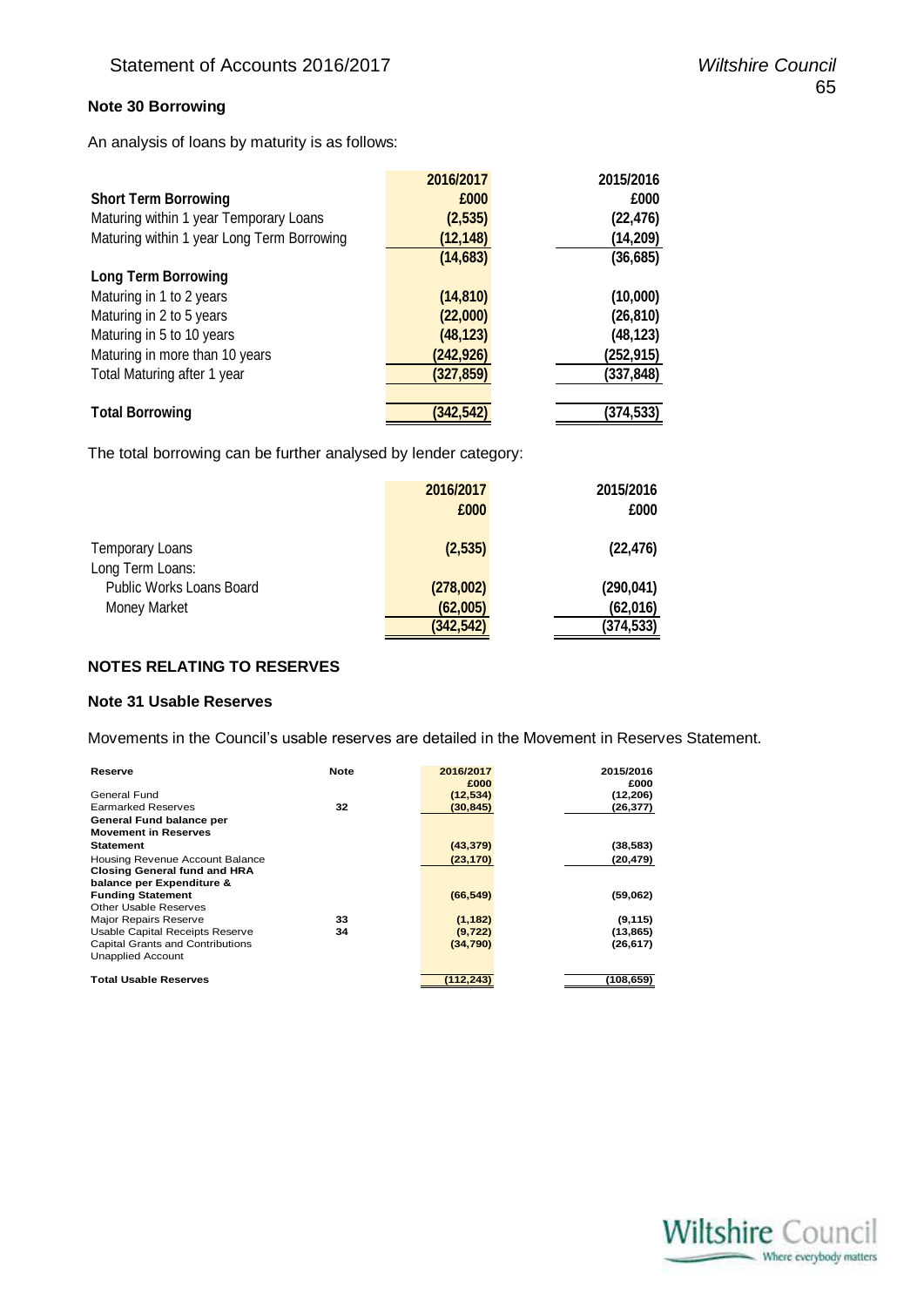66

#### **Note 32 Transfers to/ from Earmarked reserves**

This note sets out the amounts set aside from the General Fund and HRA balances in earmarked reserves to provide financing for future expenditure plans and the amounts posted back from earmarked reserves to meet General Fund and HRA expenditure in 2016/2017.

| <b>Earmarked Reserves</b>               | 2015/2016 | <b>Movement</b><br>in 2016/2017 | 2016/2017 |
|-----------------------------------------|-----------|---------------------------------|-----------|
|                                         | £000      | £000                            | £000      |
| <b>PFI Reserve</b>                      | (4,304)   | 49                              | (4,255)   |
| Insurance Reserve                       | (3,311)   | (243)                           | (3, 554)  |
| Locally Managed Schools' Balances       | (8,636)   | 2,372                           | (6, 264)  |
| <b>Elections Reserve</b>                | (330)     | (495)                           | (825)     |
| Area Board Reserve                      | (60)      | 38                              | (22)      |
| Revenue Grants Earmarked Reserve        | (5,694)   | 3,171                           | (2,523)   |
| Digital Inclusion                       | (183)     | 0                               | (183)     |
| PFI Housing Scheme Earmarked Reserve    | (2,980)   | 64                              | (2,916)   |
| Action 4 Wiltshire Reserve              | (165)     | 165                             | $\Omega$  |
| Economic Development & Planning Reserve | (14)      | 0                               | (14)      |
| Single View of the Customer Reserve     | (700)     | (211)                           | (911)     |
| Play Area Asset Transfers               | 0         | (78)                            | (78)      |
| <b>Enabling Fund</b>                    | 0         | (2,000)                         | (2,000)   |
| <b>Business Rates Equilisation Fund</b> | 0         | (800)                           | (800)     |
| Housing Benefit Subsidy Clawback        | 0         | (500)                           | (500)     |
| <b>Transitional Fund</b>                | 0         | (6,000)                         | (6,000)   |
| Total                                   | (26,377)  | (4,468)                         | (30,845)  |

#### **Note 33 Major Repairs Reserve**

The Major Repairs reserve was a requirement under the Accounts and Audit Regulations to transfer into it a sum not less than the Major Repairs Allowance, which was an element of the former HRA subsidy. Now that the HRA is self financing, the reserve is no longer a formal requirement but can be used as previously to earmark funds to be spent for capital expenditure on Housing Revenue Account assets.

|                            | 2016/2017 | 2015/2016 |
|----------------------------|-----------|-----------|
|                            | £000      | £000      |
| <b>Transfer to Capital</b> | 14,120    | 8,028     |
| <b>HRA Depreciation</b>    | (14, 568) | (11, 812) |
| Transfer to HRA            | 8,381     | 5,625     |
| Movement in Year           | 7,933     | 1,841     |
| <b>Balance at 1 April</b>  | (9, 115)  | (10, 956) |
| <b>Balance at 31 March</b> | (1, 182)  | (9, 115)  |

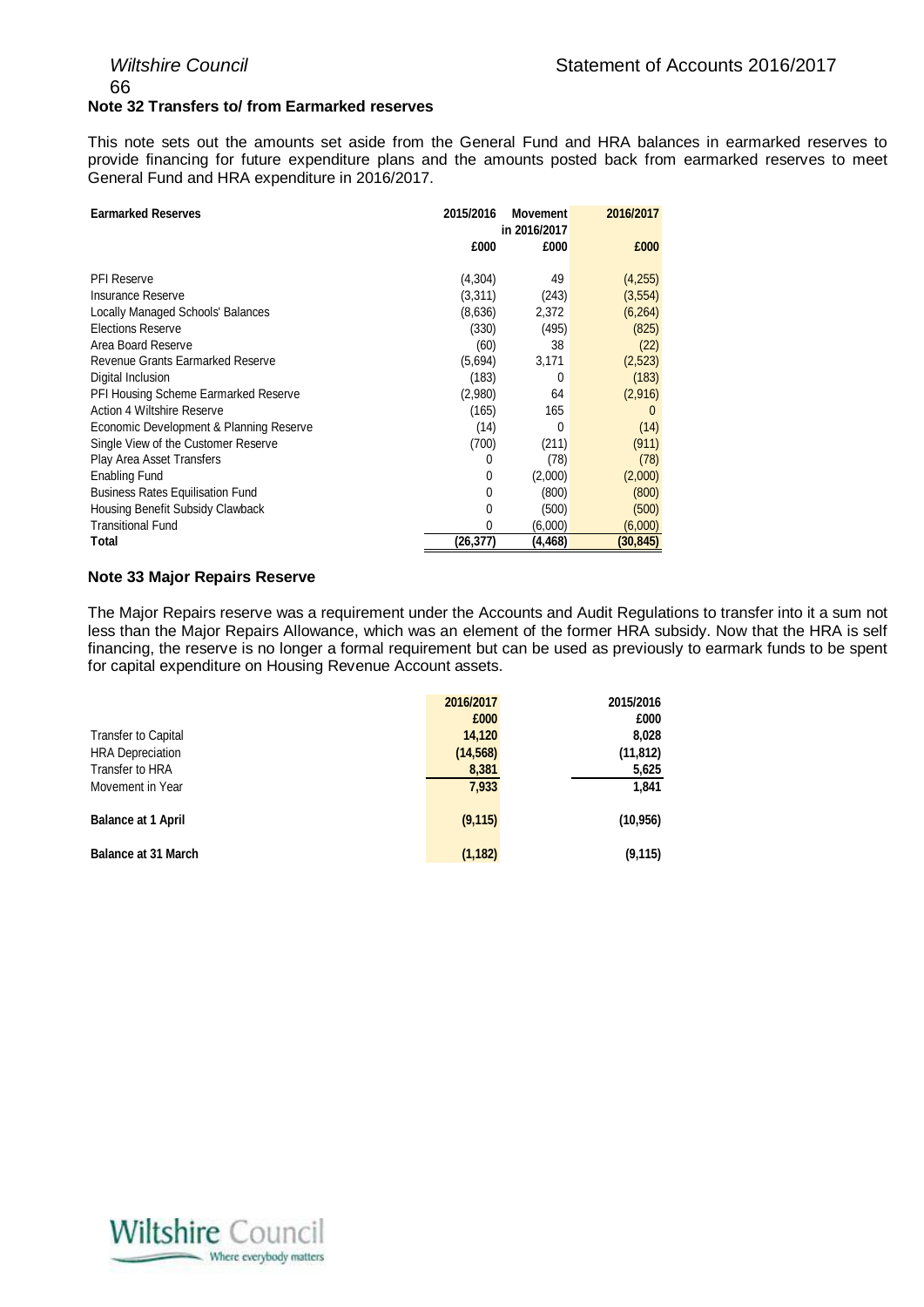#### **Note 34 Usable Capital Receipts Reserve**

|                                                           | 2016/2017 |           | 2015/2016 |
|-----------------------------------------------------------|-----------|-----------|-----------|
|                                                           | £000      | £000      | £000      |
|                                                           |           |           |           |
| Amounts Receivable in year                                |           |           |           |
| - disposal of land and buildings                          | (8, 107)  |           | (18, 259) |
| - Other capital receipts - mortgages                      | (185)     |           | (204)     |
| - Other capital receipts                                  | (249)     |           | (254)     |
| - Housing Pooled Capital Receipt                          | (749)     |           | (790)     |
|                                                           |           | (9,290)   | (19, 507) |
|                                                           |           |           |           |
| Amounts applied to finance new capital investment in year |           |           |           |
| - capital receipts utilised                               | 12,684    |           | 11,087    |
| - transfer to I&E equal to contribution                   | 749       |           | 790       |
| to Housing Pooled Capital receipt                         |           |           |           |
|                                                           |           | 13,433    | 11,877    |
| <b>Movement in Year</b>                                   |           | 4,143     | (7,630)   |
|                                                           |           |           |           |
| <b>Balance at 1 April</b>                                 |           | (13, 865) | (6, 235)  |
|                                                           |           |           |           |
| <b>Balance at 31 March</b>                                |           | (9, 722)  | (13, 865) |
|                                                           |           |           |           |

#### **Note 35 Unusable Reserves**

| Reserve                                   | <b>Note</b> | 2016/2017  | 2015/2016  |
|-------------------------------------------|-------------|------------|------------|
|                                           |             | £000       | £000       |
| <b>Revaluation Reserve</b>                | 36          | (229, 778) | (180, 457) |
| Capital Adjustment Account                | 37          | (349, 593) | (326, 983) |
| <b>Financial Instruments</b>              |             | 955        | 956        |
| <b>Adjustment Account</b>                 |             |            |            |
| Deferred capital receipts                 |             | (1,906)    | (1,738)    |
| <b>Pensions Reserve</b>                   | 38          | 612,791    | 543,446    |
| <b>Collection Fund Adjustment Account</b> |             | (5,581)    | (1,678)    |
| <b>Accumulated Absences Account</b>       |             | 6,291      | 5,151      |
| <b>Total Unusable Reserves</b>            |             | 33,179     | 38,697     |

#### **Note 36 Revaluation Reserve**

The balance of this account represents the revaluation gains (as certified by the Council's external valuer - GVA Grimley) made by the Council arising from increases in the value of its Property, Plant and Equipment assets. The reserve only contains revaluation gains accumulated since 1 April 2007, the date the reserve was created. Accumulated gains prior to this have been consolidated into the balance on the Capital Adjustment account.

| <b>Revaluation Reserve</b>                                   | 2016/2017  | 2015/2016  |
|--------------------------------------------------------------|------------|------------|
|                                                              | £000       | £000       |
| <b>Balance at 1 April</b>                                    | (180, 457) | (194,500)  |
| Upward revaluation of assets                                 | (77, 720)  | (33, 964)  |
| Downward revaluations not charged to                         | 11,251     | 11,441     |
| surplus/ deficit on the provision of services                |            |            |
| Surplus or deficit on revaluation of non-current assets      | (246, 926) | (217, 023) |
| not posted to surplus/ deficit on the provision of services  |            |            |
| Difference between fair value depreciation and historic cost | 9,618      | 10,724     |
| depreciation                                                 |            |            |
| Accumulated gains on assets sold or scrapped                 | 9,525      | 25,842     |
| Other Adjustments to Capital Adjustment Account              | (1, 995)   | 0          |
|                                                              |            |            |
| <b>Balance at 31 March</b>                                   | (229, 778) | (180,457)  |

Following a review of balances in the year it was identified that a transfer of £1.995 million was required relating to the treatment of a PFI asset revaluation in 2014/2015. This is a direct transfer between the Revaluation Reserve and the Capital Adjustment account and does not affect any other balances.

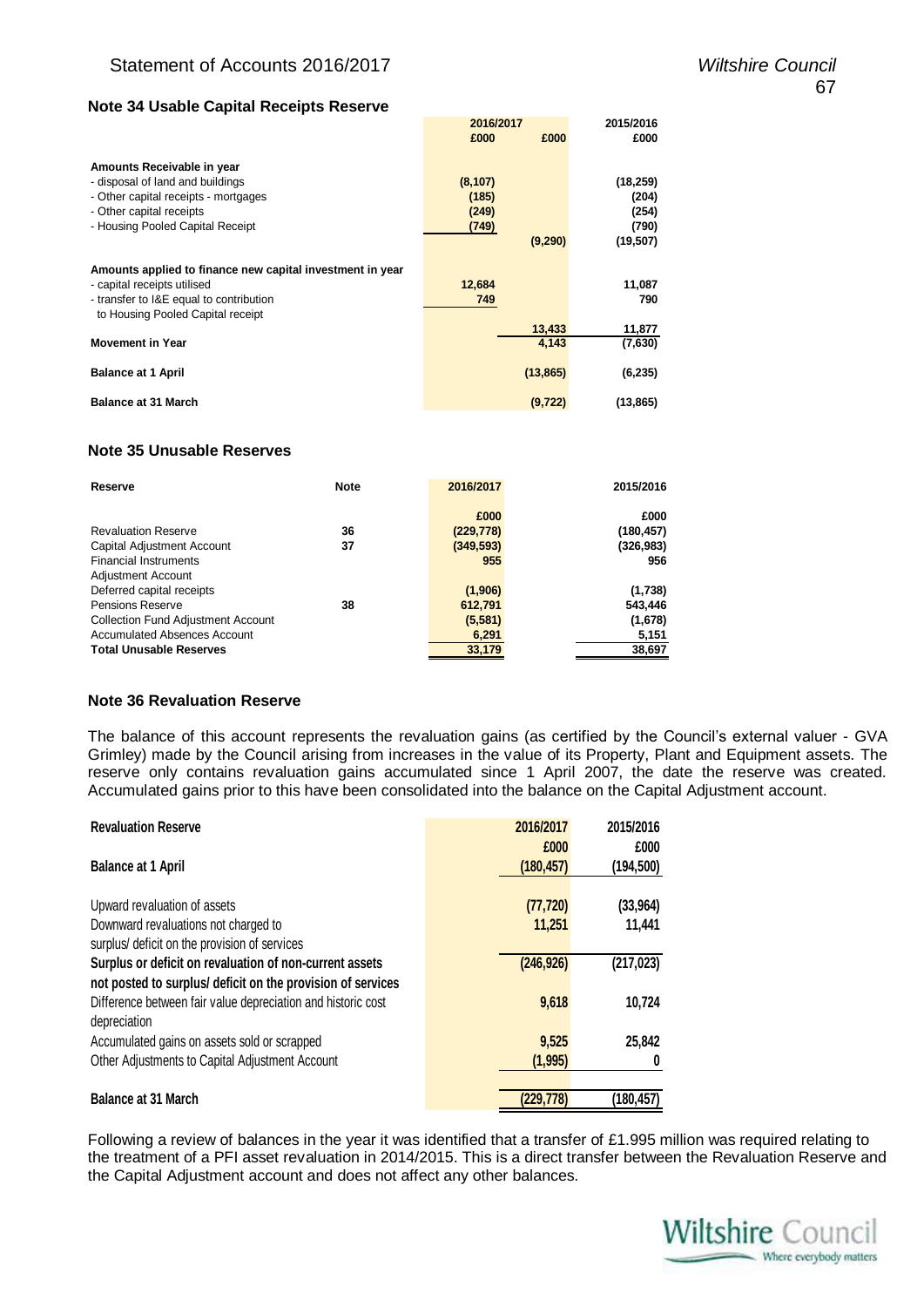## 68 **Note 37 Capital Adjustment Account**

The Capital Adjustment Account reflects the timing differences arising from the different arrangements for accounting for the financing of the acquisition of assets and the consumption of those assets.

This account shows the reversal of amounts relating to Capital that are charged to the Comprehensive Income and Expenditure Statement. It also shows the financing of capital expenditure and the reversal of sums charged to the Comprehensive Income and Expenditure Statement that have been set aside to repay debt.

|                                                                                               |        | 2016/2017          | 2015/2016          |
|-----------------------------------------------------------------------------------------------|--------|--------------------|--------------------|
| Opening balance at 1 April                                                                    |        | £000<br>(326, 983) | £000<br>(332, 816) |
| Reversal of items relating to capital expenditure debited or                                  |        |                    |                    |
| credited to the comprehensive income and expenditure account                                  |        |                    |                    |
| - charges for depreciation of non-current assets                                              | 40,008 |                    | 41,349             |
| - charges for impairment/ revaluations of plant, property and equipr                          | 10,306 |                    | 12,408             |
| - gains in fair value on Investment properties                                                | (744)  |                    | 1,490              |
| - movements in value on assets held for sale                                                  | 0      |                    | 40                 |
| - amortisation of intangable assets                                                           | 2,288  |                    | 1,596              |
| - revenue expenditure funded from capital under statute                                       | 20,136 |                    | 29,501             |
| - disposals                                                                                   | 16,833 |                    | 44,067             |
|                                                                                               |        | 88,827             |                    |
|                                                                                               |        |                    |                    |
| Adjusting amounts written out of Revaluation Reserve                                          |        | (19, 144)          | (36, 566)          |
| <b>Other Adjustment to Revaluation Reserve</b>                                                |        | 1,995              |                    |
| Net written out amount of the cost of non-current assets                                      |        |                    |                    |
| consumed in the year                                                                          |        | (255, 305)         | (238, 931)         |
|                                                                                               |        |                    |                    |
| Capital financing applied in the year                                                         |        |                    |                    |
| -Use of capital receipts reserve to finance new capital expenditure                           |        | (12,684)           | (11,087)           |
| -Use of major repairs reserve to finance new capital expenditure                              |        | (14, 120)          | (8,028)            |
| -application of capital grants<br>-statutory provsion for the financing of capital investment |        | (47,503)           | (49, 911)          |
| charged against the general fund and HRA balances                                             |        | (16,006)           | (15,051)           |
| -capital expenditure charged against the general fund                                         |        |                    |                    |
| and HRA balances                                                                              |        | (3, 975)           | (3, 975)           |
|                                                                                               |        |                    |                    |
| <b>Balance at 31 March</b>                                                                    |        | (349, 593)         | (326, 983)         |

Following a review of balances in the year it was identified that a transfer of £1.995 million was required relating to the treatment of a PFI asset revaluation in 2014/2015. This is a direct transfer between the Revaluation Reserve and the Capital Adjustment account and does not affect any other balances.

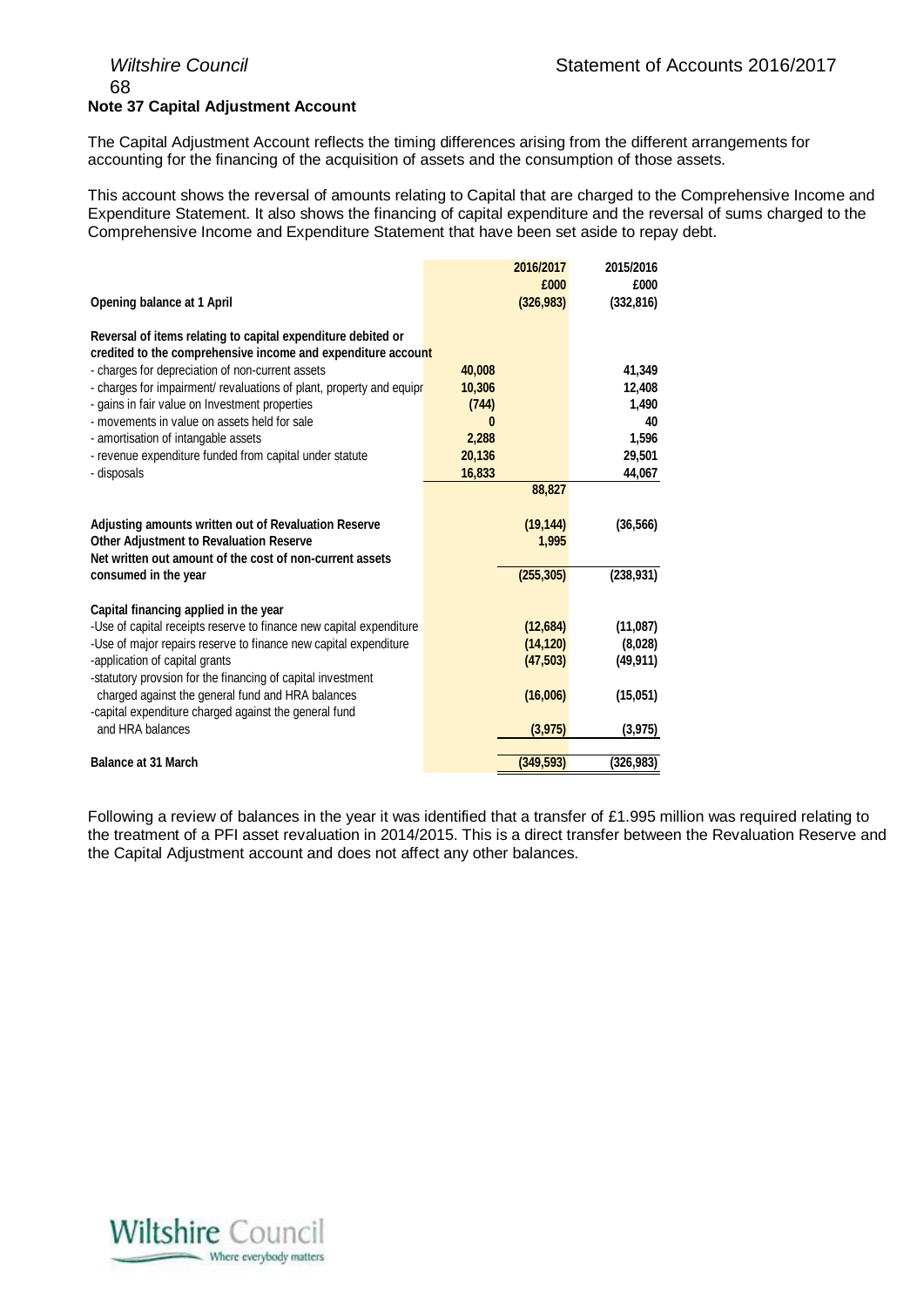### **Note 38 Pension Fund Liability**

The movement in the liabilities in the Pension Fund are as follows:

|                                                    |               |                   | Period ended 31 March 2017 |               |               | Period ended 31 March 2016 |
|----------------------------------------------------|---------------|-------------------|----------------------------|---------------|---------------|----------------------------|
|                                                    |               |                   | Net (liability)/           |               |               | Net (liability)/           |
|                                                    | <b>Assets</b> | <b>Liabilties</b> | asset                      | <b>Assets</b> | Liabilties    | asset                      |
|                                                    | £000          | £000              | £000                       | £000          | £000          | £000                       |
| Fair value of employer assets                      | 805,620       | 0                 | 805,620                    | 844,248       | 0             | 844,248                    |
| Present value of funded liabilities                | 0             | (1, 293, 695)     | (1, 293, 695)              | 0             | (1,399,444)   | (1, 399, 444)              |
| Present value of unfunded liabilities              | 0             | (55, 371)         | (55, 371)                  | 0             | (61, 993)     | (61, 993)                  |
| <b>Opening Position</b>                            | 805,620       | (1, 349, 066)     | (543, 446)                 | 844,248       | (1,461,437)   | (617, 189)                 |
| Service cost                                       |               |                   |                            |               |               |                            |
| Current service cost*                              | 0             | (30, 630)         | (30, 630)                  | 0             | (35, 886)     | (35,886)                   |
| Past service cost (including curtailments)         | 0             | (615)             | (615)                      | $\theta$      | (258)         | (258)                      |
| Effect of settlements                              | (2, 157)      | 3,578             | 1,421                      | (6,072)       | 10,773        | 4,701                      |
| Total service cost                                 | (2, 157)      | (27, 667)         | (29, 824)                  | (6,072)       | (25, 371)     | (31, 443)                  |
| Net interest                                       |               |                   |                            |               |               |                            |
|                                                    |               |                   |                            |               |               |                            |
|                                                    |               |                   |                            |               |               |                            |
| Interest income on plan assets                     | 28,016        | $\theta$          | 28,016                     | 26,755        | 0             | 26,755                     |
| Interest cost on defined benefit obligation        | 0             | (46, 949)         | (46, 949)                  | 0             | (46, 426)     | (46, 426)                  |
| Impact of asset ceiling on net interest            | 0             | 0                 | $\mathbf{0}$               | $\theta$      | 0             | $\theta$                   |
| <b>Total net interest</b>                          | 28,016        | (46, 949)         | (18, 933)                  | 26,755        | (46, 426)     | (19, 671)                  |
| Total defined benefit cost recognised in Profit or | 25,859        | (74, 616)         | (48, 757)                  | 20,683        | (71, 797)     | (51, 114)                  |
| (Loss)                                             |               |                   |                            |               |               |                            |
| Cashflows                                          |               |                   |                            |               |               |                            |
| Plan participants' contributions                   | 7,693         | (7,693)           | $\pmb{0}$                  | 7,856         | (7, 856)      | $\theta$                   |
| Employer contributions                             | 29,634        | 0                 | 29,634                     | 28,311        | 0             | 28,311                     |
| Contributions in respect of unfunded benefits      | 3,583         | 0                 | 3,583                      | 3,668         | 0             | 3,668                      |
| Benefits paid                                      | (43, 150)     | 43,150            | 0                          | (40, 889)     | 40,889        | 0                          |
| Unfunded benefits paid                             | (3,583)       | 3,583             | $\theta$                   | (3,668)       | 3,668         | $\theta$                   |
| <b>Expected closing position</b>                   | 825,656       | (1, 384, 642)     | (558, 986)                 | 860,209       | (1, 496, 533) | (636, 324)                 |
| Remeasurements                                     |               |                   |                            |               |               |                            |
| Change in demographic assumptions                  | 0             | 16,143            | 16,143                     | 0             | 0             | $\theta$                   |
| Change in financial assumptions                    | 0             | (246, 443)        | (246, 443)                 | 0             | 125,546       | 125,546                    |
| Other experience                                   | $\theta$      | 30,934            | 30,934                     | 0             | 21,921        | 21,921                     |
| Return on assets excluding amounts included in net | 145,561       | 0                 | 145,561                    | (54, 589)     | 0             | (54, 589)                  |
| interest                                           |               |                   |                            |               |               |                            |
| Total remeasurements recognised in Other           | 145,561       | (199, 366)        | (53, 805)                  | (54, 589)     | 147,467       | 92,878                     |
| Comprehensive Income (OCI)                         |               |                   |                            |               |               |                            |
|                                                    |               |                   |                            |               |               |                            |
| Effect of business combination and disposals       | 0             | 0                 | 0                          | 0             | 0             | $\pmb{0}$                  |
| Fair value of employer assets                      | 971,217       | 0                 | 971,217                    | 805,620       | 0             | 805,620                    |
| Present value of funded liabilities                | 0             | (1,525,509)       | (1,525,509)                | 0             | (1, 293, 695) | (1, 293, 695)              |
| Present value of unfunded liabilities              | 0             | (58, 499)         | (58, 499)                  | 0             | (55, 371)     | (55, 371)                  |
| <b>Closing position</b>                            | 971,217       | (1, 584, 008)     | (612, 791)                 | 805,620       | (1,349,066)   | (543,446)                  |

\* The current service cost includes an allowance for administration expenses of 0.5% of payroll.

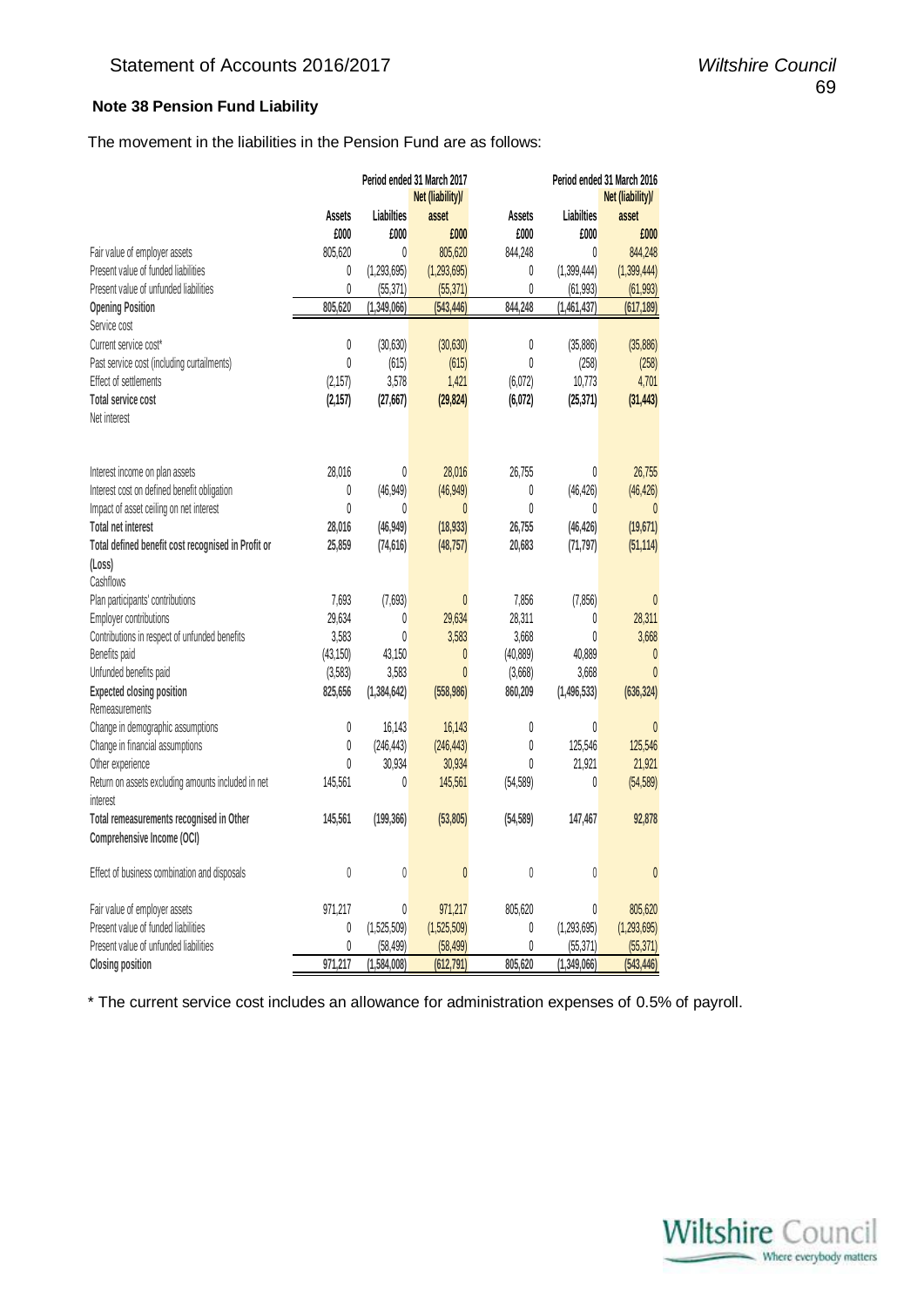#### **NOTES TO THE CASHFLOW STATEMENT**

#### **Note 39 Cash Flow Operating Activities**

The cash flows for operating activities include the following items:

| Interest Received<br>Interest Payable                 | 2016/2017<br>£000<br>(508)<br>12,869 | 2015/2016<br>£000<br>(950)<br>13,196 |
|-------------------------------------------------------|--------------------------------------|--------------------------------------|
| <b>Note 40 Cash Flow Investing Activities</b>         |                                      |                                      |
|                                                       | 2016/2017                            | 2015/2016                            |
|                                                       | £000                                 | £000                                 |
| Purchase of Property, plant and equipment, investment |                                      |                                      |
| property and intangible assets                        | 62,639                               | 77,473                               |
| Investments - Purchase of and deposits made           | 610,491                              | 544,398                              |
| Investments - Sale of and returning of deposits made  | (576, 238)                           | (564, 802)                           |
| Proceeds from sale of property, plant and equipment,  |                                      |                                      |
| investment property and intangible assets             | (9,273)                              | (19, 419)                            |
| Other receipts from investing activities              | (55, 744)                            | (43,347)                             |
| Net Cash flows from investing activities              | 31,875                               | (5,697)                              |

#### **Note 41 Cash Flow Financing Activities**

|                                                | 2016/2017 | 2015/2016 |
|------------------------------------------------|-----------|-----------|
|                                                | £000      | £000      |
| Cash Receipts of short and long term borrowing | 31.991    | (20.437)  |
| Net cash flows from financing activities       | 31,991    | (20.437)  |

#### **NOTES RELATING TO ACCOUNTING DECISION MAKING**

#### **Note 41 Summary of Prior Year adjustments**

There are no prior year adjustment in the accounts for 2016/2017.

#### **Note 42 Accounting Standards that have been issued but have not yet been adopted**

For 2016/2017, there are a number of accounting policy changes that have been issued but not yet adopted. The standards introduced in the 2017/2018 Code of Practice that have not yet been adopted are:

- Amendment to the reporting of pension fund scheme transaction costs
- Amendment to the reporting of investment concentration

The code of practice requires the Council to disclose information relating to the impact of an accounting change that will be required by a new standard that has been issued but not yet adopted by the Code for the relevant financial year. It is considered that these standards will not have a material impact on the financial statements of Wiltshire Council, so no further disclosure is required in these accounts in this year.

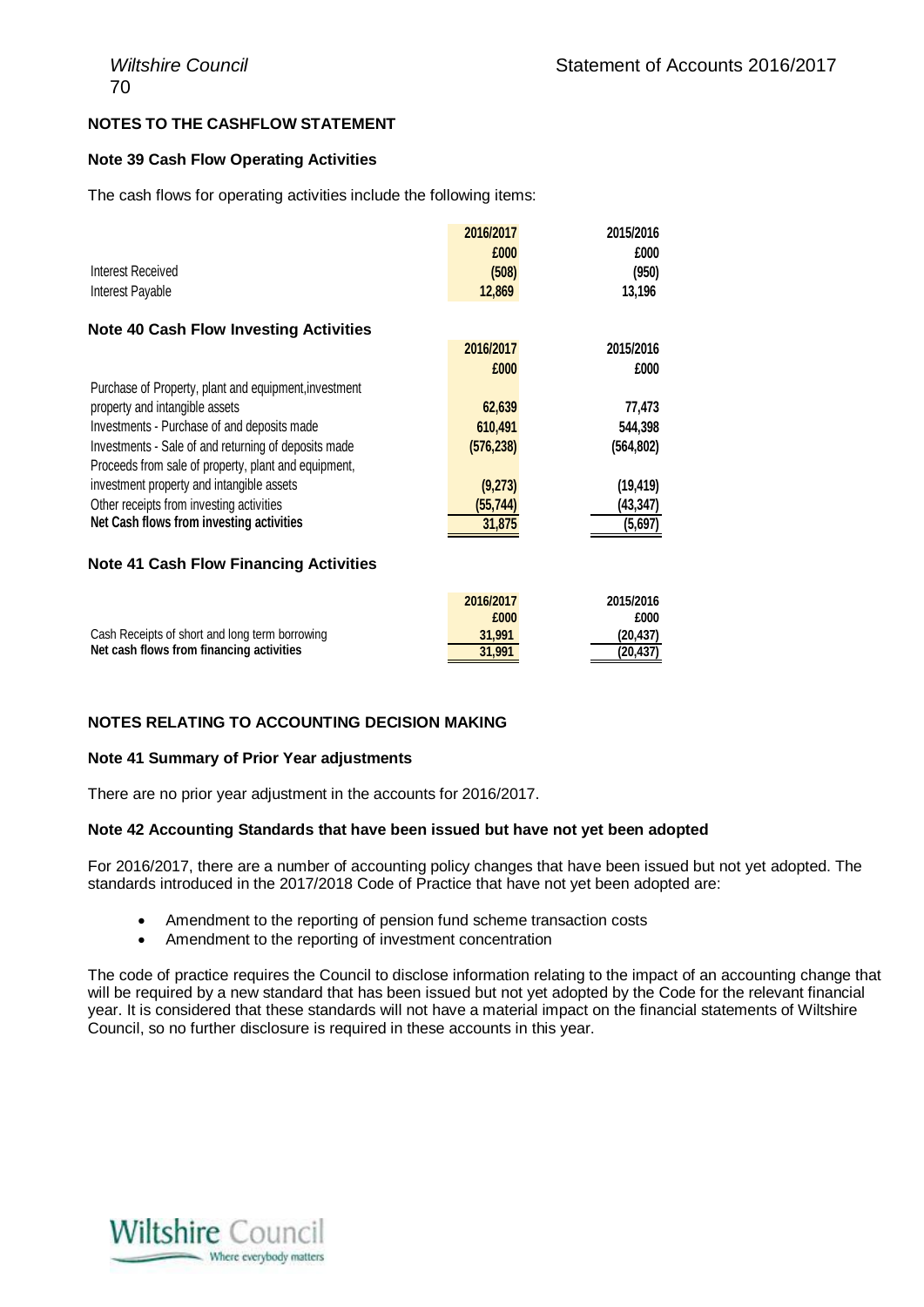#### **Note 43 Critical Judgements in applying accounting policies**

In applying the Accounting Policies set out in the Notes to the Accounts Annex 1, the Council has had to make certain judgements about complex transactions or those involving uncertainty about future events.

The main critical judgement made in the Statement of Accounts is that there remains a degree of uncertainty about future levels of funding for local government for both Revenue and Capital funding. However, the Council has determined that this uncertainty is not yet sufficient to provide an indication that the assets of the Council might be impaired as a result of a need to close facilities and reduce levels of service provision. These assumptions are included in the Council's Business Plan.

#### **Note 44 Assumptions made about the future and other major sources of estimation uncertainty**

The Statement of Accounts contains estimated figures that are based on assumptions made by the Council about the future or that are otherwise uncertain. Estimates are made taking into account historical experience, current trends and other relevant factors. However, because balances cannot be determined with certainty, actual results could be materially different from the assumptions and estimates.

The items in the Council's Balance Sheet at 31 March 2017 for which there is a significant risk of material adjustment in the forthcoming financial year are as follows:

#### **Property, Plant and Equipment**

Assets are depreciated over useful lives that are dependent on assumptions about the level of repairs and maintenance that will be incurred in relation to individual assets. The current economic climate makes it uncertain that the Council will be able to sustain its current spending on repairs and maintenance, bringing into doubt the useful lives assigned to assets.

If the useful life of assets is reduced, depreciation increases and the carrying amount of the assets falls. The total depreciation charge made in 2016/2017 on PPE assets was £40 million so if the assumptions were to change this could have an effect on the amount of depreciation charged in future years. This would be mitigated by the fact that depreciation is reversed out so has no impact on the level of Council Tax.

#### **Provisions**

The Council has made a number of provisions in the accounts, totalling £4.495 million. These are based on current information and current likely settlement value. Provisions will need to be reviewed on a regular basis to ensure they are kept up to date. Further information is found in note 29.

An increase or decrease over the forthcoming year in either the total number of claims, appeals or the estimated average settlement would have the effect of changing the level of provision needed.

#### **Pensions Liability**

Estimation of the net liability to pay pensions depends on a number of complex judgements relating to the discount rate used, the rate at which salaries are projected to increase, changes in retirement ages, mortality rates and expected returns on pension fund assets. A firm of consulting actuaries is engaged to provide the Council with expert advice about the assumptions to be applied.

The effects on the net pension liability of changes in individual assumptions can be measured and further details of the assumptions are in note 49.

#### **Arrears**

At 31 March 2017, the Council had a balance of debtors of £69 million. A bad debt provision of £11 million or around 16% of the debt has been made. In the current economic climate it is difficult to access the accuracy of this provision, but this will be continually.

An increase or decrease in collection rates would have the effect of changing the level of provision needed. See note 26 for further details.

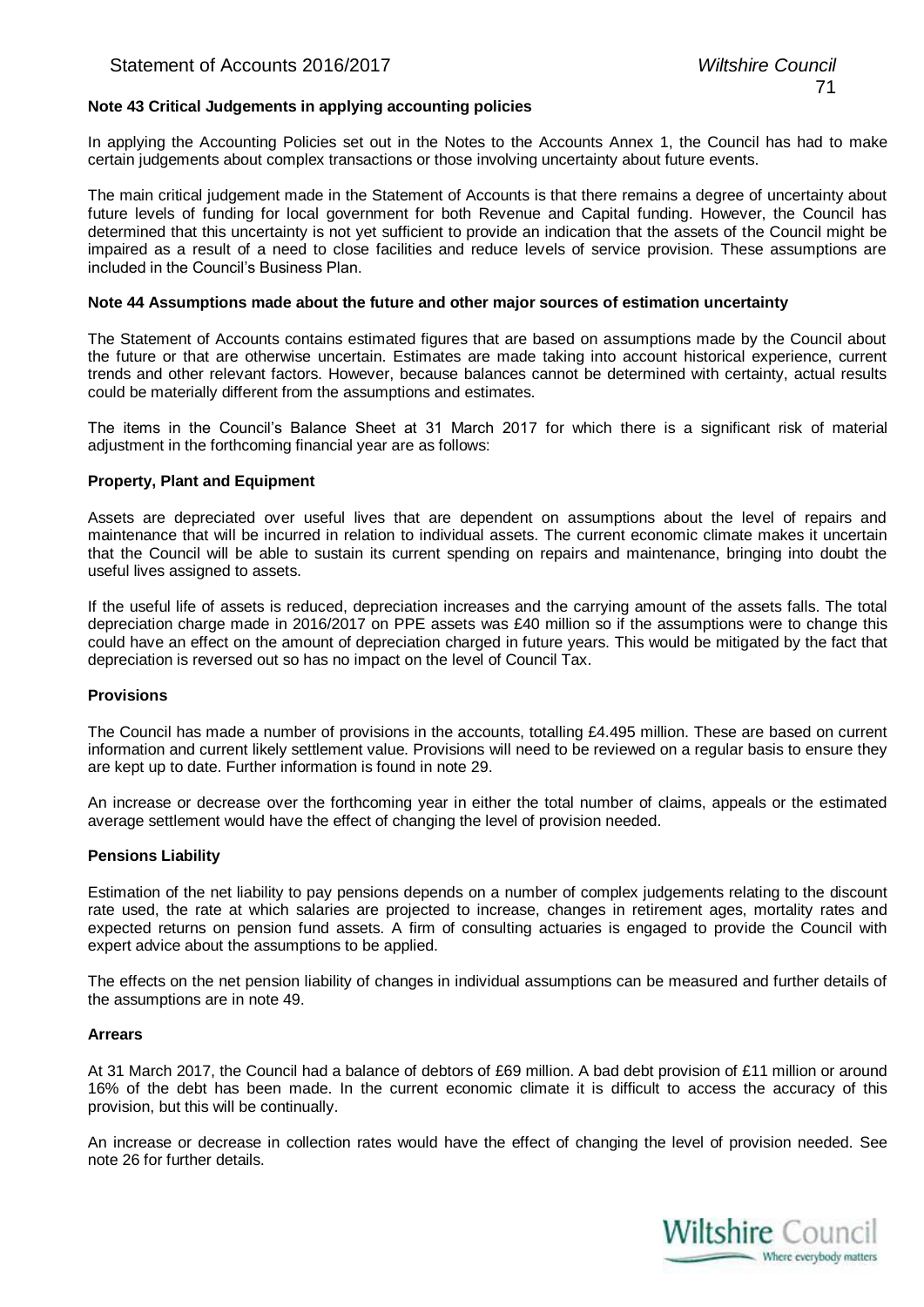## 72 **Fair measurements value**

When the fair values of financial assets and financial liabilities cannot be measured based on quoted prices in active markets (i.e. Level 1 inputs), their fair value is measured using valuation techniques (e.g. quoted prices for similar assets or liabilities in active markets or the discounted cash flow (DCF) model). Where possible, the inputs to these valuation techniques are based on observable data, but where this is not possible judgement is required in establishing fair values. These judgements typically include considerations such as uncertainty and risk. However, changes in the assumptions used could affect the fair value of the Council's assets and liabilities.

Information about the valuation techniques and inputs used in determining the fair value of the authority's assets and liabilities is disclosed in note 52 below.

The Council uses the discounted cash flow (DCF) model to measure the fair value of some of its investment properties and financial assets.

The significant unobservable inputs used in the fair value measurement include management assumptions regarding rent growth, vacancy levels (for investment properties) and discount rates – adjusted for regional factors (for both investment properties and some financial assets).

Significant changes in any of the unobservable inputs would result in a significantly lower or higher fair value measurement for the investment properties and financial assets**.**

This list does not include assets and liabilities that are carried at fair value based on a recently observed market price.

#### **Note 45 Authorisation of Accounts for Issue**

These accounts were considered and authorised by the Chief Financial Officer of Wiltshire Council on 31 May 2017. The final audited version of these accounts were considered for approval by the Audit Committee at its meeting on 26 July 2017.

#### **Note 46 Events after the Balance Sheet Date**

The Statement of Accounts were authorised by the Chief Financial Officer on 31 May 2017. Events taking place after this date are not reflected in the financial statements or notes.

Where events take place or further information is obtained before this date, the figures in the financial statements and notes will be adjusted in all material respects to reflect the impact of this information.

There are no adjusting events after the balance sheet date for 2016/2017.

#### **Note 47 Contingent Liabilities**

A contingent liability is a potential liability which depends on the occurrence or non-occurrence of one or more uncertain future events. The Council is required to disclose an estimate in respect of future costs that may occur that are not currently reflected in the accounts. The Council has identified one contingent liability as at 31 March 2017:

#### **Insurance Claims**

As at 31 March 2017 there are 35 insurance claims where liability has yet to be established. The estimated value of these claims should the Council be found liable in every instance is £1.492 million

#### **Note 48 Pension Schemes Accounted for as defined contribution Schemes**

#### **Teachers pension scheme**

In 2016/2017 the Council paid £10.57 million (£10.39 million in 2015/2016) to the Department for Education and Skills in respect of teachers' pension costs which represent 16.48% of teachers' pensionable pay. In addition, the Council is responsible for all pension payments relating to added years it has awarded, together with the related increases. In 2016/2017 these amounted to £2.38 million (£2.45 million in 2015/2016).

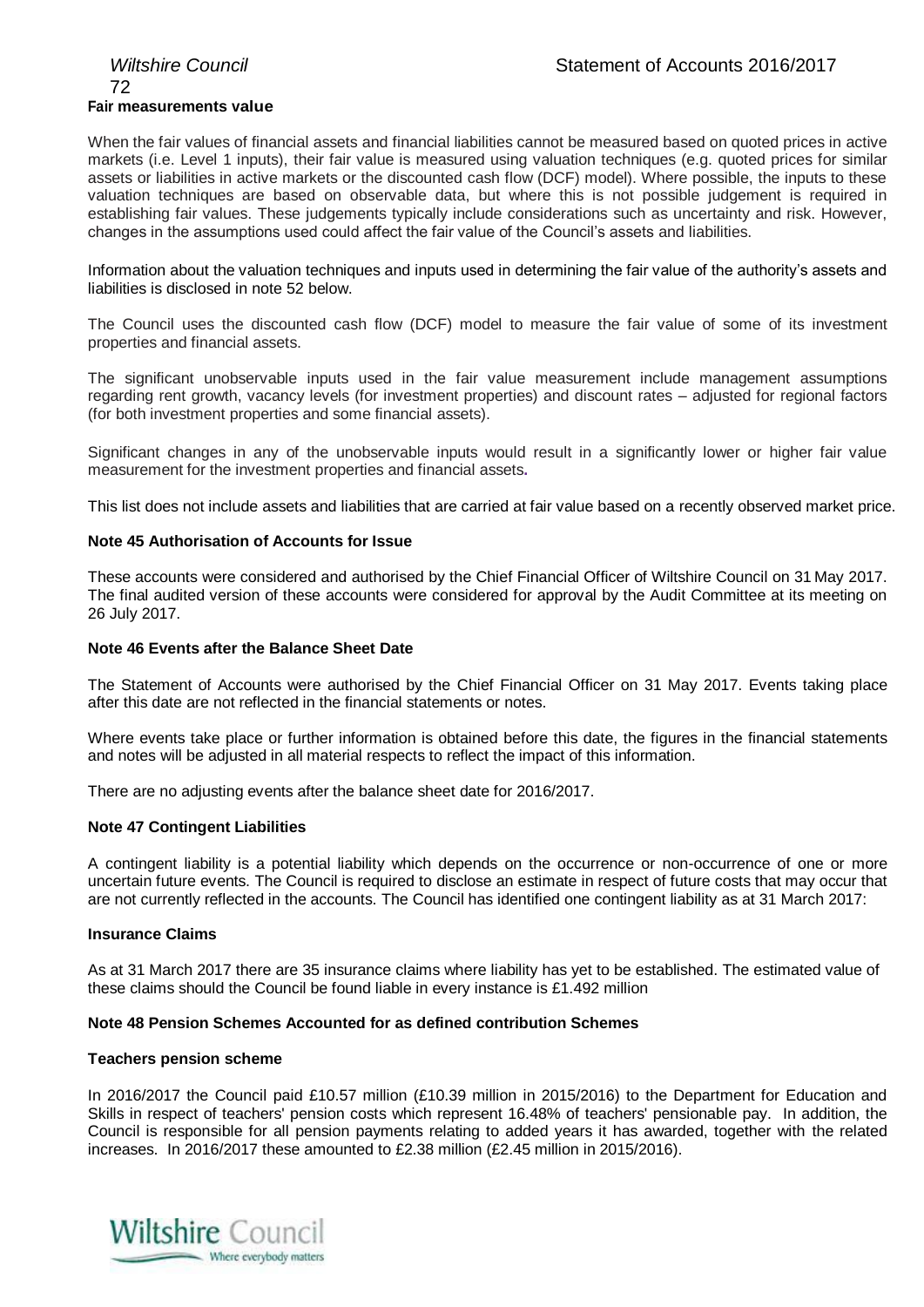#### **Note 49 Defined benefit Pension Schemes**

#### **Participation in Pensions Schemes**

As part of the terms and conditions of employment for officers and other employees, the Council offers retirement benefits. Although these will not actually be payable until employees retire, the Council has a commitment to make the payments and this needs to be disclosed at the time that employees earn their future entitlement.

The Council participates in two pension schemes:

- The Local Government Pension Scheme for civilian employees, administered by Wiltshire Council this is a funded scheme, meaning that the Council and employees pay contributions into a fund, calculated at a level estimated to balance the pensions liabilities with investment assets.
- The Teachers' Pension Scheme this is an unfunded scheme, meaning that there are no investments assets built up to meet the provisions liabilities, and cash has to be generated to meet actual pension payments as they eventually fall due. The liability for this scheme falls upon central government.

Liabilities have been assessed by Hymans Robertson, an independent firm of actuaries, on an actuarial basis using the projected unit method based on the full actuarial valuation of the fund carried at 31 March 2016.

Pension costs have been charged to the Comprehensive Income and Expenditure Statement on the basis required by IAS 19, contributions payable to the Wiltshire Council pension scheme are based on a 2016 actuarial valuation report dated 31 March 2017. These IAS 19 amounts are then reversed out by a contribution to/from the Pensions reserve, so that they have no impact on the Council Tax.

#### **Assets and liabilities in relation to Retirement Benefits**

The underlying assets and liabilities for the retirement benefits attributable to the Council as at 31 March 2017 are as follows:

| <b>Local Government Pension Scheme</b>     | 31 March 2017 | 31 March 2016 |
|--------------------------------------------|---------------|---------------|
|                                            | £000          | £000          |
| <b>Fair Value of Employer Assets</b>       | 971,217       | 805,620       |
| <b>Present Value of Funded Liabilities</b> | (1,525,509)   | (1,293,695)   |
| Net (Under)/Overfunding in Funded Plans    | (554, 292)    | (488, 075)    |
| Present value of Unfunded Liabilities      | (58, 499)     | (55, 371)     |
| Net Asset/(Liability)                      | (612, 791)    | (543,446)     |
| Amount on balance sheet                    |               |               |
| <b>Asset</b>                               | 971,217       | 805,620       |
| Liability                                  | (1,584,008)   | (1,349,066)   |
| <b>Liability Amount in Balance Sheet</b>   | (612, 791)    | (543, 446)    |

A more detailed breakdown is included in note 38

#### **Information about the defined benefit obligation**

|                   | <b>Liability split</b> | <b>Duration</b> |       |
|-------------------|------------------------|-----------------|-------|
|                   | £000                   | %               | vears |
| Active members    | 516,423                | 33.9            | 23.8  |
| Deferred members  | 395.811                | 25.9            | 21.6  |
| Pensioner members | 613.275                | 40.2            | 10.1  |
| Total             | 1,525,509              | 100.0           | 16.5  |

The obligation shows the underlying commitments that the Council has in the long run to pay retirement benefits. Statutory arrangements for the funding of the deficit mean that the financial position of the Council remains healthy. The deficit on the scheme will be made good by increased contributions over the remaining working life of employees, as assessed by the scheme actuary.

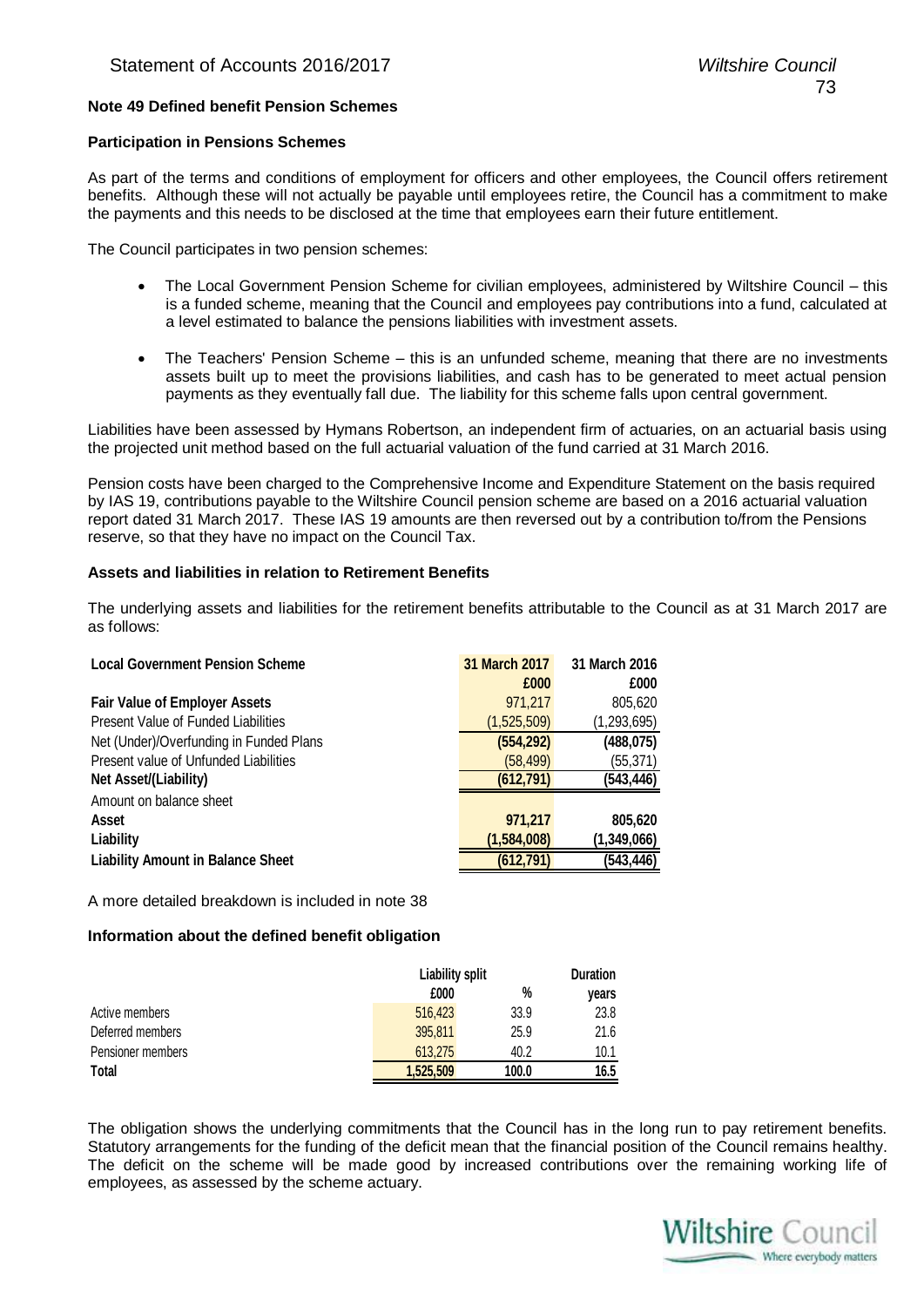#### **Financial Assumptions**

The estimates of pensions payable in future years are dependent on certain assumptions. The main assumptions used in the calculations are:

| <b>Assumptions as at Year Ended:</b> | 31 March 2017 | 31 March 2016 |
|--------------------------------------|---------------|---------------|
|                                      | % per annum   | % per annum   |
| Pension Increase Rate                | 2.4%          | 2.2%          |
| Salary Increase Rate                 | 2.7%          | 4.2%          |
| Discount Rate                        | 2.5%          | 3.5%          |

#### **Assumptions on Mortality Rates**

Life expectancies are based on the Fund's Vita Curves with improvements. Based on this, the average future life expectancies at age 65 are summarised below:

|                           | <b>Males</b> | <b>Females</b> |
|---------------------------|--------------|----------------|
| <b>Current Pensioners</b> | 22.5 years   | 24.9 years     |
| <b>Future Pensioners</b>  | 24.1 years   | 26.7 years     |

Life expectancies for the prior period end are based on the Fund's analysis. The allowance for future life expectancies is shown below:

| Year Ended    | <b>Prospective Pensioners</b>                                                                                                 | Pensioners                                                                                                                    |
|---------------|-------------------------------------------------------------------------------------------------------------------------------|-------------------------------------------------------------------------------------------------------------------------------|
| 31 March 2016 | CMI 2010 model assuming the current rate of<br>improvements has peaked and will converge to<br>a long term rate of 1.25% p.a. | CMI 2010 model assuming the current rate<br>of improvements has peaked and will<br>converge to a long term rate of 1.25% p.a. |

#### **Pension Assets**

#### **Fair value of employer assets**

Assets in the Wiltshire County Council Pension Fund are valued at a fair value, principally market value for investment and consist of the following categories, by proportion:

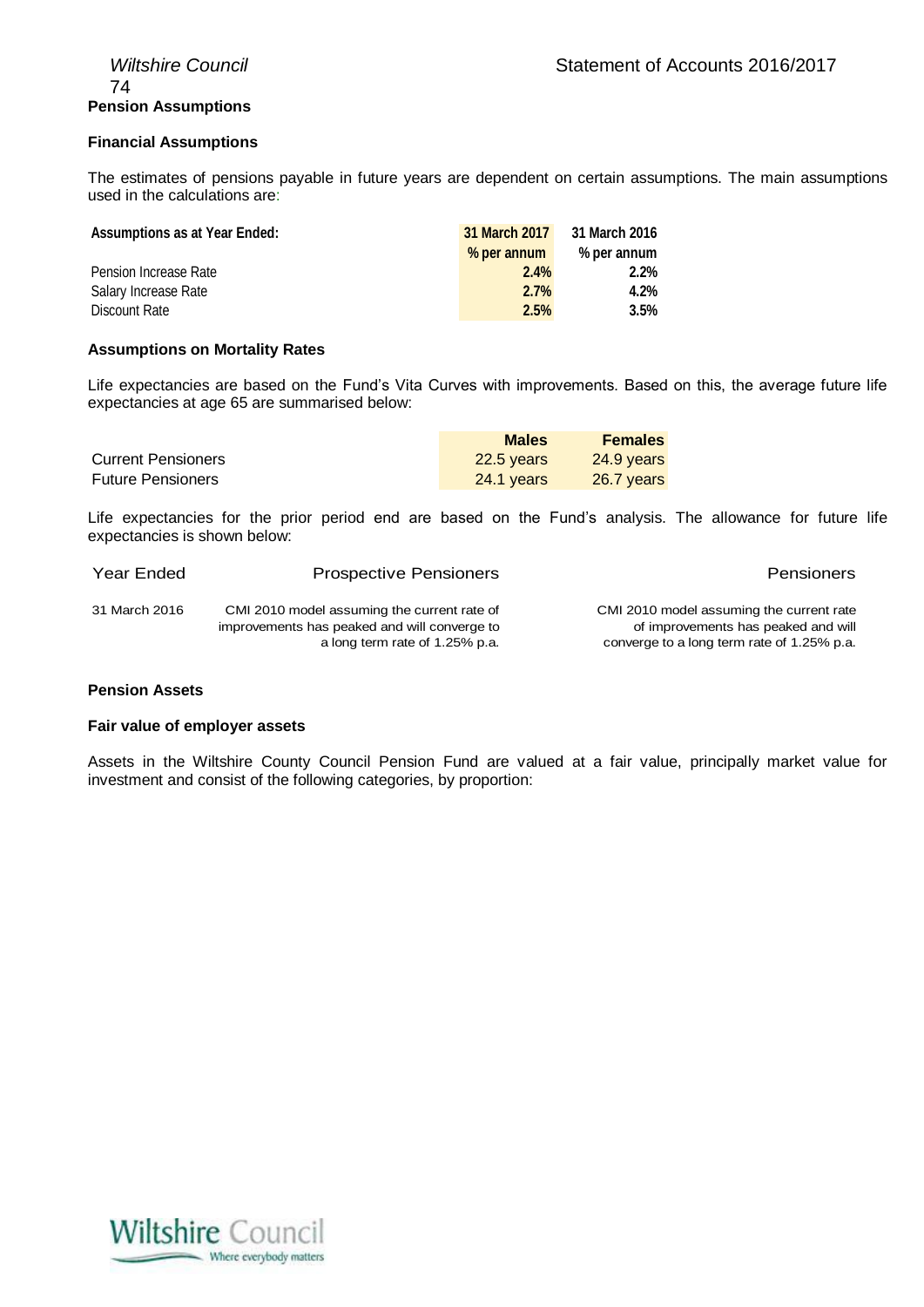### Statement of Accounts 2016/2017 *Wiltshire Council*

|                           |                                   | 31 March 2017                                                   |                | 31 March 2016 |                                   |                                                                 |              |       |
|---------------------------|-----------------------------------|-----------------------------------------------------------------|----------------|---------------|-----------------------------------|-----------------------------------------------------------------|--------------|-------|
| <b>Asset Category</b>     | <b>Quoted Prices</b><br>in Active | <b>Prices not</b><br>quoted in<br><b>Markets Active Markets</b> | <b>Total</b>   |               | <b>Quoted Prices</b><br>in Active | <b>Prices not</b><br>quoted in<br><b>Markets Active Markets</b> | <b>Total</b> |       |
| <b>Equity Securities:</b> | £000                              | £000                                                            | £000           | $\%$          | £000                              | £000                                                            | £000         | $\%$  |
| Consumer                  | 20,162                            | $\pmb{0}$                                                       | 20,162         | 2%            | 21,668                            | 0                                                               | 21,668       | 3%    |
| Manufacturing             | 15,012                            | $\pmb{0}$                                                       | 15,012         | 2%            | 12,709                            | $\pmb{0}$                                                       | 12,709       | 2%    |
| Financial Institution:    | 2,745                             | $\pmb{0}$                                                       | 2,745          | 0%            | 4,543                             | $\pmb{0}$                                                       | 4,543        | $1\%$ |
| Health & Care             | 4,343                             | $\pmb{0}$                                                       | 4,343          | $0\%$         | 5,578                             | 3                                                               | 5,581        | $1\%$ |
| Information Techno        | 99,730                            | 0                                                               | 99,730         | 10%           | 99,603                            | $\mathbf 0$                                                     | 99,603       | 12%   |
| Other                     | 8,118                             | 0                                                               | 8,118          | 1%            | 3,343                             | 0                                                               | 3,343        | $0\%$ |
| <b>Debt Securities:</b>   |                                   |                                                                 |                |               |                                   |                                                                 |              |       |
| Corporate Bonds           | 0                                 | 0                                                               | $\pmb{0}$      | $0\%$         | $\pmb{0}$                         | 0                                                               | $\mathbf{0}$ | $0\%$ |
| (investment grade)        |                                   |                                                                 |                |               |                                   |                                                                 |              |       |
| Corporate Bonds           | 0                                 | 0                                                               | $\mathbf{0}$   | $0\%$         | $\pmb{0}$                         | 0                                                               | $\mathbf{0}$ | $0\%$ |
| (non investment grade)    |                                   |                                                                 |                |               |                                   |                                                                 |              |       |
| <b>UK Government</b>      | 0                                 | $\pmb{0}$                                                       | $\pmb{0}$      | $0\%$         | $\pmb{0}$                         | $\pmb{0}$                                                       | $\pmb{0}$    | $0\%$ |
| Other                     | 0                                 | 0                                                               | $\overline{0}$ | 0%            | $\pmb{0}$                         | 0                                                               | $\mathbf{0}$ | $0\%$ |
| <b>Real Estate:</b>       |                                   |                                                                 |                |               |                                   |                                                                 |              |       |
| <b>UK Property</b>        | $\pmb{0}$                         | 101,861                                                         | 101,861        | 11%           | $\pmb{0}$                         | 99,106                                                          | 99,106       | 12%   |
| Overseas Property         | 0                                 | 22,191                                                          | 22,191         | 2%            | $\pmb{0}$                         | 2,660                                                           | 2,660        | $0\%$ |
| <b>Investment Funds</b>   |                                   |                                                                 |                |               |                                   |                                                                 |              |       |
| & Unit Trusts:            |                                   |                                                                 |                |               |                                   |                                                                 |              |       |
| Equities                  | 0                                 | 510,993                                                         | 510,993        | 53%           | $\pmb{0}$                         | 345,996                                                         | 345,996      | 43%   |
| <b>Bonds</b>              | $\pmb{0}$                         | 158,991                                                         | 158,991        | 16%           | $\pmb{0}$                         | 131,214                                                         | 131,214      | 16%   |
| Hedge Funds               | 0                                 | 0                                                               | 0              | $0\%$         | $\pmb{0}$                         | 0                                                               | $\mathbf{0}$ | $0\%$ |
| Commodities               | 0                                 | $\mathbf{0}$                                                    | $\mathbf{0}$   | $0\%$         | $\pmb{0}$                         | 6,800                                                           | 6,800        | $1\%$ |
| Infrastructure            | 0                                 | 17,150                                                          | 17,150         | 2%            | $\pmb{0}$                         | 64,609                                                          | 64,609       | 8%    |
| Other                     | 0                                 | 2,705                                                           | 2,705          | $0\%$         | 0                                 | 4,832                                                           | 4,832        | $1\%$ |
| Derivatives:              |                                   |                                                                 |                |               |                                   |                                                                 |              |       |
| Foreign Exchange          | 0                                 | $\pmb{0}$                                                       | $\mathbf{0}$   | 0%            | $\pmb{0}$                         | $\mathbf{0}$                                                    | $\mathbf{0}$ | $0\%$ |
| Other                     | 0                                 | $\pmb{0}$                                                       | $\mathbf{0}$   | $0\%$         | 0                                 | 0                                                               | $\mathbf{0}$ | $0\%$ |
| Cash & Cash Equivalents   |                                   |                                                                 |                |               |                                   |                                                                 |              |       |
| All                       | 7,216                             | 0                                                               | 7,216          | 1%            | 2,956                             | 0                                                               | 2,956        | $0\%$ |
| <b>Total</b>              | 157,326                           | 813,891                                                         | 971,217        | 100%          | 150,400                           | 655,220                                                         | 805,620      | 100%  |

#### **Projected defined benefit costs for the period to 31 March 2017**

The estimated employer contributions for the year to 31 March 2017 will be approximately £27.821 million.

The amounts determined by the actuary to be charged to the revenue account under IAS 19 were as follows:

| Period Ended 31 March 2018                  | <b>Assets</b> | <b>Obligations</b> | <b>Net (Liability)/Asset</b> |              |
|---------------------------------------------|---------------|--------------------|------------------------------|--------------|
|                                             | £000          | £000               | £000                         | % of Payroll |
| Projected Current Service Cost              | 0             | 51.508             | (51, 508)                    | $(42.2\%)$   |
| <b>Total Service Costs</b>                  | 0             | 51.508             | (51, 508)                    | $(42.2\%)$   |
| Interest Income on Plan Assets              | 24.752        | 0                  | 24.752                       | 20.3%        |
| Interest Cost on Defined Benefit Obligation | 0             | 40.291             | (40, 291)                    | $(33.0\%)$   |
| <b>Total Net Interest Cost</b>              | 24,752        | 40.291             | (15, 539)                    | (12.7%)      |
| <b>Total included in Profit or Loss</b>     | 24,752        | 91.799             | (67, 047)                    | (54.9%)      |

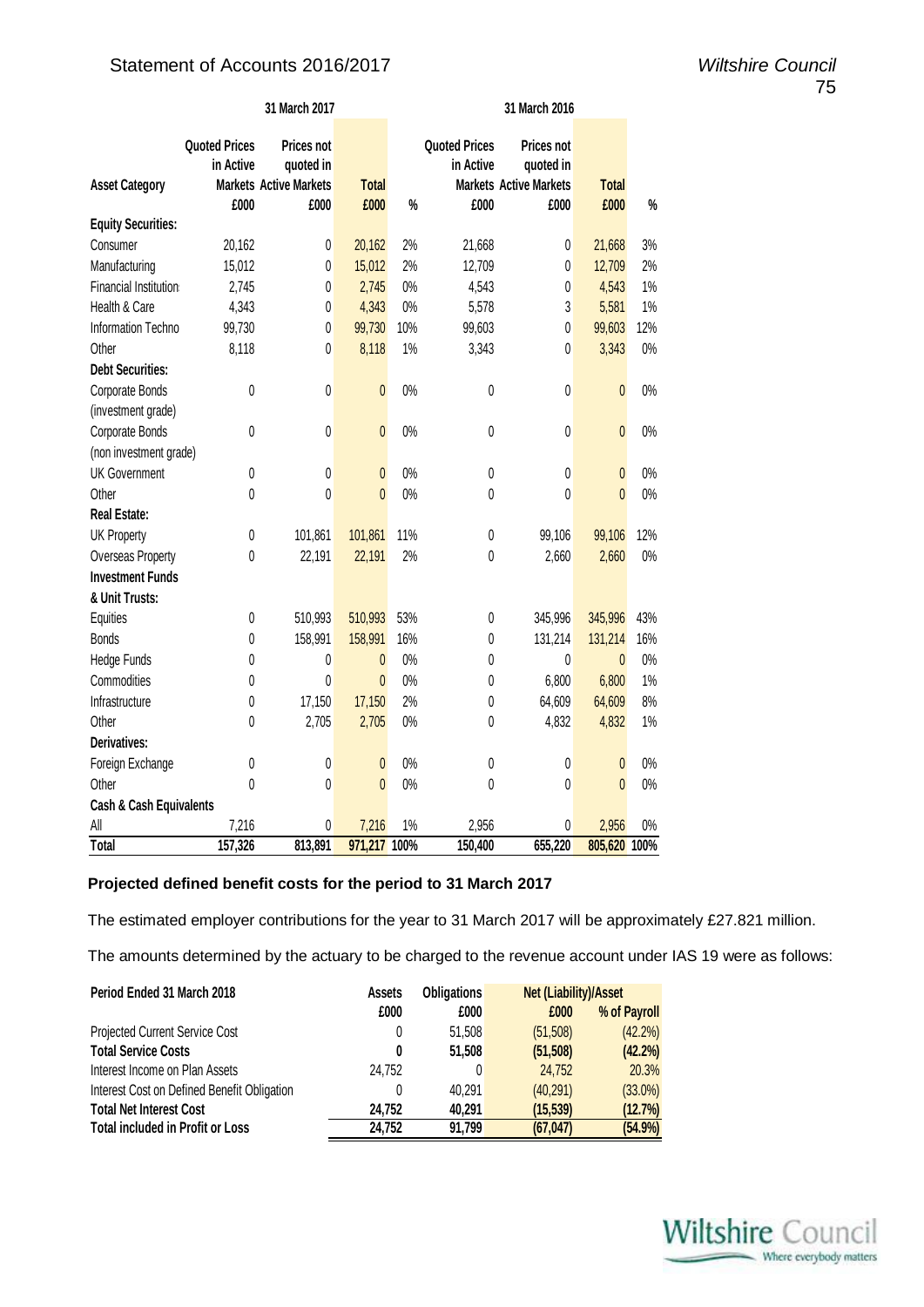## 76 **Sensitivity Analysis**

The sensitivity regarding the principal assumptions used to measure the scheme liabilities are set out below:

|                 | Approximate                                        |
|-----------------|----------------------------------------------------|
| Approximate     | monetary                                           |
|                 | amount                                             |
| <b>Employer</b> | (E000)                                             |
| 9%              | 147,407                                            |
| 3%              | 47,520                                             |
| 1%              | 18.076                                             |
| 8%              | 127,433                                            |
|                 | Change in Assumptions as at 31 March % increase to |

Further information can be found in the Wiltshire Pension Fund annual report 2016/2017 which is available on request. Requests for this report, or any other queries arising from the Wiltshire Pension Fund Accounts, should be addressed to the Associate Director, Finance, Wiltshire Council, County Hall, Bythesea Road, Trowbridge, BA14 8JN.

#### **Note 50 Nature and Extent of risks arising from Financial Instruments**

Risk management is carried out by a central treasury team, under policies approved by the Council in the annual treasury management strategy. The Council provides written principles for overall risk management, as well as written policies (covering specific areas, such as interest rate risk, credit risk, and the investment of surplus cash.

The Council's activities expose it to a variety of financial risks. The key risks are:

- **Credit risk** the possibility that other parties might fail to pay amounts due to the Council;
- **Liquidity risk** the possibility that the Council might not have funds available to meet its commitments to make payments;
- **Refinancing risk** the possibility that the Council might be requiring to renew a financial instrument on maturity at disadvantageous interest rates or terms; and
- **Market risk**  the possibility that financial loss might arise for the Council as a result of changes in such measures as interest rates or stock market movements.

The Council's overall risk management programme focuses on the unpredictability of financial markets, and seeks to minimise potential adverse effects on the resources available to fund services.

#### **Credit Risk**

Credit risk arises from deposits with banks and financial institutions, as well as credit exposures to the Council's customers.

This risk is minimised through the Annual Investment Strategy, which requires that deposits are not made with financial institutions unless they meet identified minimum credit criteria, in accordance with the Fitch, Moody's and Standard & Poor's Credit Ratings Services. The Annual Investment Strategy also considers maximum amounts and time limits with a financial institution located in each category.

The credit criteria in respect of financial assets held by the Council are detailed below:

The Council uses the creditworthiness service provided by Capita Asset Services. This service uses a sophisticated modelling approach with credit ratings from all three rating agencies - Fitch, Moody's and Standard and Poor's, forming the core element. However, it does not rely solely on the current credit ratings of counterparties but also uses the following as overlays:

- credit watches and credit outlooks from credit rating agencies
- CDS spreads to give early warning of likely changes in credit ratings
- sovereign ratings to select counterparties from only the most creditworthy countries

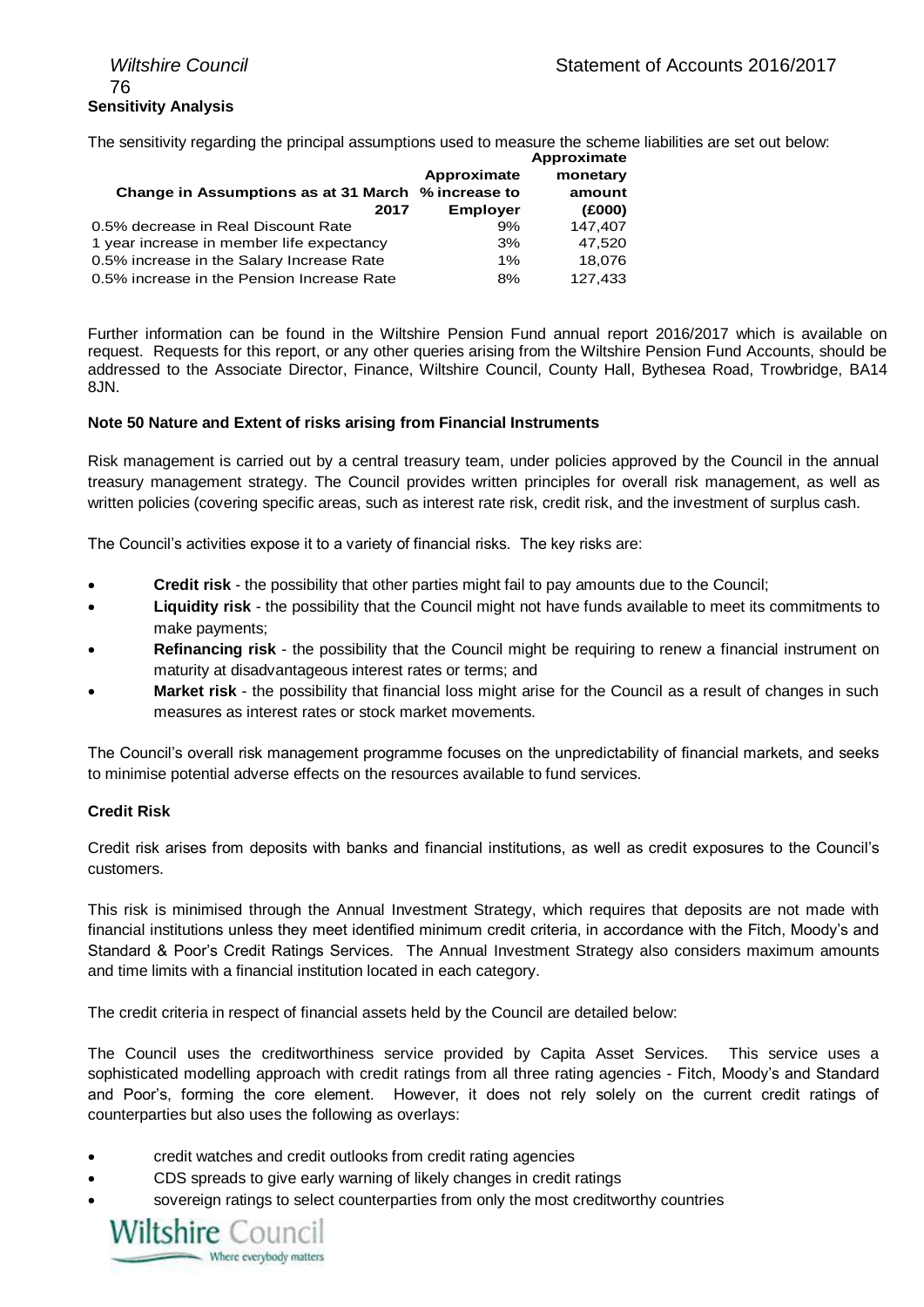The full Investment Strategy for 2016/2017 was approved by Full Council on 23 February 2016 and is available on the Council's website.

Customers for goods and services are assessed, taking into account their financial position, past experience and other factors, with individual credit limits being set in accordance with internal ratings in accordance with parameters set by the Council.

The Council's maximum exposure to credit risk in relation to its investments in financial institutions of £57.6m cannot be assessed generally as the risk of any institution failing to make interest payments or repay the principal sum will be specific to each individual institution. Recent experience has shown that it is rare for such entities to be unable to meet their commitments. A risk of irrecoverability applies to all of the Council's deposits, but there was no evidence at the 31 March 2017 that this was likely to crystallise.

No credit limits were exceeded during the reporting period and the Council does not expect any losses from nonperformance by any of its counterparties in relation to deposits.

The Council does not generally allow credit for its customers.

During 2016/2017 the council held no collateral as security

#### **Liquidity Risk**

The Council manages its liquidity position through the risk management procedures above (the setting and approval of prudential indicators and the approval of the treasury and investment strategy reports), as well as through a comprehensive cash flow management system, as required by the CIPFA Code of Practice. This seeks to ensure that cash is available when needed.

The Council has ready access to borrowings from the money markets to cover any day to day cash flow need, and the PWLB and money markets for access to longer term funds. The Council is also required to provide a balanced budget through the Local Government Finance Act 1992, which ensures sufficient monies are raised to cover annual expenditure. There is therefore no significant risk that it will be unable to raise finance to meet its commitments under financial instruments

#### **Refinancing and Maturity Risk**

The Council maintains a significant debt and investment portfolio. Whilst the cash flow procedures above are considered against the refinancing risk procedures, longer-term risk to the Council relates to managing the exposure to replacing financial instruments as they mature. This risk relates to both the maturing of longer term financial liabilities and longer term financial assets.

The approved treasury indicator limits for the maturity structure of debt and the limits placed on investments placed for greater than one year in duration are the key parameters used to address this risk. The Council approved treasury and investment strategies address the main risks and the central treasury team address the operational risks within the approved parameters. This includes:

- monitoring the maturity profile of financial liabilities and amending the profile through either new borrowing or the rescheduling of the existing debt; and
- monitoring the maturity profile of investments to ensure sufficient liquidity is available for the Council's day to day cash flow needs, and the spread of longer term investments provide stability of maturities and returns in relation to the longer term cash flow needs.

The maturity analysis of financial liabilities is as follows, with the maximum and minimum limits for fixed interest rates maturing in each period (as approved in the Treasury Management Strategy 2016/2017):

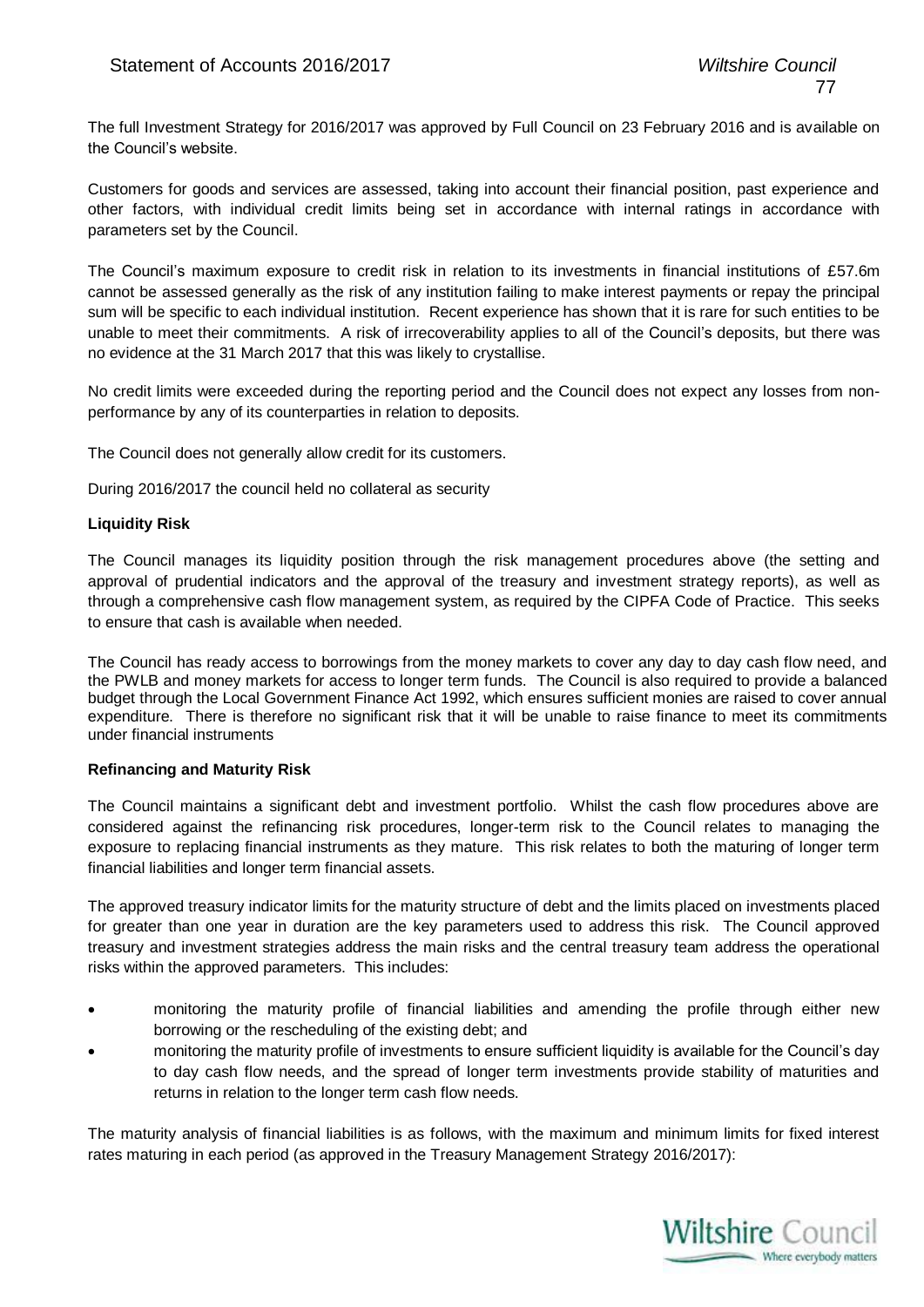78

#### **Maturity Analysis of Financial Liabilities**

|                        | Approved<br><b>Minimum</b> | Approved<br><b>Maximum</b> |                      |        |                      |        |
|------------------------|----------------------------|----------------------------|----------------------|--------|----------------------|--------|
|                        | Limits                     | <b>Limits</b>              | Actual 31 March 2017 |        | Actual 31 March 2016 |        |
|                        |                            |                            | £000s                | %      | £000s                | %      |
|                        |                            |                            |                      |        |                      |        |
| Less than 1 Year       | $0\%$                      | 25%                        | 12.148               | 3.6%   | 14.209               | 4.0%   |
| Between 1 and 2 Years  | $0\%$                      | 25%                        | 14.810               | 4.3%   | 10.000               | 2.8%   |
| Between 2 and 5 Years  | $0\%$                      | 45%                        | 22,000               | 6.5%   | 26.810               | 7.6%   |
| Between 5 and 10 Years | $0\%$                      | 75%                        | 46.123               | 14.2%  | 48.123               | 13.7%  |
| More than 10 Years     | $0\%$                      | 100%                       | 242,926              | 71.4%  | 252.915              | 71.9%  |
|                        |                            |                            |                      |        |                      |        |
|                        |                            |                            | 338,007              | 100.0% | 352,057              | 100.0% |

#### **Market Risk – Interest Rates Risk**

The Council is exposed to interest rate movements on its borrowings and investments. Movements in interest rates have a complex impact on the Council, depending on how variable and fixed interest rates move across differing financial instrument periods. For instance, a rise in variable and fixed interest rates would have the following effects:

- Borrowings at variable rates the interest expense charged to the Comprehensive Income and Expenditure Statement will rise;
- Borrowings at fixed rates the fair value of the borrowing will fall (no impact on revenue balances);
- Investments at variable rates the interest income credited to the Comprehensive Income and Expenditure Statement will rise; and
- Investments at fixed rates the fair value of the assets will fall (no impact on revenue balances).

Borrowings are not carried at fair value on the balance sheet, so nominal gains and losses on fixed rate borrowings would not impact on the Surplus or Deficit on the Provision of Services or Other Comprehensive Income and Expenditure. However, changes in interest payable and receivable on variable rate borrowings and investments will be posted to the Surplus or Deficit on the Provision of Services and affect the General Fund Balance. Movements in the fair value of fixed rate investments that have a quoted market price will be reflected in the Other Comprehensive Income and Expenditure Statement.

The Council has a number of strategies for managing interest rate risk. The Annual Treasury Management Strategy draws together Council's prudential and treasury indicators and its expected treasury operations, including an expectation of interest rate movements. From this Strategy a treasury indicator is set which provides maximum limits for fixed and variable interest rate exposure. The central treasury team will monitor market and forecast interest rates within the year to adjust exposures appropriately. For instance during periods of falling interest rates, and where economic circumstances make it favourable, fixed rate investments may be taken for longer periods to secure better long term returns, similarly the drawing of longer term fixed rates borrowing would be postponed.

According to this assessment strategy, at 31 March 2017, if all interest rates had been 1% higher (with all other variables held constant) the financial effect would be:

| <b>Effects of a 1% Increase in Interest Rates</b>                | 2016/2017<br>£000 |
|------------------------------------------------------------------|-------------------|
| Increase in interest payable on variable rate borrowings         | $\Omega$          |
| Increase in interest receivable on variable rate investments     | $\Omega$          |
| Increase in Government grant receivable for financing costs*     |                   |
| Impact on Surplus or Deficit on the Provision of Services        | $\Omega$          |
| Share of overall impact debited to the HRA                       | $\Omega$          |
| Decrease in fair value of fixed rate investment assets           | 130,289           |
| Impact on Other Comprehensive Income and Expenditure             |                   |
| Decrease in fair value of fixed rate borrowings liabilities (no  |                   |
| impact on the Surplus or Deficit on the Provision of Services or |                   |
| Other Comprehensive Income and Expenditure)                      | 58.208.699        |
|                                                                  |                   |

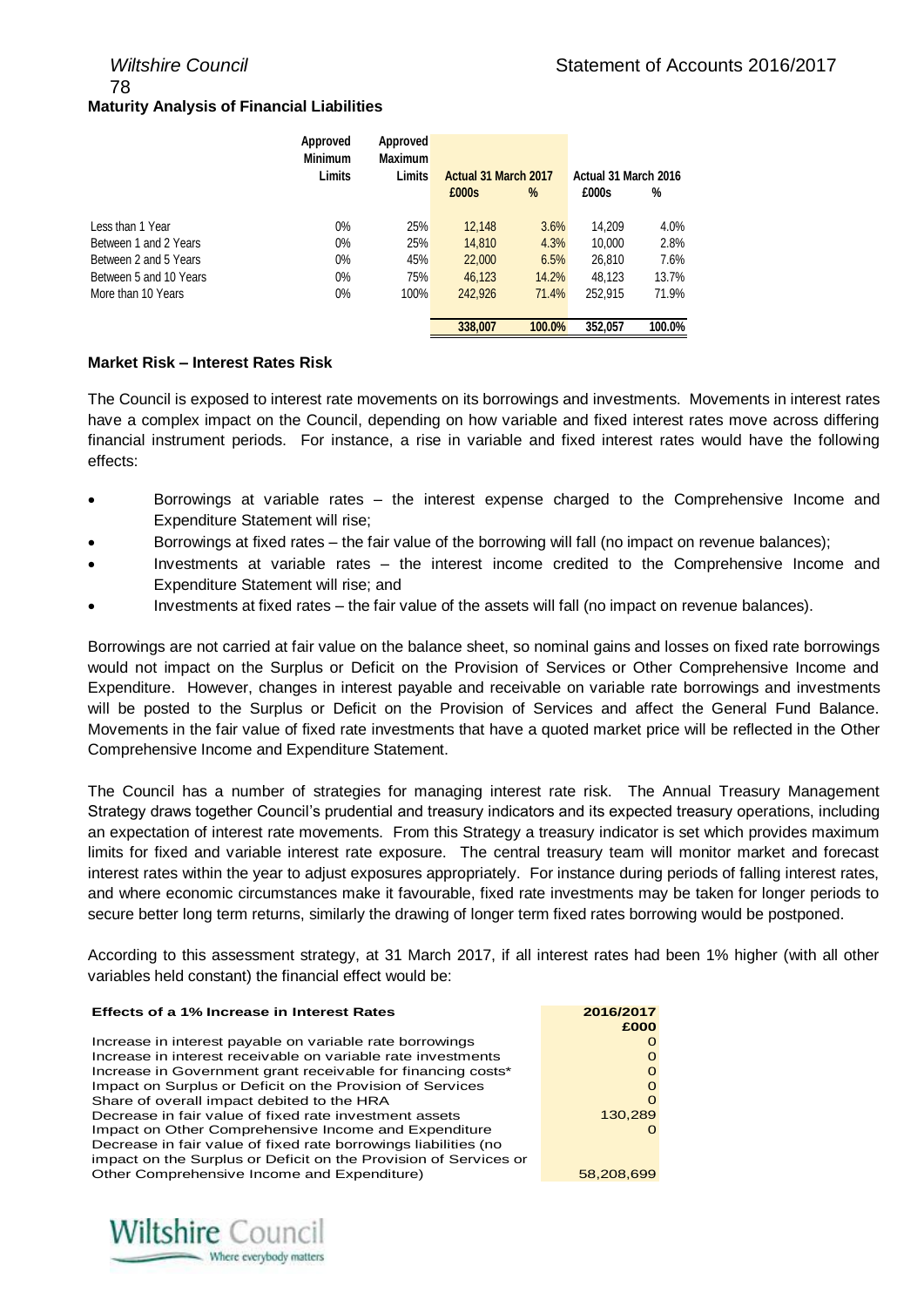#### Statement of Accounts 2016/2017 *Wiltshire Council*

The approximate impact of a 1% fall in interest rates would be as above but with the movements being reversed. These assumptions are based on the same methodology as used in Note 51 – Fair Value.

#### **Market Risk - Price Risk**

The Council, excluding the pension fund, does not generally invest in equity shares or marketable bonds.

#### **Market Risk - Foreign Exchange Risk**

The Council has no financial assets or liabilities denominated in foreign currencies. It therefore has no exposure to loss arising from movements in exchange rates.

#### **Note 51 Fair Value**

All financial liabilities and financial assets represented by loans and receivables are carried on the balance sheet at amortised cost. Their fair value can be assessed by calculating the present value of the cash flows that take place over the remaining life of the instruments, using the following assumptions:

- For loans from the PWLB payable, borrowing rates from the PWLB have been applied to provide the fair value under PWLB debt redemption procedures. An additional note to the tables sets out the alternative fair value measurement applying the premature repayment, highlighting the impact of the alternative valuation;
- For non-PWLB loans payable, prevailing market rates have been applied to provide the fair value;
- For loans receivable prevailing benchmark market rates have been used to provide the fair value;
- No early repayment or impairment is recognised;
- Where an instrument has a maturity of less than 12 months or is a trade or other receivable the fair value is taken to be the carrying amount or the billed amount;
- The fair value of trade and other receivables is taken to be the invoiced or billed amount.

#### The following table shows the fair values, based on new borrowing rates:

| <b>Financial Liabilities</b>       | 31 March 2017              |                   | 31 March 2016  |                   |
|------------------------------------|----------------------------|-------------------|----------------|-------------------|
|                                    | <b>Carrying</b>            |                   | Carrying       |                   |
|                                    | <b>Amount</b>              | <b>Fair Value</b> | Amount         | <b>Fair Value</b> |
| Long Term Debt:                    |                            |                   |                |                   |
| Non-PWLB (Market) Debt             | 62,004,859                 | 93.919.796        | 62.016.040     | 80.499.130        |
| PWLB Debt                          | 278,002,416                | 338.605.323       | 290,040,780    | 332,382,257       |
| <b>Total Long Term Debt</b>        | 340,007,275<br>432,525,119 |                   | 352,056,820    | 412,881,387       |
|                                    |                            |                   |                |                   |
| <b>Temporary Debt</b>              | $\Omega$                   | $\mathbf{0}$      | 20.000.000     | 20,003,823        |
| <b>Short Term Debt</b>             | 2.535.000                  | 2.186.438         | 2.472.500      | 2,442,505         |
| <b>Total Debt Value</b>            | 342.542.275<br>434.711.557 |                   | 374.529.320    | 435.327.715       |
|                                    |                            |                   |                |                   |
| <b>Short Term Creditors</b>        | (96, 215, 345)             | (96, 215, 345)    | (83, 235, 831) | (83, 235, 831)    |
| Long Term Creditors                | (3,741,752)                | (3,741,752)       | (1,632,185)    | (1,632,185)       |
| <b>Total Financial Liabilities</b> | 242,585,178                | 334.754.460       | 289,661,304    | 350,459,699       |

The following table shows the fair values, based on the alternative premature repayment borrowing rates:

| <b>Financial Liabilities</b>       | 31 March 2017<br>Carrying |                   | 31 March 2016<br>Carrying |                   |  |
|------------------------------------|---------------------------|-------------------|---------------------------|-------------------|--|
|                                    | <b>Amount</b>             | <b>Fair Value</b> | Amount                    | <b>Fair Value</b> |  |
| Long Term Debt:                    |                           |                   |                           |                   |  |
| Non-PWLB (Market) Debt             | 62,004,859                | 114.389.455       | 62.016.040                | 100.651.783       |  |
| <b>PWLB Debt</b>                   | 278.002.416               | 381.995.248       | 290.040.780               | 373.718.879       |  |
| <b>Total Long Term Loans</b>       | 340.007.275               | 496.384.703       | 352.056.820               | 474.370.662       |  |
|                                    |                           |                   |                           |                   |  |
| <b>Temporary Debt</b>              |                           |                   | 20,000,000                | 20.005.864        |  |
| <b>Short Term Debt</b>             | 2,535,000                 | 2,342,179         | 2,472,500                 | 2,467,361         |  |
| <b>Total Loans Value</b>           | 342.542.275               | 498.726.882       | 374.529.320               | 496.843.887       |  |
|                                    |                           |                   |                           |                   |  |
| <b>Short Term Creditors</b>        | (96, 215, 345)            | (96, 215, 345)    | (83, 235, 831)            | (83, 235, 831)    |  |
| Long Term Creditors                | (3,741,752)               | (3,741,752)       | (1,632,185)               | (1,632,185)       |  |
| <b>Total Financial Liabilities</b> | 242,585,178               | 398.769.785       | 289.661.304               | 411.975.871       |  |

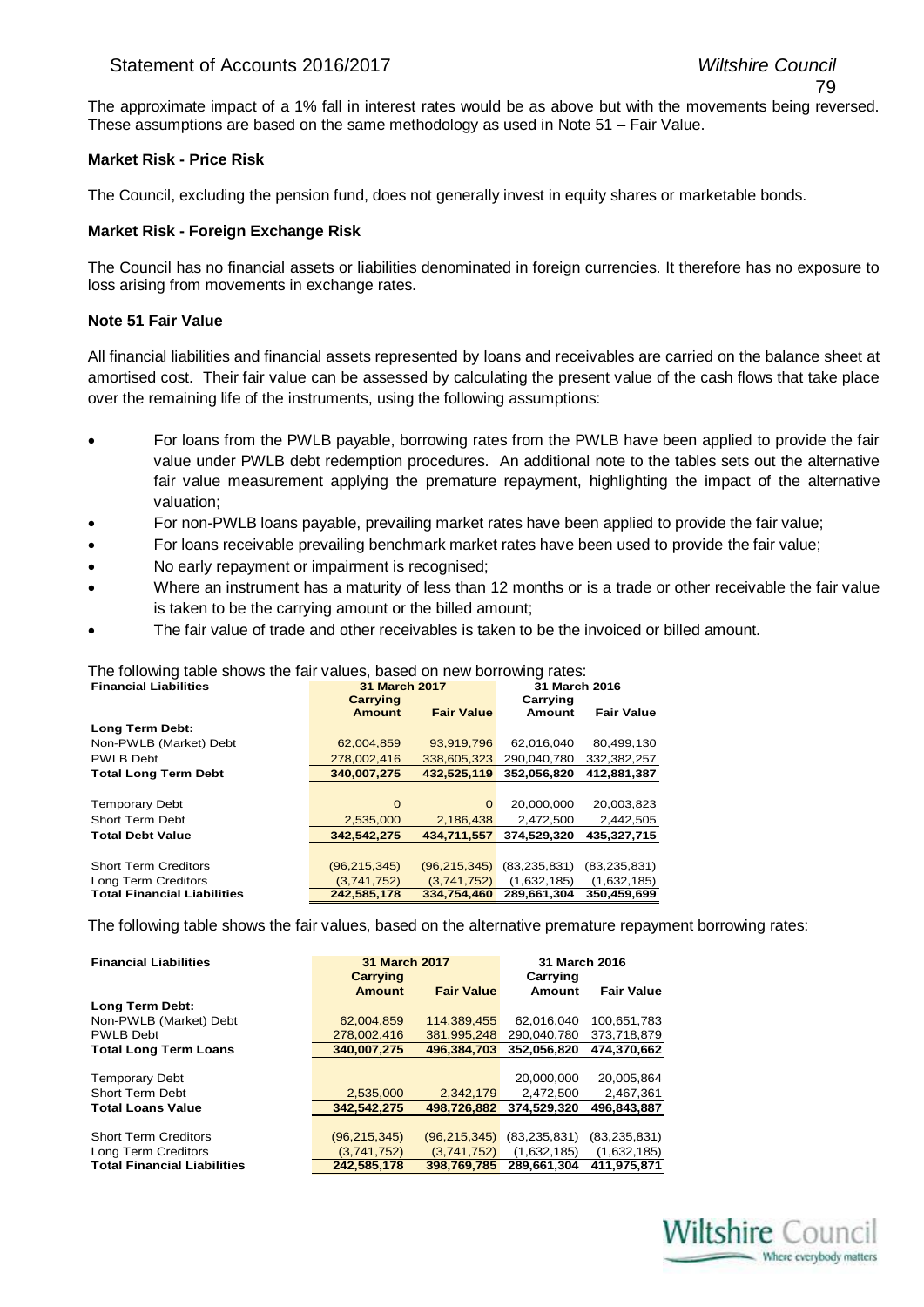80

The Council has used a transfer value for the fair value of financial liabilities. We have also calculated an exit price fair value of £498,726,882, which is calculated using early repayment discount rates. The Council has no contractual obligation to pay these penalty costs and would not incur any additional cost if the loans run to their planned maturity date.

The fair value of the liabilities is greater than the carrying amount because the Council's portfolio of loans includes a number of fixed rate loans where the interest rate payable is higher than the rates available for similar loans in the market at the balance sheet date. This shows a notional future loss (based on economic conditions at 31 March 2017) arising from a commitment to pay interest to lenders above current market rates.

The Council has a continuing ability to borrow at concessionary rates from the PWLB rather than from the markets. A supplementary measure of the additional interest that the Council will pay as a result of its PWLB commitments for fixed rate loans is to compare the terms of these loans with the new borrowing rates available from the PWLB. If a value is calculated on this basis, the carrying amount of £278,002,416 would be valued at £338,605,323. But, if the Council were to seek to avoid the projected loss by repaying the loans to the PWLB, the PWLB would raise a penalty charge for early redemption in addition to charging a premium for the additional interest that will not now be paid. The exit price for the PWLB loans including the penalty charge would be £381,995,248.

|                                    | <b>31 March 2017</b><br><b>Carying</b> |                   | 31 March 2016<br>Carying |                   |
|------------------------------------|----------------------------------------|-------------------|--------------------------|-------------------|
| <b>Financial Assets</b>            | <b>Amount</b>                          | <b>Fair Value</b> | Amount                   | <b>Fair Value</b> |
| <b>Loans and Receivables:</b>      |                                        |                   |                          |                   |
| Cash and Cash Equivalents          | 900,002                                | 900.002           | 4.900.020                | 6.700.024         |
| Money markets Loans < 1 Year       | 11,689,324                             | 11,689,324        | 14,448,150               | 14,448,150        |
| Short Term investment              | 45,120,726                             | 45,120,726        | 8,090,277                | 8,092,207         |
| <b>Total Loans and Receivables</b> | 57,710,052                             | 57,710,052        | 27,438,447               | 29,240,381        |
|                                    |                                        |                   |                          |                   |
| <b>Short Term Debtors</b>          | 58,679,972                             | 49,011,320        | 63,045,493               | 53.922.010        |
| Long Term Debtors                  | 2,830,334                              | 2,830,334         | 3,142,459                | 3,142,459         |
| <b>Total Financial Assets</b>      | 119.220.358                            | 109,551,706       | 93,626,399               | 86.304.850        |

The fair value of the assets is greater than the carrying amount because the Council's portfolio of loans includes a number of fixed rate loans where the interest rate payable is higher than the rates available for similar loans in the market at the balance sheet date.

Short-term debtors and creditors are carried at cost as this is a fair approximation of their value.

#### **Note 52 Fair Value Measurement of Investment Properties**

#### **Fair Value Hierarchy**

Details of the Council's investment properties and information about the fair value hierarchy as at 31 March 2017 and 2016 are as follows:

| Recurring fair value measurements<br>using:<br>Main Portfolio<br>Nurseries & Community Leases<br>Other | Quoted prices in active<br>market for identical<br>assets (Level 1)<br>£000 | Other significant<br>observable inputs<br>(Level 2)<br>£000 | <b>Significant</b><br>inputs (Level 3)<br>£000<br>22,952<br>0 | unobservable Fair value as at 31<br><b>March 2017</b><br>£000<br>22,952 |
|--------------------------------------------------------------------------------------------------------|-----------------------------------------------------------------------------|-------------------------------------------------------------|---------------------------------------------------------------|-------------------------------------------------------------------------|
| Total                                                                                                  | o                                                                           | 0                                                           | 22,952                                                        | 22,952                                                                  |
| Recurring fair value measurements<br>using:                                                            | Quoted prices in active<br>market for identical<br>assets (Level 1)<br>£000 | Other significant<br>observable inputs<br>(Level 2)<br>£000 | <b>Significant</b><br>inputs (Level 3)<br>£000                | unobservable Fair value as at 31<br><b>March 2016</b><br>£000           |
| Main Portfolio<br>Nurseries & Community Leases<br>Other                                                |                                                                             | 0                                                           | 24,576<br>333<br>234                                          | 24,576<br>333<br>234                                                    |
| Total                                                                                                  | 0                                                                           | 0                                                           | 25,143                                                        | 25,143                                                                  |

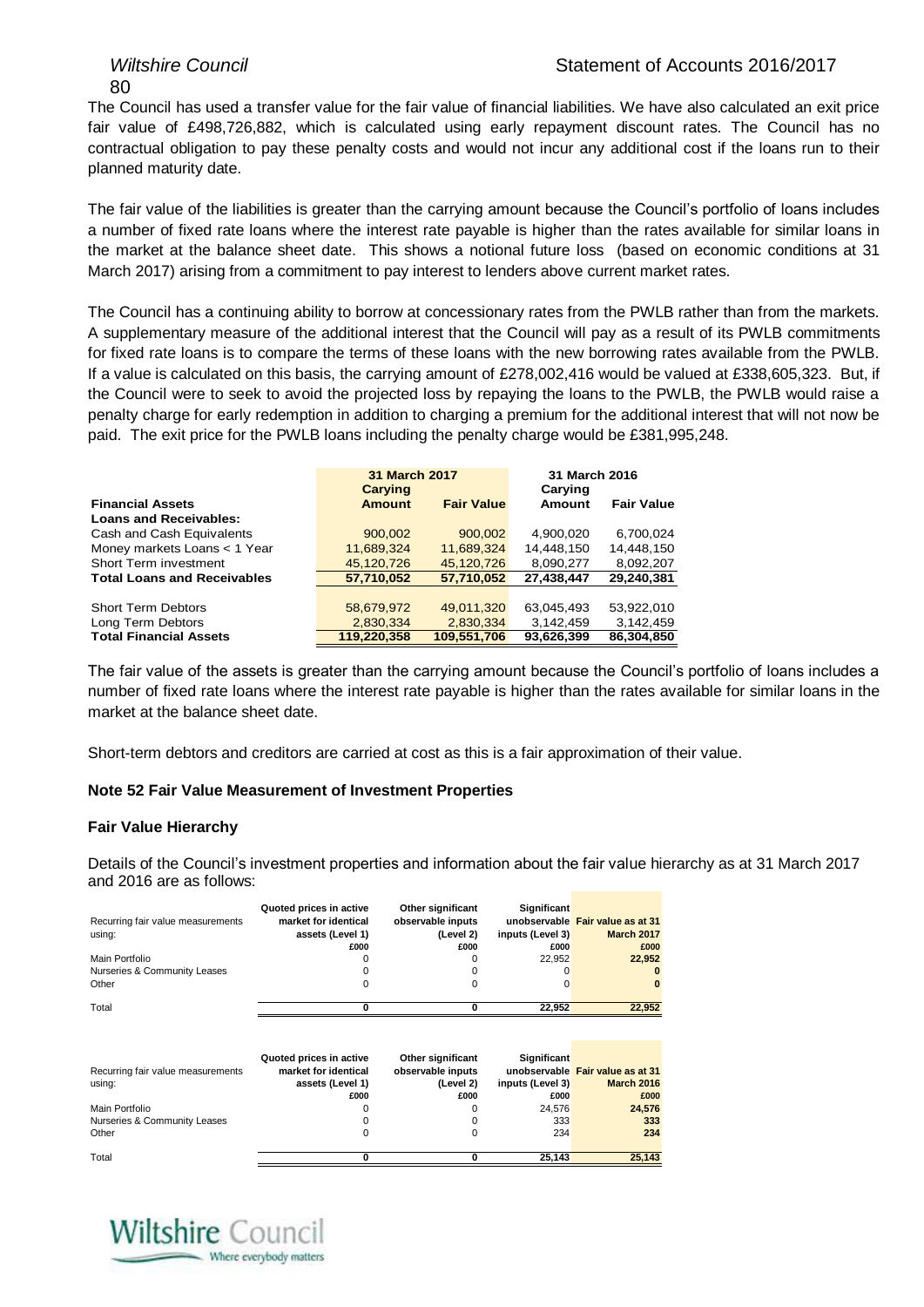#### **Valuation Techniques used to Determine Level 2 and 3 Fair Values for Investment Properties**

#### **Significant Unobservable Inputs Level 3**

The Council's Main Portfolio and Nurseries & Community Leases are measured using the income approach, by means of the discounted cash flow method, where the expected cash flows from the properties are discounted (using a market-derived discount rate) to establish the present value of the net income stream. The approach has been developed using the Council's own data requiring it to factor in assumptions such as the duration and timing of cash inflows and outflows, rent growth, occupancy levels, bad debt levels, maintenance costs, etc.

The whole of the Council's Investment Estate is therefore categorised as Level 3 in the fair value hierarchy as the measurement technique uses significant unobservable inputs to determine the fair value measurements (and there is no reasonably available information that indicates that market participants would use different assumptions).

#### **Highest and Best Use of Investment Properties**

In estimating the fair value of the Council's investment properties, the highest and best use of the properties is their current use.

#### **Valuation Techniques**

There has been no change in the valuation techniques used during the year for investment properties.

#### **Quantitative Information about Fair Value Measurement of Investment Properties using Significant Unobservable Inputs – Level 3**

|                                         | As at 31 March 2017<br>£000 | <b>Valuation technique</b><br>used to measure fair<br>value | Unobservable<br>inputs                                                                        | Sensitivity |
|-----------------------------------------|-----------------------------|-------------------------------------------------------------|-----------------------------------------------------------------------------------------------|-------------|
| <b>Main Portfolio</b>                   | 2,311,992                   | Income Market Rentals                                       | Comparables<br>Yields Databases (Public &<br>GVA Internal)<br>Rents, yields,<br>capital costs | Medium      |
| <b>Nurseries &amp; Community Leases</b> | $\Omega$                    | Income Market Rentals                                       | Comparables<br>Yields Databases (Public &<br>GVA Internal)<br>Rents, yields,<br>capital costs | Medium      |

#### **Valuation Process for Investment Properties**

The fair value of the Council's investment property is measured annually at each reporting date. All valuations are carried out externally, in accordance with the methodologies and bases for estimation set out in the professional standards of the Royal Institution of Chartered Surveyors. The Council's Finance Officers work closely with the external valuer's and the Council's internal Strategic Property service reporting directly to the Chief Financial Officer on a regular basis regarding all valuation matters.

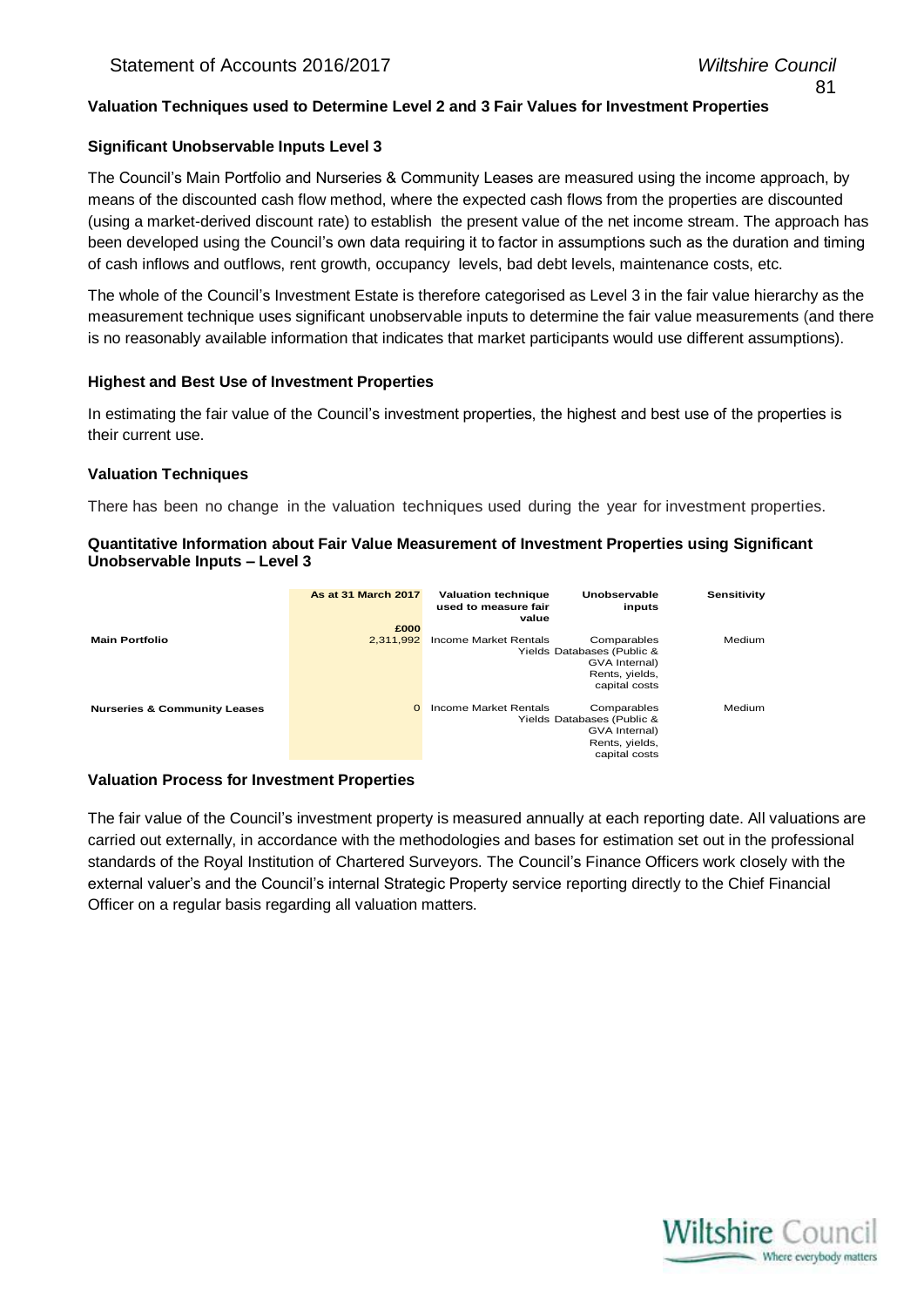## 82 **Note 53 Prior Year Adjustments**

The Council has restated its 2015/2016 Comprehensive Income and Expenditure Statement following the change in requirements in the CIPFA Code of Practice on Local Authority Accounting 2016/2017. The net cost of services was previously presented based on SERCOP classification and is now disclosed in the local reporting format, by Service areas. The table below shows the comparative movements between SERCOP and Service formats.

|                                          |                 | <b>Adjustments between</b>       |             |                                                          |
|------------------------------------------|-----------------|----------------------------------|-------------|----------------------------------------------------------|
|                                          | As reported     | <b>SERCOP classification and</b> |             |                                                          |
| <b>Net Expenditure by SERCOP Service</b> | 2015/2016       | internal reporting               | As restated |                                                          |
| Line as reported 2015/2016 Accounts      | <b>Accounts</b> | classification                   |             | 2015/2016 Net Expenditure by Directorate                 |
| <b>Net Movement</b>                      |                 |                                  |             |                                                          |
|                                          | £000            | £000                             | £000        |                                                          |
| Central Services to the Public           | 906             | (906)                            |             |                                                          |
| <b>Culture &amp; Related Services</b>    | 17,742          | (17, 742)                        |             |                                                          |
| Environmental & Regulation               | 55,934          | (15, 129)                        |             | 40,805 Waste & Environment                               |
| <b>Planning Services</b>                 | 16,862          | (2,209)                          |             | 14,653 Economy & Planning                                |
| Children's and Education Services        | 119,783         | (61, 471)                        |             | 58,312 Operational Children's Services                   |
|                                          |                 | 38,565                           |             | 38,565 Commissioning, Performance & School Effectiveness |
| Highways, Roads & Transport Services     | 30,034          | 8,901                            |             | 38,935 Highways & Transport                              |
| Housing Services General Fund            | 7,549           | (7, 549)                         |             |                                                          |
| Housing Services HRA                     | (4, 180)        | 0                                |             | (4,180) Housing Revenue Account (HRA)                    |
| <b>Adult Social Care</b>                 | 142,022         | (12, 636)                        |             | 129,386 Adult Social Care Operations                     |
|                                          |                 | 7,454                            |             | 7,454 Adult Care Commissioning & Housing                 |
| <b>Public Health</b>                     | 1,649           | 5,698                            |             | 7,347 Public Health & Public Protection                  |
| Corporate & Democratic Core              | 11,592          | (6, 730)                         |             | 4,862 Corporate                                          |
| Non-distributed Costs                    | (1, 153)        | 1,153                            |             |                                                          |
|                                          |                 | 10,792                           |             | <b>10.792</b> Communities & Communications               |
|                                          |                 | 5,759                            |             | 5,759 Corporate Function, Procurement & Programme Office |
|                                          |                 | 3,595                            |             | <b>3,595 Finance</b>                                     |
|                                          |                 | 3,378                            |             | 3,378 Legal & Governance                                 |
|                                          |                 | 36,153                           |             | 36,153 People & Business Services                        |
|                                          |                 | 2,924                            |             | 2,924 Corporate Directors                                |
|                                          |                 |                                  |             |                                                          |
| <b>Net Cost of Service</b>               | 398,740         | 0                                | 398,740     |                                                          |

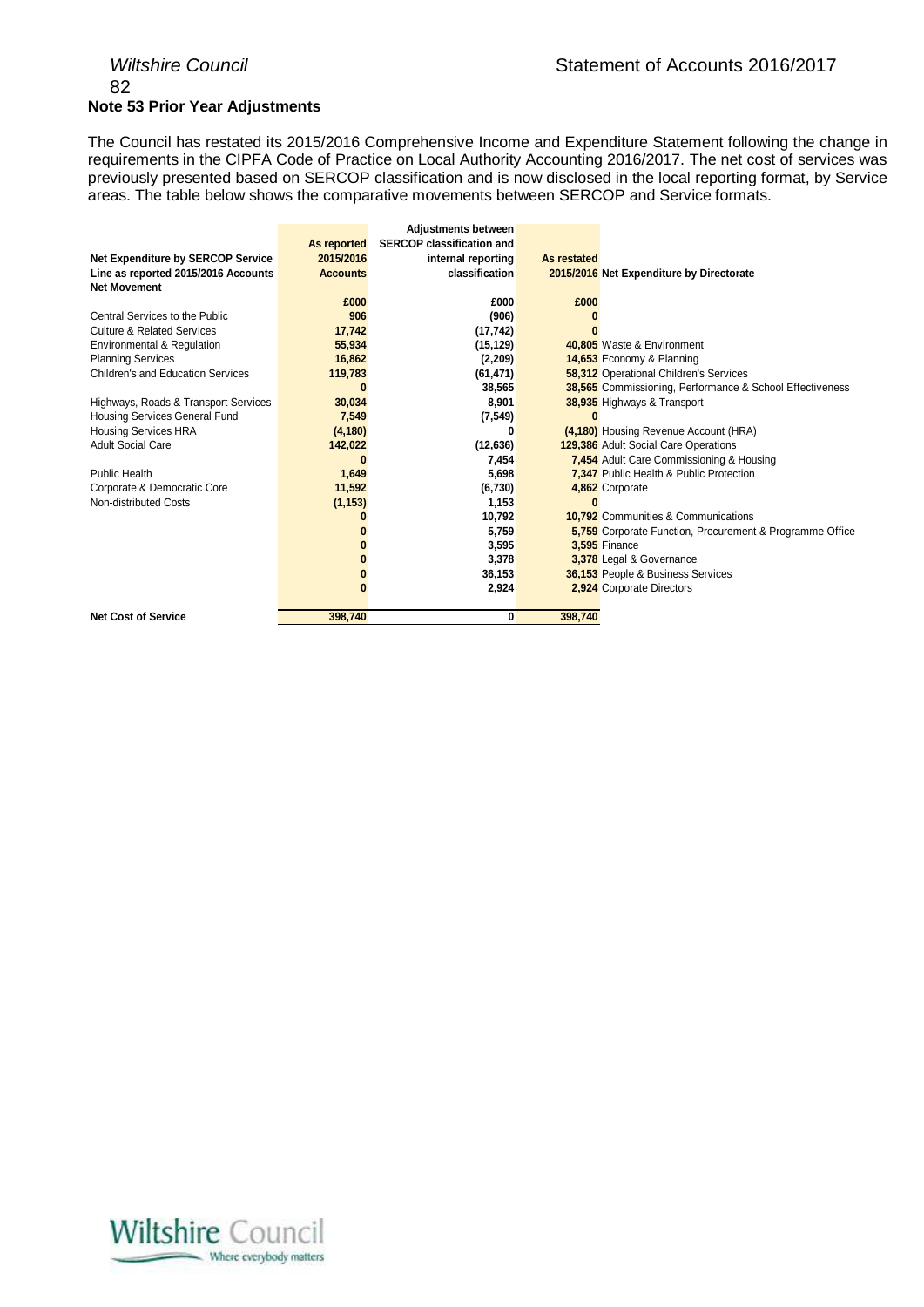## **Notes to Accounts Annex 1 Accounting Policies**

#### **i. General Principles**

The Statement of Accounts summarises the Council's transactions for the 2016/2017 financial year and its position at the year-end of 31 March 2017. The Council is required to prepare an annual Statement of Accounts by the Accounts and Audit Regulations 2015 in accordance with proper accounting practices.

These practices primarily comprise the Code of Practice on Local Authority Accounting in the United Kingdom 2016/2017 and the Service Reporting Code of Practice 2016/2017, supported by International Financial Reporting Standards (IFRS).

#### **ii. Accruals of Income and Expenditure**

Activity is accounted for in the year that it takes place, not simply when cash payments are made or received. In particular:

- Revenue from the sale of goods is recognised when the Council transfers the significant risks and rewards of ownership to the purchaser and it is probable that economic benefits or service potential associated with the transaction will flow to the Council.
- Revenue from the provision of services is recognised when the Council can measure reliably the percentage of completion of the transaction and it is probable that economic benefits or service potential associated with the transaction will flow to the Council.
- $\bullet$  Supplies are recorded as expenditure when they are consumed where there is a gap between the date supplies are received and their consumption; they are carried as inventories on the Balance Sheet.
- Expenses in relation to services received (including services provided by employees) are recorded as expenditure when the services are received rather than when payments are made.
- Interest receivable on investments and payable on borrowings is accounted for respectively as income and expenditure on the basis of the effective interest rate for the relevant financial instrument rather than the cash flows fixed or determined by the contract.
- Where revenue and expenditure have been recognised but cash has not been received or paid, a debtor or creditor for the relevant amount is recorded in the Balance Sheet. Where debts may not be settled, the balance of debtors is written down and a charge made to revenue for the income that might not be collected.

#### **iii. Provisions**

Provisions are made where an event has taken place that gives the Council a legal or constructive obligation that probably requires settlement by a transfer of economic benefits or service potential, and a reliable estimate can be made of the amount of the obligation. For instance, the Council may be involved in a court case that could eventually result in the making of a settlement or the payment of compensation.

Provisions are charged as an expense to the appropriate service line in the Comprehensive Income and Expenditure Statement in the year that the Council becomes aware of the obligation, and are measured at the best estimate at the balance sheet date of the expenditure required to settle the obligation, taking into account relevant risks and uncertainties. When payments are eventually made, they are charged to the provision carried in the Balance Sheet. Estimated settlements are reviewed at the end of each financial year – where it becomes less than probable that a transfer of economic benefits will now be required (or a lower settlement than anticipated is made), the provision is reversed and credited back to the relevant service.

Where some or all of the payment required to settle a provision is expected to be recovered from another party (e.g. from an insurance claim), this is only recognised as income for the relevant service if it is virtually certain that reimbursement will be received if the Council settles the obligation.

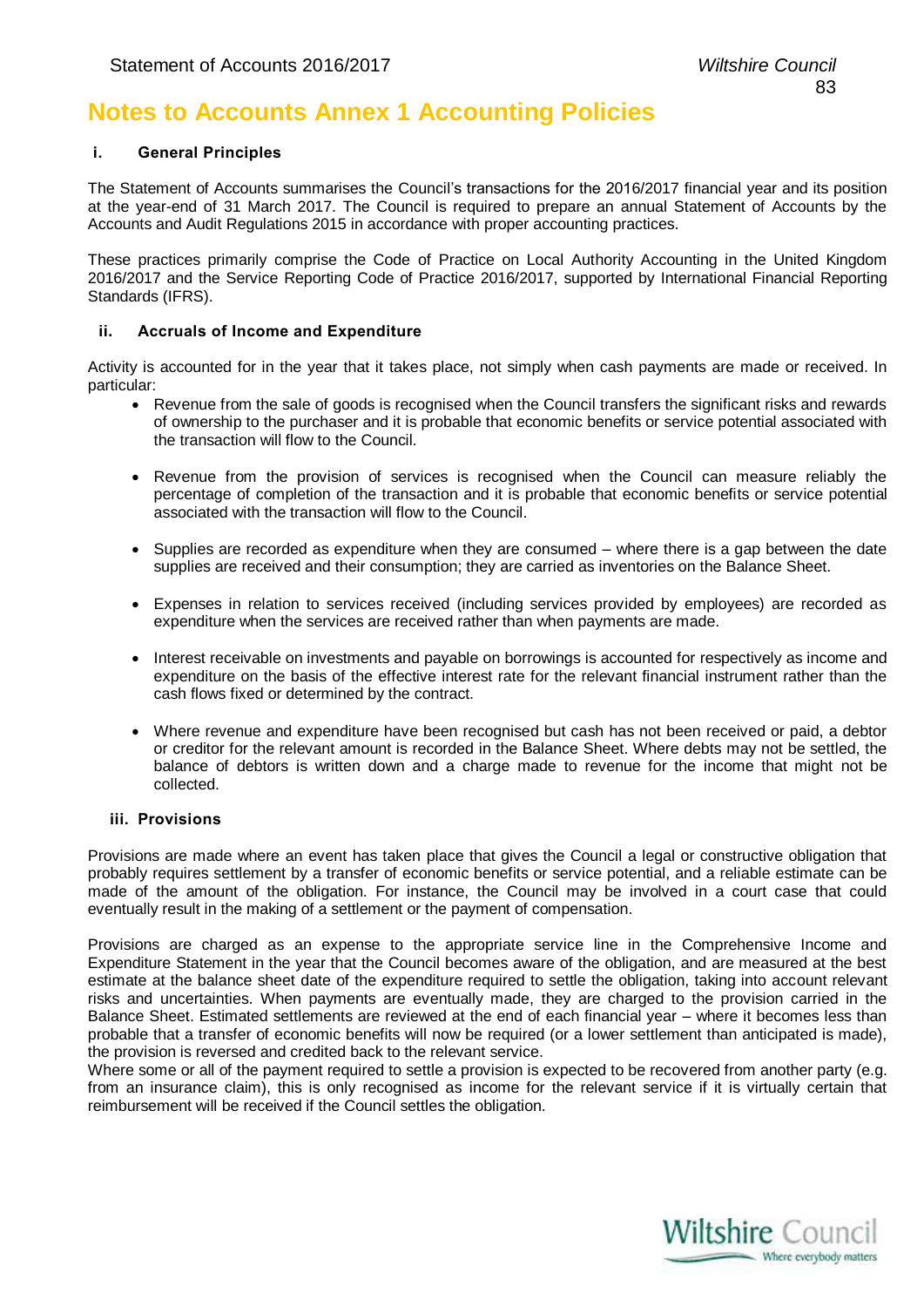## 84 **Landfill Allowance Schemes**

Landfill allowances, whether allocated by DEFRA or purchased from another Waste Disposal Council (WDA) are recognised as current assets and are initially measured at fair value.

Landfill allowances allocated by DEFRA are accounted for as a government grant. After initial recognition, allowances are measured at the lower of cost and net realisable value. As landfill is used, a liability and an expense are recognised. The liability is discharged either by surrendering allowances or by payment of a cash penalty to DEFRA (or by a combination).

The liability is measured at the best estimate of the expenditure required to meet the obligation, normally the market price of the number of allowances required to meet the liability at the reporting date. However, where some of the obligation will be met by paying a cash penalty to DEFRA, that part of its liability is measured at the cost of the penalty.

#### **Contingent Liabilities**

A contingent liability arises where an event has taken place that gives the Council a possible obligation, the existence of which will only be confirmed by the occurrence or otherwise of uncertain future events not wholly within the control of the Council. Contingent liabilities also arise in circumstances where a provision would otherwise be made but either it is not probable that an outflow of resources will be required or the amount of the obligation cannot be measured reliably.

Contingent liabilities are not recognised in the Balance Sheet but disclosed in a note to the accounts.

#### **Contingent Assets**

A contingent asset arises where an event has taken place that gives the Council a possible asset, the existence of which will only be confirmed by the occurrence or otherwise of uncertain future events not wholly within the control of the Council.

Contingent assets are not recognised in the Balance Sheet but disclosed in a note to the accounts where it is probable that there will be an inflow of economic benefits or service potential.

#### **iv. Reserves**

The Council sets aside specific amounts as reserves for future policy purposes or to cover contingencies. Reserves are created by appropriating amounts out of the General Fund Balance in the Movement in Reserves Statement. When expenditure to be financed from a reserve is incurred, it is charged to the appropriate service revenue account in that year and included in the Surplus or Deficit on the Provision of Services in the Comprehensive Income and Expenditure Statement. The reserve is then appropriated back into the General Fund Balance in the Movement in Reserves Statement so that there is no net charge against council tax for the expenditure.

Certain reserves are kept to manage the accounting processes for non-current assets, financial instruments, retirement and employee benefits and do not represent usable resources for the Council – these reserves are explained in the relevant policies below.

#### **v. Government Grants and Contributions**

Whether paid on account, by instalments or in arrears, government grants and third party contributions and donations are recognised as due to the Council when there is reasonable assurance that:

- the Council will comply with the conditions attached to the payments, and
- the grants or contributions will be received.

Amounts recognised as due to the Council are not credited to the Comprehensive Income and Expenditure Statement until conditions attached to the grant or contribution have been satisfied. Conditions are stipulations that specify that the future economic benefits or service potential embodied in the asset acquired using the grant or contribution are required to be consumed by the recipient as specified, or future economic benefits or service potential must be returned to the transferor.

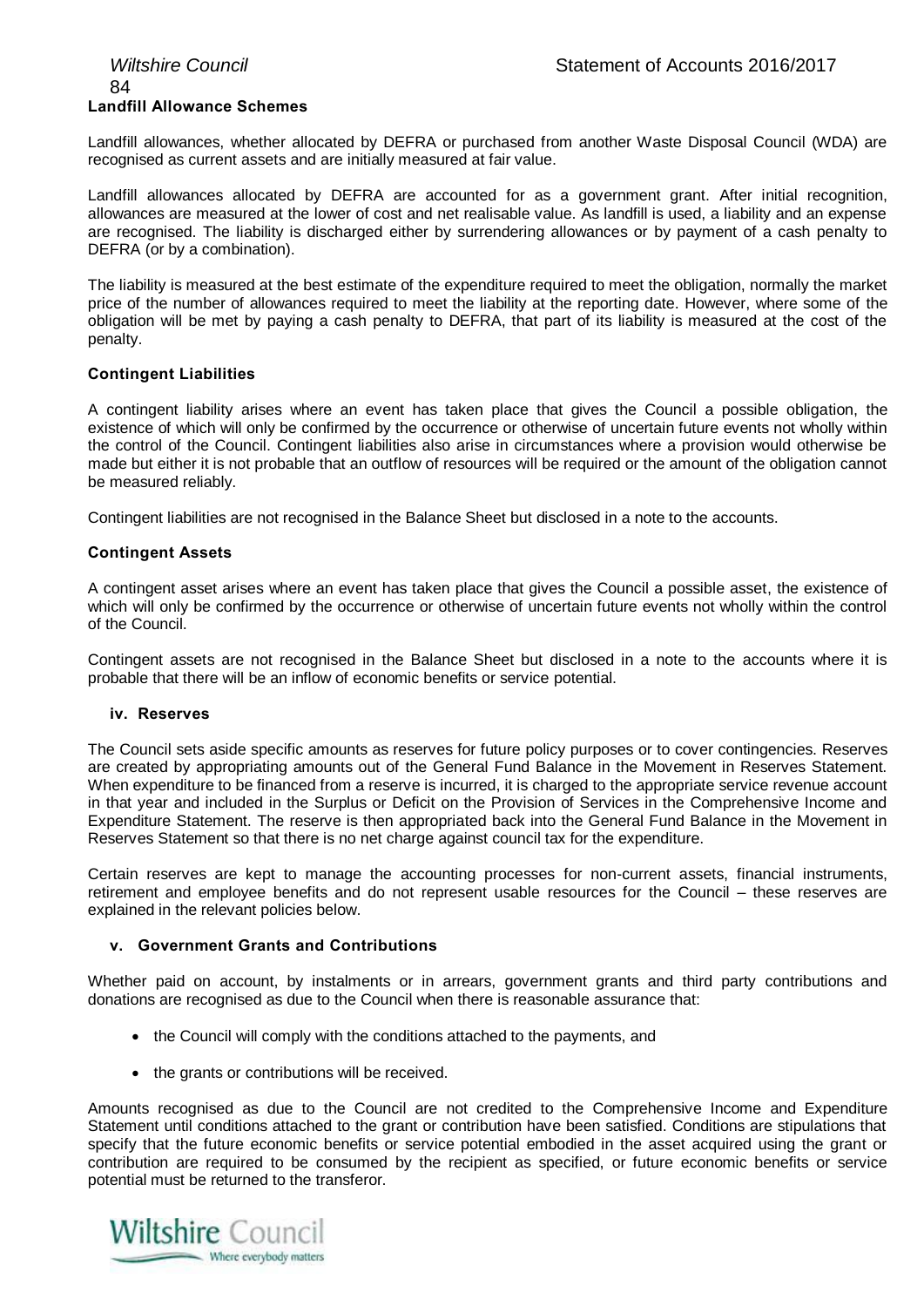### Statement of Accounts 2016/2017 *Wiltshire Council*

Monies advanced as grants and contributions for which conditions have not been satisfied are carried in the Balance Sheet as creditors. When conditions are satisfied, the grant or contribution is credited to the relevant service line (attributable revenue grants and contributions) or Taxation and Non-Specific Grant Income (non-ringfenced revenue grants and all capital grants) in the Comprehensive Income and Expenditure Statement.

Where capital grants are credited to the Comprehensive Income and Expenditure Statement, they are reversed out of the General Fund Balance in the Movement in Reserves Statement.

Where the grant has yet to be used to finance capital expenditure, it is posted to the Capital Grants Unapplied reserve. Where it has been applied, it is posted to the Capital Adjustment Account. Amounts in the Capital Grants Unapplied reserve are transferred to the Capital Adjustment Account once they have been applied to fund capital expenditure.

#### **vi. Employee Benefits**

#### **Benefits Payable During Employment**

Short-term employee benefits are those due to be settled within 12 months of the year-end. They include such benefits as wages and salaries, paid annual leave and paid sick leave, bonuses and non-monetary benefits (e.g. cars) for current employees and are recognised as an expense for services in the year in which employees render service to the Council.

An accrual is made for the cost of holiday entitlements (or any form of leave, e.g. time off in lieu) earned by employees but not taken before the year-end, which employees can carry forward into the next financial year. The accrual is made at the wage and salary rates applicable in the following accounting year, being the period in which the employee takes the benefit. The accrual is charged to the Surplus or Deficit on the Provision of Services, but then reversed out through the Movement in Reserves Statement so that holiday benefits are charged to revenue in the financial year in which the holiday absence occurs.

#### **Termination Benefits**

Termination benefits are amounts payable as a result of a decision by the Council to terminate an officer's employment before the normal retirement date or an officer's decision to accept voluntary redundancy and are charged on an accruals basis to the Non Distributed Costs line in the Comprehensive Income and Expenditure Statement when the Council is demonstrably committed to the termination of the employment of an officer or group of officers or making an offer to encourage voluntary redundancy.

Where termination benefits involve the enhancement of pensions, statutory provisions require the General Fund balance to be charged with the amount payable by the Council to the pension fund or pensioner in the year, not the amount calculated according to the relevant accounting standards. In the Movement in Reserves Statement, appropriations are required to and from the Pensions Reserve to remove the notional debits and credits for pension enhancement termination benefits and replace them with debits for the cash paid to the pension fund and pensioners and any such amounts payable but unpaid at the year end.

#### **Post Employment Benefits**

Employees of the Council are eligible to join the following separate pension schemes:

- The Teachers' Pension Scheme, administered by Capita Teachers' Pensions on behalf of the Department for Education (DfE)
- The Local Government Pensions Scheme, administered by Wiltshire Council.

Both schemes provide defined benefits to members (retirement lump sums and pensions), earned as employees worked for the Council.

However, the arrangements for the teachers' scheme mean that liabilities for these benefits cannot ordinarily be identified specifically to the Council. The scheme is therefore accounted for as if it were a defined contribution scheme and no liability for future payments of benefits is recognised in the Balance Sheet. The Children's and Education Services line in the Comprehensive Income and Expenditure Statement is charged with the employer's contributions payable to Teachers' Pensions in the year.

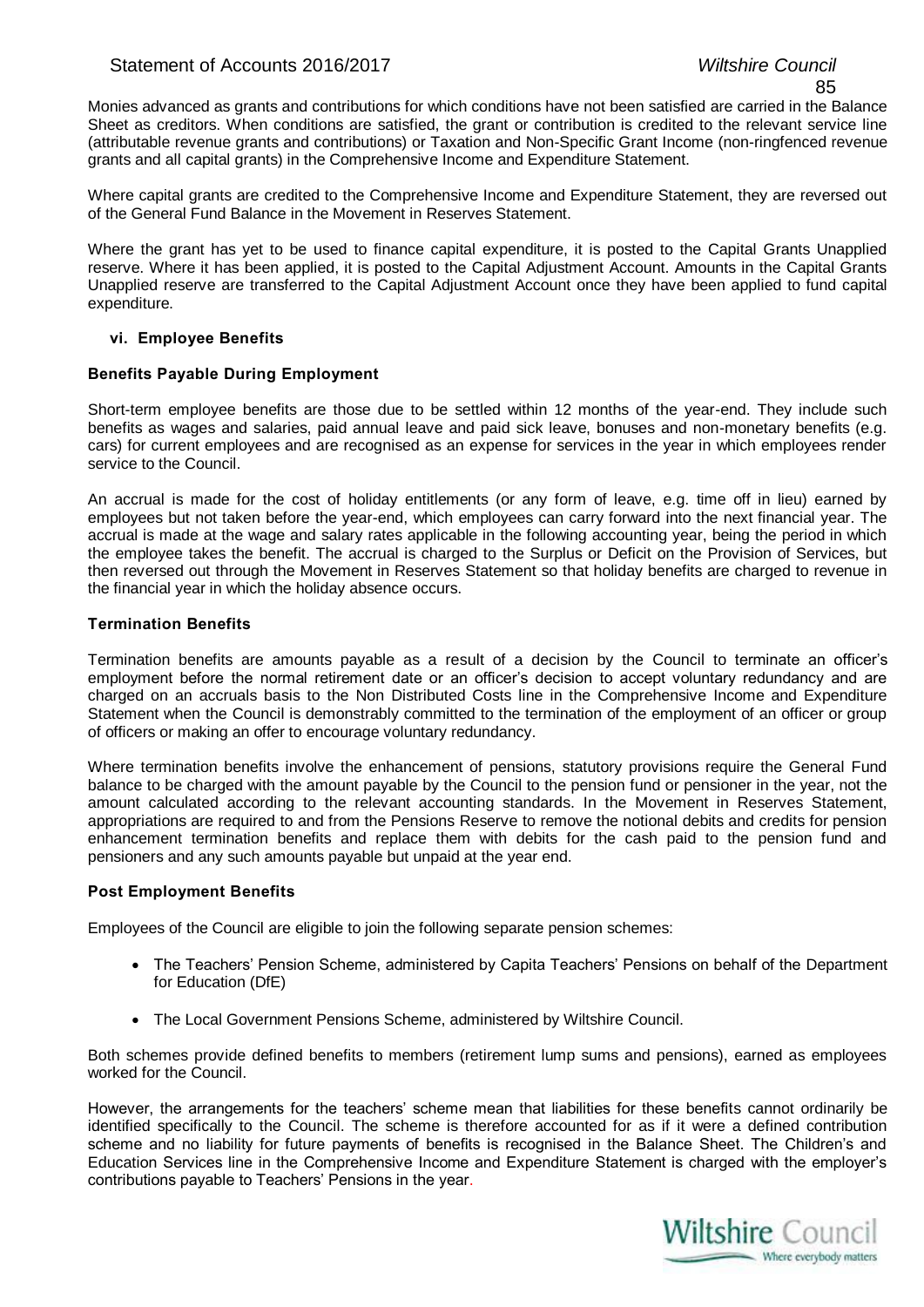## 86 **The Local Government Pension Scheme**

The Local Government Scheme is accounted for as a defined benefits scheme.

The liabilities of the Wiltshire pension fund attributable to the Council are included in the Balance Sheet on an actuarial basis using the projected unit method – i.e. an assessment of the future payments that will be made in relation to retirement benefits earned to date by employees, based on assumptions about mortality rates, employee turnover rates, etc, and projections of projected earnings for current employees.

Liabilities are discounted to their value at current prices, using a discount rate of 4.3% (based on the gross redemption yield on the Iboxx Sterling Corporates Index, AA over 15 years), at the IAS19 valuation date (subject to the removal of recently re-rated bonds from the index).

The assets of Wiltshire pension fund attributable to the Council are included in the Balance Sheet at their fair value:

- quoted securities current bid price
- unquoted securities professional estimate
- unitised securities current bid price
- property market value.

. The change in the net pension liability is analysed into seven components:

- current service cost the increase in liabilities as a result of years of service earned this year allocated in the Comprehensive Income and Expenditure Statement to the services for which the employees worked
- past service cost the increase in liabilities arising from current year decisions whose effect relates to years of service earned in earlier years – debited to the Surplus or Deficit on the Provision of Services in the Comprehensive Income and Expenditure Statement as part of Non Distributed Costs
- interest cost the expected increase in the present value of liabilities during the year as they move one year closer to being paid – debited to the Financing and Investment Income and Expenditure line in the Comprehensive Income and Expenditure Statement
- $\bullet$  expected return on assets the annual investment return on the fund assets attributable to the Council, based on an average of the expected long-term return – credited to the Financing and Investment Income and Expenditure line in the Comprehensive Income and Expenditure Statement
- gains or losses on settlements and curtailments the result of actions to relieve the Council of liabilities or events that reduce the expected future service or accrual of benefits of employees – debited or credited to the Surplus or Deficit on the Provision of Services in the Comprehensive Income and Expenditure Statement as part of Non Distributed Costs
- actuarial gains and losses changes in the net pensions liability that arise because events have not coincided with assumptions made at the last actuarial valuation or because the actuaries have updated their assumptions – debited to the Pensions Reserve
- contributions paid to the Wiltshire pension fund cash paid as employer's contributions to the pension fund in settlement of liabilities; not accounted for as an expense.

In relation to retirement benefits, statutory provisions require the General Fund balance to be charged with the amount payable by the Council to the pension fund or directly to pensioners in the year, not the amount calculated according to the relevant accounting standards. In the Movement in Reserves Statement, this means that there are appropriations to and from the Pensions Reserve to remove the notional debits and credits for retirement benefits and replace them with debits for the cash paid to the pension fund and pensioners and any such amounts payable but unpaid at the year-end. The negative balance that arises on the Pensions Reserve thereby measures the beneficial impact to the General Fund of being required to account for retirement benefits on the basis of cash flows rather than as benefits are earned by employees.

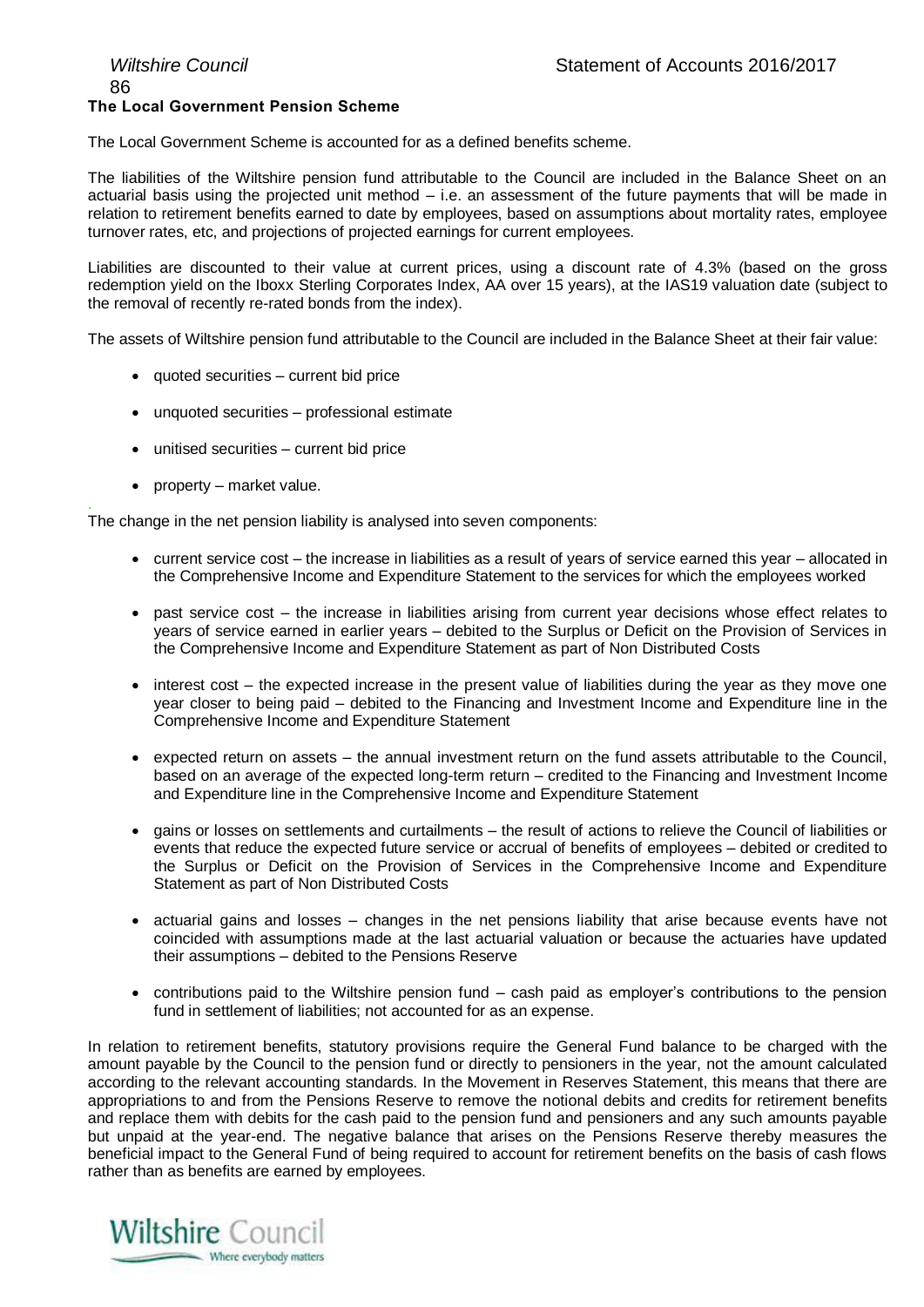#### **Discretionary Benefits**

The Council also has restricted powers to make discretionary awards of retirement benefits in the event of early retirements. Any liabilities estimated to arise as a result of an award to any member of staff (including teachers) are accrued in the year of the decision to make the award and accounted for using the same policies as are applied to the Local Government Pension Scheme.

#### **vii. VAT**

All transactions are recorded excluding VAT, except where it is irrecoverable.

#### **viii. Overheads and Support Services**

The costs of overheads and support services are charged to those that benefit from the supply or service in accordance with the costing principles of the CIPFA Service Reporting Code of Practice 2014/2015. The total absorption costing principle is used – the full cost of overheads and support services are shared between users in proportion to the benefits received, with the exception of Corporate and Democratic Core (costs relating to the Council's status as a multifunctional, democratic organisation) and Non Distributed Costs (the cost of discretionary benefits awarded to employees retiring early and impairment losses chargeable on Assets Held for Sale). These two cost categories are defined in the Code of Practice and accounted for as separate headings in the Comprehensive Income and Expenditure Statement, as part of Net Expenditure on Continuing Services.

#### **ix. Intangible Fixed Assets**

Expenditure on non-monetary assets that do not have physical substance but are controlled by the Council as a result of past events (e.g. software licences) is capitalised when it is expected that future economic benefits or service potential will flow from the intangible asset to the Council.

Amortisation, impairment losses and disposal gains and losses can be charged to the Comprehensive Income and Expenditure Statement. However, they are not permitted to have an impact on the General Fund Balance, so the gains and losses are therefore reversed out of the General Fund Balance in the Movement in Reserves Statement.

#### **x. Property, Plant and Equipment**

Assets that have physical substance and are held for use in the production or supply of goods or services, for rental to others, or for administrative purposes and that are expected to be used during more than one financial year are classified as Property, Plant and Equipment.

**Recognition:** Expenditure on the acquisition, creation or enhancement of Property, Plant and Equipment is capitalised on an accruals basis, provided that it is probable that the future economic benefits or service potential associated with the item will flow to the Council and the cost of the item can be measured reliably. Expenditure that maintains but does not add to an asset's potential to deliver future economic benefits or service potential (i.e. repairs and maintenance) is charged as an expense when it is incurred. The Council does not have a fixed de minimis level for the recognition of capital expenditure, but recognises expenditure as capital where appropriate.

**Measurement:** Assets are initially measured at cost, comprising the purchase price and any costs attributable to bringing the asset to the location and condition necessary for it to be capable of operating in the manner intended by management. Assets are carried in the Balance Sheet using the following measurement bases:

- Infrastructure, community assets and assets under construction depreciated historical cost
- Dwellings fair value, determined using the basis of existing use value for social housing (EUV-SH)
- All other assets fair value, determined as the amount that would be paid for the asset in its existing use value (EUV).

Where there is no market-based evidence of fair value because of the specialist nature of an asset, depreciated replacement cost (DRC) is used as an estimate of fair value.

Assets included in the Balance Sheet at fair value are revalued sufficiently regularly to ensure that their carrying amount is not materially different from their fair value at the year-end, but as a minimum every five years. Increases in valuations are matched by credits to the Revaluation Reserve to recognise unrealised gains.

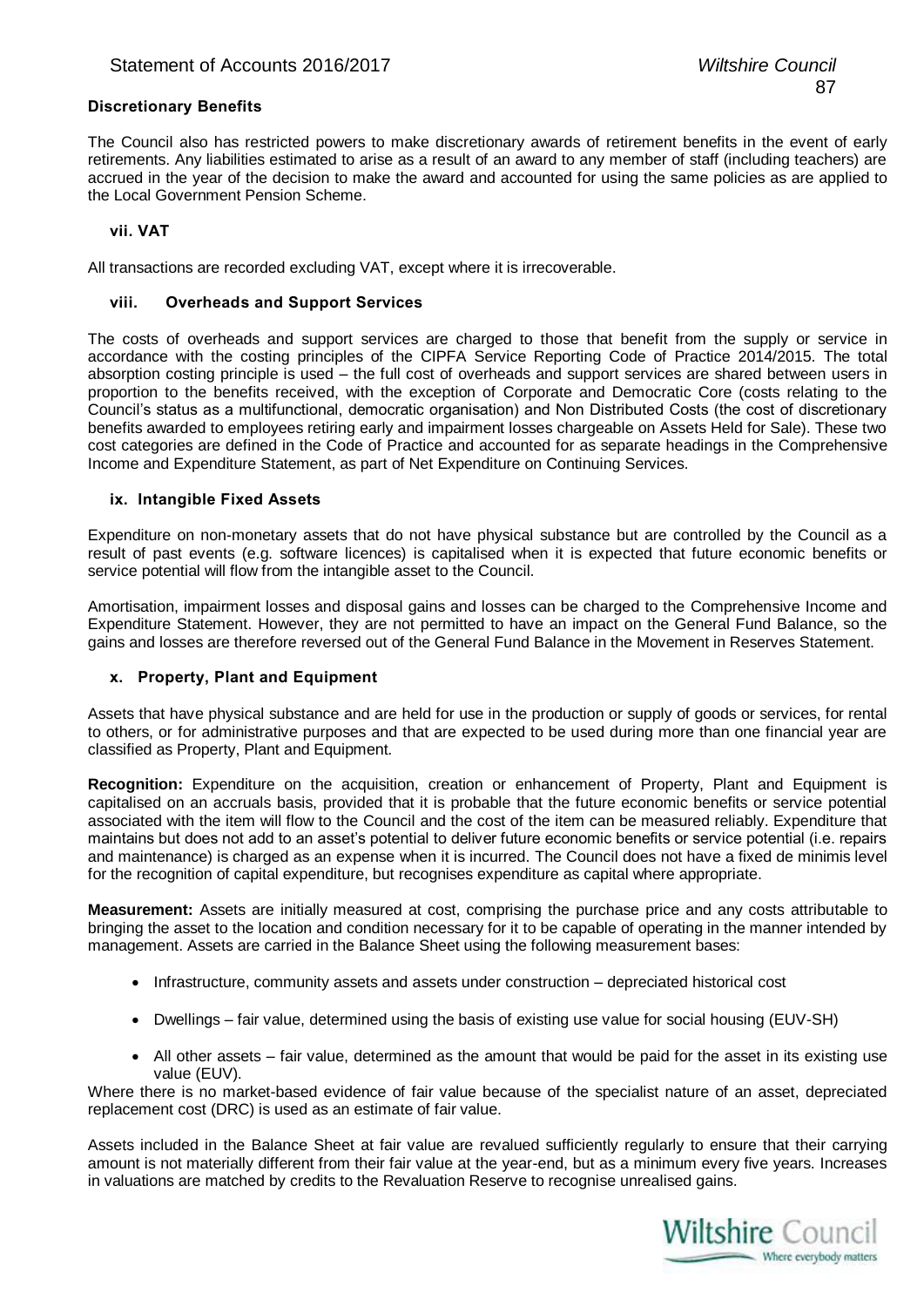88

Where decreases in value are identified, they are accounted for as follows:

- where there is a balance of revaluation gains for the asset in the Revaluation Reserve, the carrying amount of the asset is written down against that balance (up to the amount of the accumulated gains)
- where there is no balance in the Revaluation Reserve or an insufficient balance, the carrying amount of the asset is written down against the relevant service line(s) in the Comprehensive Income and Expenditure Statement.

The Revaluation Reserve contains revaluation gains recognised since 1 April 2007 only, the date of its formal implementation. Gains arising before that date have been consolidated into the Capital Adjustment Account.

**Impairment:** Assets are assessed at each year-end as to whether there is any indication that an asset may be impaired.

Where impairment losses are identified, they are accounted for as follows:

- where there is a balance of revaluation gains for the asset in the Revaluation Reserve, the carrying amount of the asset is written down against that balance (up to the amount of the accumulated gains)
- where there is no balance in the Revaluation Reserve or an insufficient balance, the carrying amount of the asset is written down against the relevant service line(s) in the Comprehensive Income and Expenditure Statement.

Where an impairment loss is reversed subsequently, the reversal is credited to the relevant service line(s) in the Comprehensive Income and Expenditure Statement, up to the amount of the original loss, adjusted for depreciation that would have been charged if the loss had not been recognised.

#### **Depreciation**

Depreciation is provided for on all Property, Plant and Equipment assets by the allocation of their depreciable amounts over their useful lives. An exception is made for assets without a determinable finite useful life (i.e. freehold land and certain Community Assets) and assets that are not yet available for use (i.e. assets under construction). Depreciation is calculated on the following bases:

- dwellings and other buildings straight-line allocation over the remaining useful life of the property as estimated by the valuer
- vehicles, plant, furniture and equipment Straight line allocation over a useful life of 5 years or in the case of services within buildings remaining useful life of the services as estimated by the valuer
- Infrastructure straight-line allocation over 60 years.

Where an item of Property, Plant and Equipment asset has major components whose cost is significant in relation to the total cost of the item, the components are depreciated separately. Full details on componentisation are included in note 17.

Revaluation gains are also depreciated, with an amount equal to the difference between current value depreciation charged on assets and the depreciation that would have been chargeable based on their historical cost being transferred each year from the Revaluation Reserve to the Capital Adjustment Account.

#### **Disposals and Non-current Assets Held for Sale**

When it becomes probable that the carrying amount of an asset will be recovered principally through a sale transaction rather than through its continuing use, it is reclassified as an Asset Held for Sale. Assets that are to be abandoned or scrapped are not reclassified as Assets Held for Sale.

When an asset is disposed of or decommissioned, the carrying amount of the asset in the Balance Sheet is written off to the Other Operating Expenditure line in the Comprehensive Income and Expenditure Statement as part of the gain or loss on disposal. Any receipts from disposals are credited to the same line in the Comprehensive Income and Expenditure Statement also as part of the gain or loss on disposal. Any revaluation gains accumulated for the asset in the Revaluation Reserve are transferred to the Capital Adjustment Account.

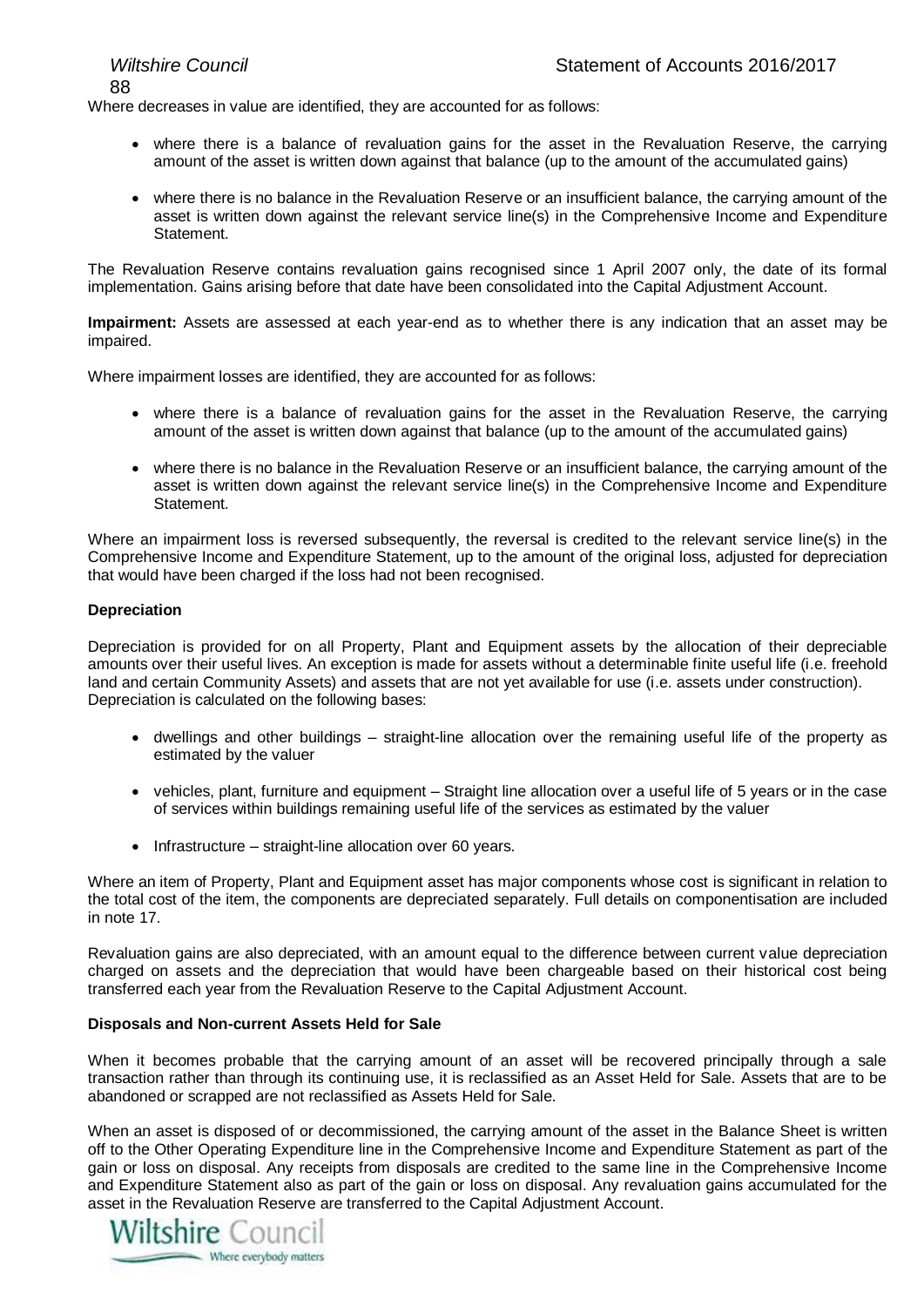Amounts received from a disposal in excess of £10,000 are categorised as capital receipts. A proportion of receipts relating to housing disposals (75% for dwellings, 50% for land and other assets) are payable to the Government. The balance of receipts is required to be credited to the Capital Receipts Reserve, and can then only be used for new capital investment or set aside to reduce the Council's underlying need to borrow (the capital financing requirement).

The written-off value of disposals is not a charge against council tax, as the cost of fixed assets is fully provided for under separate arrangements for capital financing.

#### **xi. Investment Property**

Investment properties are those that are used solely to earn rentals and/or for capital appreciation. The definition is not met if the property is used in any way to facilitate the delivery of services or production of goods or is held for sale. Investment properties are measured initially at cost and subsequently at fair value, based on the amount at which the asset could be exchanged between knowledgeable parties at arm's-length. Properties are not depreciated. Gains and losses on revaluation are posted to the Comprehensive Income and Expenditure Statement. The same treatment is applied to gains and losses on disposal. Rentals received in relation to investment properties result in a gain for the General Fund Balance. However, revaluation and disposal gains and losses are not permitted by statutory arrangements to have an impact on the General Fund Balance.

#### **xii. Charges to Revenue for Non-Current Assets**

Services, support services and trading accounts are debited with the following amounts to record the cost of holding fixed assets during the year:

- depreciation attributable to the assets used by the relevant service
- revaluation and impairment losses on assets used by the service where there are no accumulated gains in the Revaluation Reserve against which the losses can be written off
- amortisation of intangible fixed assets attributable to the service.

The Council is not required to raise council tax to fund depreciation, revaluation and impairment losses or amortisations. However, it is required to make an annual contribution from revenue towards the reduction in its overall borrowing requirement. Depreciation, revaluation and impairment losses and amortisations are therefore replaced by the contribution in the General Fund Balance of a Minimum Revenue Provision (MRP).

Housing Revenue Account capital charges are calculated in accordance with the prescribed statutory determination.

#### **xiii. Revenue Expenditure Funded From Capital Under Statute**

Expenditure incurred during the year that may be capitalised under statutory provisions but that does not result in the creation of a non-current asset has been charged as expenditure to the relevant service in the Comprehensive Income and Expenditure Statement in the year. Where the Council has determined to meet the cost of this expenditure from existing capital resources or by borrowing, a transfer in the Movement in Reserves Statement from the General Fund Balance to the Capital Adjustment Account then reverses out the amounts charged so that there is no impact on the level of council tax.

#### **xiv.Leases**

Leases are classified as finance leases where the terms of the lease transfer substantially all the risks and rewards incidental to ownership of the property, plant or equipment from the lessor to the lessee. All other leases are classified as operating leases. Where a lease covers both land and buildings, the land and buildings elements are considered separately for classification.

Arrangements that do not have the legal status of a lease but convey a right to use an asset in return for payment are accounted for under this policy where fulfilment of the arrangement is dependent on the use of specific assets.

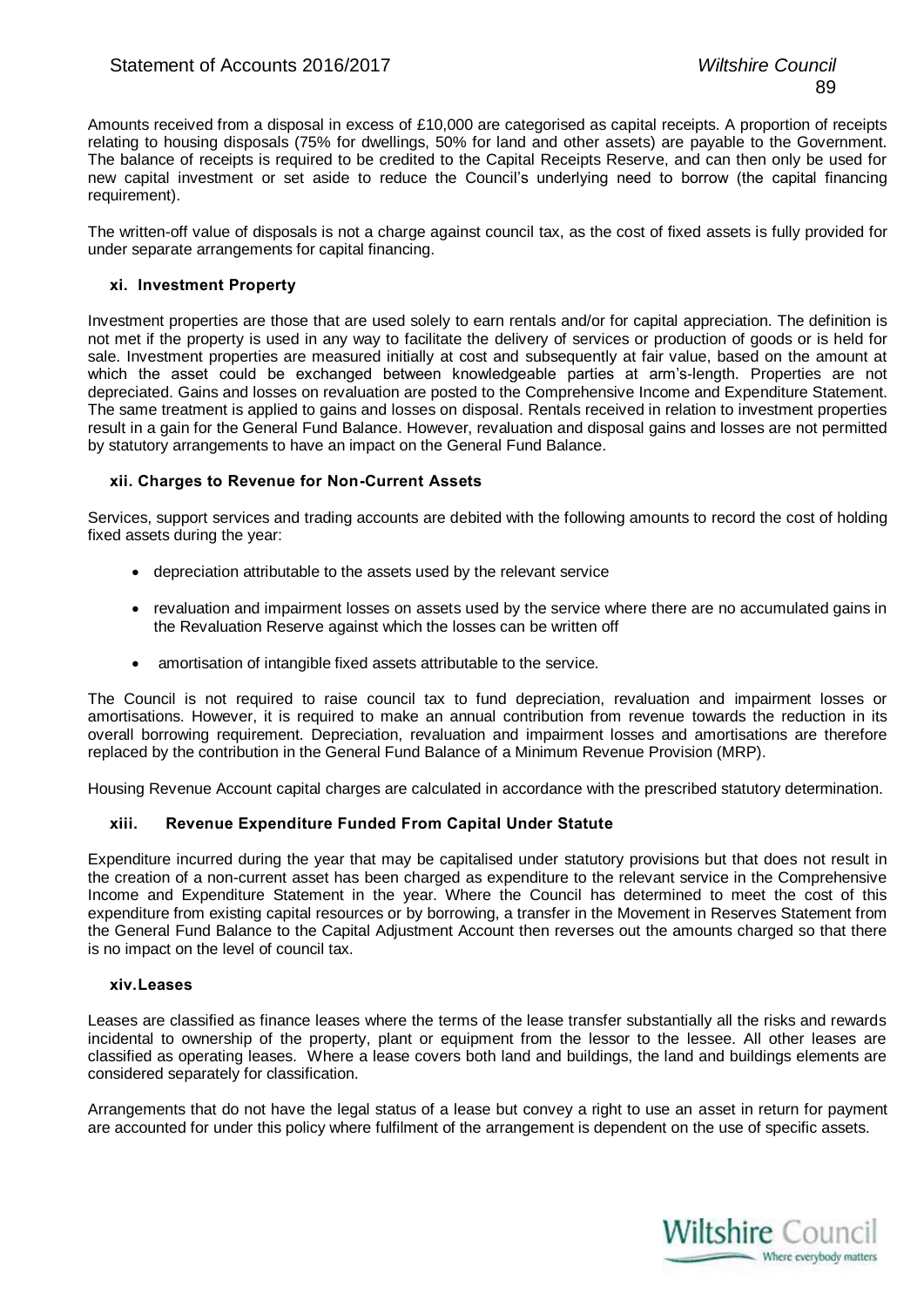#### **Finance Leases**

Property, plant and equipment held under finance leases is recognised on the Balance Sheet at the commencement of the lease at its fair value measured at the lease's inception (or the present value of the minimum lease payments, if lower). The asset recognised is matched by a liability for the obligation to pay the lessor.

Lease payments are apportioned between:

- $\bullet$  a charge for the acquisition of the interest in the property, plant or equipment applied to write down the lease liability
- a finance charge (debited to the Financing and Investment Income and Expenditure line in the Comprehensive Income and Expenditure Statement).

Property, Plant and Equipment recognised under finance leases is accounted for using the policies applied generally to such assets.

#### **Operating Leases**

Rentals paid under operating leases are charged to the Comprehensive Income and Expenditure Statement as an expense of the services benefitting from use of the leased property, plant or equipment.

#### **The Council as Lessor**

#### **Finance Leases**

Where the Council grants a finance lease over a property or an item of plant or equipment, the relevant asset is written out of the Balance Sheet as a disposal. At the commencement of the lease, the carrying amount of the asset in the Balance Sheet is written off to the Comprehensive Income and Expenditure Statement as a gain or loss on disposal.

Lease rentals receivable are apportioned between:

- a charge for the acquisition of the interest in the property applied to write down the lease debtor (together with any premiums received)
- finance income (credited to the Financing and Investment Income and Expenditure line in the Comprehensive Income and Expenditure Statement).

#### **Operating Leases**

Where the Council grants an operating lease over a property or an item of plant or equipment, the asset is retained in the Balance Sheet. Rental income is credited to the Other Operating Expenditure line in the Comprehensive Income and Expenditure Statement.

#### **xv. Financial Instruments**

#### **Financial Liabilities**

Financial liabilities are recognised on the Balance Sheet when the Council becomes a party to the contractual provisions of a financial instrument and are initially measured at fair value and are carried at their amortised cost. Annual charges to the Financing and Investment Income and Expenditure line in the Comprehensive Income and Expenditure Statement for interest payable are based on the carrying amount of the liability, multiplied by the effective rate of interest for the instrument. The effective interest rate is the rate that exactly discounts estimated future cash payments over the life of the instrument to the amount at which it was originally recognised.

For most of the borrowings that the Council has, this means that the amount presented in the Balance Sheet is the outstanding principal repayable (plus accrued interest); and interest charged to the Comprehensive Income and Expenditure Statement is the amount payable for the year according to the loan agreement.

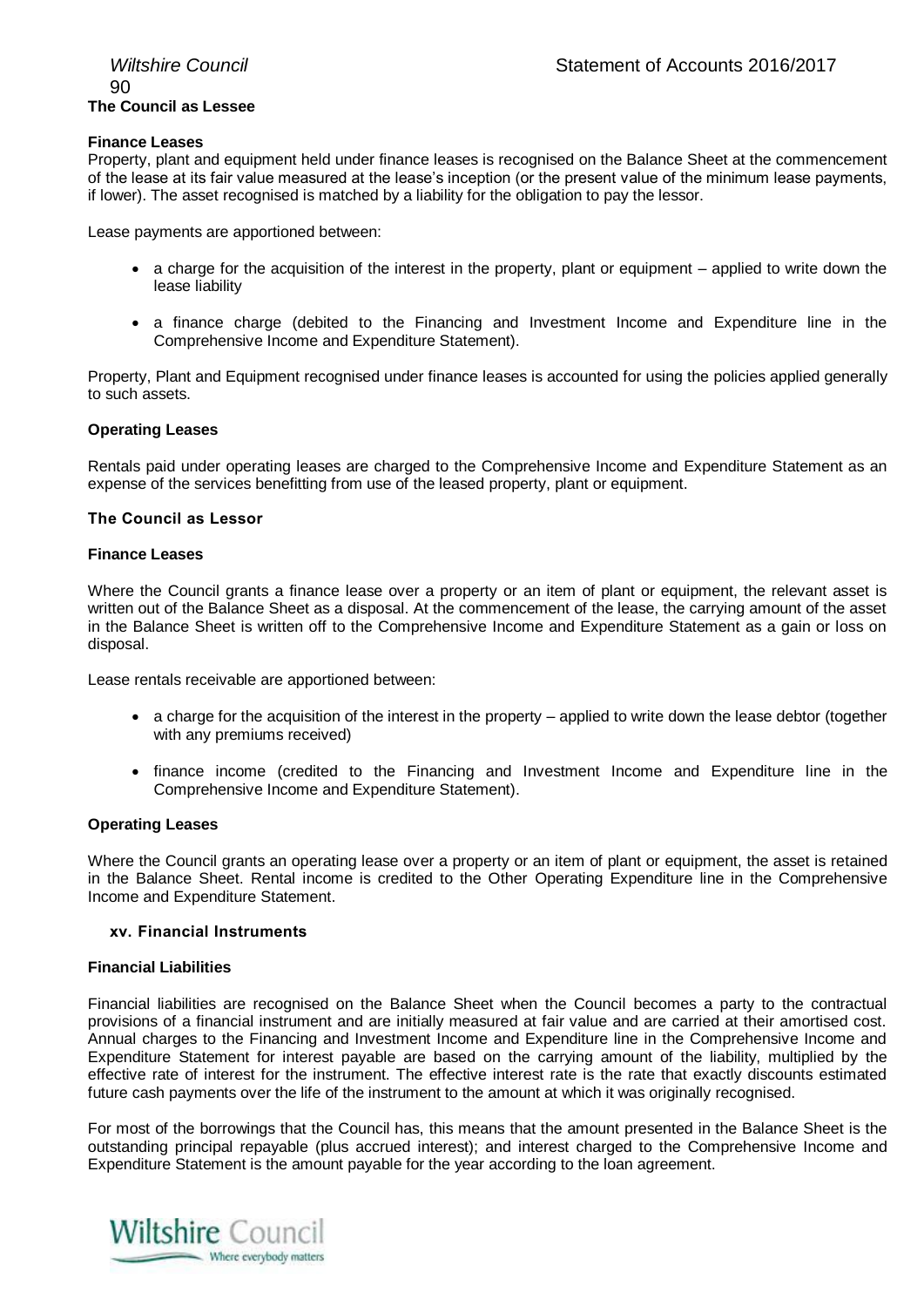### Statement of Accounts 2016/2017 *Wiltshire Council*

#### 91

Gains and losses on the repurchase or early settlement of borrowing are credited and debited to the Financing and Investment Income and Expenditure line in the Comprehensive Income and Expenditure Statement in the year of repurchase/settlement. However, where repurchase has taken place as part of a restructuring of the loan portfolio that involves the modification or exchange of existing instruments, the premium or discount is respectively deducted from or added to the amortised cost of the new or modified loan and the write-down to the Comprehensive Income and Expenditure Statement is spread over the life of the loan by an adjustment to the effective interest rate.

Where premiums and discounts have been charged to the Comprehensive Income and Expenditure Statement, regulations allow the impact on the General Fund Balance to be spread over future years. The Council has a policy of spreading the gain or loss over the term that was remaining on the loan against which the premium was payable or discount receivable when it was repaid. The reconciliation of amounts charged to the Comprehensive Income and Expenditure Statement to the net charge required against the General Fund Balance is managed by a transfer to or from the Financial Instruments Adjustment Account in the Movement in Reserves Statement.

#### **Loans and receivables**

#### **Financial Assets**

Financial assets are classified into two types:

- loans and receivables assets that have fixed or determinable payments but are not quoted in an active market
- available-for-sale assets assets that have a quoted market price and/or do not have fixed or determinable payments.

#### **Loans and Receivables**

Loans and receivables are recognised on the Balance Sheet when the Council becomes a party to the contractual provisions of a financial instrument and are initially measured at fair value. They are subsequently measured at their amortised cost. Annual credits to the Financing and Investment Income and Expenditure line in the Comprehensive Income and Expenditure Statement for interest receivable are based on the carrying amount of the asset multiplied by the effective rate of interest for the instrument. For most of the loans that the Council has made, this means that the amount presented in the Balance Sheet is the outstanding principal receivable (plus accrued interest) and interest credited to the Comprehensive Income and Expenditure Statement is the amount receivable for the year in the loan agreement.

When soft loans are made, a loss is recorded in the Comprehensive Income and Expenditure Statement (debited to the appropriate service) for the present value of the interest that will be foregone over the life of the instrument, resulting in a lower amortised cost than the outstanding principal. Interest is credited to the Financing and Investment Income and Expenditure line in the Comprehensive Income and Expenditure Statement at a marginally higher effective rate of interest than the rate receivable from the voluntary organisations, with the difference serving to increase the amortised cost of the loan in the Balance Sheet. Statutory provisions require that the impact of soft loans on the General Fund Balance is the interest receivable for the financial year – the reconciliation of amounts debited and credited to the Comprehensive Income and Expenditure Statement to the net gain required against the General Fund Balance is managed by a transfer to or from the Financial Instruments Adjustment Account in the Movement in Reserves Statement.

Where assets are identified as impaired because of a likelihood arising from a past event that payments due under the contract will not be made, the asset is written down and a charge made to the relevant service (for receivables specific to that service) or the Financing and Investment Income and Expenditure line in the Comprehensive Income and Expenditure Statement. The impairment loss is measured as the difference between the carrying amount and the present value of the revised future cash flows discounted at the asset's original effective interest rate.

Any gains and losses that arise on the derecognition of an asset are credited or debited to the Financing and Investment Income and Expenditure line in the Comprehensive Income and Expenditure Statement.

#### **Available-for-Sale Assets**

Available-for-sale assets are recognised on the Balance Sheet when the Council becomes a party to the contractual provisions of a financial instrument and are initially measured and carried at fair value. Where the asset has fixed or determinable payments, annual credits to the Financing and Investment Income and Expenditure line in the

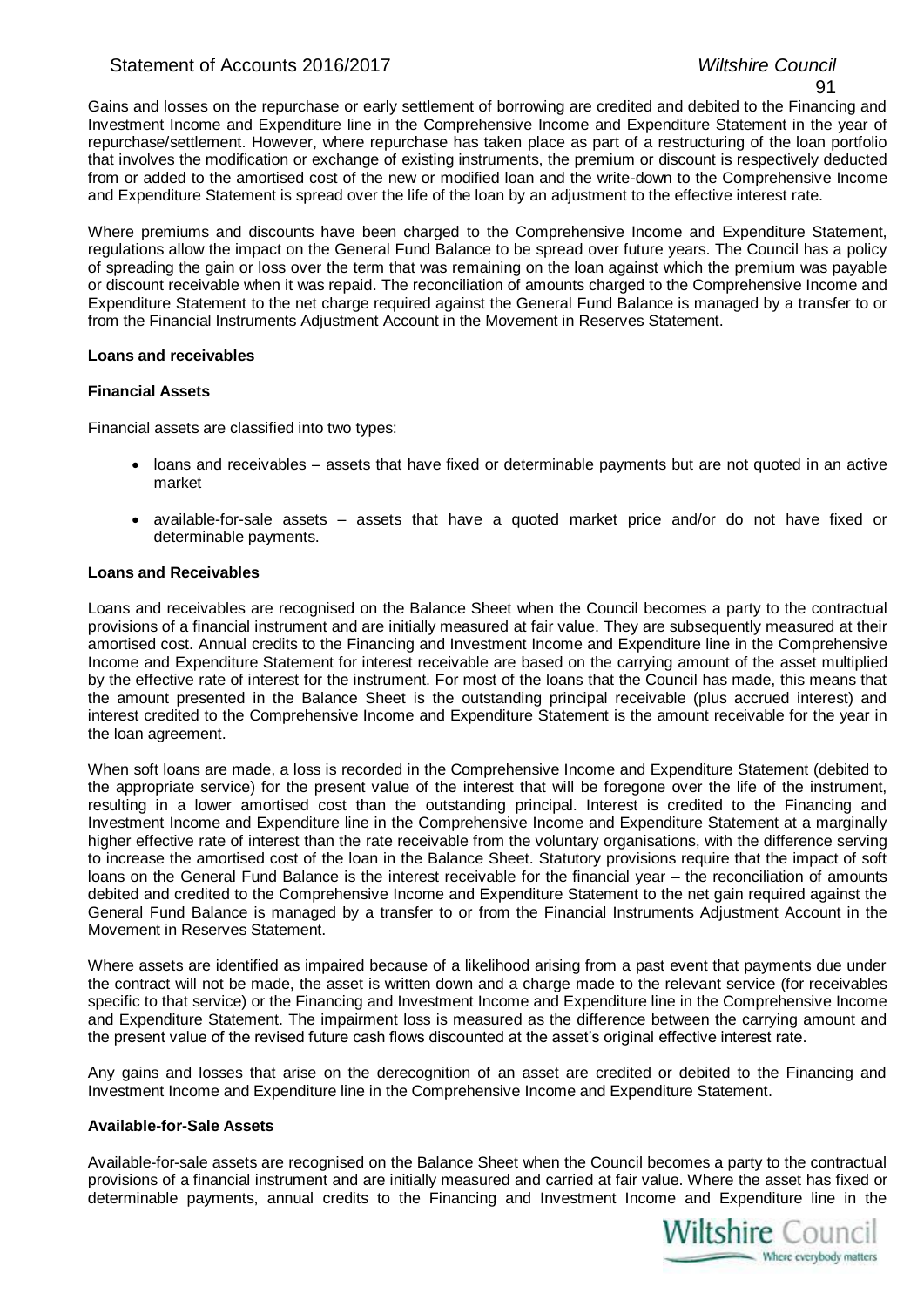# 92

Comprehensive Income and Expenditure Statement for interest receivable are based on the amortised cost of the asset multiplied by the effective rate of interest for the instrument. Where there are no fixed or determinable payments, income (e.g. dividends) is credited to the Comprehensive Income and Expenditure Statement when it becomes receivable by the Council.

Assets are maintained in the Balance Sheet at fair value. Values are based on the following principles:

- instruments with quoted market prices the market price
- $\bullet$  other instruments with fixed and determinable payments discounted cash flow analysis
- equity shares with no quoted market prices independent appraisal of company valuations.

Changes in fair value are balanced by an entry in the Available-for-Sale Reserve and the gain/loss is recognised in the Surplus or Deficit on Revaluation of Available-for-Sale Financial Assets. The exception is where impairment losses have been incurred – these are debited to the Financing and Investment Income and Expenditure line in the Comprehensive Income and Expenditure Statement, along with any net gain or loss for the asset accumulated in the Available-for-Sale Reserve.

Where assets are identified as impaired because of a likelihood arising from a past event that payments due under the contract will not be made (fixed or determinable payments) or fair value falls below cost, the asset is written down and a charge made to the Financing and Investment Income and Expenditure line in the Comprehensive Income and Expenditure Statement. If the asset has fixed or determinable payments, the impairment loss is measured as the difference between the carrying amount and the present value of the revised future cash flows discounted at the asset's original effective interest rate. Otherwise, the impairment loss is measured as any shortfall of fair value against the acquisition cost of the instrument (net of any principal repayment and amortisation).

Any gains and losses that arise on the derecognition of the asset are credited or debited to the Financing and Investment Income and Expenditure line in the Comprehensive Income and Expenditure Statement, along with any accumulated gains or losses previously recognised in the Available-for-Sale Reserve.

Where fair value cannot be measured reliably, the instrument is carried at cost (less any impairment losses).

#### **xvi.Inventories and Long Term Contracts**

Inventories are included in the Balance Sheet at the lower of cost or net realisable value. Long term contracts are accounted for on the basis of charging the Surplus or Deficit on the Provision of Services with the value of works and services received under the contract during the financial year.

#### **xvii. Interest in companies and other entities**

The council has no material interest in any companies or other entities.

#### **xviii. Private Finance Initiative (PFI)**

PFI and similar contracts are agreements to receive services, where the responsibility for making available the property, plant and equipment needed to provide the services passes to the PFI contractor. As the Council is deemed to control the services that are provided under its PFI schemes, and as ownership of the property, plant and equipment will pass to the Council at the end of the contracts for no additional charge, the Council carries the assets used under the contracts on its Balance Sheet as part of Property, Plant and Equipment. The original recognition of these assets at fair value (based on the cost to purchase the property, plant and equipment) was balanced by the recognition of a liability for amounts due to the scheme operator to pay for the capital investment.

Non current assets recognised on the Balance Sheet are revalued and depreciated in the same way as property, plant and equipment owned by the Council.

The amounts payable to the PFI operators each year are analysed into five elements:

i. Fair value of the services received during the year – debited to the relevant service in the Comprehensive Income and Expenditure Statement

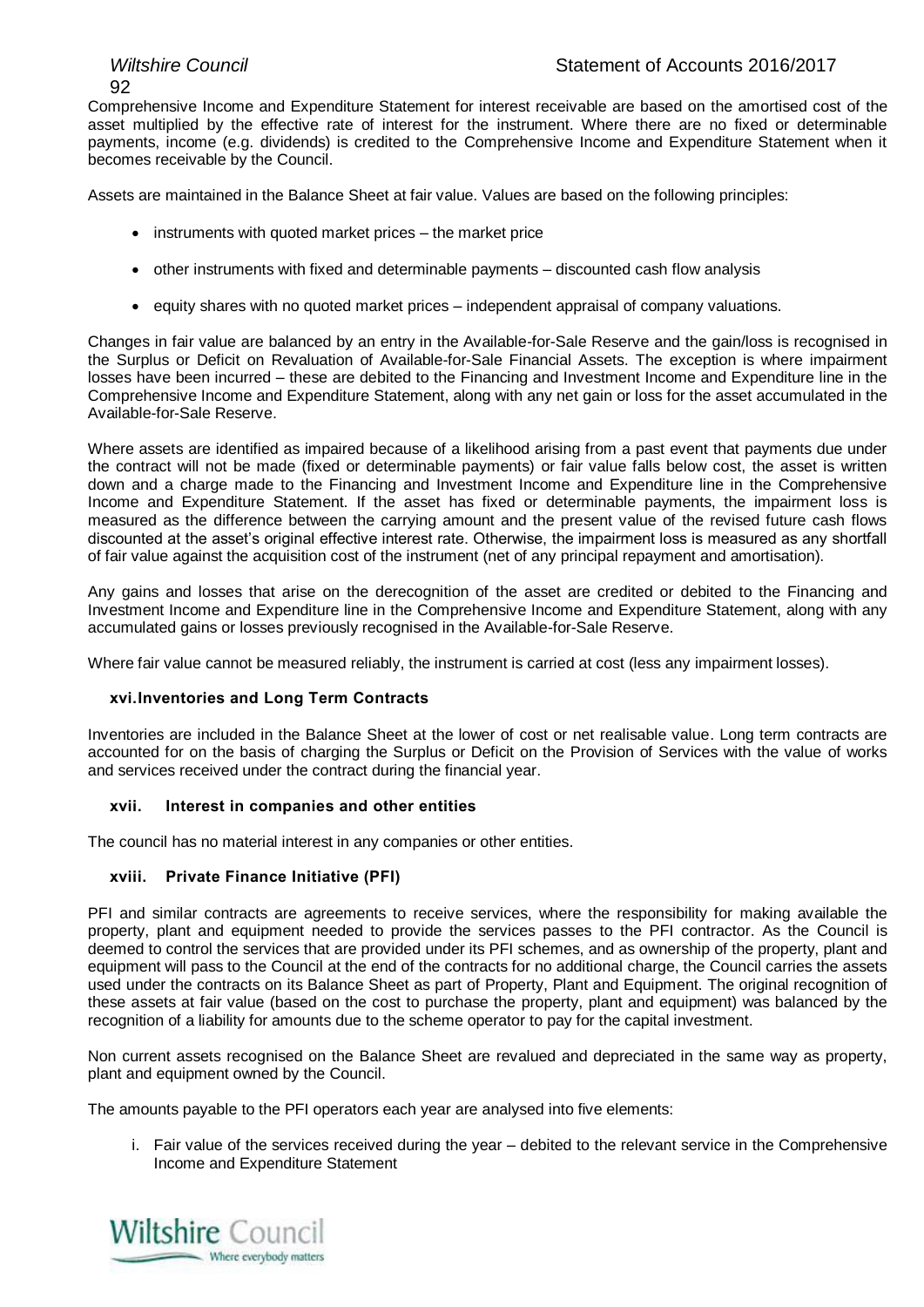- ii. Finance cost an interest charge made on the outstanding Balance Sheet liability, debited to the Financing and Investment Income and Expenditure line in the Comprehensive Income and Expenditure **Statement**
- iii. Contingent rent increases in the amount to be paid for the property arising during the contract, debited to the Financing and Investment Income and Expenditure line in the Comprehensive Income and Expenditure **Statement**
- iv. Payment towards liability applied to write down the Balance Sheet liability towards the PFI operator (the profile of write-downs is calculated using the same principles as for a finance lease)
- v. Lifecycle replacement costs proportion of the amounts payable is posted to the Balance Sheet as a prepayment and then recognised as additions to Property, Plant and Equipment when the relevant works are eventually carried out.

#### **xix.Exceptional Items**

When items of income and expense are material, their nature and amount is disclosed separately, either on the face of the Comprehensive Income and Expenditure Statement or in the notes to the accounts, depending on how significant the items are to an understanding of the Council's financial performance.

#### **xx. Cash and Cash Equivalents**

Cash is represented by cash in hand and deposits with financial institutions repayable without penalty on notice of not more than 24 hours. Cash equivalents are investments that mature in no more than three months from the date of acquisition and that are readily convertible to known amounts of cash with insignificant risk of change in value. In the Cash Flow Statement, cash and cash equivalents are shown net of bank overdrafts that are repayable on demand and form an integral part of the Council's cash management.

#### **xxi.Prior Period Adjustments, Changes in Accounting Policies and Estimates and Errors**

Prior period adjustments may arise as a result of a change in accounting policies or to correct a material error. Changes in accounting estimates are accounted for prospectively, i.e. in the current and future years affected by the change and do not give rise to a prior period adjustment.

Changes in accounting policies are only made when required by proper accounting practices or the change provides more reliable or relevant information about the effect of transactions, other events and conditions on the Council's financial position or financial performance. Where a change is made, it is applied retrospectively (unless stated otherwise) by adjusting opening balances and comparative amounts for the prior period as if the new policy had always been applied.

Material errors discovered in prior period figures are corrected retrospectively by amending opening balances and comparative amounts for the prior period.

#### **xxii. Events after the Balance Sheet Date**

Events after the Balance Sheet date are those events that occur between the end of the reporting period and the date when the Statement of Accounts is authorised for issue.

Two types of events can be identified:

- Those that provide evidence of conditions that existed at the end of the reporting period the Statement of Accounts is adjusted to reflect such events
- Those that are indicative of conditions that arose after the reporting period the Statement of Accounts are not adjusted to reflect such events. Where a category of events would have a material effect, disclosure is made in the notes of the nature of the events and their estimated financial effect.

Events taking place after the date of authorisation for issue are not reflected in the Statement of Accounts.

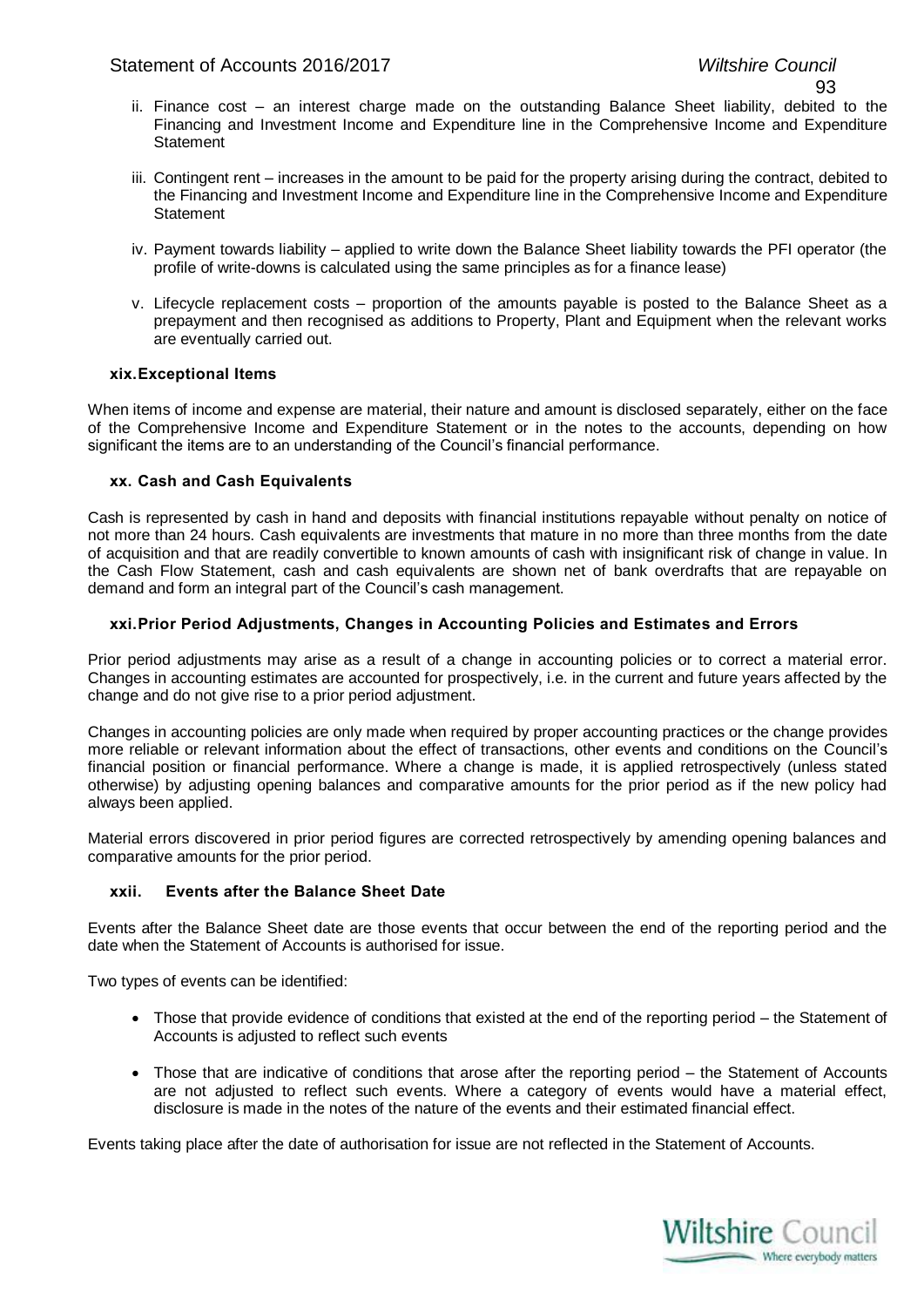#### *Wiltshire Council* Statement of Accounts 2016/2017 94 **xxiii. Non-Compliance with Code of Practice**

For operational reasons, the accounts do not fully comply with the Code of Practice on minor points. The main noncompliance is in relation to debtors and creditors. Whilst the accounts are maintained on an accruals basis i.e. all sums due to or from the Council are included whether or not the cash has actually been received or paid in the year, exceptions are made for quarterly utilities payments based on meter reading dates. Since these policies are applied consistently year on year, they have no material effect on any one year's accounts.

#### **xxiv. Foreign Currency**

Where the Council has entered into a transaction denominated in a foreign currency, the transaction is converted into sterling at the exchange rate applicable on the date of the transaction. Where amounts in foreign currency are outstanding at the year-end, they are reconverted at the spot exchange rate at 31 March. Resulting gains or losses are recognised in the Financing and Investment Income and Expenditure line in the Comprehensive Income and Expenditure Statement.

#### **xxv. Heritage Assets**

The Council's Heritage Assets are assets that are kept to increase the knowledge, understanding and appreciation of the Council's history and local area. Heritage Assets are recognised and measured (including the treatment of revaluation gains and losses) in accordance with the Council's accounting policies on property, plant and equipment. However, some of the measurement rules are relaxed in relation to heritage assets as detailed below. The accounting policies in relation to heritage assets that are deemed to include elements of intangible heritage assets are also presented below.

If items are of a material nature a separate external revaluation exercise would be commissioned and the assets carried at market value in the balance sheet, alternatively insurance valuations would be used to establish value. If this was the case these assets would be reviewed for impairment on a regular basis and the figures in the balance sheet updated accordingly. Any disposals would be treated in the same way as other assets. If the values of the assets are of limited or no value then they will be disclosed in a note to the accounts only and not brought into the balance sheet with a value. This decision is made based on whether the cost of obtaining a valuation exceeds the benefits to the users of the accounts.

For Wiltshire Council, which does not hold museum or art collections, the costs of commissioning external valuations exceeds the benefit to the users of the accounts therefore the assets are disclosed in a note to the accounts only. The assets disclosed in note 34 include a property (the East Grafton Windmill), the White Horse in Westbury, and a small collection of art held across the county.

#### **xxvi. Carbon Reduction Commitment scheme**

The Council is required to participate in the Carbon Reduction Commitment (CRC) Energy Efficiency Scheme. Phase 2 of this scheme began from 1 April 2014. The Council is required to purchase and surrender allowances, currently retrospectively, on the basis of emissions i.e. carbon dioxide produced as energy is used. As carbon dioxide is emitted (i.e. as energy is used), a liability and an expense are recognised. The liability will be discharged by surrendering allowances. The liability is measured at the best estimate of the expenditure required to meet the obligation, normally at the current market price of the number of allowances required to meet the liability at the reporting date. The cost to the Council is recognised and reported in the costs of the Council's services and is apportioned to services on the basis of energy consumption.

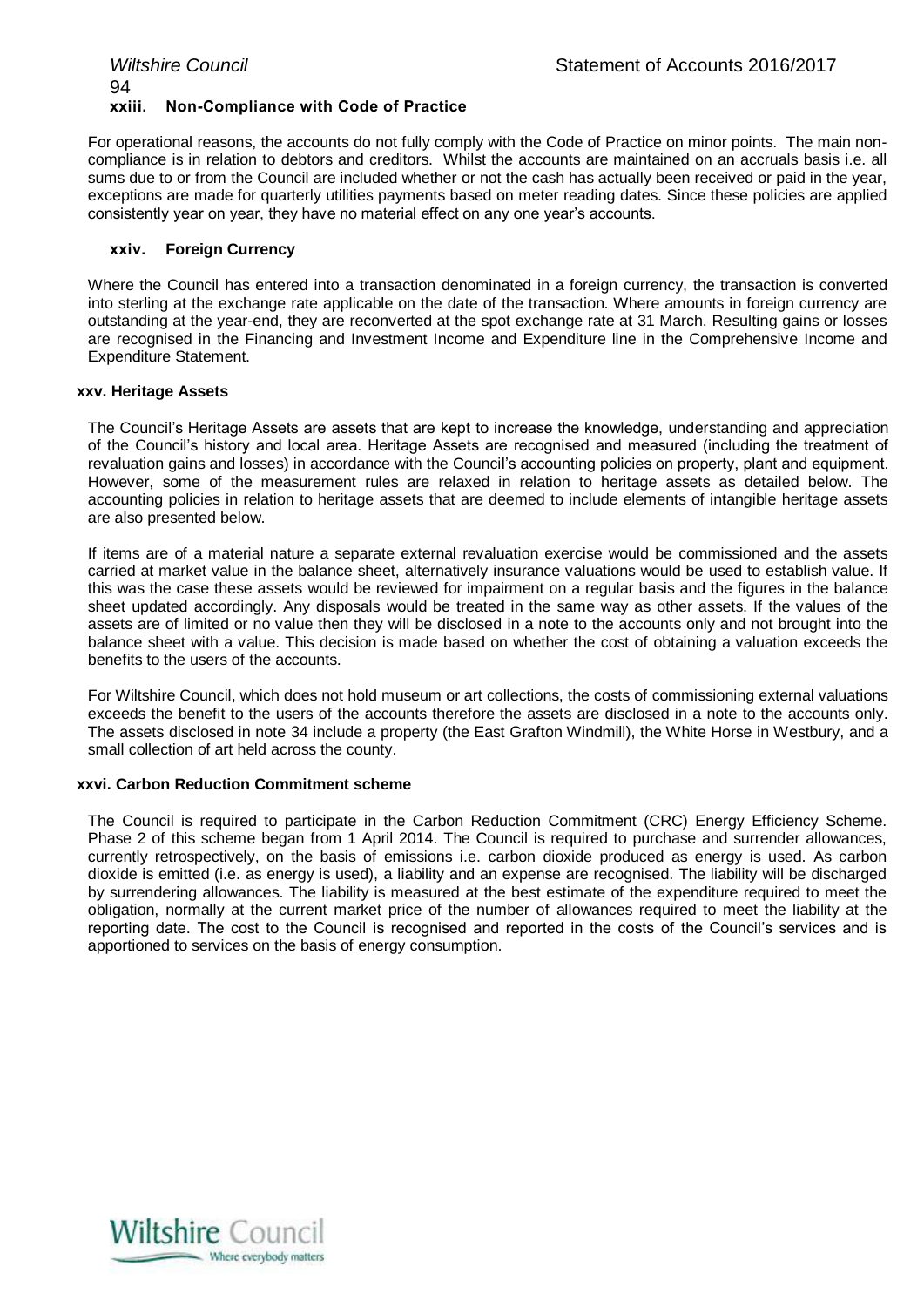# **xxvii. Fair value measurement**

The Council measures some of its non-financial assets such as surplus assets and investment properties and some of its financial instruments such as equity shareholdings at fair value at each reporting date. Fair value is the price that would be received to sell an asset or paid to transfer a liability in an orderly transaction between market participants at the measurement date. The fair value measurement assumes that the transaction to sell the asset or transfer the liability takes place either:

- a) in the principal market for the asset or liability, or
- b) in the absence of a principal market, in the most advantageous market for the asset or liability.

The Council measures the fair value of an asset or liability using the assumptions that market participants would use when pricing the asset or liability, assuming that market participants act in their economic best interest.

When measuring the fair value of a non-financial asset, the Council takes into account a market participant's ability to generate economic benefits by using the asset in its highest and best use or by selling it to another market participant that would use the asset in its highest and best use.

The Council uses valuation techniques that are appropriate in the circumstances and for which sufficient data is available, maximising the use of relevant observable inputs and minimising the use of unobservable inputs.

Inputs to the valuation techniques in respect of assets and liabilities for which fair value is measured or disclosed in the Council's financial statements are categorised within the fair value hierarchy, as follows:

- Level 1 quoted prices (unadjusted) in active markets for identical assets or liabilities that the authority can access at the measurement date
- Level 2 inputs other than quoted prices included within Level 1 that are observable for the asset or liability, either directly or indirectly
- Level 3 unobservable inputs for the asset or liability.

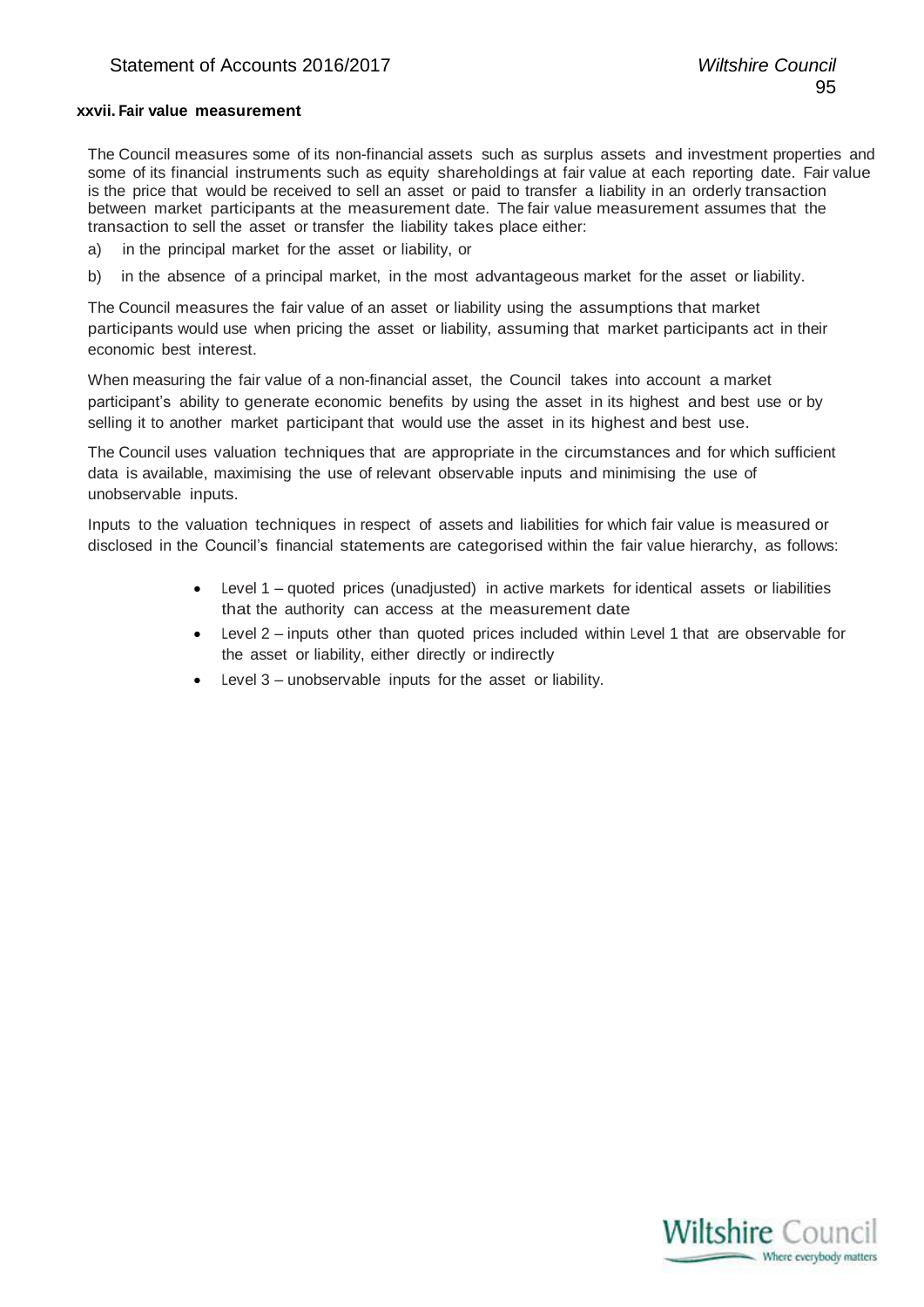# **Housing Revenue Account**

This account records the transactions relating to the Council's housing stock. The Local Government and Housing Act 1989 requires its separation to give a clear picture of the cost of providing homes for council tenants. Housing Revenue Account income and expenditure does not affect the amount of Council Tax levied.

|                                                       | <b>NOTE</b> | 2016/2017 |           | 2015/2016 |           |
|-------------------------------------------------------|-------------|-----------|-----------|-----------|-----------|
|                                                       |             | £000      | £000      | £000      | £000      |
| <b>Income</b>                                         |             |           |           |           |           |
| Rents (gross):                                        |             |           |           |           |           |
| - dwellings                                           |             | (24, 582) |           | (25, 021) |           |
| - garages                                             |             | (353)     |           | (333)     |           |
| - other                                               |             | (221)     | (25, 156) | (214)     | (25, 568) |
| Charges for services and facilities                   |             |           | (643)     |           | (605)     |
| <b>Total Income</b>                                   |             |           | (25, 799) |           | (26, 173) |
| <b>Expenditure</b>                                    |             |           |           |           |           |
| Repairs and Maintenance                               |             |           | 5,430     |           | 6,138     |
| Supervision and Management:                           |             |           |           |           |           |
| - general                                             |             | 2,564     |           | 2,544     |           |
| - special services                                    |             | 967       | 3,531     | 1,082     | 3,626     |
|                                                       |             |           |           |           |           |
| Increased provision for bad debts                     |             |           | 71        |           | 96        |
| Depreciation & Impairments of Fixed Assets            |             |           |           |           |           |
| - On dwellings                                        | 3           | 14,372    |           | 11,612    |           |
| - On garages                                          | 3           | 148       |           | 148       |           |
| - On other Assets                                     | 3           | 52        |           | 52        |           |
|                                                       |             |           | 14,572    |           | 11,812    |
| <b>Total Expenditure</b>                              |             |           | 23,604    |           | 21,672    |
|                                                       |             |           |           |           |           |
| Net Cost Of Services per Income & Expenditure Account |             |           | (2, 195)  |           | (4, 501)  |
| HRA Services share of Corporate and Democratic Core   |             |           | 321       |           | 321       |
| <b>Net Cost Of HRA Services</b>                       |             |           | (1, 874)  |           | (4, 180)  |
| (Gain)/Loss on sale of HRA fixed assets               |             |           | 3,711     |           | (886)     |
| Interest Payable                                      |             |           | 3,673     |           | 3,673     |
| Interest:                                             |             |           |           |           |           |
| - on mortgages                                        |             | (58)      |           | (54)      |           |
| - on balances                                         |             | (90)      | (148)     | (110)     | (164)     |
| (Surplus)/Deficit for the Year on HRA services        |             |           | 5,362     |           | (1, 557)  |

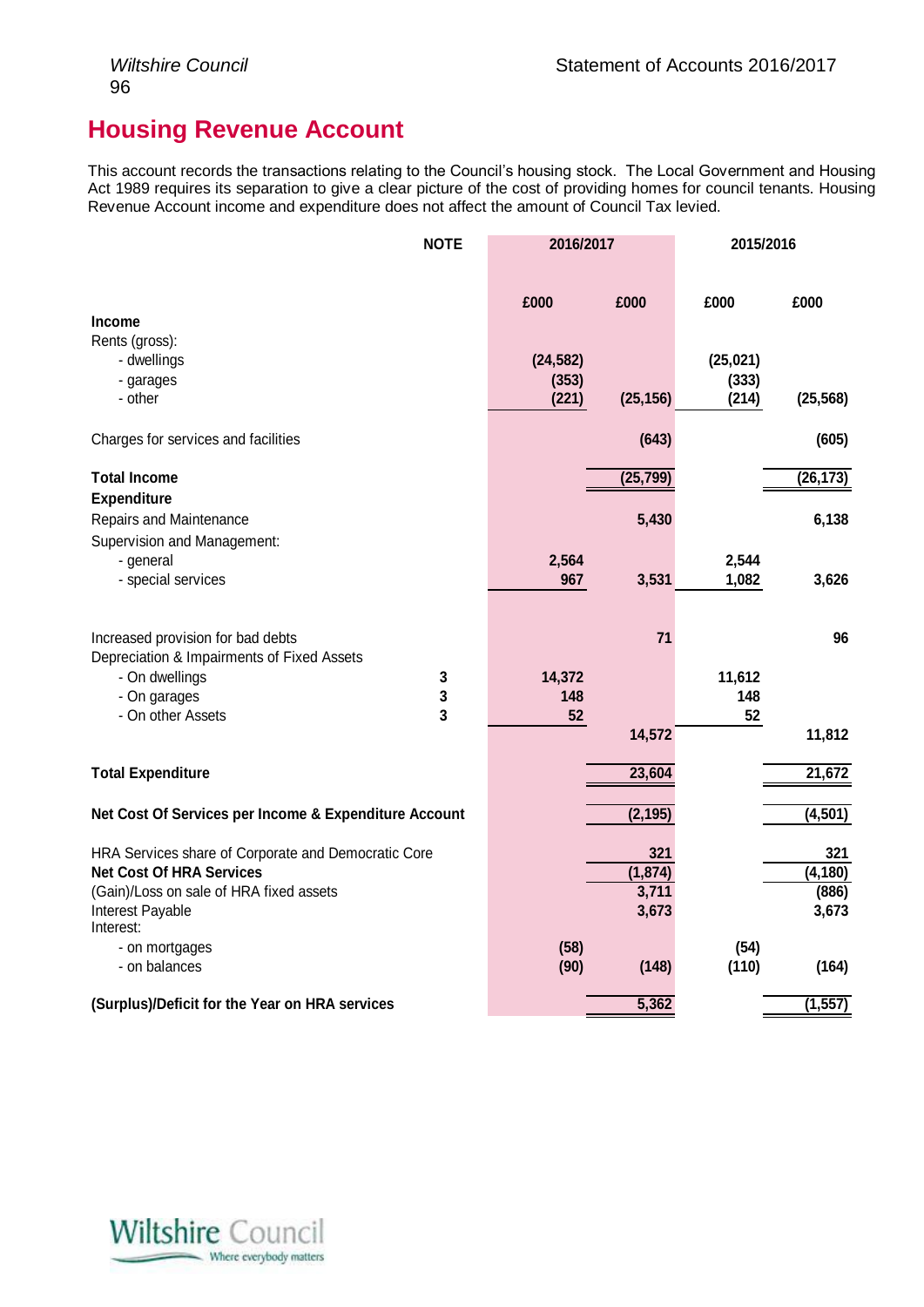# **Statement of Movement on the HRA Balances**

|                                                                      | 2016/2017<br>£000 |           | 2015/2016<br>£000 |
|----------------------------------------------------------------------|-------------------|-----------|-------------------|
| Balance on HRA at the end of previous year                           |                   | (20, 479) | (18, 162)         |
| (Surplus)/ Deficit for year on HRA Income and Expenditure Account    | 5,362             |           | (1, 557)          |
| Adjustments between accounting basis and funding basis under statute | (8,053)           |           | (760)             |
| Net (increase)/decrease before transfers to/ from reserves           | (2,691)           |           | (2, 317)          |
| Transfer to/ from reserves                                           |                   |           |                   |
| Net (increase)/decrease in year on HRA                               |                   | (2,691)   | (2, 317)          |
|                                                                      |                   |           |                   |
| Balance on HRA at the end of current year                            |                   | (23, 170) | (20, 479)         |

# **Note to Statement of Movement on the HRA Balances**

| Items included in the HRA Income and Expenditure Account        |        |          | 2015/2016 |  |  |
|-----------------------------------------------------------------|--------|----------|-----------|--|--|
| but excluded from the movement on HRA balance for the year      |        | £000     | £000      |  |  |
| Gain/(Loss) on sale of HRA fixed assets                         |        | (3,711)  | 885       |  |  |
| Items not included in the HRA Income and Expenditure Account    |        |          |           |  |  |
| but included from the movement on HRA balance for the year      |        |          |           |  |  |
| Transfer to/from Major Repairs Reserve                          | note 5 | (8, 385) | (5,625)   |  |  |
| Transfer to/from Pension Reserve                                | note 6 | 74       | 12        |  |  |
| Transfer to/from accumulated absences                           | (6)    | (7)      |           |  |  |
| Revenue Contributions to Capital Expenditure                    | 3,975  | 3,975    |           |  |  |
| Net Additional amount required by statute to be credited to the |        | (8.053)  | (760)     |  |  |
| HRA balance for the year                                        |        |          |           |  |  |

# **Housing Revenue Account Notes**

# **1 Housing Stock**

| <b>Houses and Bungalows</b>    |       | 31 March 2017 31 March 2016 |
|--------------------------------|-------|-----------------------------|
| - 1 bedroom                    | 278   | 278                         |
| - 2 bedrooms                   | 1,421 | 1,430                       |
| - 3 bedrooms                   | 1,747 | 1,772                       |
| - 4+ bedrooms                  | 141   | 141                         |
| <b>Flats</b>                   |       |                             |
| - 1 bedroom                    | 916   | 918                         |
| - 2 bedrooms                   | 689   | 692                         |
| - 3+ bedrooms                  | 66    | 68                          |
| Total dwellings as at 31 March | 5,258 | 5,299                       |

The council sold 41 houses during 2016/2017, of which 40 were sold under the right to buy scheme (RTB). The Council received a total before pooling of £3.087 million as capital receipts.

The figures above do not include the PFI housing units recently brought on stream, these are classified as general fund funding, and so are not part of the HRA. Further information on these PFI dwellings is found in the PFI note.

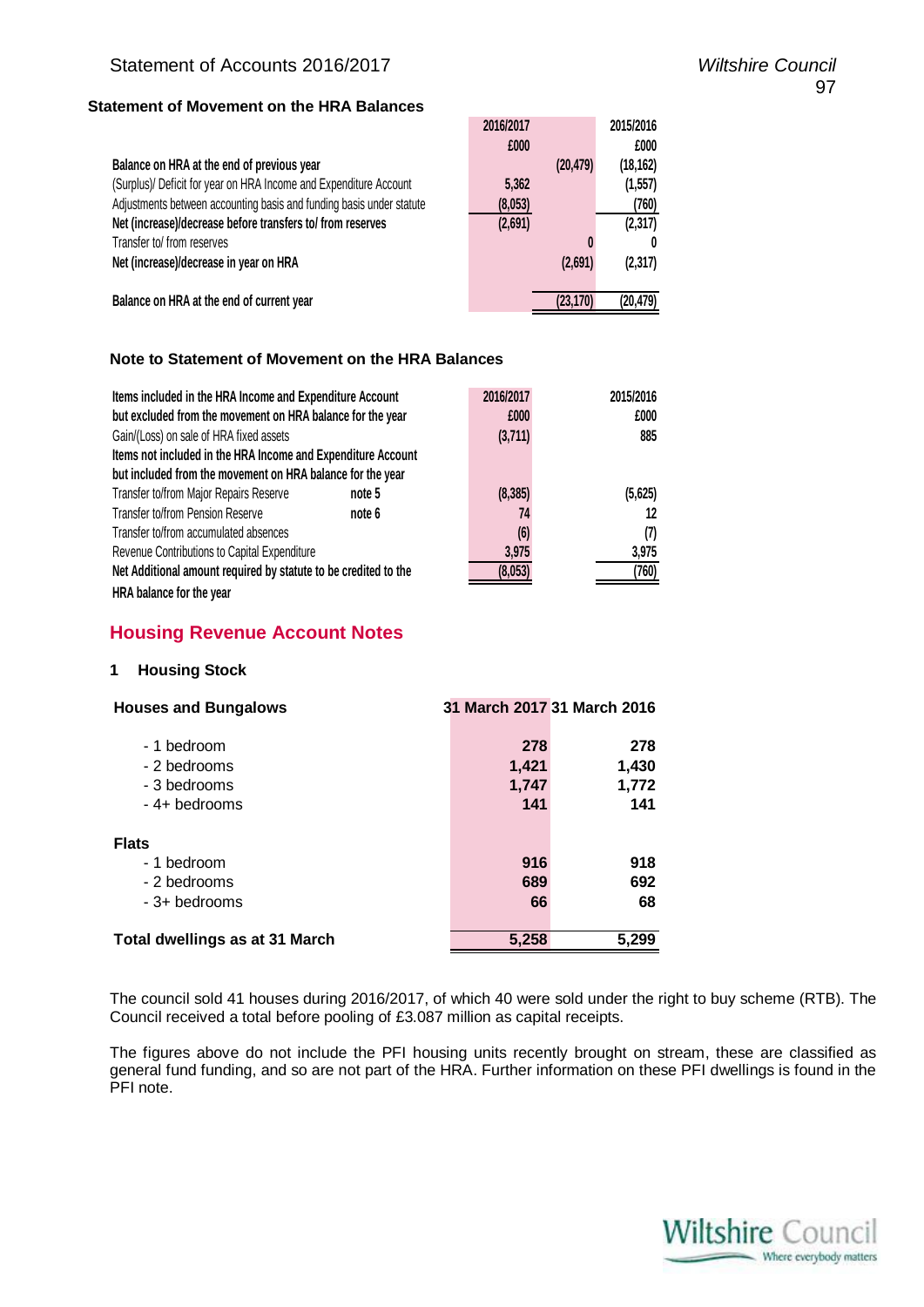The year end position regarding arrears owed to the HRA was:

|                                                                          | 31 March 2017<br>£000     | 31 March 2016<br>£000     |
|--------------------------------------------------------------------------|---------------------------|---------------------------|
| Rent arrears<br>less rent payments in advance<br>less bad debt provision | 1,141<br>(544)<br>(1,084) | 1,132<br>(500)<br>(1,075) |
| Net arrears position                                                     | (487)                     | (443)                     |

# **3 Movement of Housing Revenue Account Assets**

|                             | Council          | Council          | Council          | <b>Other</b>    | Other            | <b>Total</b> |
|-----------------------------|------------------|------------------|------------------|-----------------|------------------|--------------|
|                             | <b>Dwellings</b> | <b>Dwellings</b> | <b>Dwellings</b> | <b>Property</b> | <b>Equipment</b> |              |
|                             | (Structures)     | (Services)       | (Land)           | (Garages)       |                  |              |
|                             | £000             | £000             | £000             | £000            | £000             | £000         |
|                             |                  |                  |                  |                 |                  |              |
| Net Book Value 1 April 2016 | 133,152          | 25,781           | 80,730           | 3,416           | 147              | 243,226      |
|                             |                  |                  |                  |                 |                  |              |
| <b>Additions in Year</b>    | 4,180            | 5,899            |                  |                 |                  | 10,079       |
| <b>Disposals</b>            | (2, 172)         |                  |                  |                 |                  | (2, 172)     |
| <b>Revaluations</b>         | 27,938           | 7,434            | 15,112           |                 |                  | 50,484       |
| Depreciation                | (5,778)          | (8, 594)         |                  | (148)           | (52)             | (14, 572)    |
| <b>Category Adjustments</b> |                  |                  | 831              |                 |                  | 831          |
| Balance at 31 March 2017    | 157,320          | 30,520           | 96,673           | 3,268           | 95               | 287,876      |

The Balance Sheet value of Council Dwellings (structures, services and land) as at 31 March 2017 was £252,149,463. This represents the valuation at existing use for social housing which is the value of the properties with a secured tenant continuing to live in the property paying social rents rather than market rents.

The Vacant Possession value (open market) of the properties at 31 March 2017 was £813,385,365. This represents the value of the houses if the property were sold without a secured tenant continuing in the property. Therefore it could be rented out at market rent so has a higher value. This figure has been discounted by a factor of 31% to get the Existing use value - social housing.

The difference between the Vacant Possession value and the Balance Sheet value of dwellings within the HRA shows the Economic Cost of providing Council Housing at less than open market rents. The Economic Cost of the properties at 31 March 2017 was £561,235,902.

The value of land valued in the HRA which is included in the balance sheet value of the council dwellings is £85,775,602.

#### **4 Financing of HRA capital expenditure**

|                                                                  | 2016/2017<br>£000 |
|------------------------------------------------------------------|-------------------|
| Revenue and Reserves                                             | 3,975             |
| Other receipts (MRR)                                             | 14,947            |
|                                                                  |                   |
|                                                                  | 18,922            |
| Council Dwellings (Structures and Services)<br>Plant & Equipment | 10,079            |
| Asset under Construction                                         | 8,843             |
|                                                                  | 18.922            |

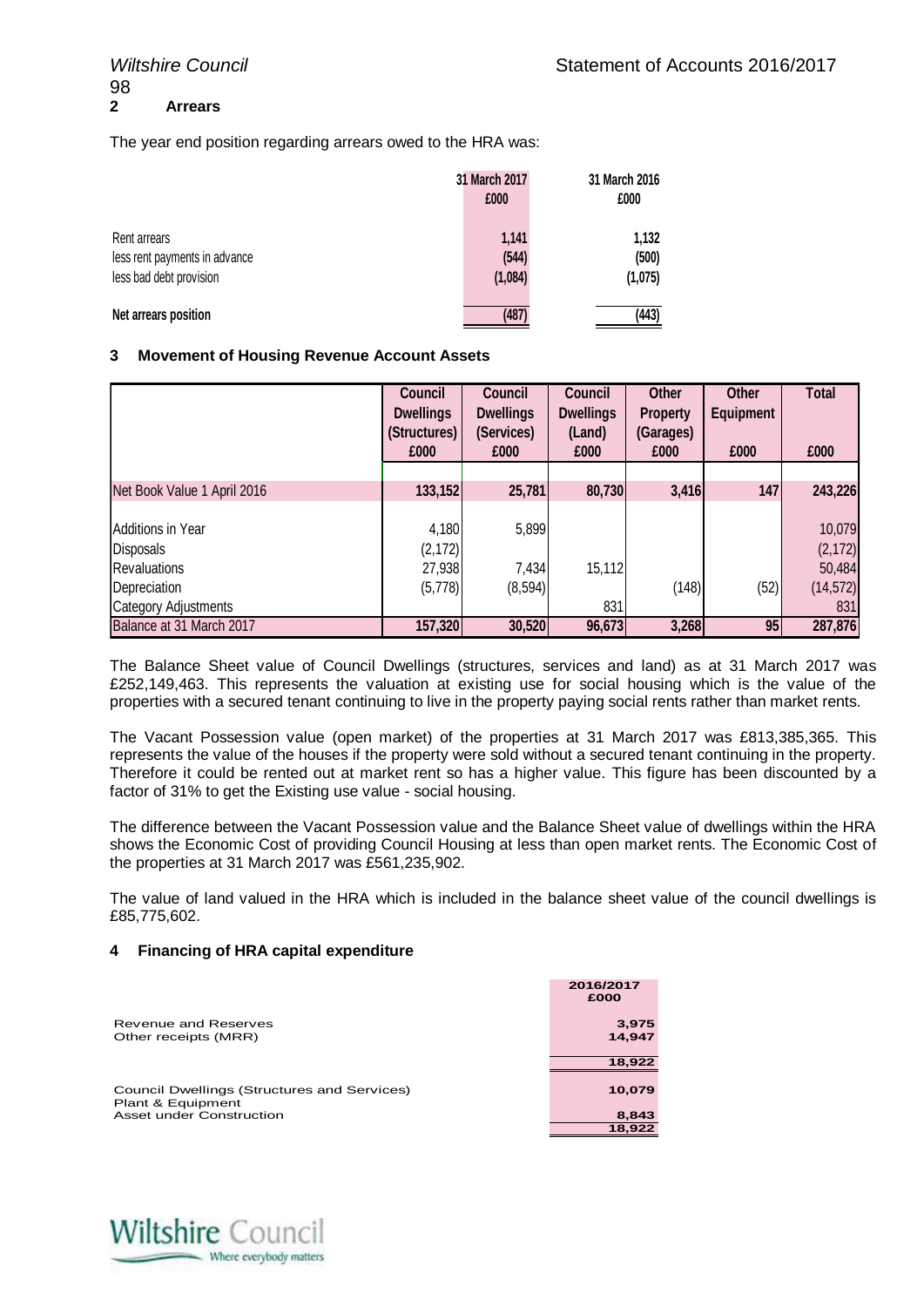# **5 Major Repairs Reserve**

|                             | 2016/2017 | 2015/2016 |
|-----------------------------|-----------|-----------|
|                             | £000      | £000      |
|                             |           |           |
| Brought forward at 1 April  | (9, 115)  | (10, 956) |
| <b>Transfer to Capital</b>  | 14,120    | 8,028     |
| <b>HRA Depreciation</b>     | (14, 568) | (11, 812) |
| Transfer to HRA             | 8.381     | 5,625     |
| Carried forward at 31 March | (1,182)   | (9, 115)  |

# **6 Contribution to Pension Reserve**

The HRA bears a share of the pension contribution due to the IAS 19 adjustment in proportion to the payments made during the year. See note 61 to the Core Financial Statements for more information on accounting for retirement benefits.

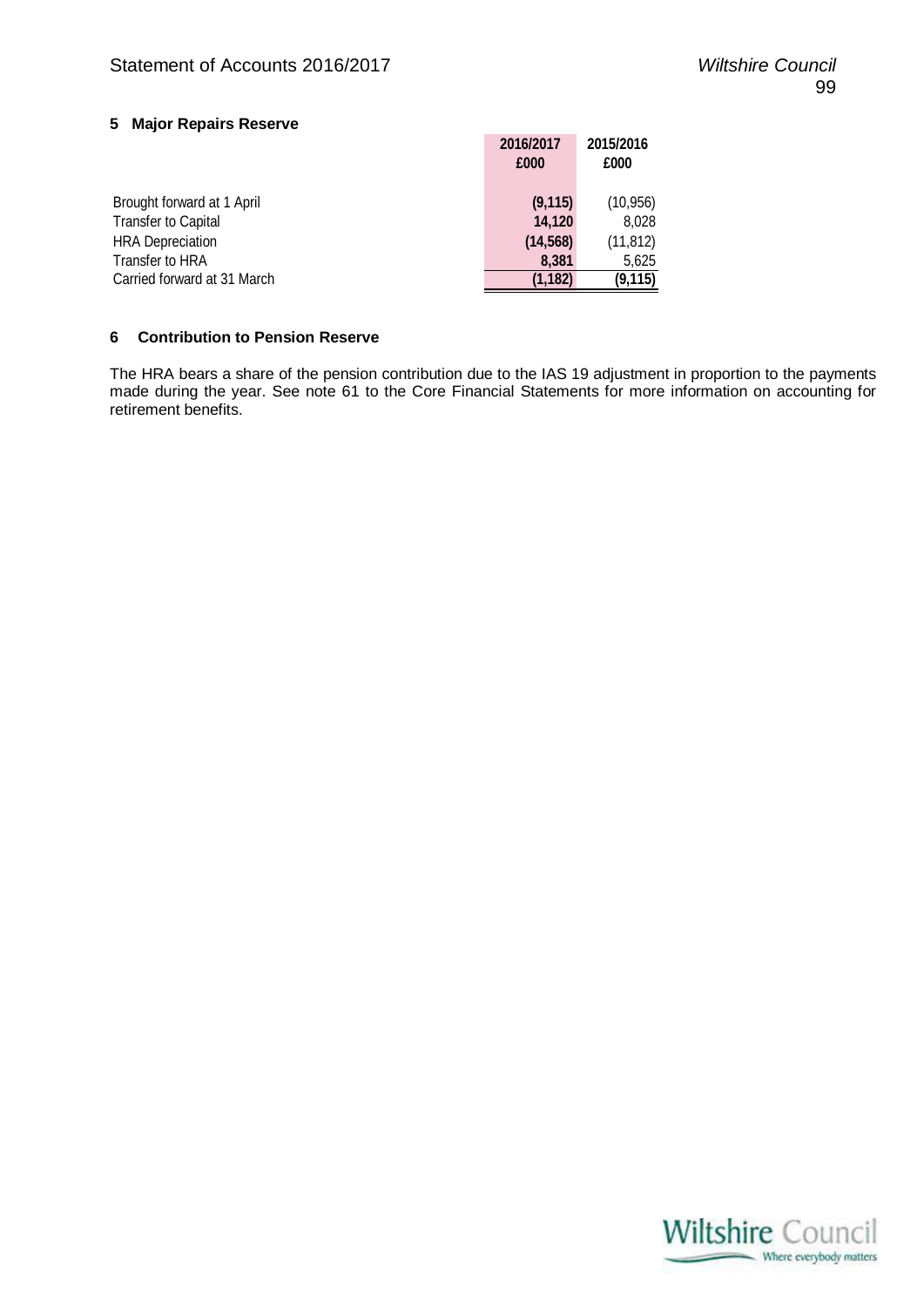# 100 **Collection Fund**

The Collection Fund is a statutory fund. It covers Council Tax and Non-Domestic Rate collection and the precepts of Wiltshire Council, the Office of the Police and Crime Commissioner for Wiltshire and Swindon (Police), Wiltshire Fire and Rescue Service (Fire) and Parish Councils.

| Income                                                               | <b>NOTE</b> | <b>Non-Domestic</b><br>Rates<br>2016/2017 | <b>Council Tax</b><br>2016/2017 | Total 2016/2017<br>£000 | Non-Domestic<br>Rates<br>2015/2016 | <b>Council Tax</b><br>2015/2016 | <b>Total</b><br>2015/2016<br>£000 |
|----------------------------------------------------------------------|-------------|-------------------------------------------|---------------------------------|-------------------------|------------------------------------|---------------------------------|-----------------------------------|
| Council Tax                                                          | 1           |                                           | (285, 782)                      | (285, 782)              |                                    | (268, 120)                      | (268, 120)                        |
| Non-Domestic Rates                                                   |             | (153, 602)                                |                                 | (153, 602)              | (142, 729)                         |                                 | (142, 729)                        |
| Transferred from General Fund<br><b>Transitional Relief</b>          |             | 211                                       |                                 | 211                     | 935                                |                                 | 935                               |
|                                                                      |             | (153, 391)                                | (285, 782)                      | (439, 173)              | (141, 794)                         | (268, 120)                      | (409, 914)                        |
| <b>Disbursement</b>                                                  |             |                                           |                                 |                         |                                    |                                 |                                   |
| Precepts and Demands                                                 |             |                                           |                                 |                         |                                    |                                 |                                   |
| - Wiltshire Council                                                  |             | 70,882                                    | 224,723                         |                         | 68,532                             | 208,843                         |                                   |
| - Police<br>- Fire                                                   |             | 1,446                                     | 29,540                          |                         | 1,399                              | 28,015<br>11,084                |                                   |
| - Town/ and Parish Councils                                          |             |                                           | 12,235<br>15,416                |                         |                                    | 14,206                          |                                   |
| - Central Government                                                 |             | 72,328                                    |                                 |                         | 69,931                             |                                 |                                   |
|                                                                      |             |                                           |                                 | 426,570                 |                                    |                                 | 402,010                           |
| Share of surplus/(deficit) on Collection Fund<br>- Wiltshire Council |             | (3,598)                                   | 5,054                           |                         | (555)                              | 4,647                           |                                   |
| - Police                                                             |             |                                           | 678                             |                         |                                    | 612                             |                                   |
| - Fire                                                               |             | (73)                                      | 268                             |                         | (11)                               | 242                             |                                   |
| - Central Government                                                 |             | (3,672)                                   |                                 | (1, 343)                | (566)                              |                                 | 4,369                             |
|                                                                      |             |                                           |                                 |                         |                                    |                                 |                                   |
| Cost of collection allowance                                         | 2           | 626                                       |                                 |                         | 622                                |                                 |                                   |
| Provision for Bad Debts<br>Write offs                                |             | (81)<br>769                               | (192)<br>940                    |                         | (105)<br>1,124                     | (78)<br>764                     |                                   |
| Appeals                                                              |             | 272                                       |                                 |                         | 112                                |                                 |                                   |
| Other transfers to general fund                                      |             | 1,561                                     |                                 |                         | 923                                |                                 |                                   |
| Interest on overpayments                                             |             | 4                                         |                                 |                         | 38                                 |                                 |                                   |
|                                                                      |             |                                           |                                 |                         |                                    |                                 | 3,400                             |
| Fund surplus/(deficit) for the year                                  |             | 12,927                                    | (2,879)                         | 10,048                  | 350                                | (215)                           | 135                               |
|                                                                      |             | 153,391                                   | 285,783                         | 435,275                 | 141,794                            | 268,120                         | 409,914                           |
|                                                                      |             |                                           |                                 |                         |                                    |                                 |                                   |
|                                                                      |             | Non-Domestic                              |                                 |                         | <b>Non-Domestic</b>                |                                 |                                   |
|                                                                      |             | Rates                                     | <b>Council Tax</b>              | <b>Total</b>            | Rates                              | <b>Council Tax</b>              | <b>Total</b>                      |
| Fund balance b/f                                                     |             | 8,093                                     | (6,700)                         | 1,393                   | 8,443                              | (6, 915)                        | 1,528                             |
| (Surplus)/deficit for year                                           |             | (12, 927)                                 | 2,879                           | (10, 048)               | (350)                              | 215                             | (135)                             |
| Fund balance c/f                                                     | 3           | (4, 834)                                  | (3,821)                         | (8, 655)                | 8,093                              | (6,700)                         | 1,393                             |

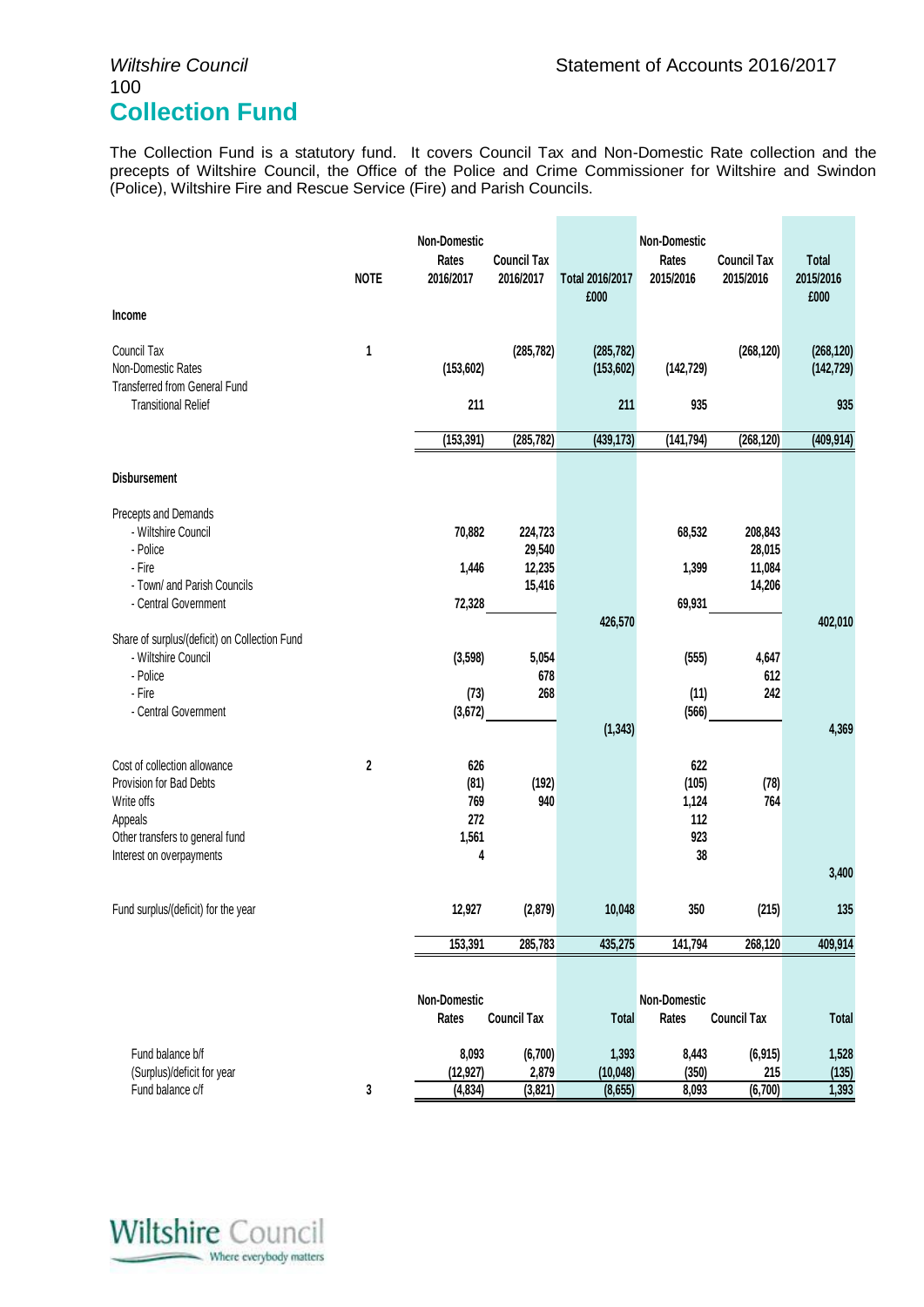# **Notes to the Collection Fund**

# **1 Council Tax**

Council Tax is charged according to the Government's valuation of residential properties as at 1 April 1991. Valuations are stratified into eight bands for charging purposes. Individual charges are calculated by estimating the total amount of income required by the Collection Fund's preceptors and dividing this by the Council Tax base. The tax base is the total number of chargeable properties in all valuation bands converted to an equivalent number of band D dwellings, with an allowance made for discounts and exemptions.

The average amount of Council Tax required from a property in any tax band is the band D charge, average for Wiltshire Council was £1,594.71 for 2016/2017 multiplied by the ratio specified for that band. Ratios specified for the bands A to H are as follows:

|                                                                               |       | <b>Estimated No.</b> |                   |                  |
|-------------------------------------------------------------------------------|-------|----------------------|-------------------|------------------|
|                                                                               |       | of Taxable           | 2016/2017         | 2015/2016        |
|                                                                               |       | <b>Properties</b>    | <b>Band D</b>     | <b>Band D</b>    |
|                                                                               |       | after                | <b>Equivalent</b> | Equivalent       |
| <b>Band</b>                                                                   | Ratio | discounts            | <b>Dwellings</b>  | <b>Dwellings</b> |
| <b>Band A Disabled</b>                                                        | 5/9   | 29                   | 16                | 15               |
| Band A                                                                        | 6/9   | 13,960               | 9,307             | 9,023            |
|                                                                               |       | 13,989               | 9,323             | 9,038            |
| Band B                                                                        | 7/9   | 28,253               | 21,975            | 21,481           |
| Band C                                                                        | 8/9   | 41,201               | 36,623            | 35,838           |
| Band D                                                                        | 9/9   | 31,421               | 31,421            | 30,927           |
| Band E                                                                        | 11/9  | 24,712               | 30,204            | 29,725           |
| Band F                                                                        | 13/9  | 15,235               | 22,006            | 21,717           |
| Band G                                                                        | 15/9  | 9,793                | 16,321            | 16,140           |
| Band H                                                                        | 18/9  | 1,122                | 2,244             | 2,229            |
|                                                                               |       |                      | 170,117           | 167,095          |
| Adjustment for MOD contribution in<br>lieu, new properties, & collection rate |       |                      | 6,663             | 3,748            |
| Council Tax Base 2016/2017                                                    |       |                      | 176,780           | 170,843          |

#### **2 National Non-Domestic Rates**

The total non-domestic rateable value at 31 March 2017 was £370,100,104 (£368,870,595 at 31 March 2016). The national non domestic multiplier for the year was 49.7p (49.3p in 2015/2016) and the small business rates relief multiplier was 48.4p (48.0p in 2015/2016).

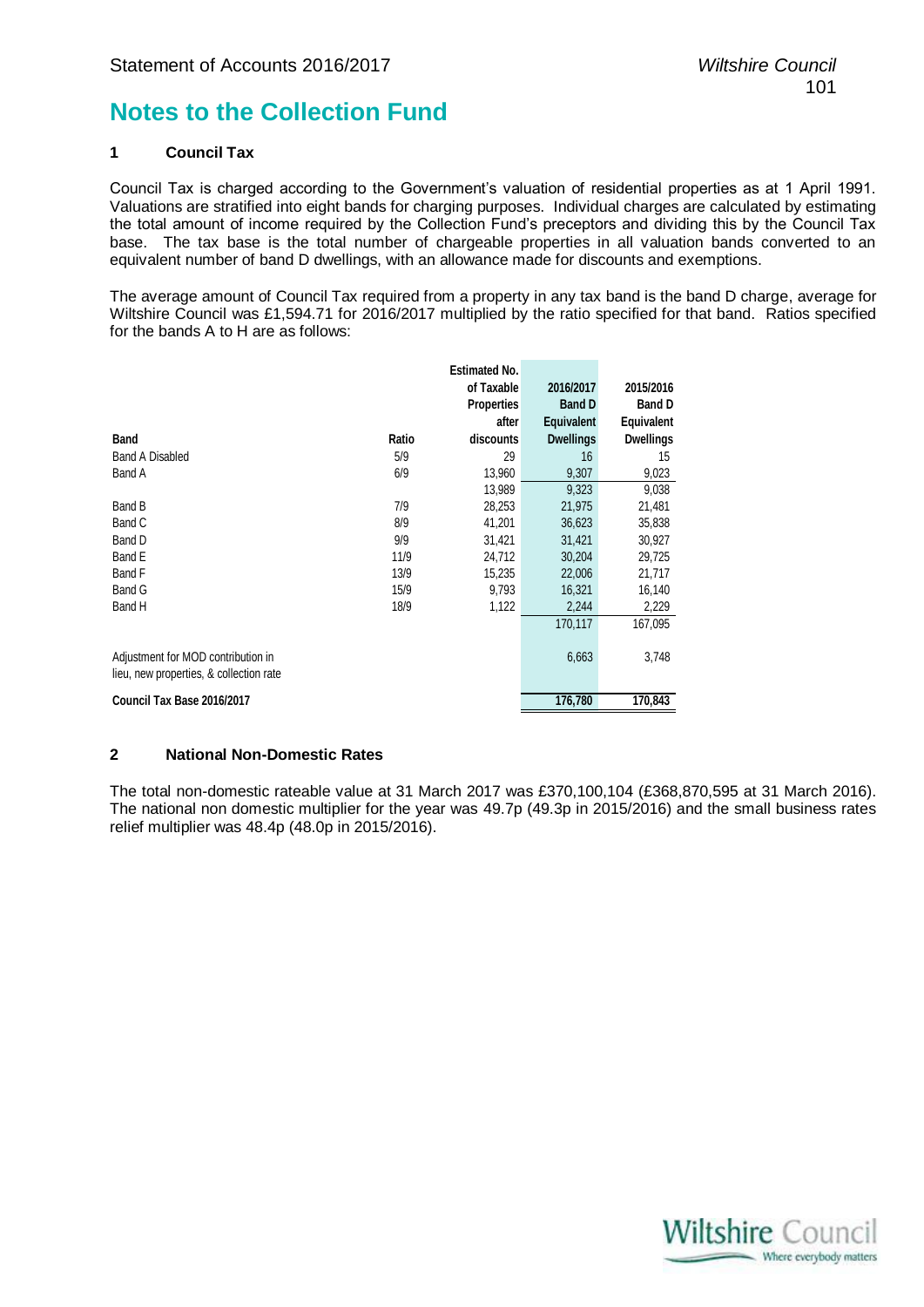**College** 

 $\mathcal{L}_{\mathcal{A}}$ 

# $\frac{102}{3}$ **3 Collection Fund Balance**

The Council has to record transactions for Council Tax and Non-Domestic Rates in the Collection Fund Account. The balance, as usable income, will be paid to the Council and its major preceptors in future years.

**College** 

÷.

|                                                                  | Non-domestic<br>Rates<br>31/03/2017<br>£000 | <b>Council Tax</b><br>31/03/2017<br>£000 | Total<br>31/03/2017<br>£000            | Non-domestic<br>Rates<br>31/03/2016<br>£000 | <b>Council Tax</b><br>£000     | <b>Total</b><br>31/03/2016 31/03/2016<br>£000 |
|------------------------------------------------------------------|---------------------------------------------|------------------------------------------|----------------------------------------|---------------------------------------------|--------------------------------|-----------------------------------------------|
| Wiltshire Council<br>Police<br>Fire<br><b>Central Government</b> | (2,369)<br>0<br>(48)<br>(2, 417)            | (3,222)<br>(424)<br>(175)<br>0           | (5, 591)<br>(424)<br>(223)<br>(2, 417) | 3,966<br>0<br>81<br>4.046                   | (5,643)<br>(757)<br>(300)<br>0 | (1,677)<br>(757)<br>(219)<br>4,046            |
|                                                                  | (4,834)                                     | (3,821)                                  | (8,655)                                | 8,093                                       | (6,700)                        | 1,393                                         |

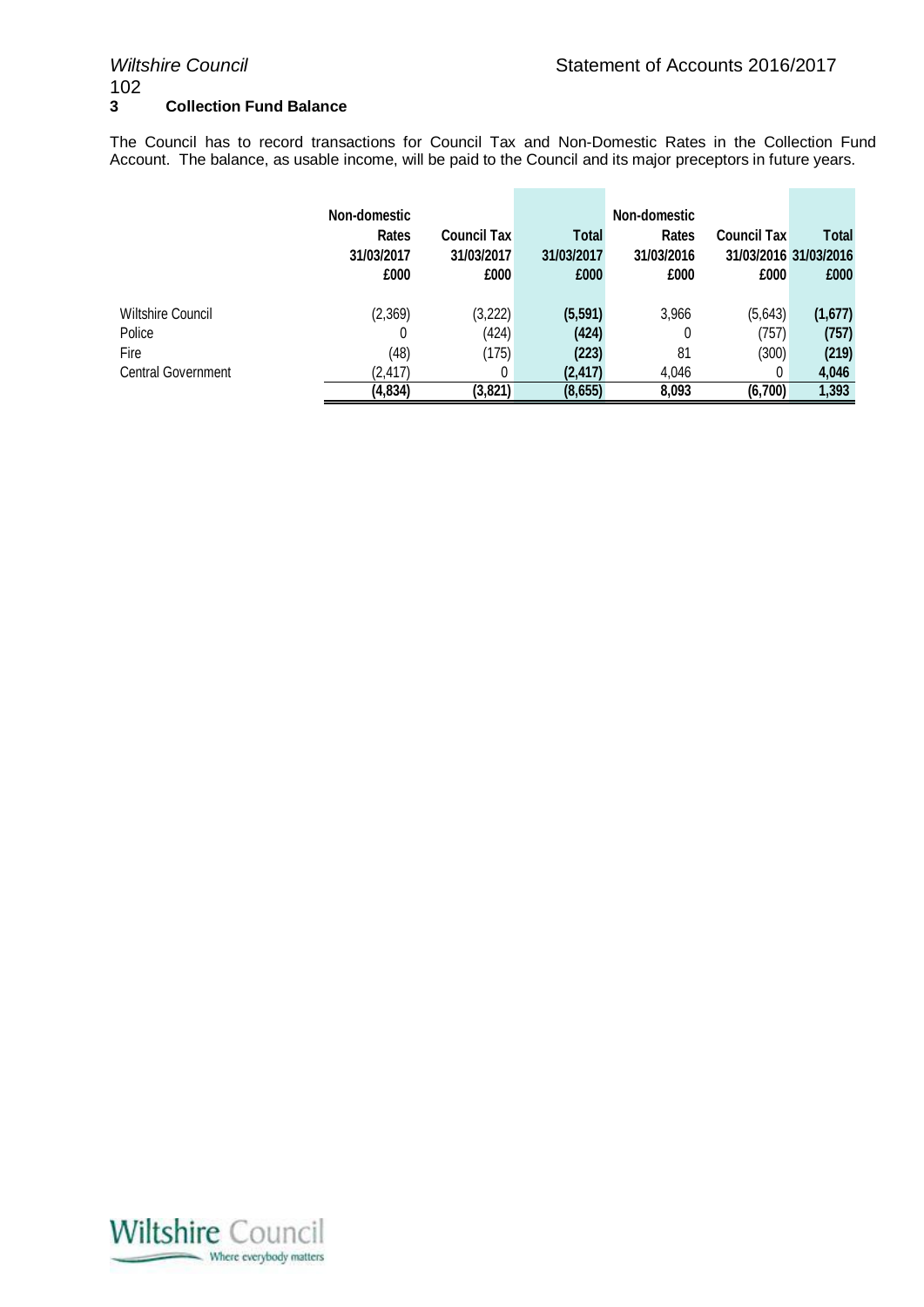# **Glossary**

For the purposes of compiling the Statement of Accounts, the following definitions have been adopted and may be useful to the reader in understanding terminology used in the statement.

# **Accruals**

The recognition of income and expenditure as it falls due, not when cash is received or paid.

# **Amortisation**

The writing down of the value of intangible fixed assets in line with its programmed useful life.

# **Assets**

These can be either:

- *Intangible assets* assets which are non-physical in form, that is, which cannot be seen. Examples are patents, goodwill, trademarks and copyrights;
- *Property plant and Equipment (PPE) assets* tangible assets that give benefits to the Council for more than one year;
- *Community assets* assets without determinate life that the Council intends to hold in perpetuity. They may have restrictions on their disposal. Examples include parks and historic buildings;
- **Infrastructure assets** inalienable fixed assets such as highways and footways;
- *Non-operational assets* fixed assets not directly used for service provision. Examples include surplus land and buildings awaiting sale or further development.
- **Heritage assets** Assets held solely for historical, artistic, scientific, technological, geophysical or environmental qualities.

#### **Balance Sheet**

A summary of all the assets, liabilities, funds, reserves etc.

#### **Best Value**

The Council duty to provide effective and efficient services based on community need and desire.

#### **Budget**

The Council's financial plans for the year. Both capital and revenue budgets are prepared and, amongst other things, used as performance measures.

#### **Capital Expenditure**

Substantial expenditure producing benefit to the Council for more than one year.

# **Capital Receipts**

The proceeds of the disposal of assets, non-approved investments and the repayment of grants made by the Council.

#### **Cashflow Statement**

A summary of the inflows and outflows of cash with third parties for revenue and capital purposes.

#### **CIPFA**

The Chartered Institute of Public Finance and Accountancy. This is the institute of professional local government accountants and produces standards and codes of practice followed in the production of a Council's accounts.

#### **Code of Practice**

Issued by CIPFA, this is a code of proper accounting practice with which Local Authorities in England and Wales must comply in preparing their financial statements.

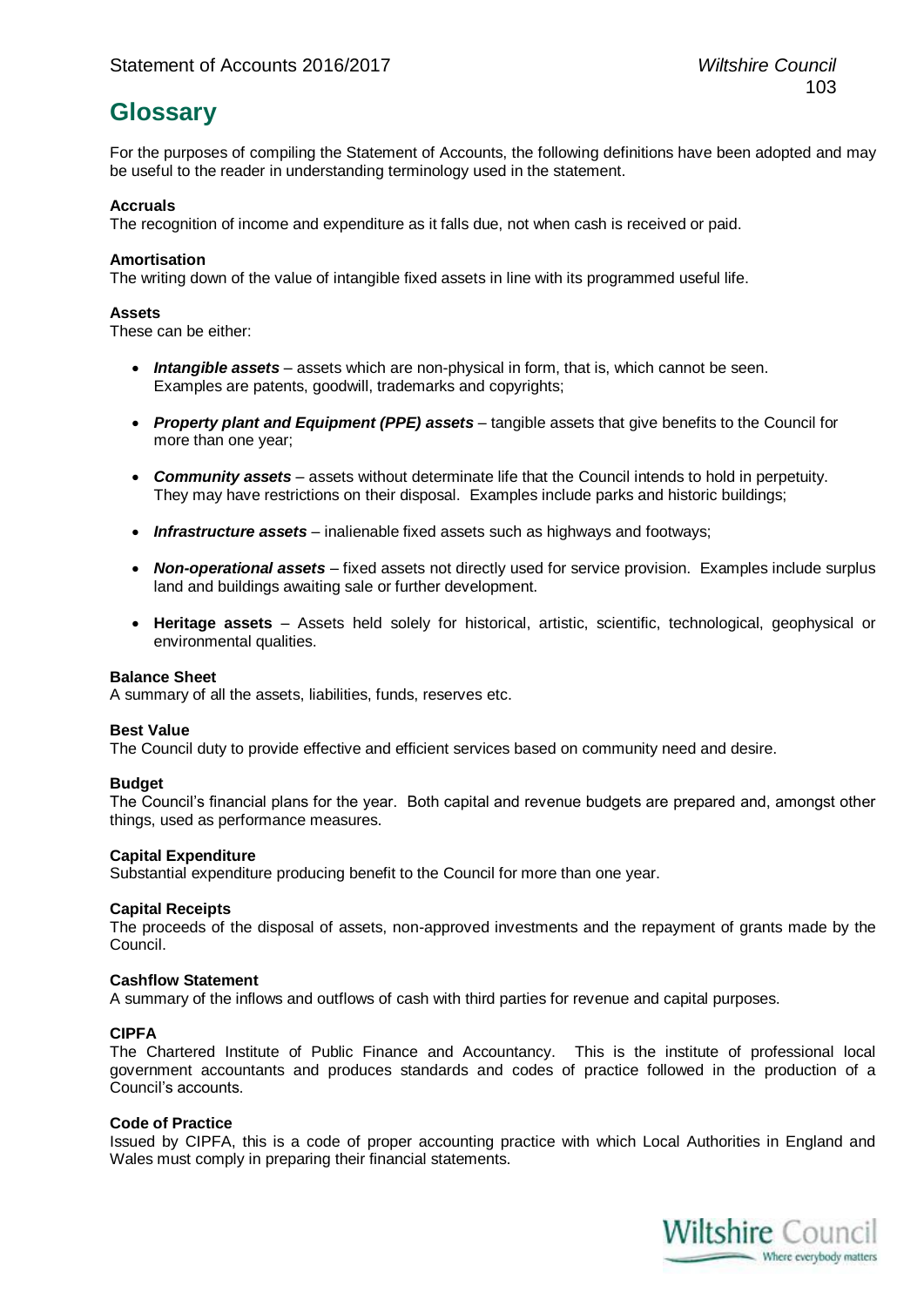# 104

# **Comprehensive Income and Expenditure Statement (CI&ES)**

This account shows expenditure on and income from the Council's day to day activities. Expenditure includes salaries, wages, service and depreciation charges. It gives the cost of the main services provided by the Council.

# **Creditors**

Money owed by the Council to others.

# **Debtors**

Money owed to the Council by others.

#### **Dedicated Schools Grant (DSG)**

A central government grant paid to the council for the use for expenditure on schools.

#### **Depreciation**

The writing down of the value of tangible fixed assets in line with its programmed useful life.

#### **Employee Costs**

Pay and associated costs such as national insurance, pension contributions etc.

#### **Exceptional Items**

Items that, although usual to the activities of the Council, by their nature need separate disclosure because of their unusual size or incidence.

#### **Extraordinary Items**

Material items needing separate disclosure because they are unusual to the activities of the Council by their nature.

#### **General Fund**

The main revenue fund of the Council which shows income from and expenditure on the Council's day to day activities. It excludes the provision of housing which must be charged to a separate Housing Revenue Account.

#### **Government Grants**

The amounts of money the Council receives from the Government and inter-government agencies to help fund both general and specific activities.

#### **Government Grants Deferred**

Capital grants which are credited to the balance sheet and amortised to revenue over the life of the relevant asset to offset provisions made for depreciation.

#### **Gross Expenditure**

Expenditure before deducting any related income.

#### **Housing Revenue Account (HRA)**

The account which sets out the expenditure and income on the provision of housing. Other services are charged to the General Fund.

#### **Impairment**

A reduction in the value of a fixed asset below its carrying amount on the Balance Sheet.

#### **IFRSs**

International Financial Reporting Standards issued by the Accounting Standards Board requiring information to be shown in accounts.

#### **Leases**

These may be finance leases that transfer the risks and rewards of ownership of an asset to the Council. Alternatively, they may be operating leases that are more akin to a hire agreement.

#### **Liabilities**

Amounts the Council either owes or anticipates owing to others, whether they are due for immediate payment or not.

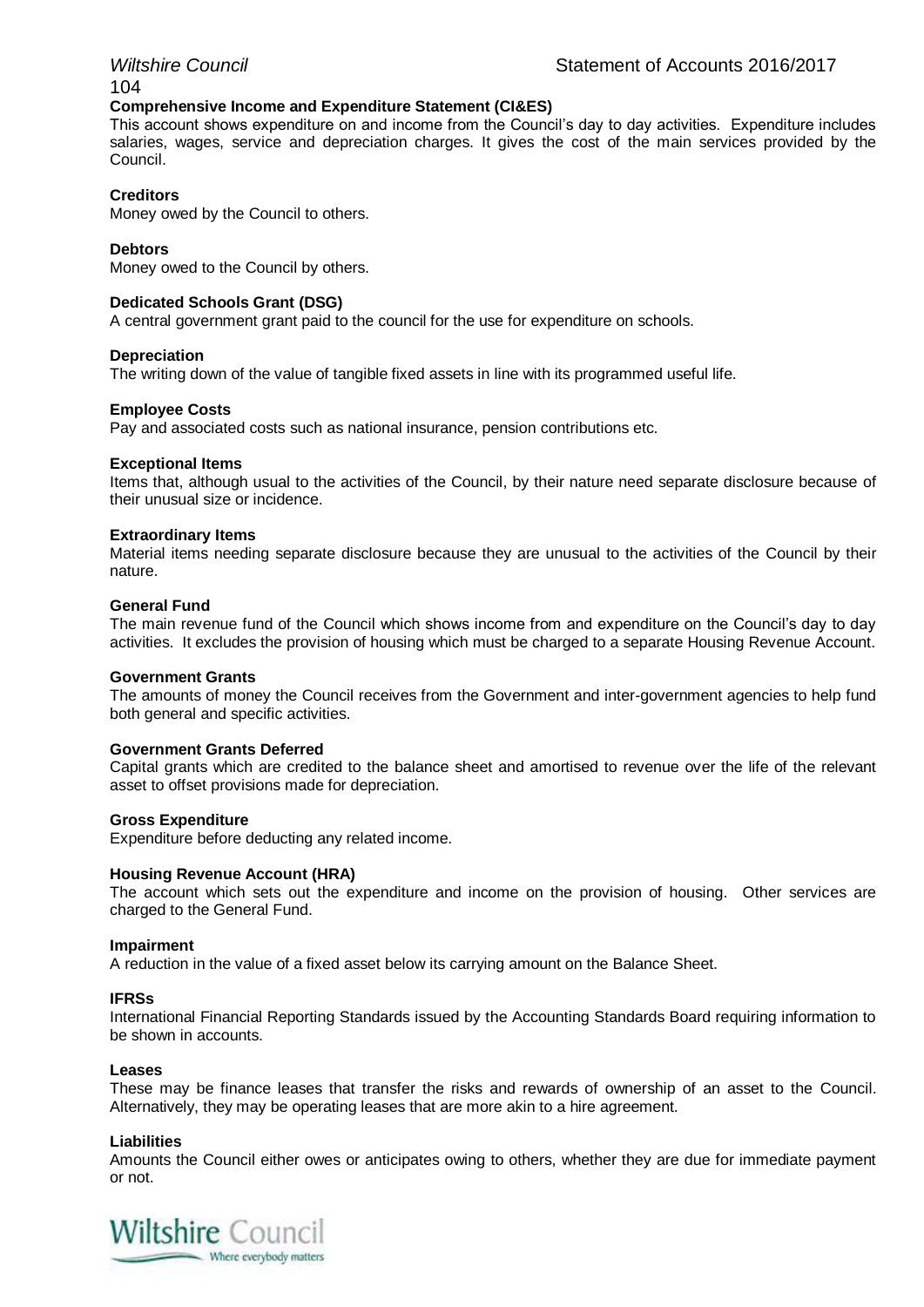# **Long Term Contracts**

A contract that, once entered into, will take longer than the current period of account to complete.

#### **Minimum Revenue Provision (MRP)**

Statute requires revenue accounts to be charged with a Prudent Minimum Revenue Provision as a notional redemption cost of all external loans.

# **Major Repairs Allowance (MRA)**

Funded by Central Government. It represents the long term average amount of capital spending required to maintain a Council's housing stock in its current condition.

#### **Net Expenditure**

Gross expenditure less directly related income.

#### **Non-Domestic Rates (NDR)**

Wiltshire Council collects Non-Domestic Rates from local businesses and organisations. The income is then distributed between Wiltshire Council, Central Government and Wiltshire & Swindon Fire Authority in line with the relevant statutory and accounting guidelines.

#### **Precept**

The amount of income demanded of the Collection Fund by an authority entitled to that income.

#### **Preceptor**

An authority entitled to demand money of the Collection Fund. The preceptors on Wiltshire Council's Collection Fund are the Council itself, the Office of the Police and Crime Commissioner for Wiltshire and Swindon, Wiltshire Fire and Rescue Service and Parish and Town Councils.

# **Private Financing Initiative (PFI)**

A long-term contractual public private partnership under which the private sector takes on the risks associated with the delivery of public services in exchange for payments tied to standards of performance**.**

#### **Provision for Credit Liabilities (PCL)**

Statute requires the Council to set aside provision to repay external loans and other credit transactions. Debtfree authorities do not have to apply the whole of the balance shown within the Capital Financing Reserve.

#### **Provisions**

Amounts held in reserve against specific potential liabilities or losses where there is uncertainty as to amounts and/or due dates. Payment to a provision is counted as service expenditure.

#### **Rateable Value**

Assessment by the Inland Revenue of a property's value from which rates payable are calculated.

#### **Reserves**

Amounts prudently held to cover potential liabilities. Payments to reserves are not counted as service expenditure.

#### **Revaluation Reserve**

A capital reserve where changes in the value of fixed assets are disclosed when they are revalued. This reserve replaces the Fixed Asset Restatement Account (FARA) which was previously required.

#### **Revenue Expenditure**

Day to day running costs of services.

#### **Revenue Income**

Day to day income received for services.

#### **Revenue Support Grant**

A Government grant paid towards the cost of General Fund services.

#### **Running Expenses**

The cost of running a service less employee expenses and capital charges.